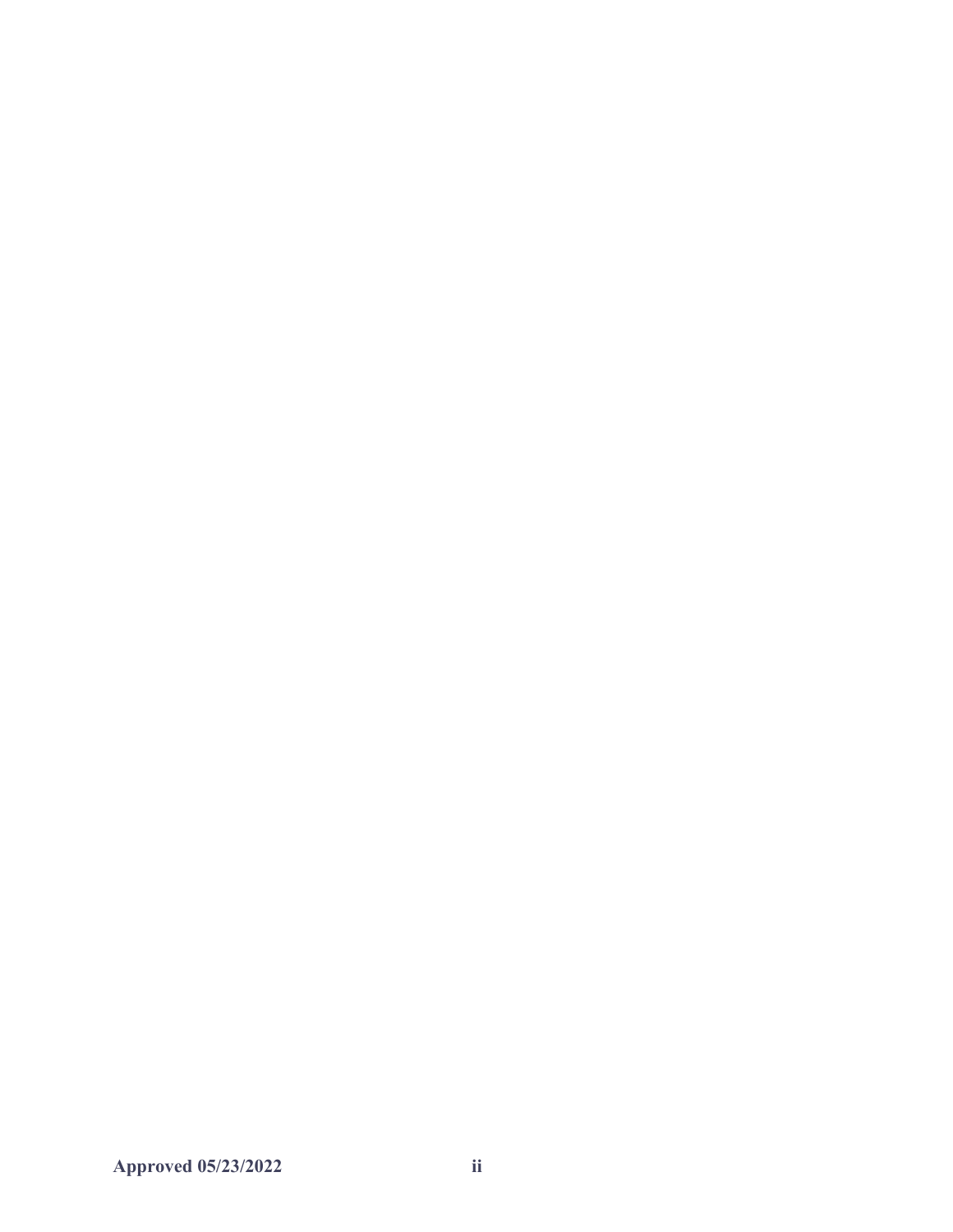# **TABLE OF CONTENTS**

| Exhibits, Bulletin Boards, Special Collection, Advertisement and Solicitation 22 |  |
|----------------------------------------------------------------------------------|--|
|                                                                                  |  |
|                                                                                  |  |
|                                                                                  |  |
|                                                                                  |  |
|                                                                                  |  |
|                                                                                  |  |
|                                                                                  |  |
|                                                                                  |  |
|                                                                                  |  |
|                                                                                  |  |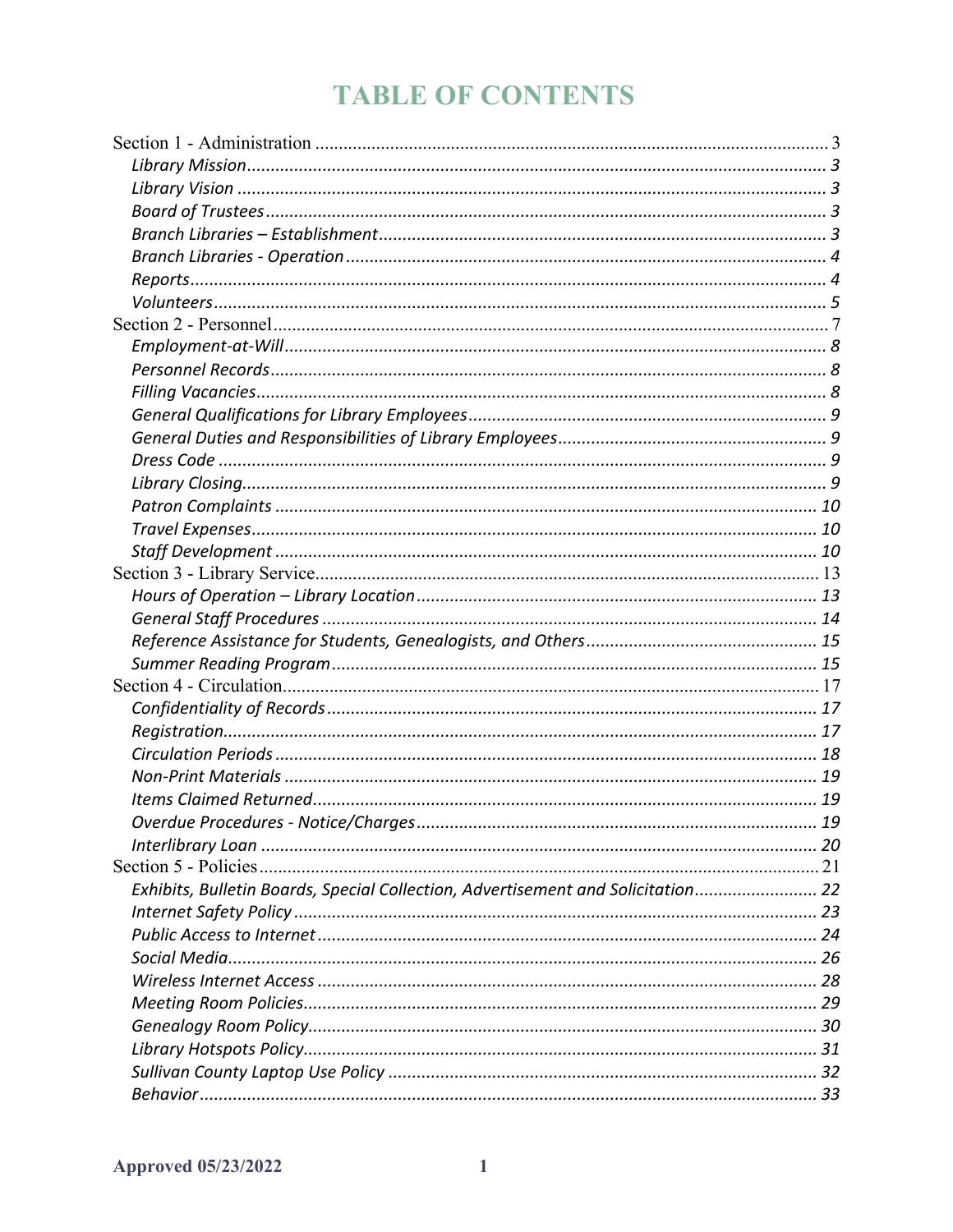| Assurance of Compliance under Title VI of the Civil Rights Act of 1964 88 |  |
|---------------------------------------------------------------------------|--|
|                                                                           |  |
|                                                                           |  |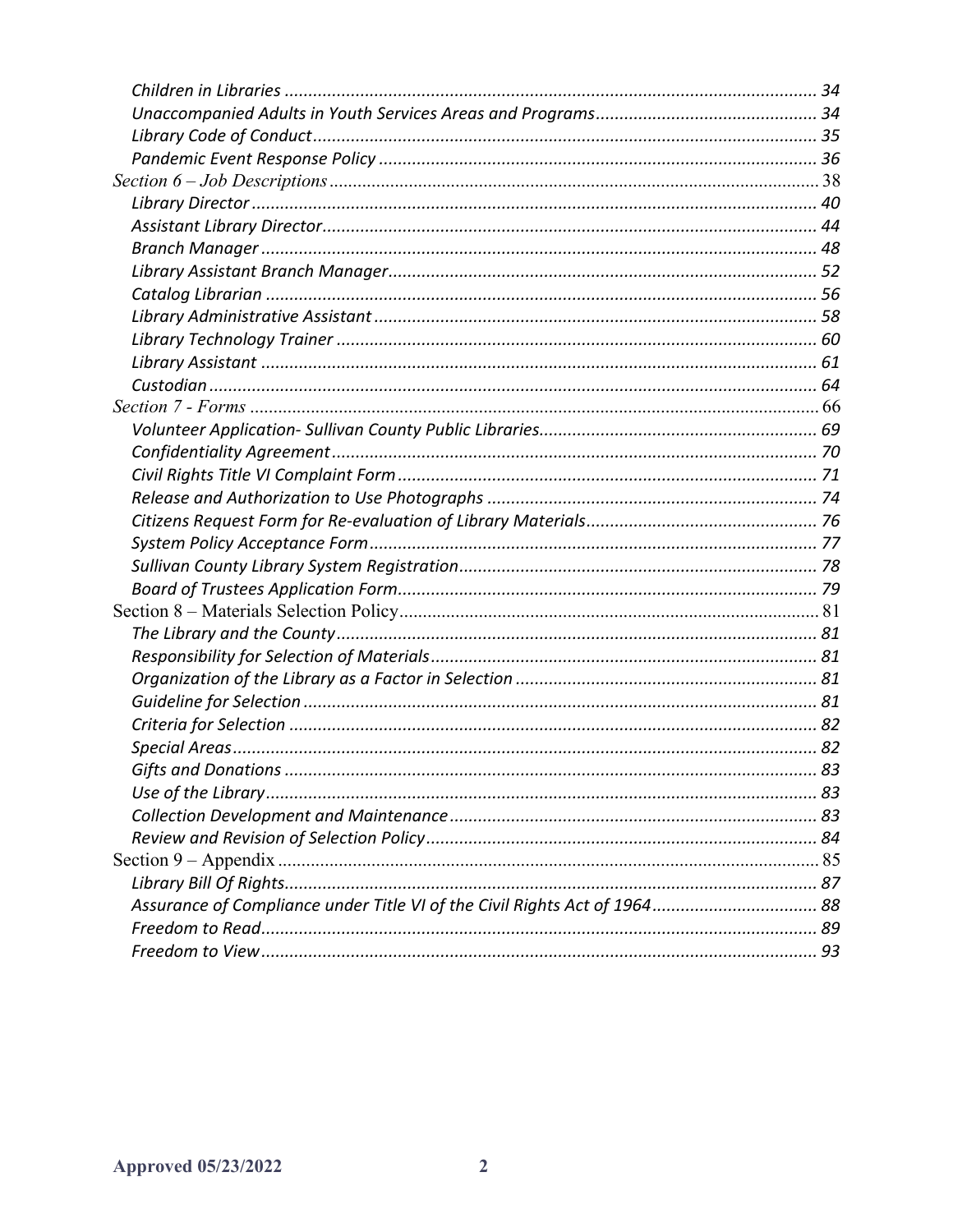# **Section 1 - Administration**

#### *Library Mission*

The mission of the Sullivan County Public Library System is to provide the opportunity to access quality library, regional and genealogical resources and other materials and resources which will satisfy educational, cultural, and leisure time needs and interests, to all individuals and groups regardless of location, level of intellectual achievement, and social and/or physical condition.

#### *Library Vision*

The vision of the Sullivan County Public Library System is to be the premier source of information, programming, and technology for the residents of Sullivan County and Northeast Tennessee; for each branch to be a community center; and for the system as a whole to be a trendsetter with regards to technology, programming, life-long learning, and community partnerships.

#### *Board of Trustees*

It shall be the aim and objective of the Board to provide all the citizens of Sullivan County with free public library service insofar as support will permit. The Board shall seek to procure adequate funds for standard library service as measured by state and national levels. It is the responsibility of the Board of Trustees to create policy for the library system. The board is responsible for the hiring and the firing of a library director.

The Library Board will consist of seven volunteer members appointed by the Sullivan County Board of Commissioners. Appointments are for three years. All members of the Board must be residents of Sullivan County. The Board will meet six times a year on a bi-monthly basis. Board members are to abide by the current Board By-Laws.

#### *Branch Libraries – Establishment*

The Sullivan County Library Board has adopted the following policy concerning the establishment of branch libraries.

Any densely populated community may request a branch library through a sponsoring organization. The organization must be willing to assume responsibility for:

- 1. Adequate quarters for the branch library subject to the approval of the Sullivan County Library Board and Director.
- 2. Maintenance of quarters. Cost of providing shelving and equipment will be negotiated with the library.
- 3. Dependable volunteers for one (1) year.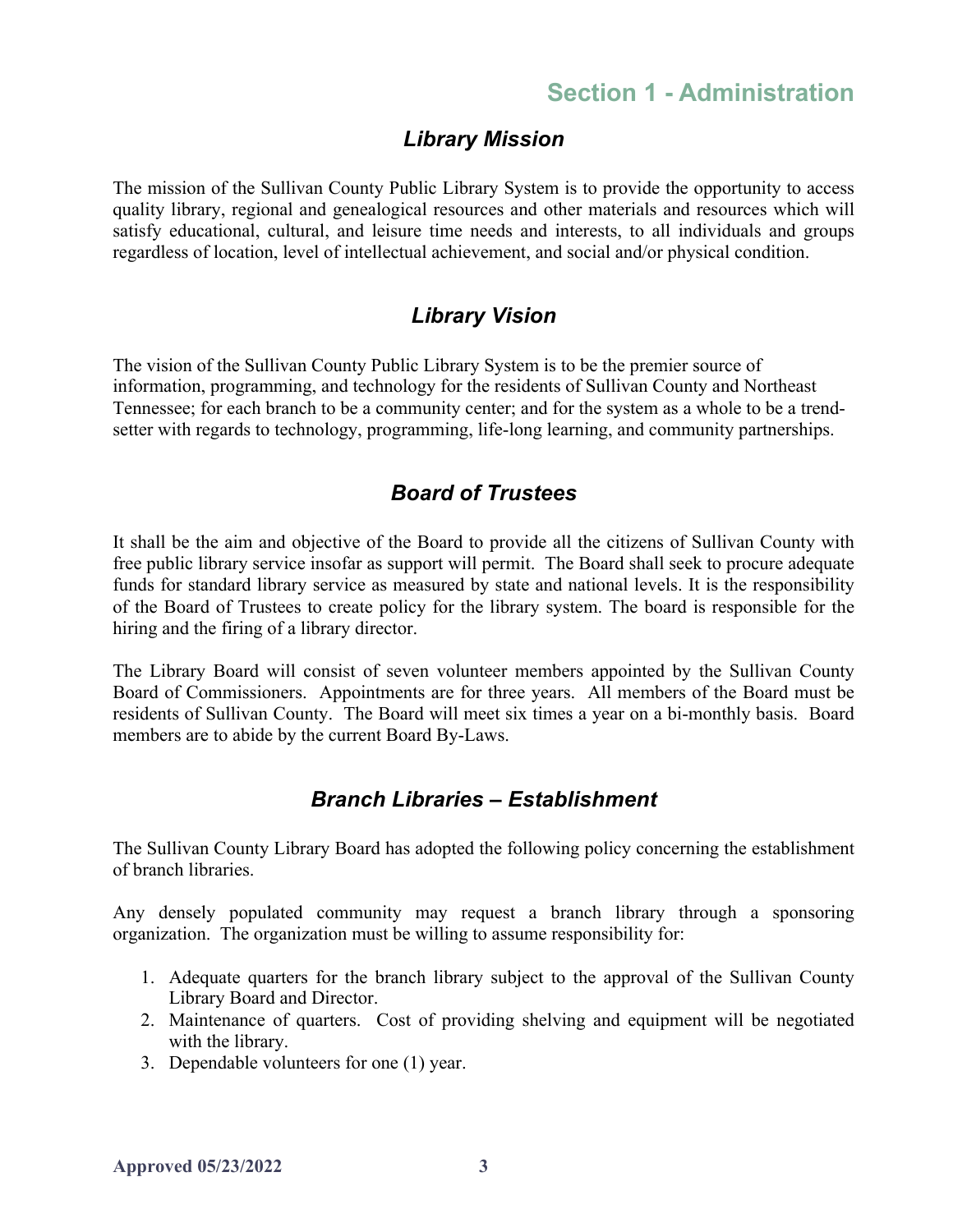After one year of operation, the Library Board will determine if circulation, use, and community support merit status as a Branch Library. At that time, the Library Board may budget funds appropriated by the County Commission to cover the cost of the following:

- 1. A general collection of items suited to the needs of the community and as complete as funds permit, with the assistance of the Holston River Regional Library.
- 2. After the first year of operation, salary for a Branch Manager.
- 3. After the first year of operation, cost of utilities and telephone.

## *Branch Libraries - Operation*

- 1. Required reports shall be submitted to the Assistant Director the first week of each month.
- 2. Changes in the library schedule may be made by the Library Director as needed. The Library Director will inform the Board of any changes.
- 3. Books in need of repair or rebinding shall be turned in to the main branch.
- 4. All special requests for materials will be turned in to the Director.

## *Reports*

#### A) Monthly

1) Library employees will submit various monthly reports to the Assistant Director by the  $4<sup>th</sup>$ day of every month (unless that day falls on the weekend or is a holiday in which case the report would be due the next work day).

2) Assistant Director's combined book and non-book circulation statistics for the Holston River Regional Library.

- B) Bimonthly
	- 1) Director's report to the Sullivan County Commission and the Sullivan County Library Board shall include statistics of circulation, book stock, collections, registrants, activities, and library programs for the library system over a two-month period.
	- 2) Budget report to the Library Board compiled by the Director.
	- 3) Assistant Director's report to the Library Board including circulation statistics and activities for a two-month period.

#### C) Annual

- 1) Budget submitted to the Sullivan County Commission
- 2) County yearly application for Tennessee Regional Library service
- 3) County yearly statistical report to the Holston River Regional Library
- 4) Director's annual report to the Sullivan County Library Board and County Commission including yearly statistics of expenditures, circulation, progress and activity report.
- 5) Review of Strategic Plan by Sullivan County Library Board.
- 6) Review of Library Board Policy by Sullivan County Library Board.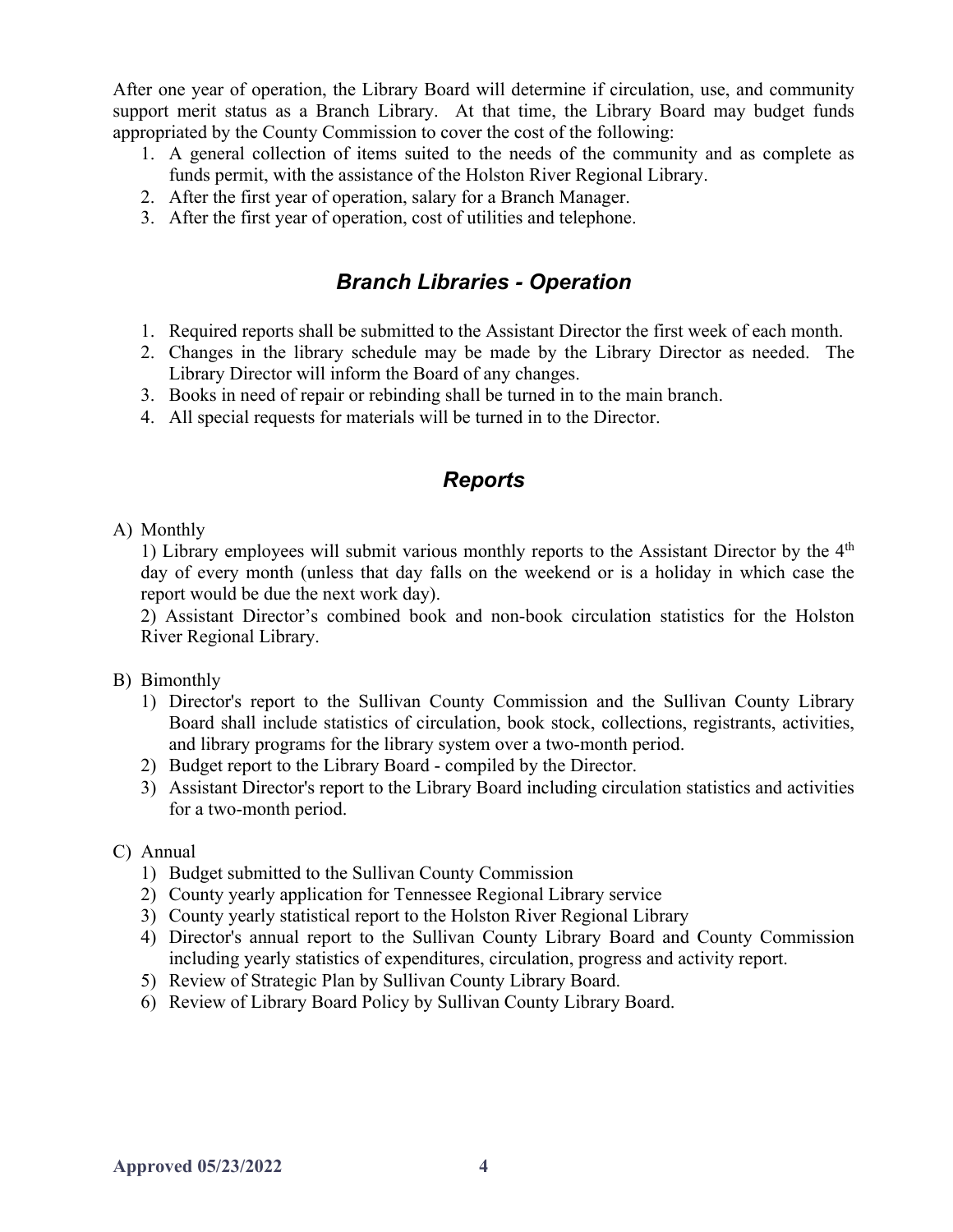## *Volunteers*

Volunteer jobs can be on a regular schedule or a temporary basis (summer reading program, story hours, community service).

Volunteers will have access to a library employee who can answer questions. They will receive training and recognition. The job they are to perform will be clearly defined.

Volunteers should be interviewed and screened by the Library Branch Manager or Assistant Director; expectations on both sides should be discussed and standards set. Volunteers will be made aware of library policies. A library employee must be present when a volunteer works in the library.

Volunteers must fill out an application. Volunteers must sign in and out at the circulation desk and wear an identification tag at all times while volunteering.

Volunteers are prohibited from using the Library Circulation System. Per Library Board Policy, only paid library staff will have access to any passwords.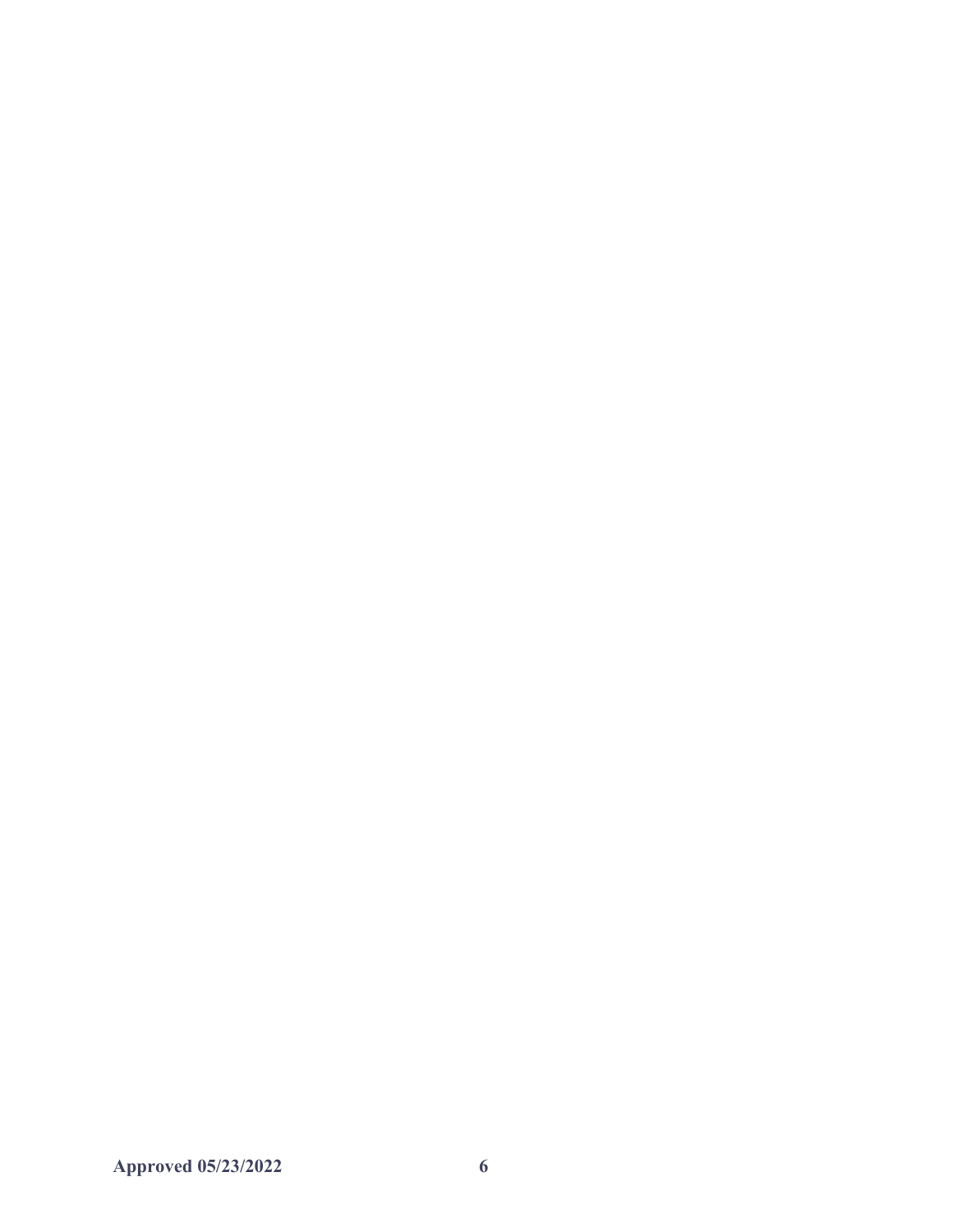# **Section 2 - Personnel**

The Sullivan County Library Board adheres to the standards put forth by the county as a whole for all employees whether full-or part- time. These policies are outlined in the current SULLIVAN COUNTY EMPLOYEE HANDBOOK. The county's policy takes precedent over the Library Board policy and a copy of the County's policies will be made available to all library employees.

#### **SECTION 1**

- $\triangleright$  Absenteeism, for voting
- $\triangleright$  Accidents
- $\triangleright$  Attendance, absence without leave
- $\triangleright$  Break Periods
- $\triangleright$  Called in to Work
- $\triangleright$  Compensatory Time off
- $\triangleright$  Disciplinary Action
- $\triangleright$  Dress Code and Uniforms
- $\triangleright$  Eastman credit union
- $\triangleright$  Electronic mail and computer usage
- $\triangleright$  Employee Benefits
- $\triangleright$  Employee Classifications
- $\triangleright$  Equal Employment Opportunity
- $\triangleright$  Extended Leave/FMLA
- Ø Falsifying, Destroying or Tampering with Governmental Records
- $\triangleright$  Holidays
- $\triangleright$  Housekeeping
- $\triangleright$  Inability or Unwillingness to Perform
- $\triangleright$  Jury duty pay
- $\blacktriangleright$  Leave of Absence
- $\blacktriangleright$  Life insurance
- $\triangleright$  Medical and dental insurance
- $\triangleright$  Military Leave
- $\triangleright$  No Work Day
- Ø Open Door Policy
- $\triangleright$  Overtime
- $\triangleright$  Payroll Deductions
- $\triangleright$  Performance Evaluations
- $\triangleright$  Personal Leave
- $\triangleright$  Physical & Psychological Examinations/Background checks
- $\triangleright$  Probationary/Training Period
- Ø Procurement/Credit Card
- $\triangleright$  Retirement
- $\triangleright$  Return to County Employment
- $\triangleright$  Safety Policy
- $\triangleright$  Sexual Harassment
- $\triangleright$  Sick Leave
- $\triangleright$  Sick Leave transfer of
- $\triangleright$  Substance Use Policy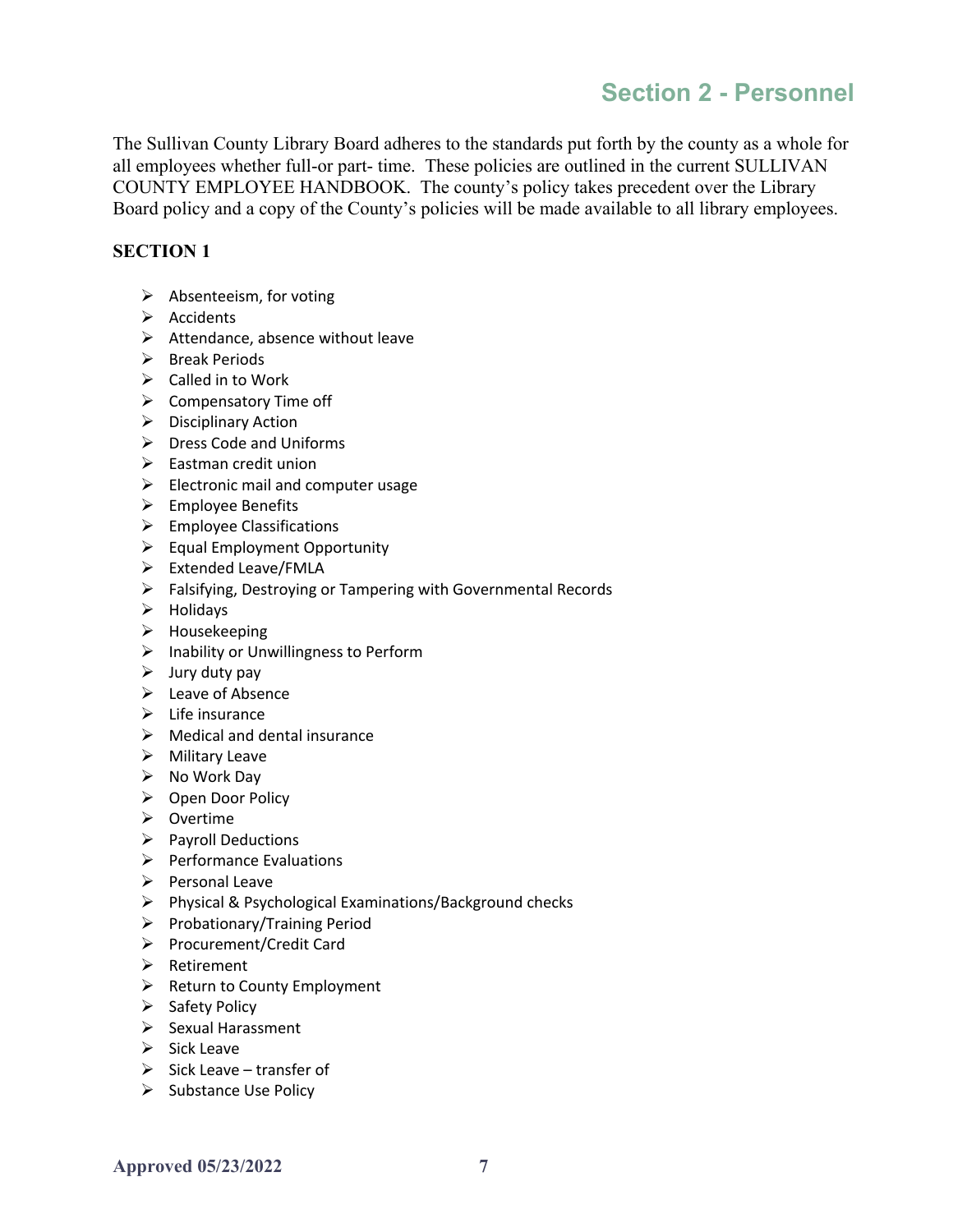- $\triangleright$  Telephone and Voice Mail Usage
- $\triangleright$  Testifying in court
- $\triangleright$  Vacation
- $\triangleright$  Vacation compensation for unused
- $\triangleright$  Work Week, Wages & Payday
- Ø Workers Compensation

The Board adheres to the standards as set forth in the current guidelines for Tennessee Trustees; which means the board employs a competent and qualified library Director; provides an adequate and qualified staff; establishes conditions of employment and provides for the staff's welfare; cooperates with the Director in planning the library program and supports its implementation; avoids participation in the administrative or operating aspects of the library. Issues regarding board policy should be taken to the Director for resolution before being brought to the Library Board.

Issues regarding personnel are to be taken to the Director for resolution. If the issue cannot be resolved by the Director, the issue will be handled by the payroll department of Sullivan County.

The following sections are in the Sullivan County Employee Handbook and the Board has added words for clarification as it applies to the library.

#### **SECTION II**

Additions and clarifications on policy:

# *Employment-at-Will*

Employment At-Will: All employees are at-will employees. As an at-will employee, you may resign or may be released at any time. The Board has the authority to fire the library Director. The Director has authority to fire employees.

## *Personnel Records*

The library keeps sealed envelopes at all locations on all employees listing their emergency contact. These are to be used in emergencies only.

#### *Filling Vacancies*

When a full-time vacancy occurs in the library, the position will be advertised via online job sites such as Indeed, the library's website, the Tennessee Library Association Job Board, and others as deemed appropriate. The Director will employ the applicant best qualified for the position. Parttime personnel will be hired by the Director with the input of the Branch Manager. No one shall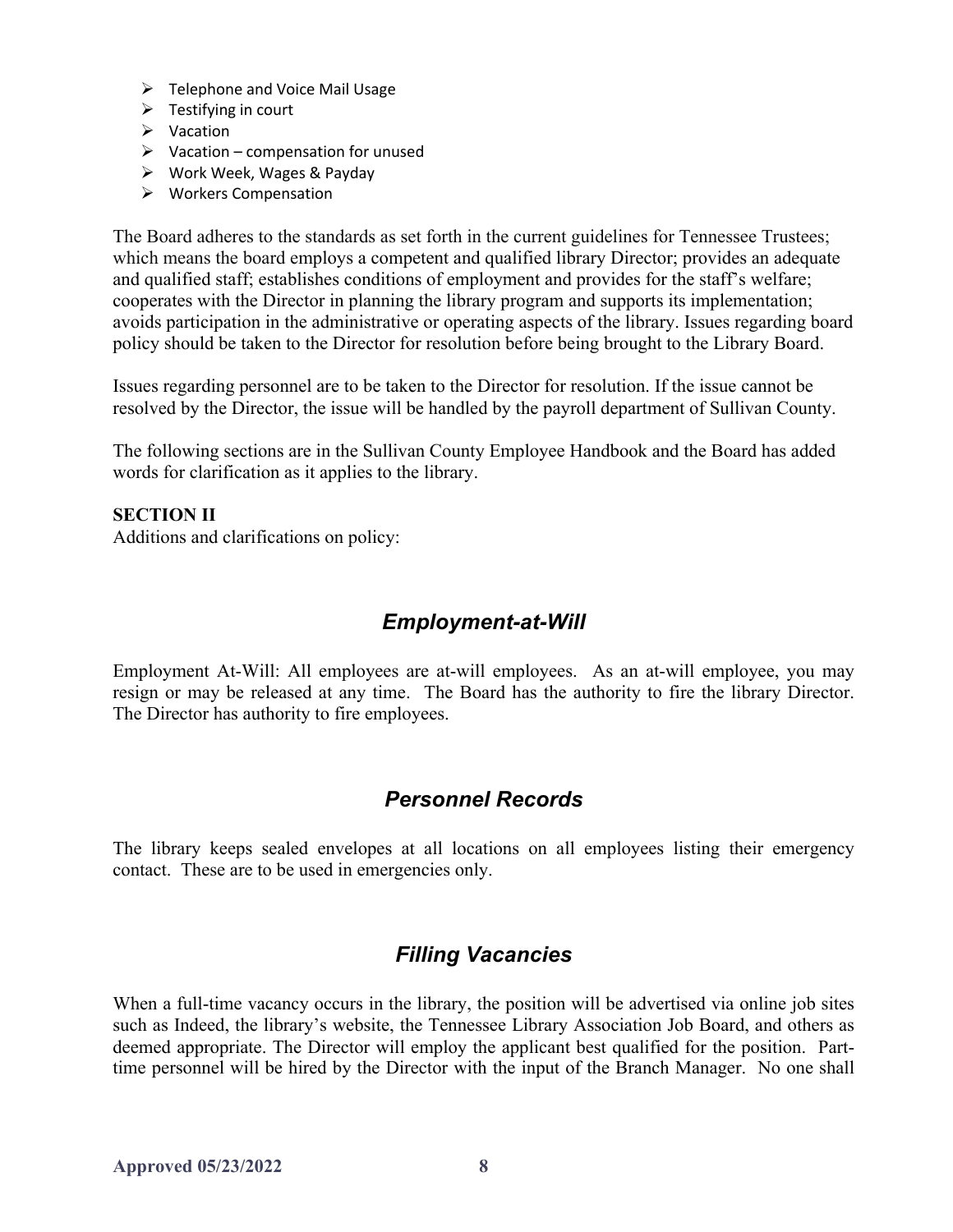be employed who is a member of the Library Board or who is a member of the immediate family of a Board member.

High School graduation is required of applicants for library positions; a college degree is required for most full-time employment. Business Education or previous library experience is advantageous. The Director will be hired by the Library Board.

## *General Qualifications for Library Employees*

- A) A knowledge and liking of people and books
- B) A warm personality in dealing with people
- C) Personal qualities such as courtesy, patience, honesty, cooperativeness, and professionalism
- D) Work habits such as accuracy, orderliness, dependability, and industriousness
- E) Personal cleanliness and a neat appearance

## *General Duties and Responsibilities of Library Employees*

- 1. Assist patrons
- 2. Keep accurate records
- 3. Assist in maintaining a clean, attractive, orderly library
- 4. Participate in training programs as approved by Director.

## *Dress Code*

In addition to the dress code contained in the Sullivan County Employee Handbook, library staff may wear library related t-shirts.

# *Library Closing*

In the event of inclement weather, the library will close when Sullivan County Schools are closed. If a library employee is unable to open a library because of weather conditions, the Director must be notified and public notice made of the change in the library hours.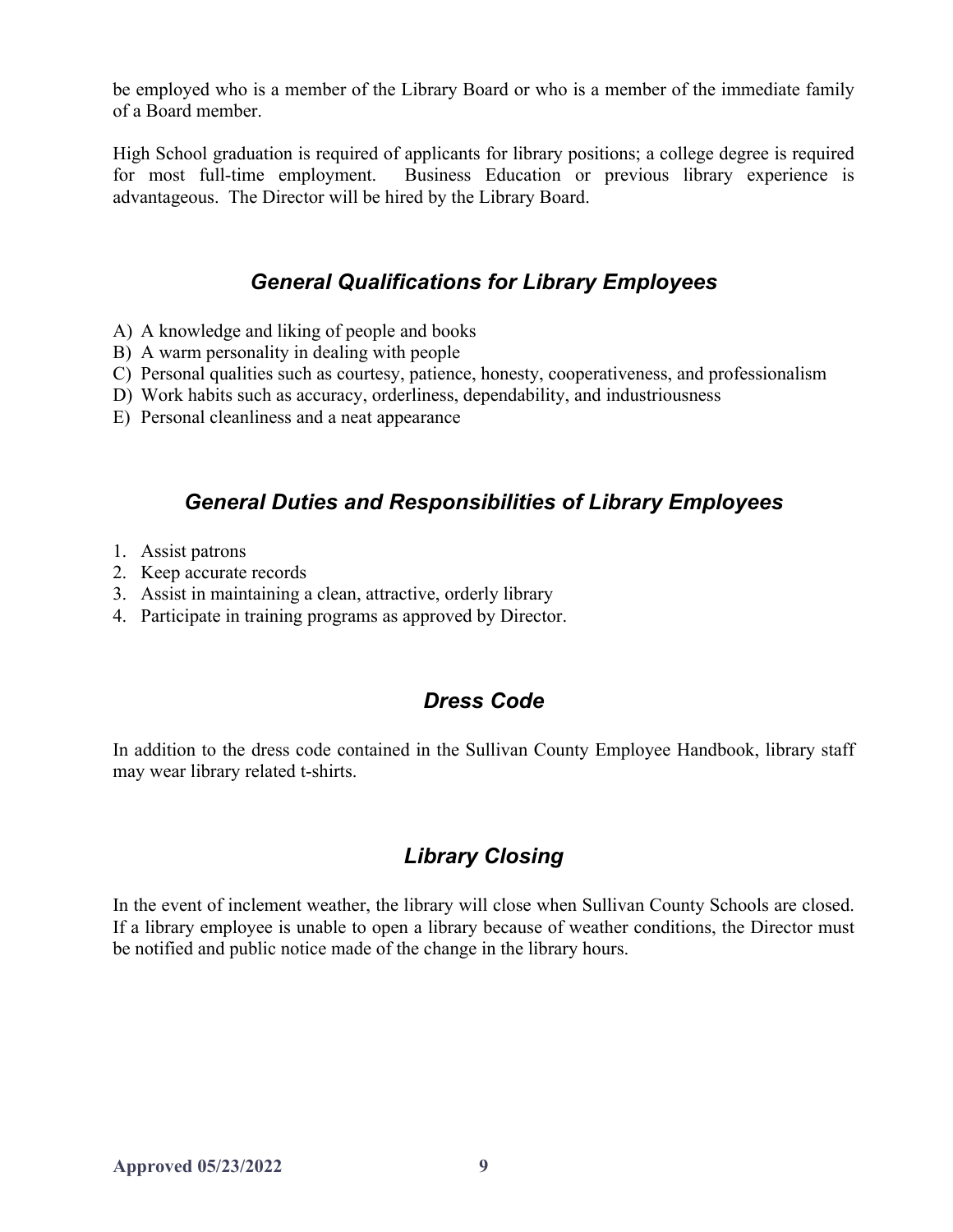# *Patron Complaints*

Questions or complaints concerning policies of the Sullivan County Library Board by patrons of the library shall initially be handled by the Director. If the attempt to resolve the complaint could require a change in a policy:

- The complaint will then be presented to the Director in writing.
- The Director will present the complaint to the Library Board at the next regular meeting.
- The answer to the complaint will be in writing from the Library Director.

## *Travel Expenses*

Travel expenses will be reimbursed as follows:

- 1. Attendance at conferences as approved by the Director.
- 2. Mileage allowance for library employees to attend in-service training programs and attendance at any required Board meetings. A substitute will be paid when a library employee is required to attend meetings.

Mileage allowances will follow the scale set by the county. Any travel must be approved by the Director in advance.

## *Staff Development*

Library employees are required to attend all in-service meetings scheduled by the Director and Regional Director unless special permission is granted. It is the policy of the Library Board to have all library employees present at the September Board meeting.

The Director may schedule a total of one full business day per calendar year, either as one full day or two half days, wherein all branches will be closed to the public to allow for in-person training. The topic of the training and the date(s) of closure shall be voted on by the Board and will be posted in view of the public at least one month in advance. All employees attending the training will do so while on the clock.

One professional day is allowed per calendar year with Library Director's prior approval. All expenses shall be paid by the particular participant.

All Branch Managers without a Master's Degree will be encouraged to enroll in the Tennessee Public Library Management Institute within 5 years of appointment.

All library staff must complete the library staff core competencies as set forth by the Tennessee Standards for Public Libraries within the first year of employment.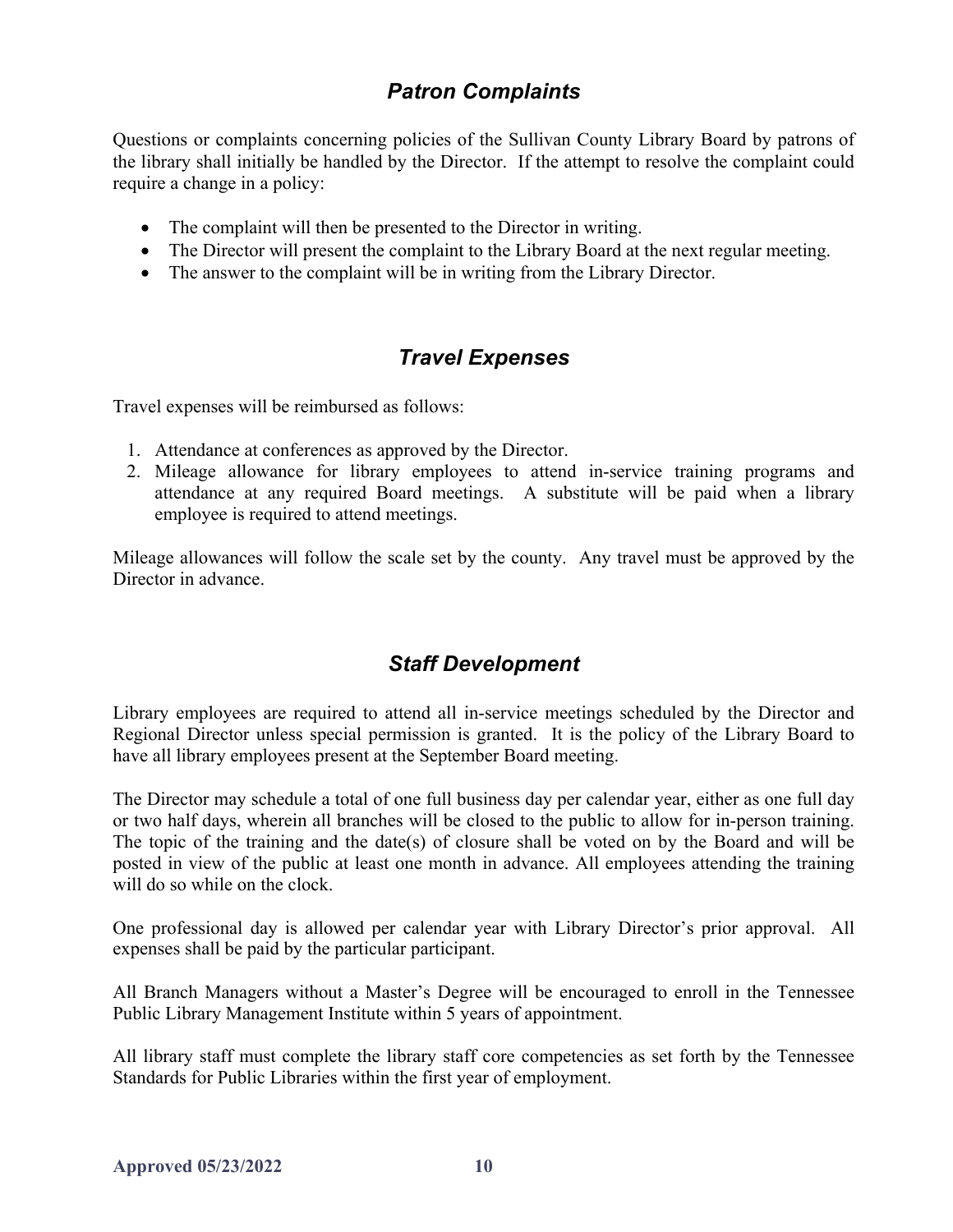Library staff will be trained to use the Tennessee Electronic Library (TEL) and promotes its use to the community.

All library staff complete the following number of hours of training annually, based on their position:

- A. Administrative staff, including library directors and administration, will receive a minimum of 25 contact hours of library related training annually, of which at least 20 hours will be regionally or state sponsored.
- B. Paid staff working 20 hours or more per week will receive a minimum of 10 contact hours of library related training annually, of which at least 5 hours will be regionally or state sponsored.
- C. Paid staff working 19 hours or less per week will receive a minimum of 5 contact hours of library related training annually, of which at least 2 hours will be regionally or state sponsored.

All library staff are provided work time for training.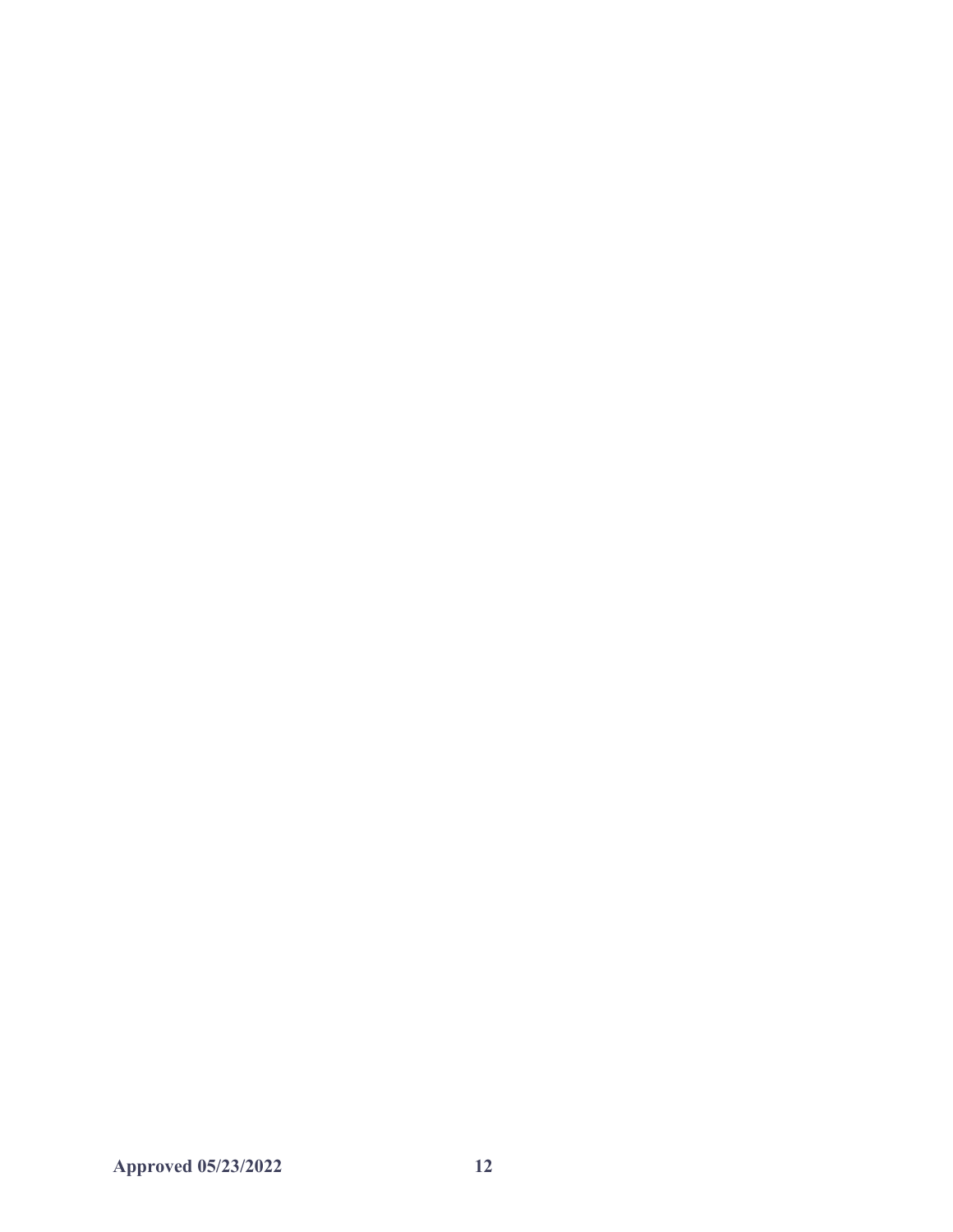# **Section 3 - Library Service**

# *Hours of Operation – Library Location* **Main Library:**

Sullivan County Library 1655 Blountville Blvd. Blountville, TN 37617

Main library hours are as follows:

Closed on Sunday Open Monday through Thursday from 9am – 6:00pm Open Friday and Saturday from 9am – 5pm

#### **Branch Locations:**

| <b>Bloomingdale Branch Library</b> | <b>Colonial Heights Branch</b> |
|------------------------------------|--------------------------------|
| 3230 Van Horn Street               | <b>149 Pactolus Road</b>       |
| Kingsport, TN 37660                | Kingsport, TN 37663            |
|                                    |                                |
| <b>Sullivan Gardens Branch</b>     | <b>Thomas Memorial Branch</b>  |
| <b>104 Bluegrass Drive</b>         | <b>481 Cedar Street</b>        |
| Kingsport, TN 37660                | <b>Bluff City, TN 37618</b>    |

#### *Branch Hours are as follows*:

Closed on Sunday Open Monday through Saturday from 9am – 5pm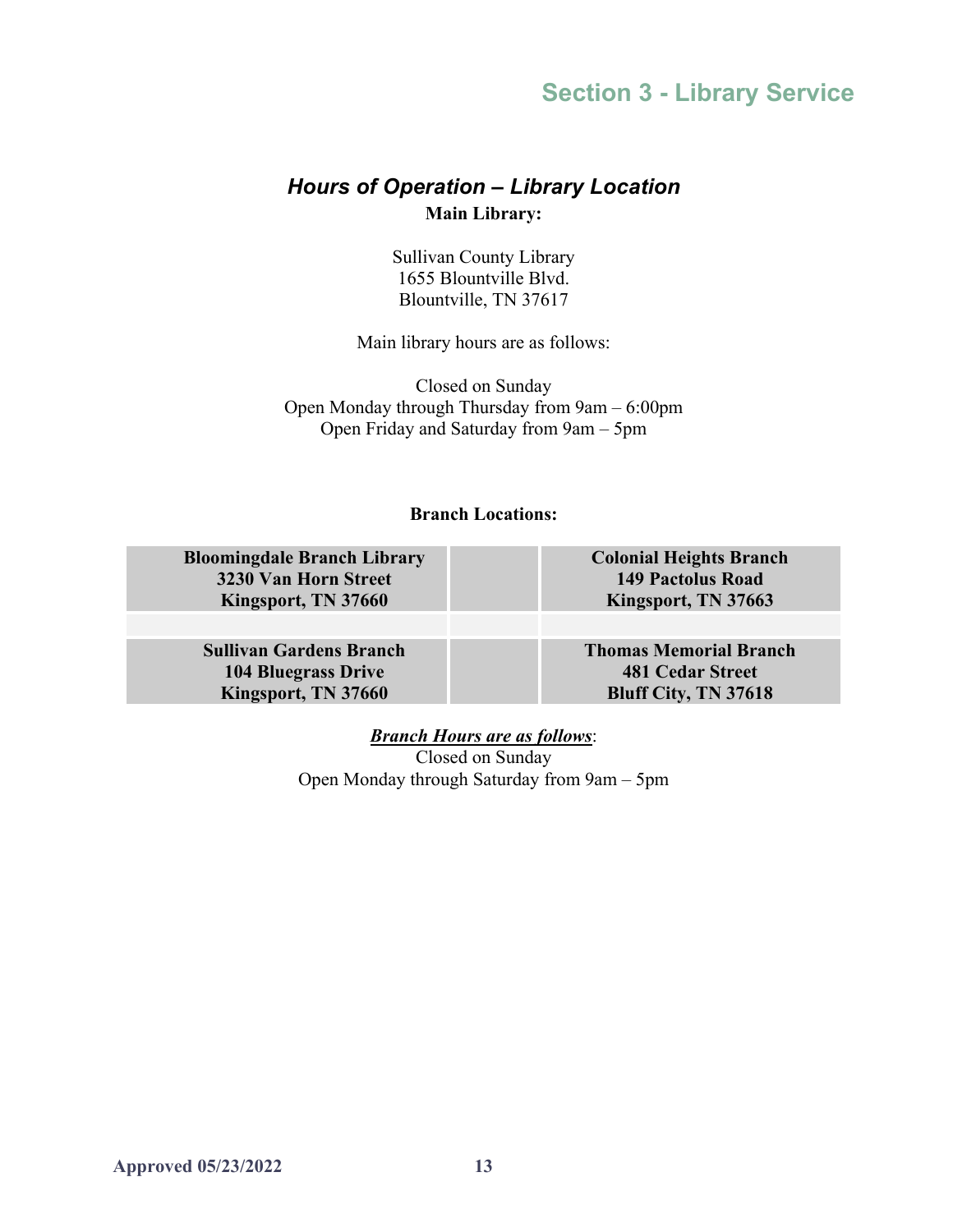#### *Hours of Operation – continued*

No permanent changes shall be made in the hours of operation of the libraries without specific permission from the Sullivan County Library Board. Request for such changes shall be presented to the Board as the need arises.

A library employee or a substitute authorized by the Director shall be on duty at all times that the library is open to the public. The library employee shall be responsible for all properties of the library and for the general good conduct of all persons while in the library. Any violation of the rules and regulations by patrons shall be reported immediately to the Director who will report to the Chairman of the Library Board of Trustees.

Because smoking is a fire hazard and injurious to health, Sullivan County Public Library recognizes that smoking any substance presents a public health hazard. Therefore smoking is not permitted in or on the premises. "Smoking," as used here, means smoking any substance, including but not limited to, tobacco, cloves, or marijuana. "Smoking Products" include, but are not limited to, all cigarette products (cigarettes, bidis, kreteks, e-cigarettes, etc.), vaping products, and all smoke-producing products (cigars, pipes, hookahs, etc.) as well as brands of dipping products (snuff, chewing tobacco, etc.).

## *General Staff Procedures*

- 1. The first duty of the library staff is service to the public. Requests by all patrons should be treated with equal importance.
- 2. If a library employee must be absent or tardy because of an emergency, the Director must be notified as soon as possible. Absences due to appointments must be scheduled with the Director. All library employees should request annual leave as early as possible in the year to allow for scheduling by the Director. Any changes in an employee's schedule need to be approved by the Director in advance.
- 3. The library's hourly schedule is important to the public. The library employee should be in the library and ready for work when the library opens to the public.
- 4. The Director must be able to count on the professionalism and support of each library employee. The operation and public relations of each branch of the Sullivan County Library is the responsibility of the Director. Cooperation of local government entities, community organizations, groups, and patrons is of utmost importance to the success of the libraries.
- 5. Dependability in following directions and accuracy in detail is expected of every library employee.
- 6. Discretion should be used when discussing library affairs.
- 7. Personal business is not to be conducted on library time.
- 8. All library employees will share in the general duties required to keep the library neat, the books shelved and the library attractive.
- 9. No library employee will use library time for personal reading. Only study of professional materials will be permitted.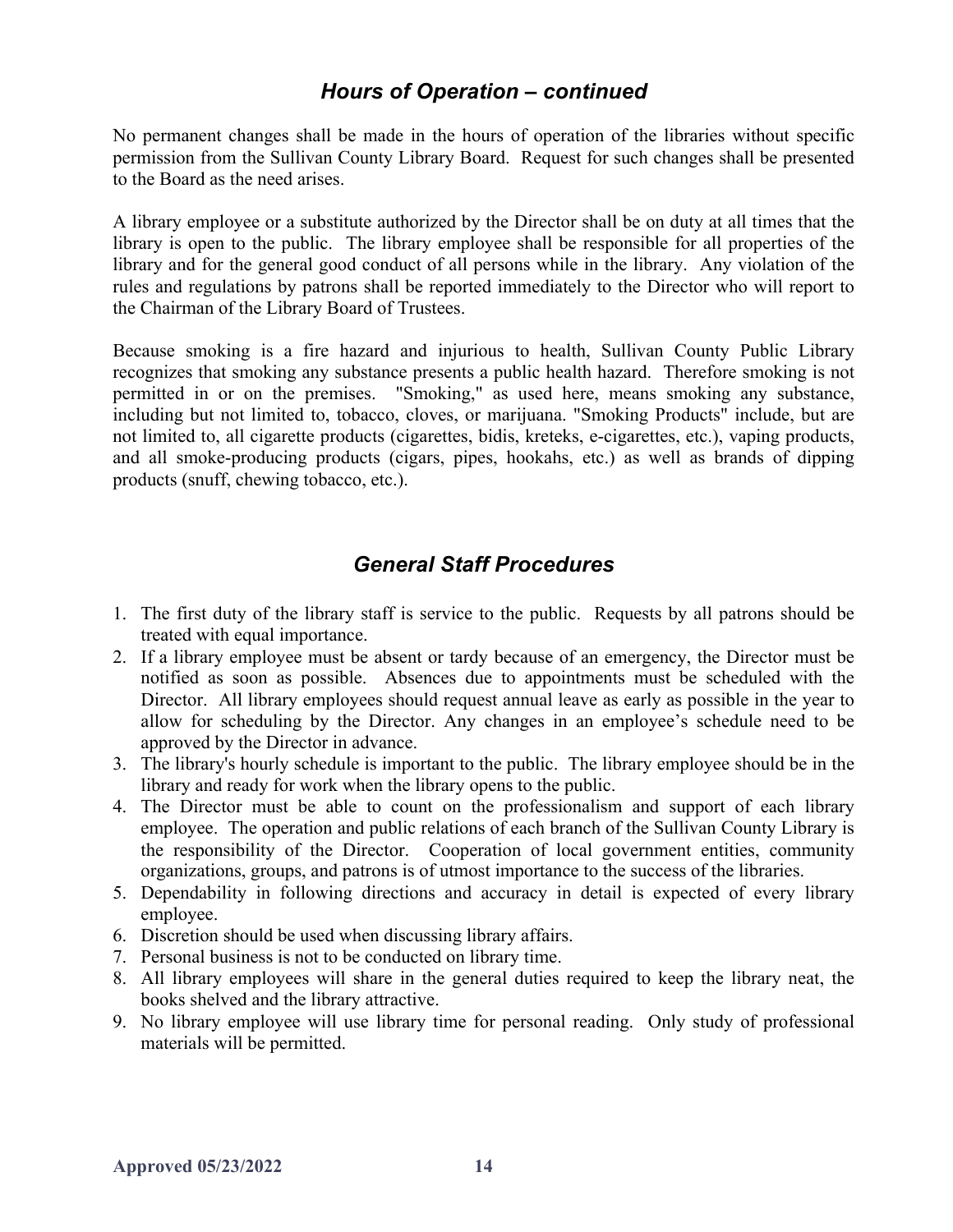## *Reference Assistance for Students, Genealogists, and Others*

Staff will provide assistance in locating reference materials in either printed or non-printed format. They cannot do homework for students.

The Sullivan County Library maintains a genealogy collection at the Blountville location. Staff will assist patrons locating materials as time permits; in the absence of a genealogy specialist, library staff cannot provide in-depth assistance. Letters of inquiry will also be handled in this manner. Loan service is not provided for genealogy materials.

## *Summer Reading Program*

Each library in the system will provide a summer reading program for the children in their community. The Assistant Director or their designee will coordinate and provide assistance to the library employees as needed. The library will use the theme and suggestions from the Tennessee State Library Summer Reading Program.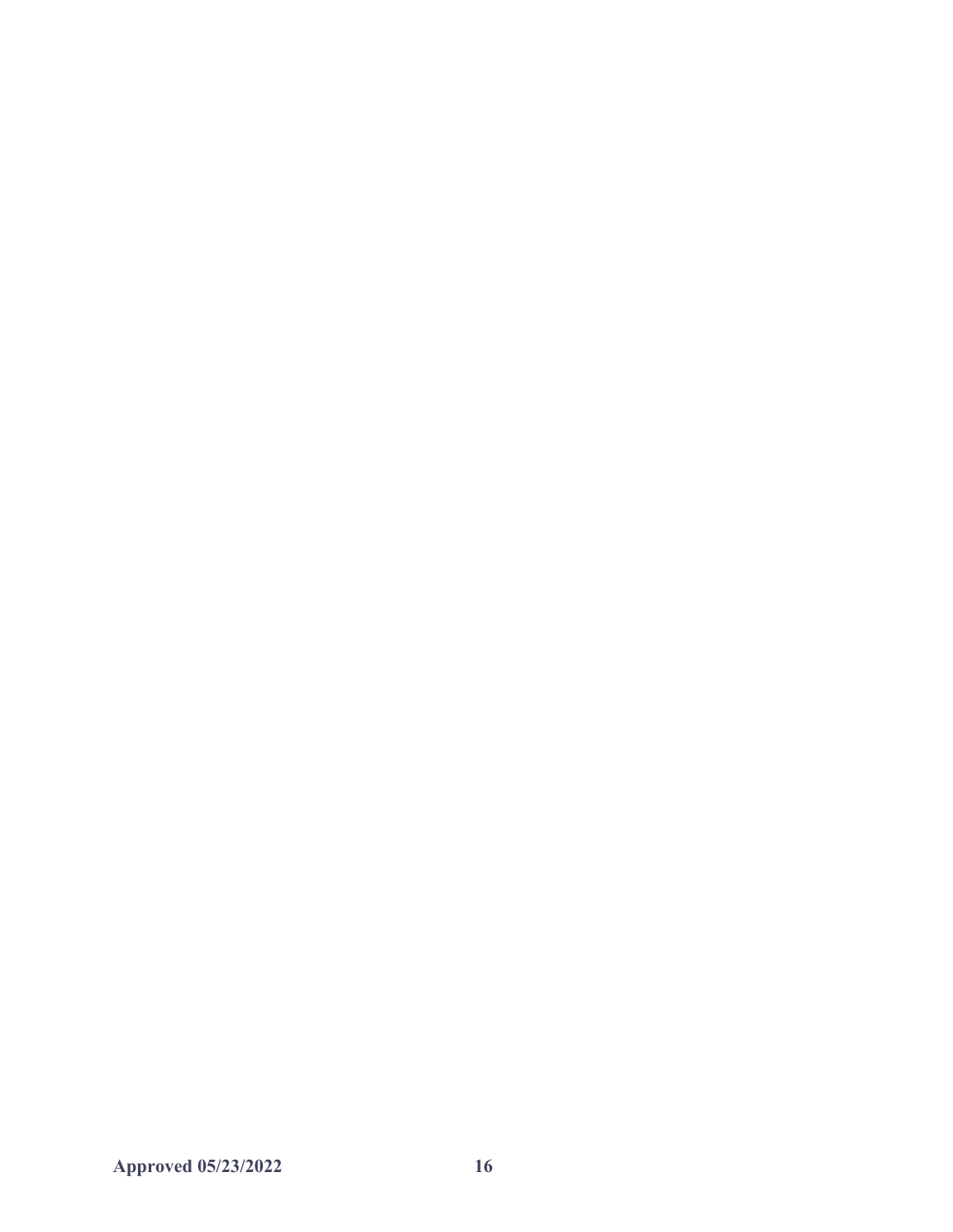# **Section 4 - Circulation**

Use of materials is not to be restricted because of age, religion, national origin, or gender identity. This is a public library system supported by taxes. The Sullivan County Library endorses the Bill of Rights adopted by the American Library Association.

#### *Confidentiality of Records*

All registration and circulation records, except statistical reports of registration and circulation, are confidential. Disclosure is prohibited with the exceptions as provided in section (b) of 10-8-102 of the Tennessee Code.

10-8-102. Disclosure prohibited - Exceptions.-(a) Except as provided in subsection (b), no employee of a library shall disclose any library record that identifies a person as having requested or obtained specific materials, information, or services or having otherwise used such library. Such library records shall be considered an exception to the provisions of 10-7-503. (b) library records may be disclosed under the following circumstances:

- 1. Upon the written consent of the library user
- 2. Pursuant to the order of a court of competent jurisdiction; or
- 3. When used to seek reimbursement for the return of lost, stolen, misplaced or otherwise overdue library materials. (Acts 1988, ch.889, #1.)

A library supervisor must review any document presented as a court order to assure its validity before the information is provided. A copy of the court order and the information provided is kept on file.

Requests by parents or guardians for the records of their minor children are denied, as required by the law. A library employee can inform parents/guardians of any outstanding fees.

All employees who deal with patron records must sign a confidentiality agreement.

#### *Registration*

Upon presenting proper identification, any person who is a permanent resident of the Holston River Regional Network, including residents of Bristol, Virginia who reside within the city limits, may register as a library patron. The Holston River Region includes the Tennessee counties of Carter, Cocke, Greene, Hamblen, Hancock, Hawkins, Johnson, Sullivan, Unicoi, and Washington. Non-residents who work in the county will be issued a card at no charge. Patrons will not be charged a fee for interlibrary loans except to offset costs charged by other institutions. Proper identification is defined as a valid document bearing the patron's photograph such as a state issued ID, driver's license, or military ID which contains the current local address. All new borrowers must sign a system policy acceptance form and provide photo identification with their current address. If the address is not current, then they must present a piece of mail (bill, rent receipt, etc.) that shows the current address. In the event the person does not have anything showing the current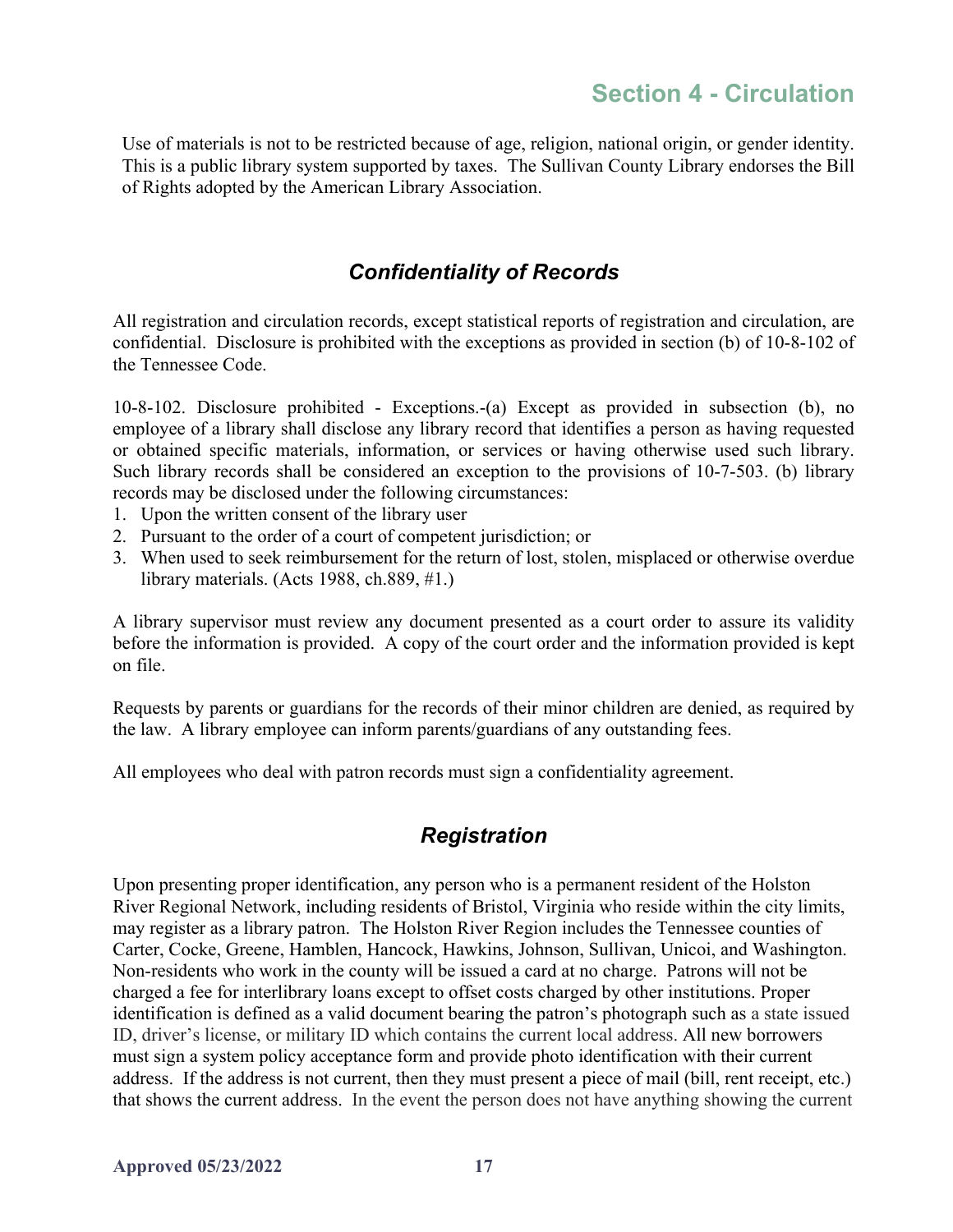address a library employee will mail a letter to the address given by the registrant. When the patron brings the letter, or other proper identification with their current address, back to the library, the patron will be entitled to full privileges. Copies of the signed system policy acceptance form will be kept on file by the library. Eligible patrons residing in the service area may opt for a digital only card.

If the applicant is 5-17 years old, an adult over the age of 18 assumes responsibility for all use made of the card. Adults who agree to assume financial responsibility attached to a card must sign the system policy acceptance form and complete the Sullivan County Library System Registration form for the card to be issued. The child must be present to receive a library card.

Library cards will expire one year from the date of issue. Patrons must update personal information to renew their card upon expiration. Patron records will be destroyed after a period of inactivity of three years.

| <b>ITEM</b>            | <b>LOAN</b> | <b>LATE FEE</b>                                    |  |
|------------------------|-------------|----------------------------------------------------|--|
| <b>Print Materials</b> | 28 days     |                                                    |  |
| New Books              | 14 days     |                                                    |  |
| <b>Audio Materials</b> | 28 days     |                                                    |  |
| <b>DVDs</b>            | 7 days      |                                                    |  |
| WiFi Hotspots          | 7 days*     | \$5/day                                            |  |
| Laptops                | 7 days*     | \$5/day                                            |  |
| Kits                   | 14 days     | \$5/day                                            |  |
| Interlibrary Loans     |             | Loans & Fines determined by lending library policy |  |

## *Circulation Periods*

#### *There will be one renewal on library materials if no holds exist at time of renewal.*

Borrowing privileges may be suspended for patrons who habitually abuse the circulation policies.

\*Laptops and WiFi Hotspots check out for increments of 7 days, as outlined in the attached Library Hotspots Policy.

Special Collection and reference materials cannot be circulated.

Each patron must have a Sullivan County Library card in order to check out materials.

New patrons may check out two items on initial checkout. After items have been returned and at least 24 hours have passed since the card was issued the limit will be raised to 25 items. Individuals with documented homeschool credentials may check out 40 items per card.

*Outreach and Homebound cardholders are limited to 10 items but have extended due dates.*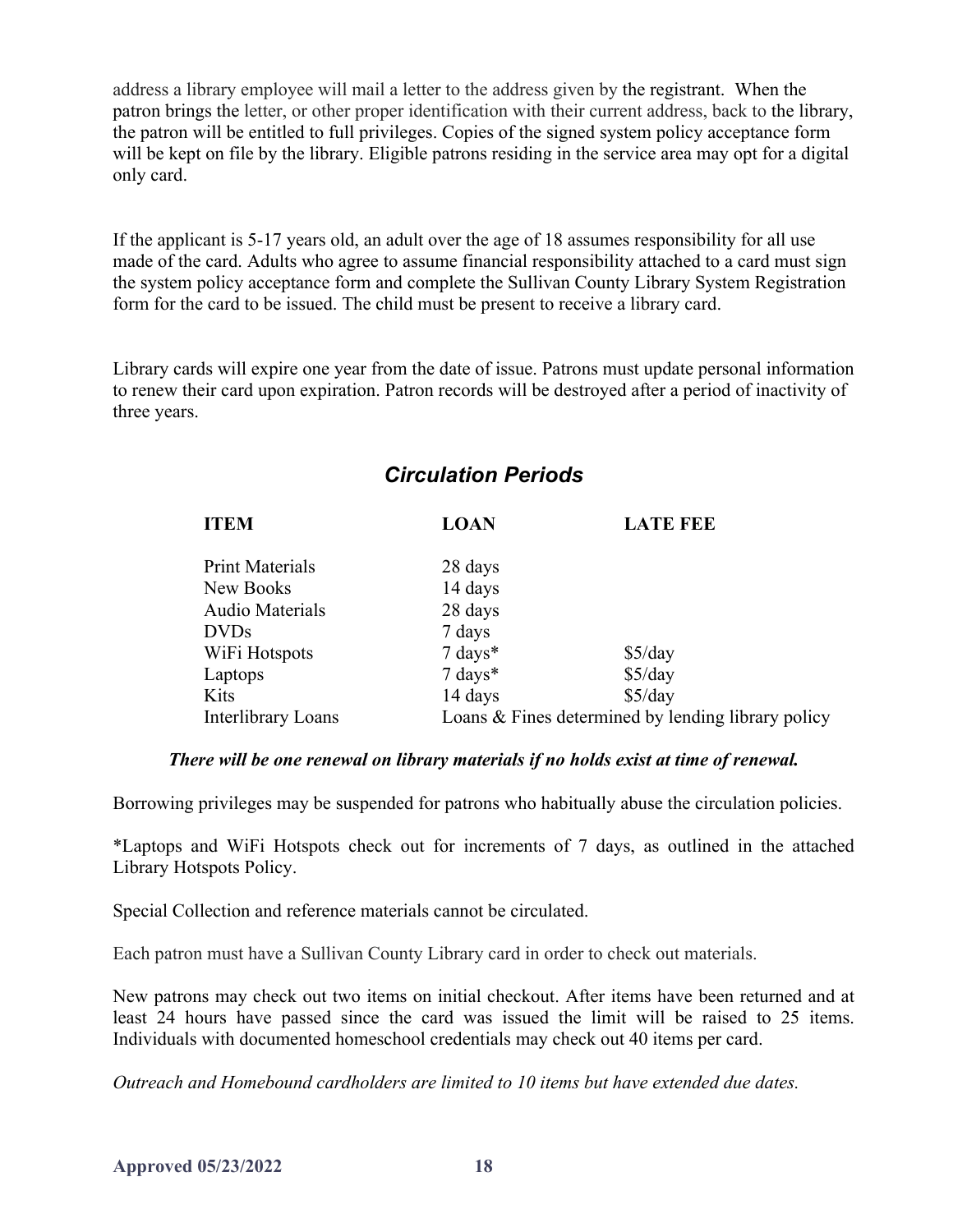Borrowing privileges of tangible materials will be denied to patrons and financially responsible adults of minors under eighteen (18) who have overdue library materials or who owe charges for lost or damaged book fees.

The Sullivan County Library accepts monetary donations in lieu of fines for overdue return of print materials, CD Books, and DVDs. Extended use fees are \$5/day for laptops, WiFi hotspots, and Kits. Collections are deposited each week by the library employee into a designated Bank. They are reported to the Library Board monthly.

When library materials are lost by a patron, the replacement price without discount will be charged. If library materials are lost or damaged beyond repair and are paid for by the patron, item(s) will be withdrawn and become the property of the patron. Once an item has been paid for, no refund will be given.

## *Non-Print Materials*

Audio/visual and other non-print materials such as laptops, WiFi hotspots, and Kits may only be checked out by persons 18 years of age or older. Audio/visual materials are intended for home use.

## *Items Claimed Returned*

If a patron receives an overdue notice and claims to have returned the material, the patron should be asked to continue to search for the library materials and should be told that the library will also check for a misfiled item. Materials found on the shelves should be checked in (discharged) as if they were returned on the correct due date. For items not located after a reasonable period of time, the library Director will decide if the patron should be held accountable. If accountable, a letter requesting payment for the material will be sent.

## *Overdue Procedures - Notice/Charges*

| <b>Overdue Notice</b><br>First notice: call, letter sent if<br>unable to contact by phone | <b>Schedule</b><br>14 Days (2 weeks) | Charge<br>None/cost of item |
|-------------------------------------------------------------------------------------------|--------------------------------------|-----------------------------|
| <b>Second notice:</b> call, letter sent if<br>unable to contact by phone                  | 28 Days (4 weeks)                    | None/cost of item           |
| <b>Third notice (Final Overdue Notice):</b><br>Letter mailed from main office             | 42 Days (6 weeks)                    | None/cost of item           |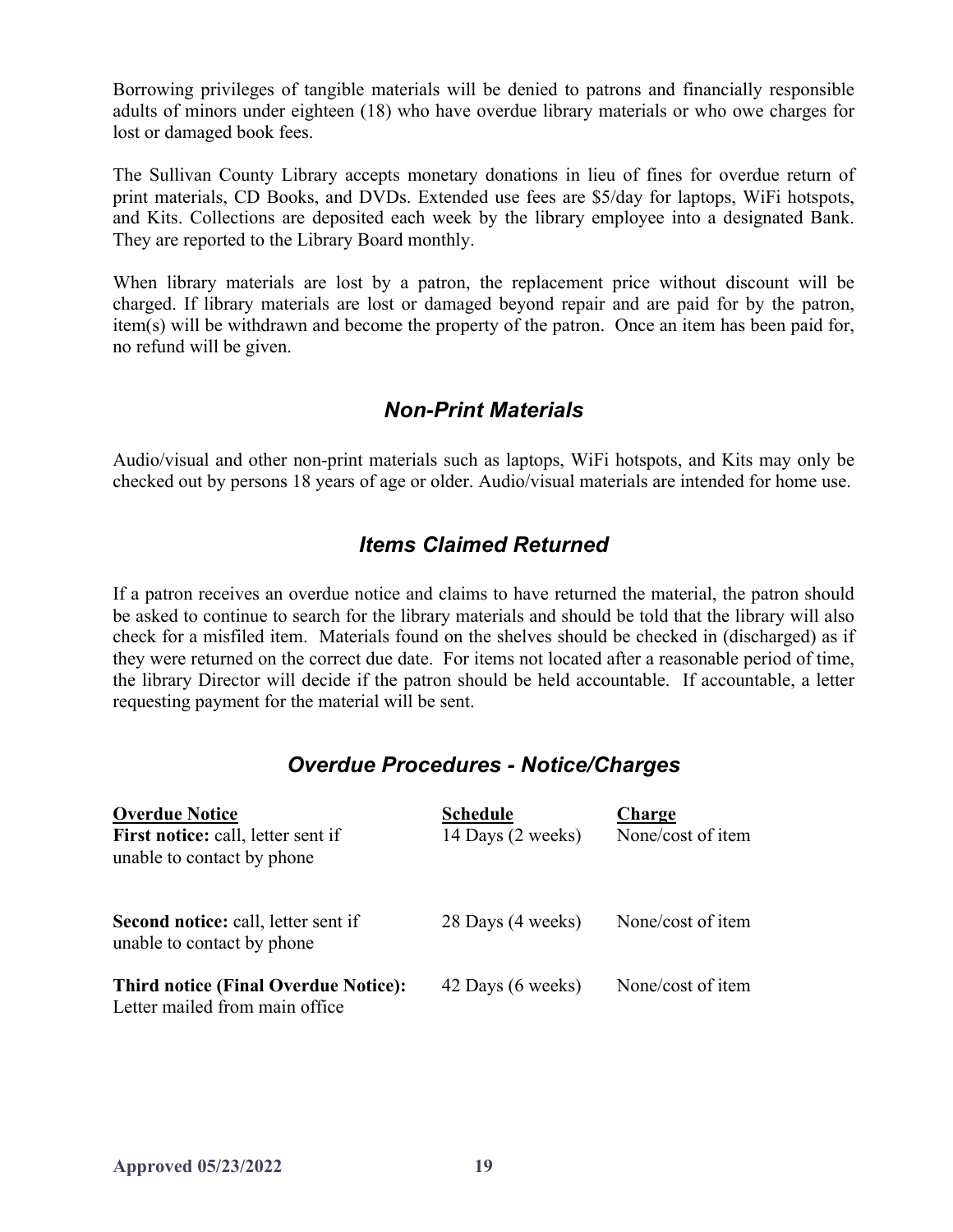Item(s) are considered lost after 60 days. The patron is billed for each item, and a reprocessing charge of \$12.50 will be assessed to each item unless the cost of the item is less than \$10, in which case the reprocessing charge will be half the cost of the item. Patrons with balances due of \$35 or more will be submitted to Unique Management for collections. Individuals who sign as the financially responsible borrower for juvenile cardholders will be submitted for collections should the juvenile borrower accrue a balance of \$35 or more.

If a patron owes less than \$35 total, the bill will be sent to the patron through the mail with TN Code excerpts pertinent to non-return or damage of library materials.

If a patron returns an item after it has gone to billed status, the cost of the item will be removed; however, the reprocessing charges will remain. If a patron pays for an item before it has been billed, the \$12.50 reprocessing charge may be waived.

Tennessee Code Annotated  $39 - 14 - 102 - 7$  specifies that not returning materials borrowed from a public library is considered theft, and is categorized as a misdemeanor. "'Library Material' includes any book, plate, picture, photograph, engraving, painting, drawing, map, newspaper, magazine, pamphlet, broadside, manuscript, document, letter, public record, microfilm, sound recording, audio-visual materials in any format, magnetic or other tapes, electronic data, processing records, artifacts or other documentary, written or printed materials, regardless of physical form or characteristics, belonging to or on loan to or otherwise in the custody of a library."

#### *Interlibrary Loan*

Sullivan County Public Library recognizes that the cooperative sharing of resources enables libraries to better serve the informational needs of local users. The library requests materials from, and supplies materials to, other libraries according to lending principles and procedures established in the Interlibrary Loan Code for the U.S., and by the TN State Library and Archives in cooperation with Tenn-Share. Items that are not owned by this library's resource collections (including the collections of the libraries in the Organization of Watauga Libraries) may be requested through ILL service. Most libraries, including Sullivan County, will not lend books published within the past six months, audio/video formats, reference volumes, materials housed in special collections (i.e. rare, archival, local history, genealogy), and fragile or bulky items.

Interlibrary Loan (ILL) service is available for general, individual use. An individual must be a current, registered borrower in good standing in order to receive ILL service through the Sullivan County Public Library. ILL requests will not be processed for cardholders who are not in good standing. The library reserves the right to limit or deny ILL service when circumstances regarding user status warrant such restrictions.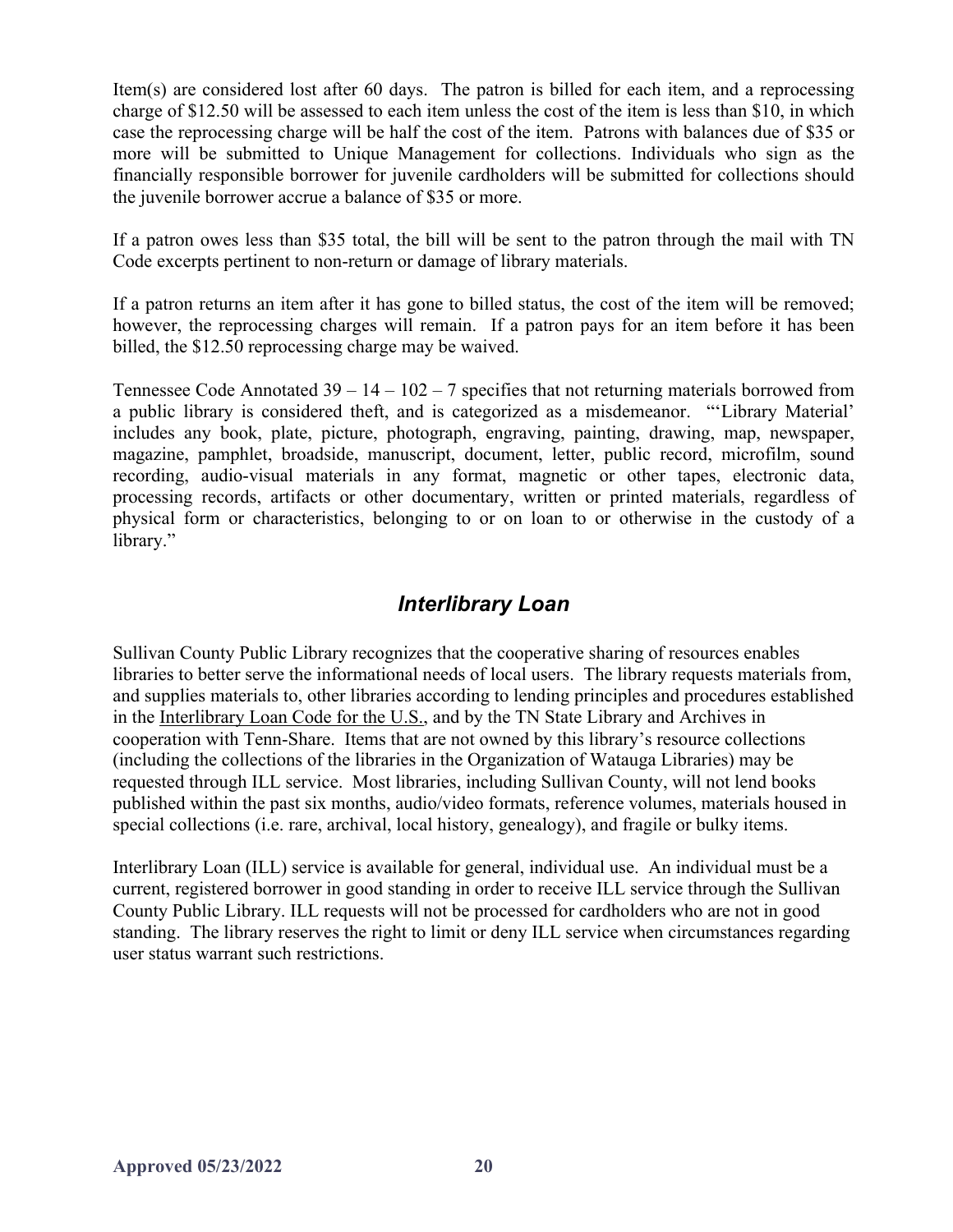# **Section 5 - Policies**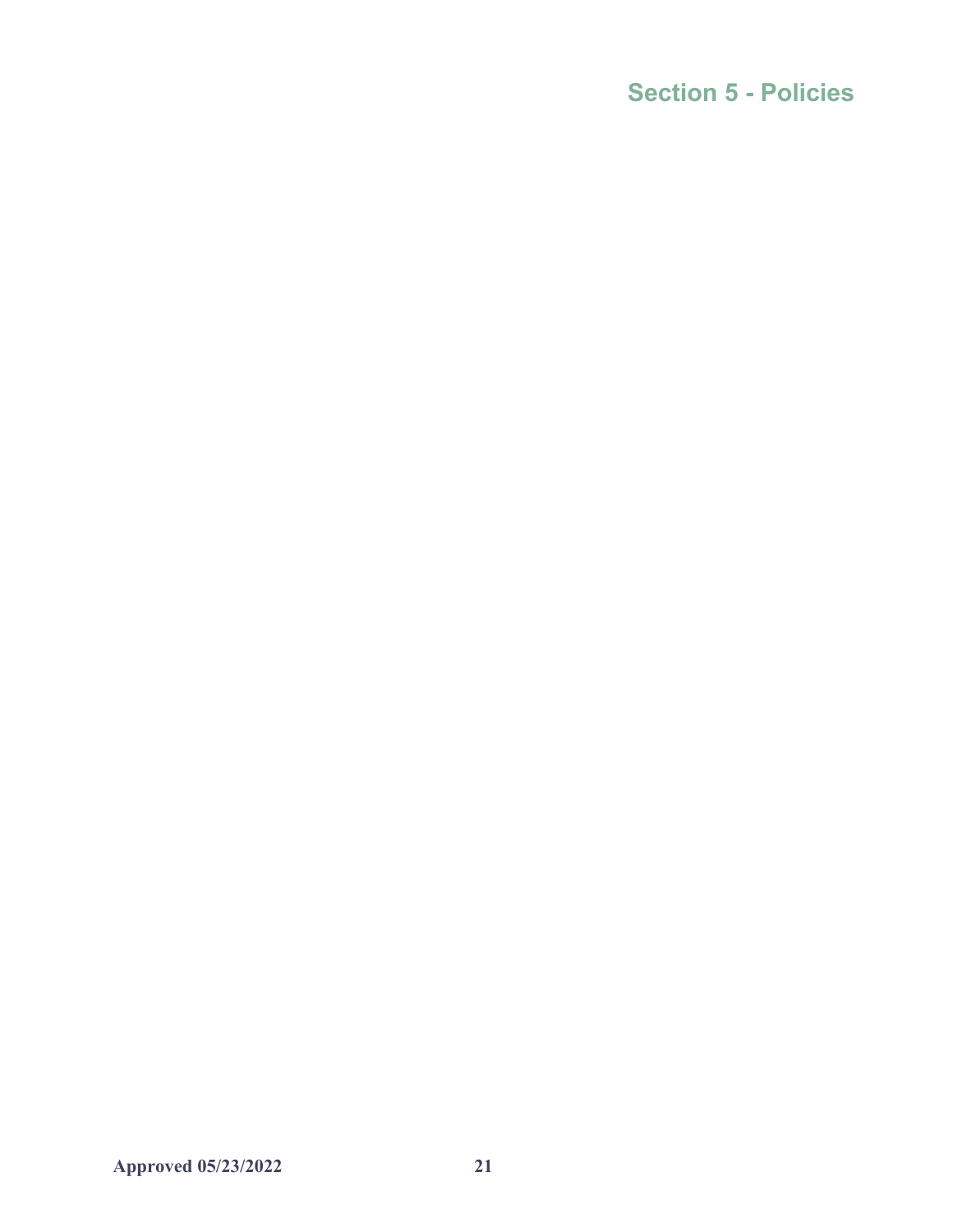## *Exhibits, Bulletin Boards, Special Collection, Advertisement and Solicitation*

Any material exhibited in the library will be given normal protection; however, the owner of such a collection will, in writing, relieve the library of any responsibility for loss or damage.

Public notices of non-political government agencies and non-profit organizations may be permitted in the library at the Director's discretion. Any material advocating political or religious agendas or organizations is prohibited.

Permission may be granted to branch library sponsoring organizations and Friends of the Library Associations to allow cooperative advertising for fund raising activities which directly benefit the library. Receptacles for donations must be pre-approved by the Library Director.

Books that have been donated to the library or associated Friends may be sold if 100% of the profits are used for the library. No other books will be allowed to be sold in the library by any individual or other organization.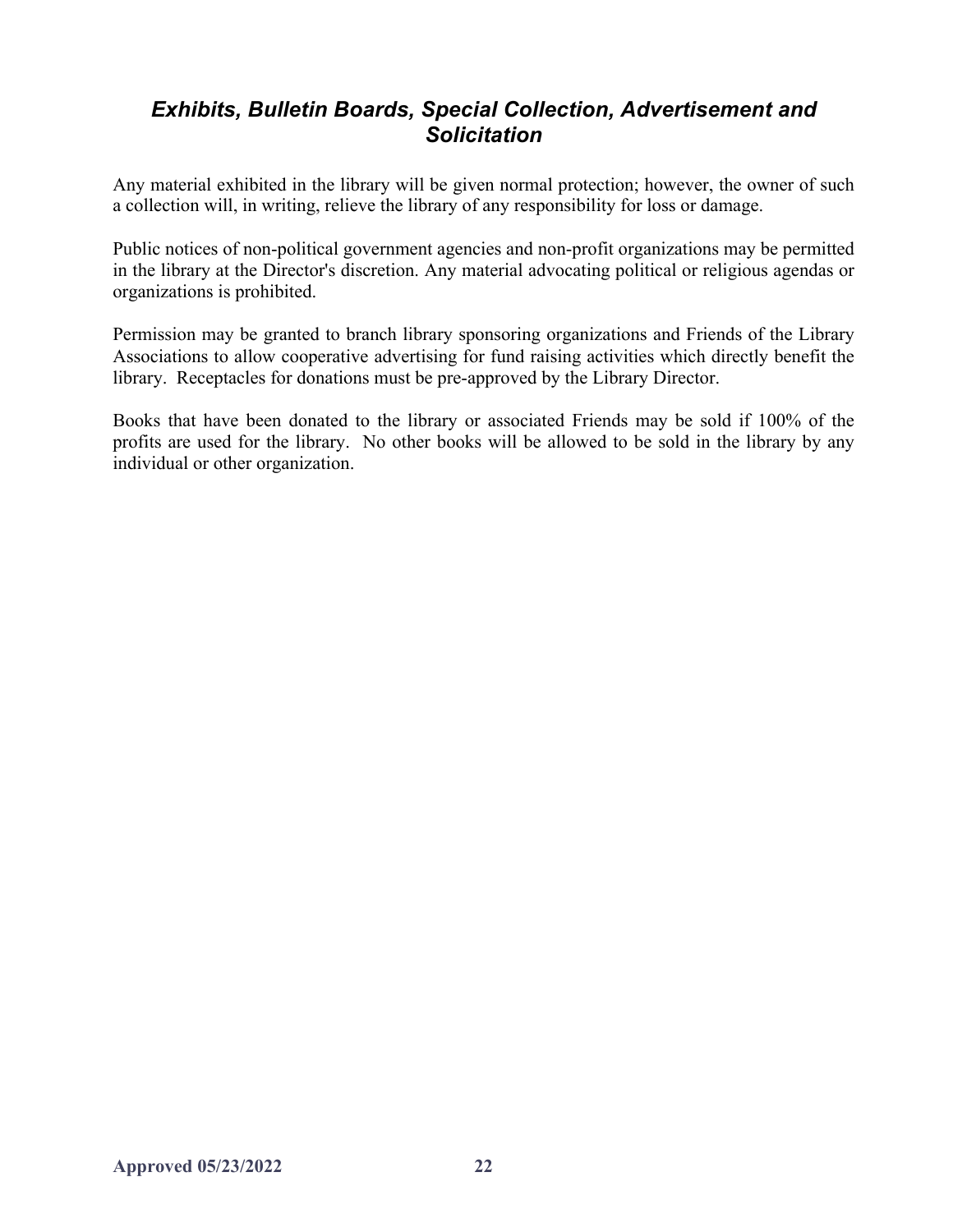# *Internet Safety Policy*

#### **Introduction**

It is the policy of the Sullivan County Public Library System to:

- a) prevent user access over its computer network to, or transmission of, inappropriate material via Internet, electronic mail, chat rooms, or other forms of direct electronic communications;
- b) prevent unauthorized access and other unlawful online activity;
- c) prevent unauthorized online disclosure, use, or dissemination of personal identification information of minors; and
- d) comply with the Children's Internet Protection Act of 2000.

#### **Access to Inappropriate Material**

To the extent practical, technology protection measures (or "Internet filters") shall be used to block or filter access via Internet or other forms of electronic communications to inappropriate information. Specifically, as required by the Children's Internet Protection Act of 2000, blocking shall be applied to visual depictions of material deemed obscene or child pornography, or to any material deemed harmful to minors.

The term "harmful to minors" is defined by the Communications Act of 1934 (47 USC Section 254 [h][7], as meaning any picture, image, graphic image file, or other visual depiction that

- taken as a whole and with respect to minors, appeals to a prurient interest in nudity, sex or excretion:
- depicts, describes, or represents, in a patently offensive way with respect to what is suitable for minors, an actual or simulated sexual act or sexual contact, actual or simulated normal or perverted sexual acts, or a lewd exhibition of the genitals;
- taken as a whole, lacks serious literary, artistic, political or scientific value as to minors.

Subject to library employee supervision, technology protection measures may be disabled for patrons aged 17 and older.

#### **Inappropriate Network Usage**

To the extent practical, steps shall be taken to promote the safety and security of users of the Sullivan County Public Library System online computer network when using electronic mail, chat rooms, instant messaging, and other forms of direct electronic communications.

Specifically, as required by the Children's Internet Protection Act, prevention of inappropriate network usage includes:

- a) unauthorized access, including so-called 'hacking,' and other unlawful activities; and
- b) unauthorized disclosure, use, and dissemination of personal identification information regarding minors.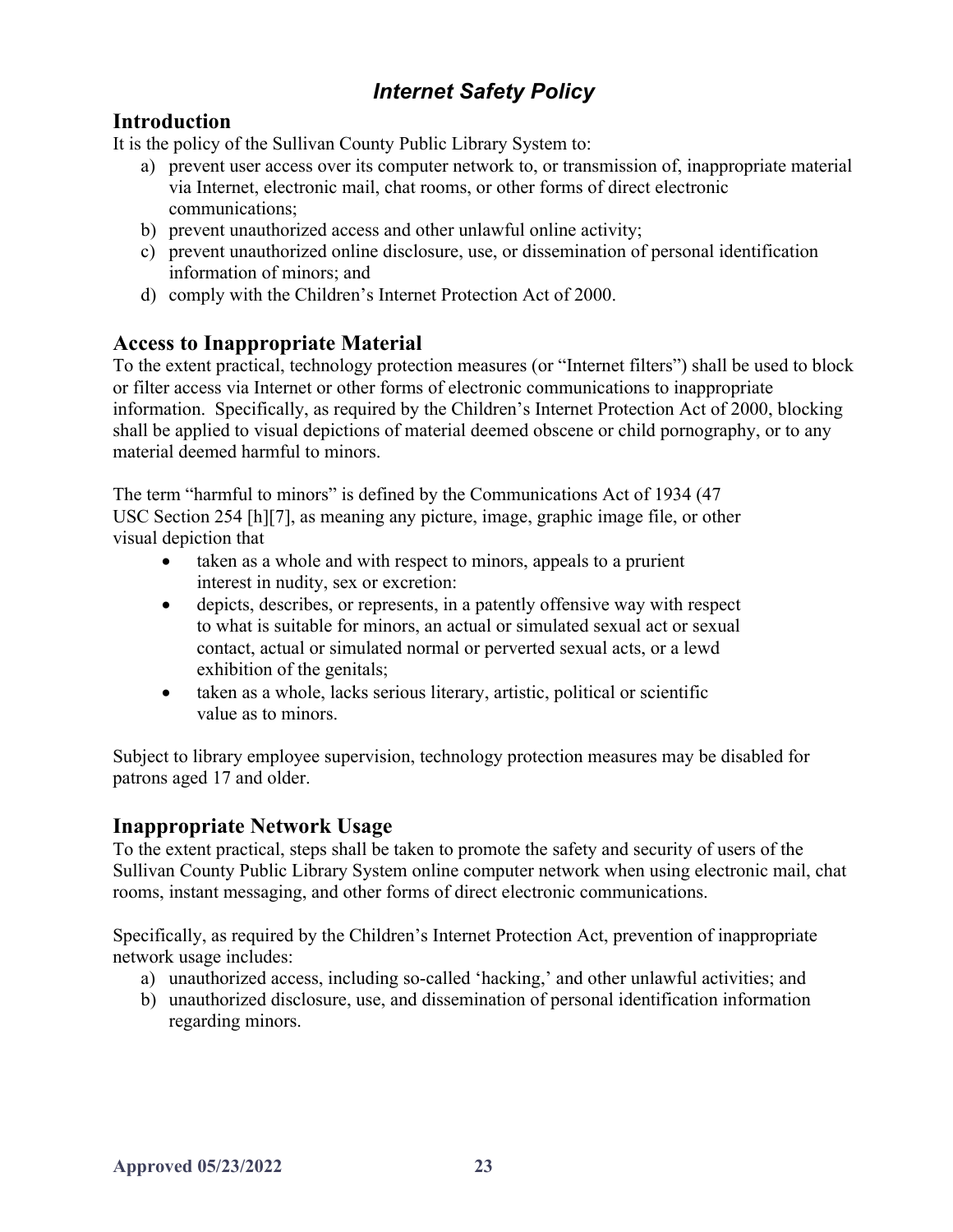# *Public Access to Internet*

The Sullivan County Public Library System endeavors to provide all individuals and groups access to quality library collections, resources, and services that meet the cultural, informational, and recreational needs of the patrons.

The Public Internet Access Computer should not be used for any activity that does not support the mission and purposes of the Sullivan County Library System. The use of the Internet connection is a privilege, not a right, and inappropriate use will result in cancellation of this privilege.

The Sullivan County Library System has no control of the Internet and its resources, and assumes no responsibility for the quality, accuracy, or currency of any Internet resource. The Internet may contain material of a controversial nature.

Use of a public access computer will require a patron card or driver's license.

Sullivan County Public Library has available wireless laptop computers.

#### **Technology Protection Measures:**

The Library, either by itself or in combination with its Internet access provider, will install filtering software or other technologies on all library computers with Internet access, and will enforce the operation of same during any use of those computers, to prevent minors from accessing visual depictions that are (1) obscene, (2) child pornography, or (3) harmful to minors. The term "harmful to minors" is defined by the Communications Act of 1934 (47 USC Section 254 [h][7], as meaning any picture, image, graphic image file, or other visual depiction that

- taken as a whole and with respect to minors, appeals to a prurient interest in nudity, sex or excretion:
- depicts, describes, or represents, in a patently offensive way with respect to what is suitable for minors, an actual or simulated sexual act or sexual contact, actual or simulated normal or perverted sexual acts, or a lewd exhibition of the genitals;
- taken as a whole, lacks serious literary, artistic, political or scientific value as to minors.

Filtering software is not foolproof. It diminishes the likelihood that searchers will inadvertently retrieve text or images that they may find offensive, but does not eliminate that possibility. Filters often block access to sites that users would consider inoffensive and useful. If you do not find what you need, please do not hesitate to ask a library employee for help. Technology protection measures may be disabled by a library employee, as necessary, for bona fide research or other lawful purposes by people aged 18 and older.

Only an authorized Library employee can log on using the library's password. Only paid library employees have access to any passwords.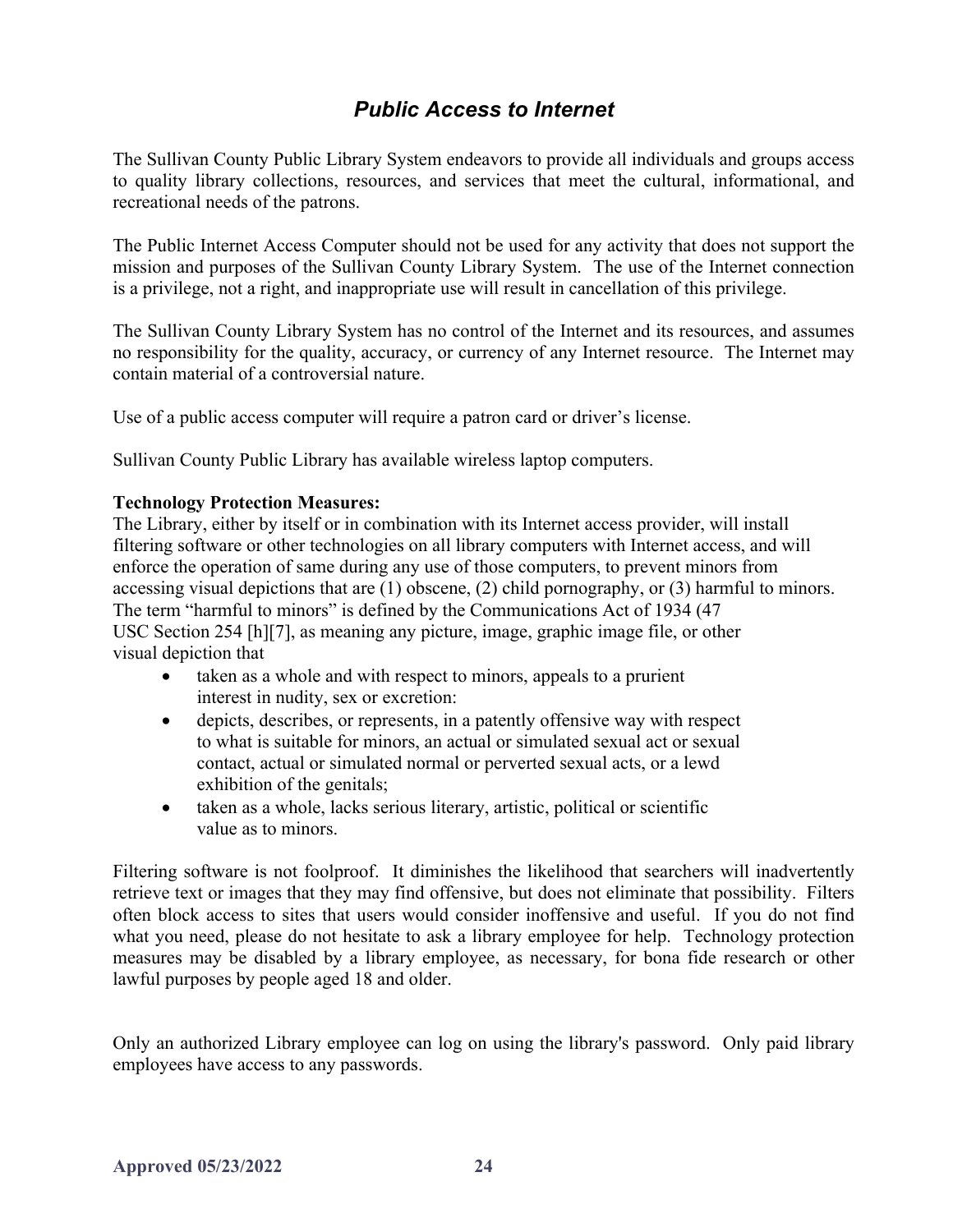Use of the Public Internet Access Computer is on a first come first serve basis. Patrons using the computer will have a 90-minute time limit. Additional sessions will be provided in the absence of a waiting list.

Library employees cannot provide in-depth training concerning computer jargon or personal computer use. Library employees may be able to offer searching suggestions and answer questions.

Patrons will be allowed to download materials to flash drives on public access computers. Information can be printed out; copies and printing up to 25 pages are free with a fee of \$0.20 per page thereafter for black and white or color. As with printed material or software, the copyrights of those who have posted material on the Internet must be honored.

Copyrighted material is not to be used and distributed freely without the consent of its author. The copyright law of the United States (Title 17, United States Code) governs the making of photocopies or other reproductions of copyrighted material.

Personal software cannot be installed on library owned computers.

Patrons may be able to access email on web-based accounts. They will not be able to send or receive personal email using the library's account.

The Internet cannot be used for commercial purposes or any unlawful activities, including using the Internet to transmit threatening, obscene, or harassing materials.

The library system has taken available precautions, which are limited, to restrict access to controversial materials. Minors under the age of 18 must have a consent form signed in person by a financially responsible adult. Financially responsible adults are responsible for the Internet information selected and/or accessed by the children. The financially responsible adult must provide a list of responsible adults who may supervise the minor child on the Internet in the absence of said financially responsible adult. Minors 13 and older may be allowed to use the Internet without adult supervision if a financially responsible adult signs the System Policy Acceptance form in person at the library.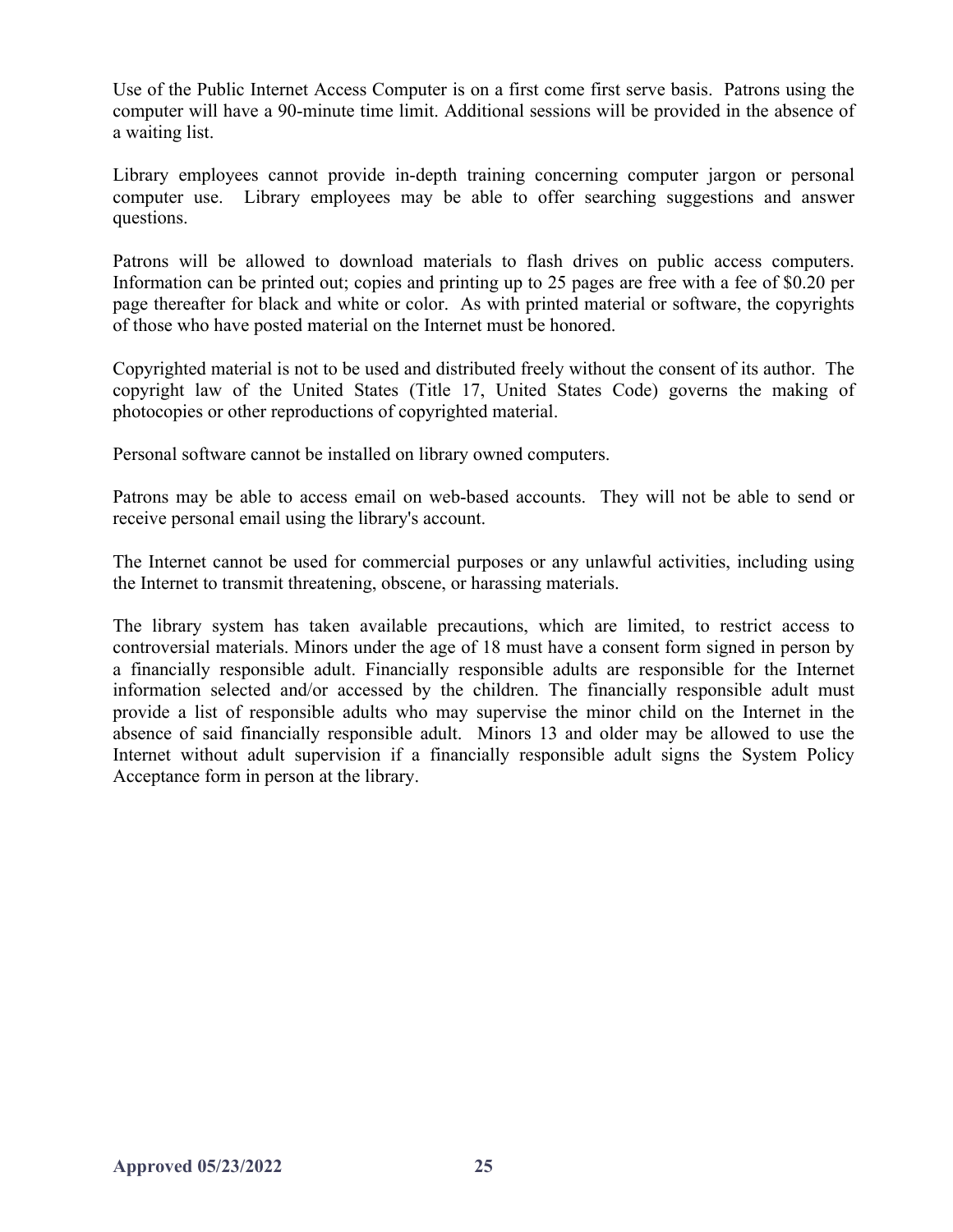# *Social Media*

#### **Purpose**

Social media pages are created to broaden awareness of library services, programs, and resources, engage with the community. The purpose of the social media policy is to ensure effective communication and a high standard of customer service while increasing the library's connection with the community of Sullivan County.

#### **Definition of Social Media**

Social media is defined as "forms of electronic communication (such as websites for social networking and microblogging) through which users create online communities to share information, ideas, personal messages, and other content (such as videos)" by Merriam-Webster Dictionary. These platforms include but are not limited to the library's Facebook, Instagram, Twitter, etc.

#### **Community Guidelines**

Comments, posts, and messages are welcome on Sullivan County Public Library social media sites. Public comments and posts will be reviewed by library staff for relevancy and compliance with the *Social Media Policy* and *Internet Safety Policy*. Participation in Sullivan County Public Library social media services implies agreement with all library policies. Comments and posts made on library social media do not imply agreement or endorsement of the library.

Sullivan County Public Library reserves the right to reproduce public comments, posts, and messages made on social media in other public venues. Identifying information, other than first name, will be removed unless prior consent is granted by the user. However, the library will not collect, sell or knowingly transfer to any third party any personally identifiable information related to social media engagement with the library.

The library reserves the right to remove any content which violates these policies. Posts or comments which contain any of the following will be removed and the poster may be barred from posting any subsequent messages to the library social media sites:

- Obscene or profane language or content
- Content that degrades others on the basis of race, color, national origin, age, religion, gender, marital status, sexual orientation, economic status, physical or mental disability
- Personal attacks, insults, or threating language
- False information that causes harm to an individual or organization
- Private or personal information, including phone numbers and addresses, or requests for personal information
- Comments or links unrelated to the content of the forum
- Sexual content or links
- Inappropriate images or videos, including but not limited to those involving alcohol, nudity, and scenes of graphic violence
- Copyright, trademark, and intellectual property violations
- Commercial promotions, solicitation, or spam
- Organized political activity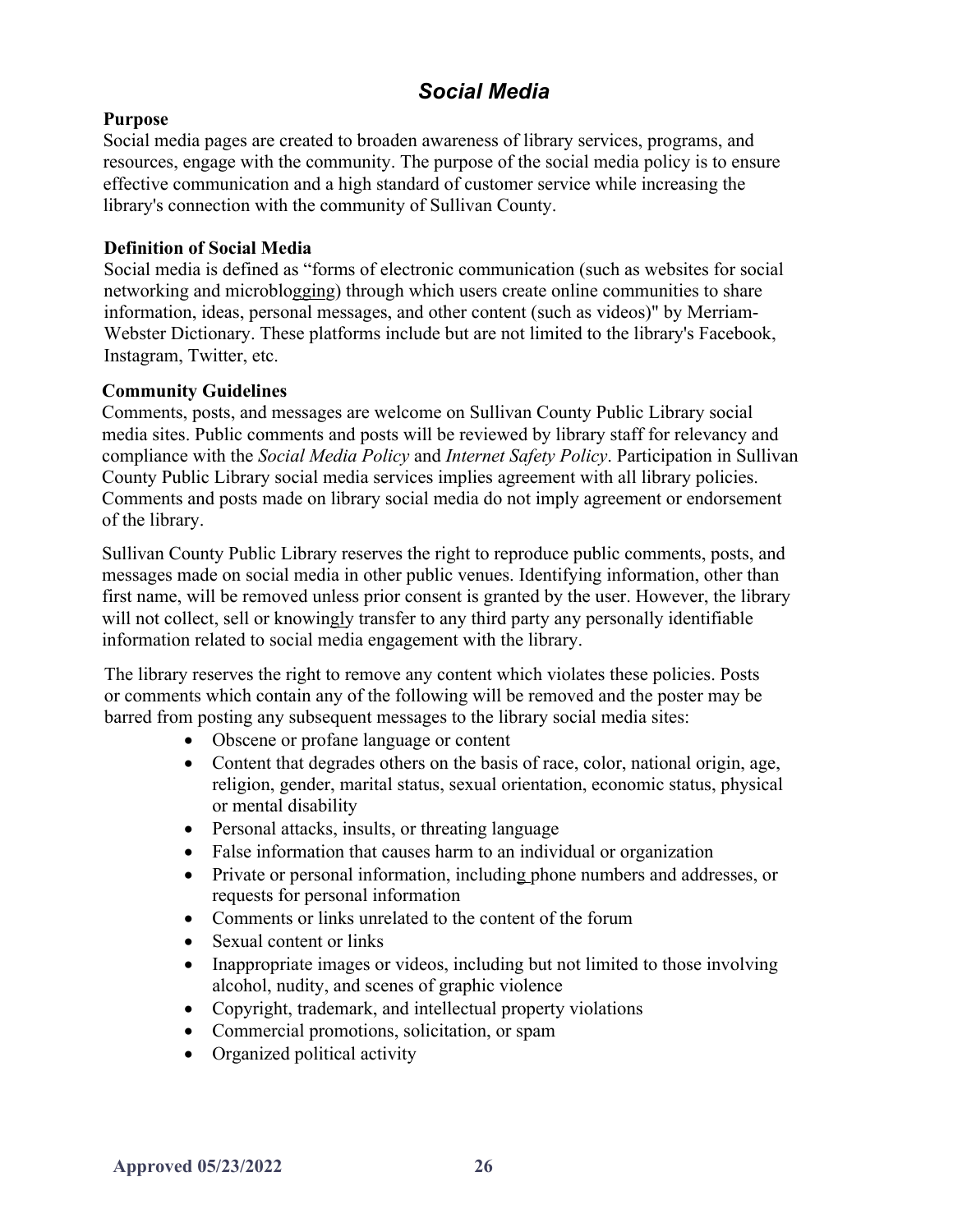Social media services that host our forms may also have their own policies and restrictions that may affect comments posted.

#### **Appeal Process**

Participants of Sullivan County Public Library social media who have had their content removed or been prohibited from participating in the library social media page may submit a formal petition to the Library Director to have the decision reviewed. To do so, the participant must do the following:

- submit in writing via email or traditional mail an explanation as to why their content does not violate the library Social Media Policy
- email petitions should be sent to:  $\frac{s}{\text{lelib}r}$  and sent  $\frac{\text{d}g}{\text{d}g}$
- mailed petitions should be addressed to:

**Attn: Library Director Sullivan County Public Library 1655 Blountville Blvd. Blountville, TN 376***1***7**

Upon receipt, the Library Director will review the appeal and provide a response via email or traditional mail within 7 business days. The Library Director may confer with other library staff, the library board, and/or the county attorney's office before deciding. If the Library Director is unavailable to review the appeal within 7 business days, the appeal will be reviewed by the Assistant Director using the same procedure.

If the appeal is upheld, the participant will have to repost the deleted content.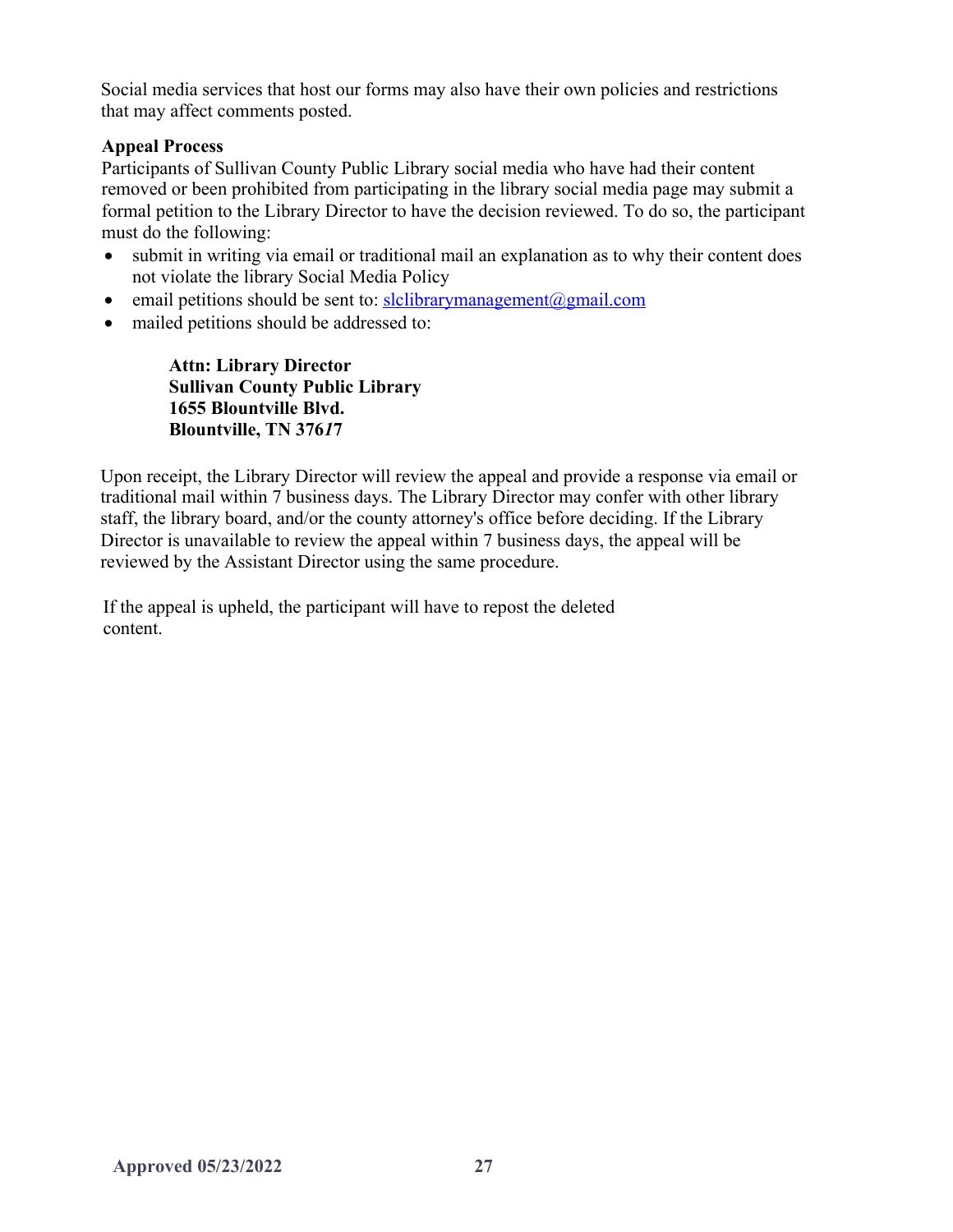# *Wireless Internet Access*

Free wireless Internet access is available at all locations of the Sullivan County Public Library.

#### Requirements:

Users need a notebook/laptop computer or other wireless device with 802.11b or 802.1x wireless networking standards. If you aren't sure if your notebook/laptop has this, please check with the manufacturer of your equipment.

We have tried to make wireless access as available as possible, but you may encounter some "dead" spots in the libraries where reception may be limited. If you encounter a "dead" spot, move to another location in the building. Consult the library employee if the issue continues.

Our wireless network blocks adult content. This network connection is not secure. Information sent to and from your notebook/laptop may be captured by anyone else with a wireless device and the appropriate software.

A limited number of electrical outlets are available near seating areas. Patrons are welcome to plug in their laptops or other personal devices. However, power cords and other cables may not obstruct traffic, seating or tables as they may pose a hazard to others in the library.

Restrictions:

- The library does not provide wireless adapters.
- Wireless network users cannot print to library printers.
- The wireless network does not provide a firewall.
- The wireless network does not use data encryption. The library is not liable for intercepted data transmissions. Use at your own risk.
- Due to liability issues, the library employee will not provide any technical assistance to patrons experiencing problems using the wireless network at the library.
- Usage of the wireless network at the library must be in accordance with all applicable library policies, including the Internet Use Policy.
- The use of wireless network at the library is strictly as-is and the library assumes no liability for damage to the patron's laptop due to electrical surges or network intrusions such as downloaded viruses, adware, spyware, Trojan-horses, etc.
- The wireless network is not to be used to conduct illegal activities. Because such activity can result in loss of service for all users, if the library receives information that a user is conducting illegal activities on its wireless network, this information will be turned over to legal authorities.
- Peer-to-peer networking is not allowed on this network
- Improper use of this network will result in your device being blocked from access.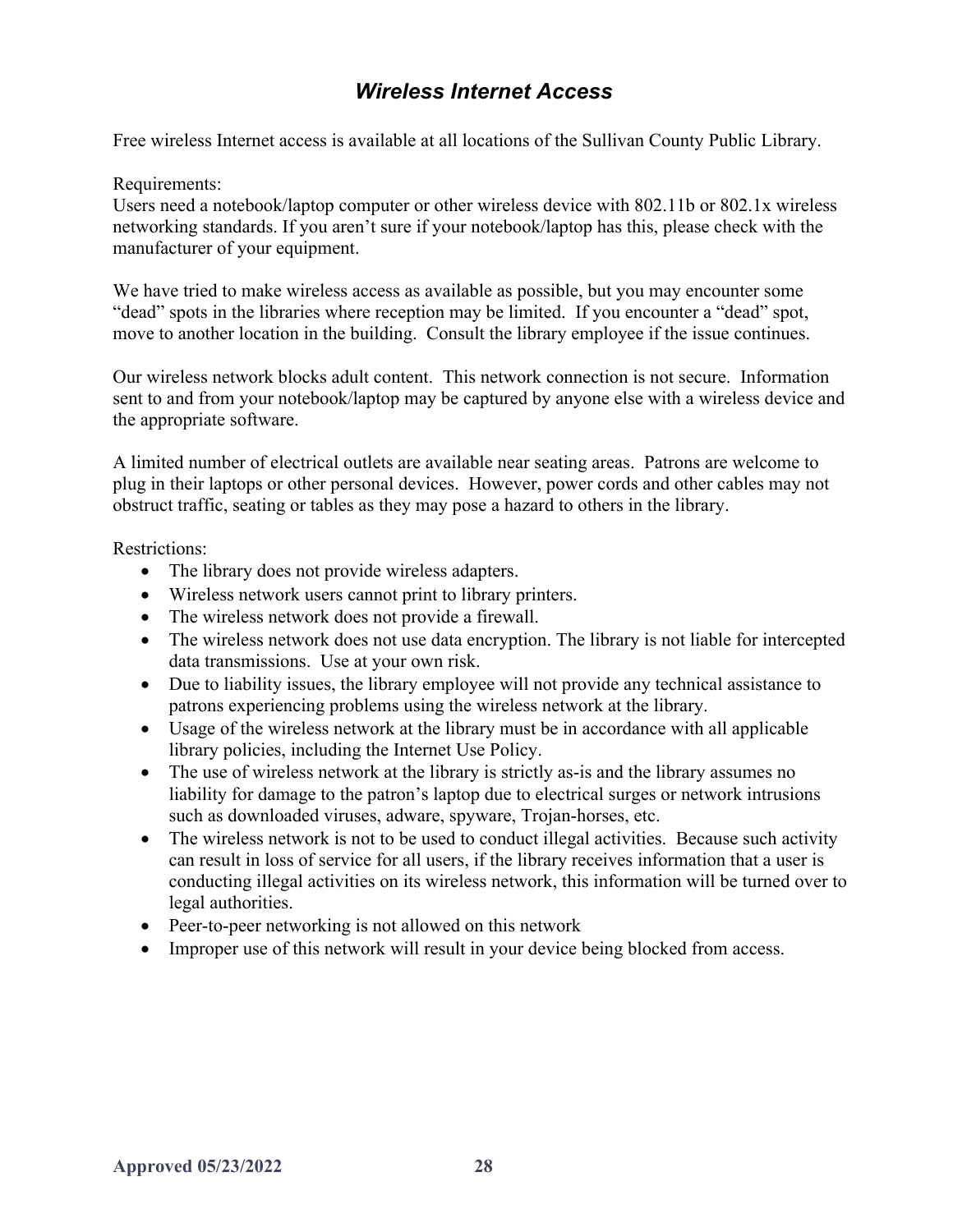## *Meeting Room Policies*

#### **Sullivan County Library System Bloomingdale, Colonial Heights, Sullivan Gardens, Thomas Memorial, Sullivan County**

The Sullivan County Library Board grants the use of the library conference room and facilities to community groups and organizations whose aims are educational, cultural, civic betterment, and governmental. The room is not available for meetings of partisan political, sectarian religious or commercial organizations.

The person making the reservation will be held responsible for the conduct of those attending the meeting and for any damage to library property by those attending the meeting.

All publicity must carry the name of the organization sponsoring the meeting and the name and phone number of the organization's representative.

The only fund-raising events held in the meeting room will be those which benefit the library.

Scheduling should be arranged at least twenty-four (24) hours prior to the time of the meeting.

Groups and organizations may schedule meetings no more than six (6) months in advance, except for library sponsored programs or library affiliated organizations.

All persons attending a meeting must vacate the premises by 10:00 p.m. The meeting room shall be left as it was found.

A library employee must be present during the meeting time in order to secure the building at the scheduled end of the meeting.

No cooking is allowed in the library; however, food and drink are permitted in the staff and meeting rooms.

No alcoholic beverages or tobacco products are allowed in any part of the library facility.

Library personnel will not normally assist in handling materials brought in by groups using the room.

The library will not be responsible for lost, stolen, or damaged property.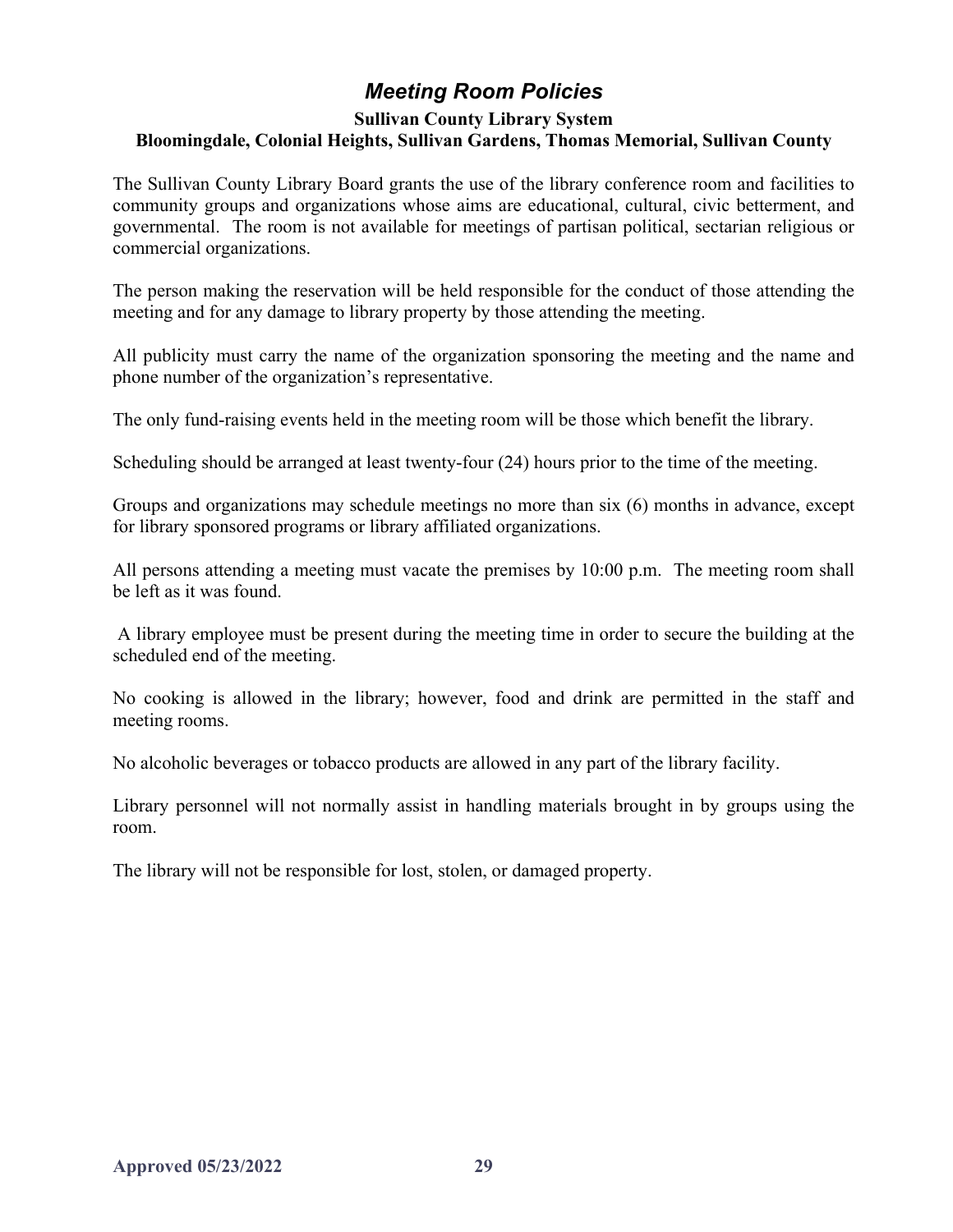# *Genealogy Room Policy*

The mission of the Sullivan County Public Library System is to provide the opportunity to all individuals and groups for access to quality library, regional and genealogical resources and other materials and resources which will satisfy educational, cultural, and leisure time needs and interests, regardless of location, level of intellectual achievement, and social and/or physical condition.

In order to protect our Genealogy Collection and to have it available for all researchers, the Sullivan County Library Board has established these rules.

- The Genealogy Room will only be used by persons doing genealogical or historical research.
- The Genealogy Room will be kept locked except for such times as there is any person(s) using the collection.
- Anyone wishing to access the collection must check in at the Circulation Desk. They must provide a photo ID and contact information.
- Anyone accessing the Genealogy Room will be allowed to have pencils; blank paper.
- Anyone accessing the Genealogy Room will not be allowed to have Ink pens; backpacks; briefcases; purses; totes; or coats.
- Locked materials storage in the genealogy room must remain locked unless the specialist or dedicated library staff are present while in use by a patron.
- Patrons may copy materials, but all copies must be left at the Circulation Desk until the patron is ready to leave the library. It is the responsibility of the patron to comply with Copyright laws. Copyright law of the United States (Title 17, United States Code) allows for photocopies in consideration of "fair use" or less than 50 pages or 10% of the work.
- Library Staff will provide a brief orientation to the content of the Genealogy Room; use of the copier; and help locating materials. Research assistance may only be provided by the genealogy specialist or dedicated library staff.
- Library staff will attempt to provide answers in a timely manner to any reference questions that are left with them. The staff will not be able to devote the same time and energy the researcher might have.
- Library staff reserves the right to make a visual search of any materials when the researcher leaves the Genealogy Room.
- Failure to adhere to these policies will result in loss of access to the Genealogy room.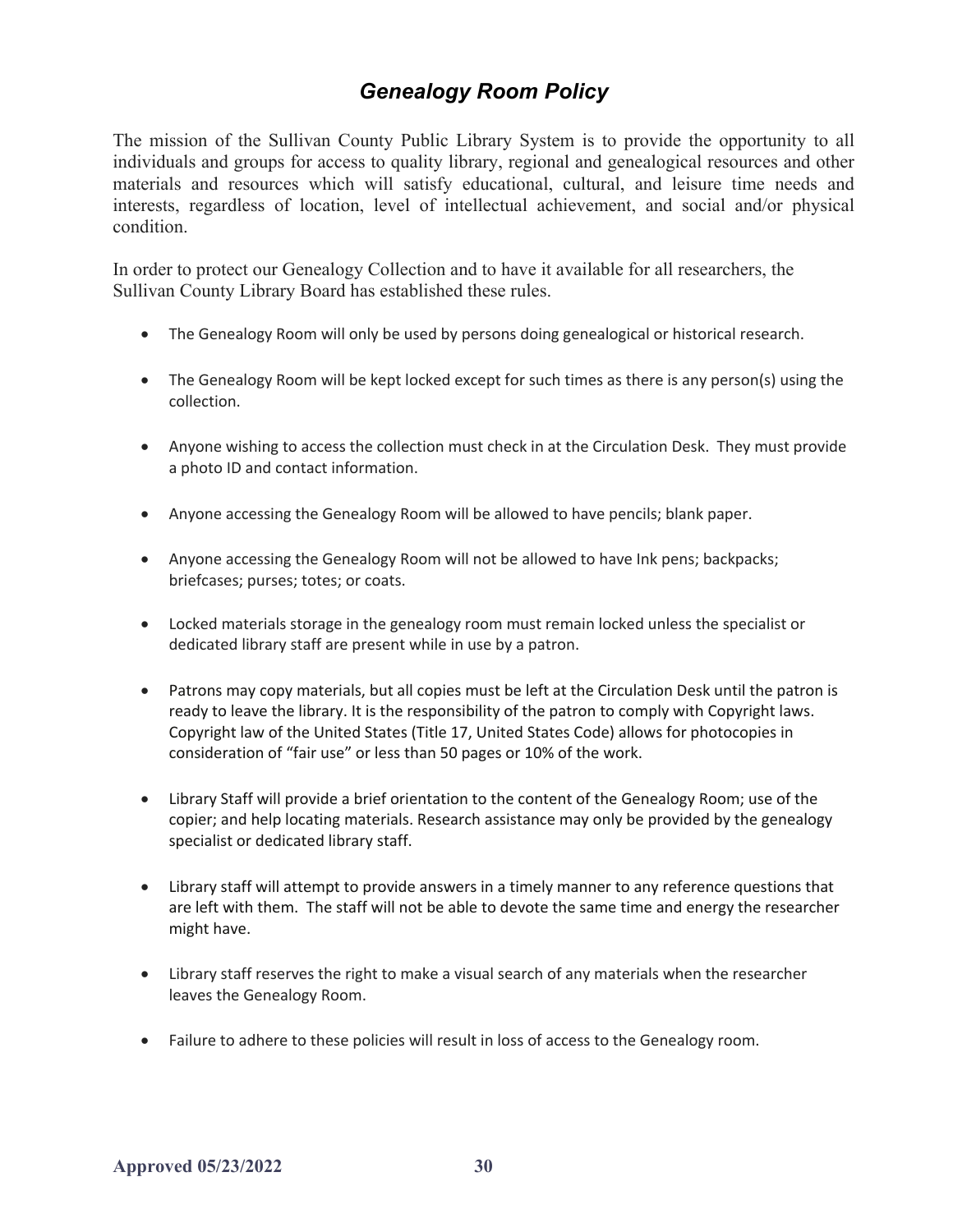# *Library Hotspots Policy*

- Hotspots will be lent only to Sullivan County Public Library adult patrons (aged 18 and above) in good standing. "In good standing" is understood to mean that neither the borrower nor patrons linked to the borrower have overdue items, fees or fines of any sort.
- Loan period is for increments of 7 days (7, 14, 21, or 28 days) up to a maximum of 28 days.
- ECF borrowers may renew devices.
- During periods covered by grant funding, the devices may be free, or the usage fees may be reduced. In the absence of grant funding, there is a non-refundable usage fee which must be paid, in cash, at time of check-out. The usage fee is \$7 for 7 days, \$14 for 14 days, \$21 for 21 days, and \$28 for 28 days.
- Borrower must also have a valid driver's license or government-issued identification.
- Borrower must have read and indicated with their signature agreement to abide by the Library's Acceptable Use Policy. Of particular significance to the Hotspots Policy are the prohibitions against pirating, illegal downloads, viewing of child pornography and all other illegal online activity.
- Borrower must also sign the Lending Agreement/Library Policy for Library Hotspots which details library and borrower responsibilities and liabilities.
- Borrower will be responsible for all materials associated with the Library HotSpot and will pay for the loss or damage to the device/components including: 1) HotSpot Device; 2) Charger/Cord; 3) Case; 4) SIM Card.
- Overdue devices will be turned off the day after the due date.
- A replacement fee and processing charge will be assessed on the eleventh  $(11<sup>th</sup>)$  day after the due date.
- Replacement cost or repair charges will be assessed if the device or any of its associated materials are not in working order and good condition when returned.
- Borrowers will be subject to the standard policy regarding submission to a collection agency for collection of unpaid fines and fees.

#### **Hotspots are restricted to use within the Continental United States.**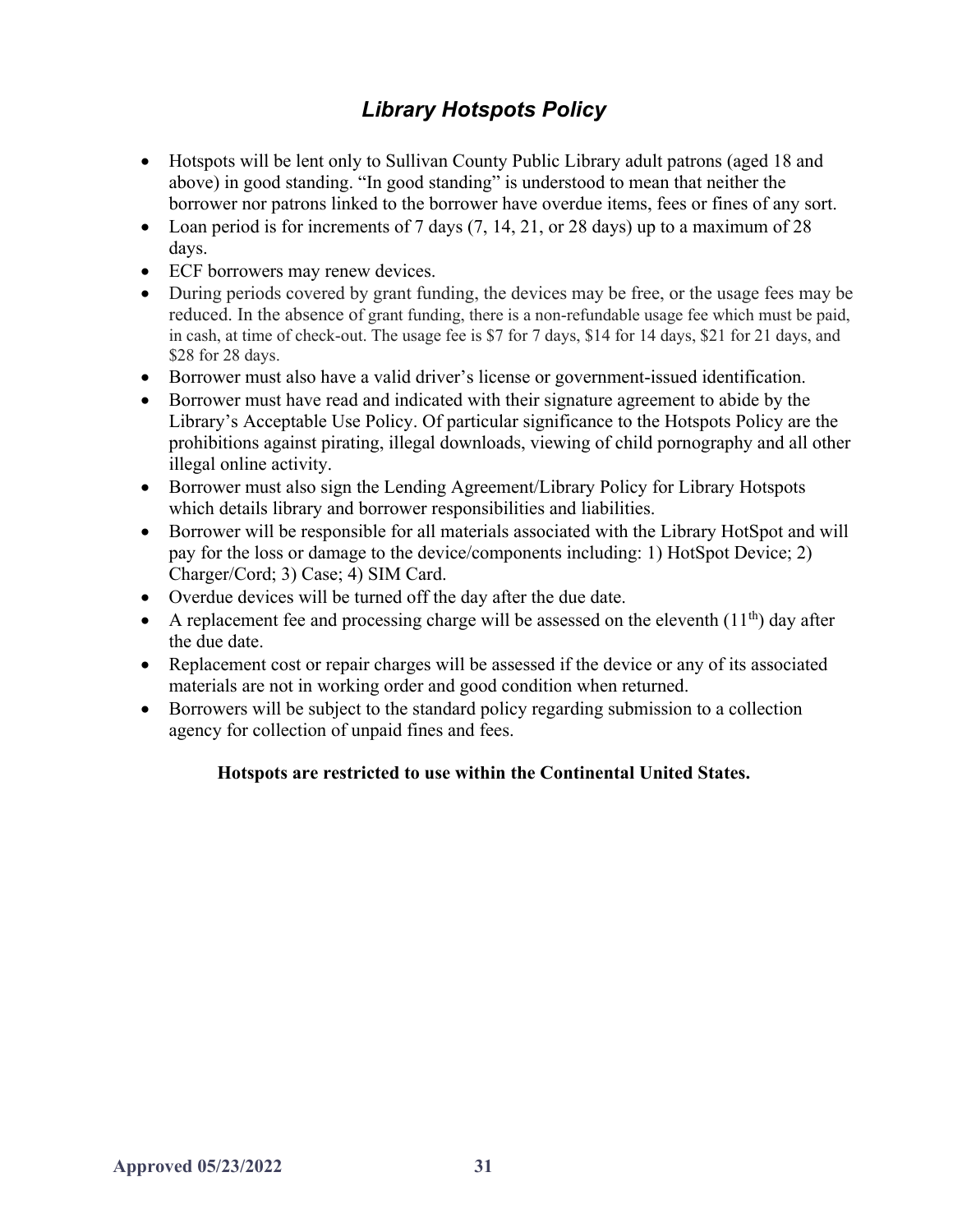# *Sullivan County Laptop Use Policy*

Sullivan County Public Library has available wireless laptop computers for public use.

#### **Eligibility**

Library patrons must be in good standing to check out a laptop. One laptop per person may be checked out. Laptops may be used only in the library in which they are housed by Sullivan County Public Library patrons 13 years old or over. Overnight checkout is limited to borrowers 18 years old or over. A borrower's agreement is required. Borrowers' library records will be marked to identify those who have signed the agreement.

Usage and Responsibilities

- 1. Patrons who use Library laptops, both in the library and beyond, are subject to the Library's Internet Use Policy.
- 2. Laptops may be checked out and returned at the circulation desk only. Please do not return laptops to a book drop. You will be billed for a laptop that is damaged in a book drop.
- 3. Laptops must be returned with all peripherals including case and charger.
- 4. Laptops may not be reserved. They will be available on a first-come first-served basis.
- 5. Files can be saved to the laptop, but they will not be retained once the laptop is powered off or restarted. Please save your work frequently to a USB drive, cloud storage, or email your files.
- 6. Laptops for in library use may be checked out for a maximum period of 3 hours (180 minutes). Laptops may circulate for a period of 7 days outside of the library. ECF borrowers can renew.
- 7. Overdue fine of \$5 a day will be assessed for overdue devices per the library circulation policy.
- 8. Modified, damaged or lost laptops will be the responsibility of the borrower. All costs up to \$500.00 for any damage or replacement will be assigned to the borrower.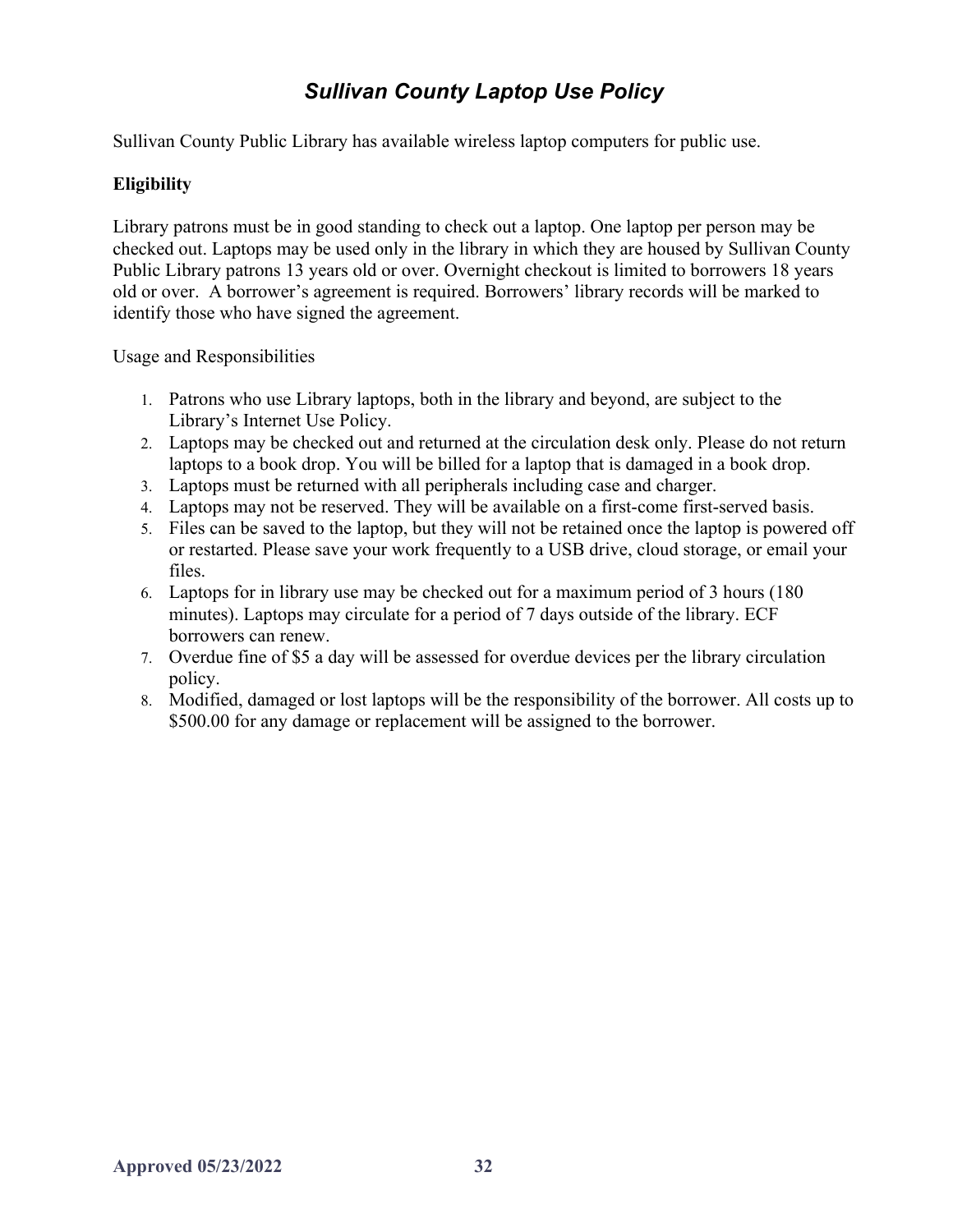## *Behavior*

Publicly supported library service is based upon the First Amendment right of free expression, but every patron has the right to a quiet and safe environment.

Parents or other adults accompanying minor children (defined as children 12 years old or younger) are responsible for their children in the library. The library is not responsible for unattended children. Parents or other adults should accompany minor children and should remain in the library during scheduled library sponsored children's programs. Children must not be allowed to abuse library materials, computers or other equipment.

Patrons shall promptly leave the building at closing time or in an emergency.

Patrons may be asked to leave the library for the following reasons:

- a) Harassment, either verbal or physical, of other patrons or library employees
- b) Smoking or using tobacco products
- c) Sleeping
- d) Bringing food/drink inside the library
- e) Bringing animals inside the library (except service animals and animals for library programs)
- f) Bringing a weapon into the library unless authorized by law
- g) Using a cell phone in a disruptive manner
- h) Bringing personal articles into the library that do not fit comfortably under a desk chair. Items needed for research and necessary human conveyances such as wheelchairs and strollers are not prohibited. All personal items must remain with the owner. The library is not responsible for unattended items.
- i) Bringing bicycles inside the library
- j) Skating and related activities, including scooters, inline skating, roller skating, etc.
- k) Abusing or vandalizing library facilities or equipment
- l) Rearranging/disarranging library furnishings or materials
- m) Damaging/mutilating/cutting pages from library materials
- n) Using restrooms for washing clothes or bathing
- o) Entering nonpublic areas such as library employee work rooms, offices and storage areas without authorization
- p) Petitioning, panhandling, or distributing non-authorized materials within the library
- q) Not wearing appropriate attire, must wear shirt and shoes
- r) Not using the appropriately designated restroom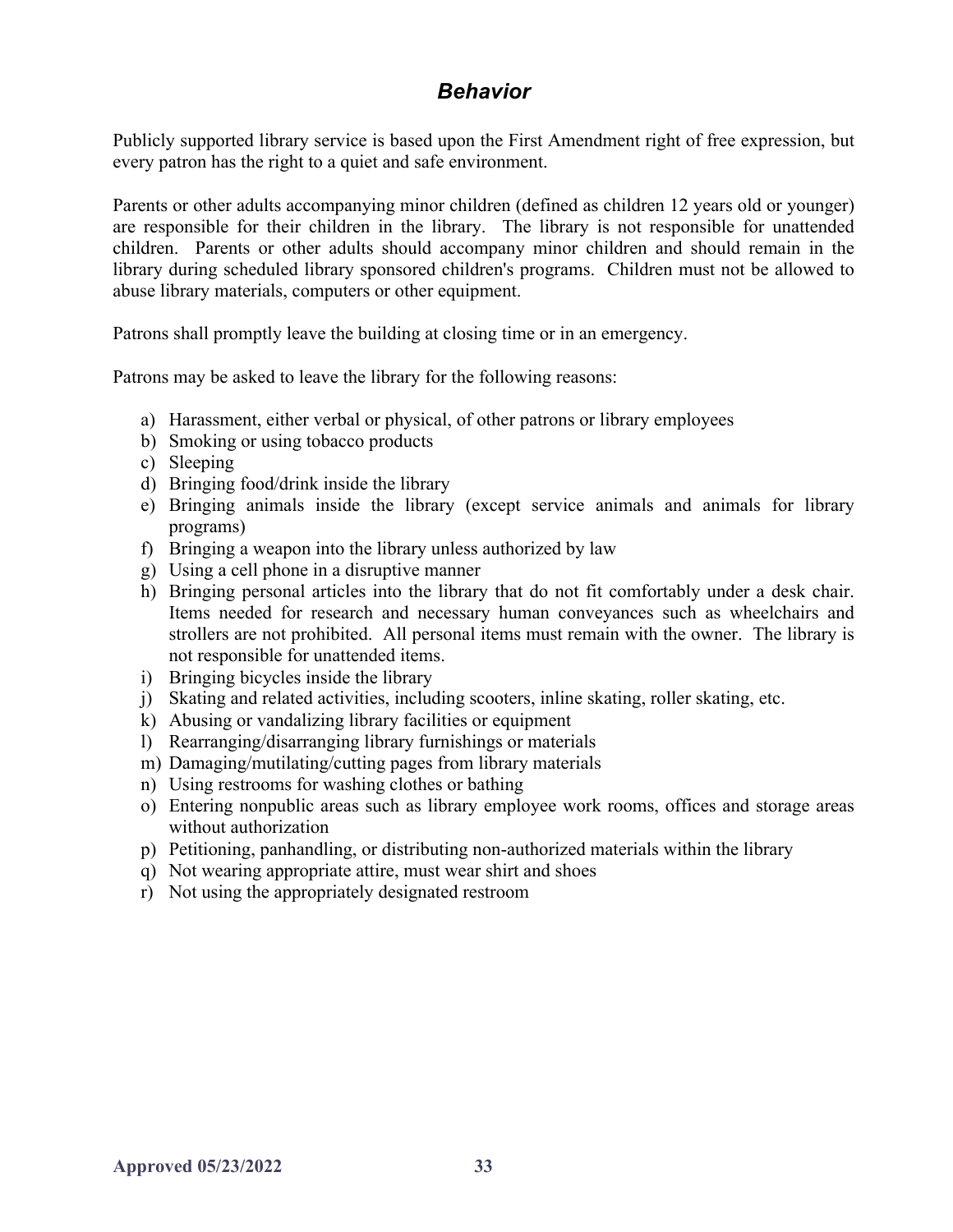# *Children in Libraries*

Sullivan County Public Library provides services to everyone in the community. We encourage visits by patrons of all ages and hope we may be of service to you while you are here. It is the desire of library employee to provide a safe environment for everyone. Therefore, it is library policy that all children age 12 and under must be accompanied by a parent or responsible adult while in the library. Library employees are not expected to assume responsibility for the care of unsupervised children in the library.

Should a child aged 12 or younger be attending a library program, we require the parent or responsible adult to remain in the library throughout the program. If a child aged 12 or younger is left in the library at closing time, the library employee will exhaust all options to find the child's parents before calling the local police department. Children of any age with mental, physical, or emotional problems, which render supervision necessary, must be accompanied by a parent/legal guardian at all times.

The library employee realizes that the library will be noisier at busy times and that children by nature can cause more commotion. However, anyone who is being continually disruptive will be given a warning by library employee that he/she must settle down or will be asked to leave the library. If after a second warning the individual continues to be disruptive, he/she will be asked to leave the library. If a child needs to contact a parent or legal guardian, they may do so and then wait with a library employee until the parent arrives.

#### *Unaccompanied Adults in Youth Services Areas and Programs*

To protect the rights and safety of our youngest patrons, the Children's area is reserved for use by children, their parents or caregivers, and patrons using the children's collections. Adults and teens unaccompanied by a child may enter the Children's area to obtain books or other materials but extended browsing or sitting in the Children's area by unaccompanied adults and teens is not allowed and the unaccompanied teen or adult will be asked to leave the area. Adults and teens wishing to use these collections should check in with front desk staff. Adults not accompanied by a child or teen are not allowed in youth programs, except with prior permission from the Library Director or Assistant Director.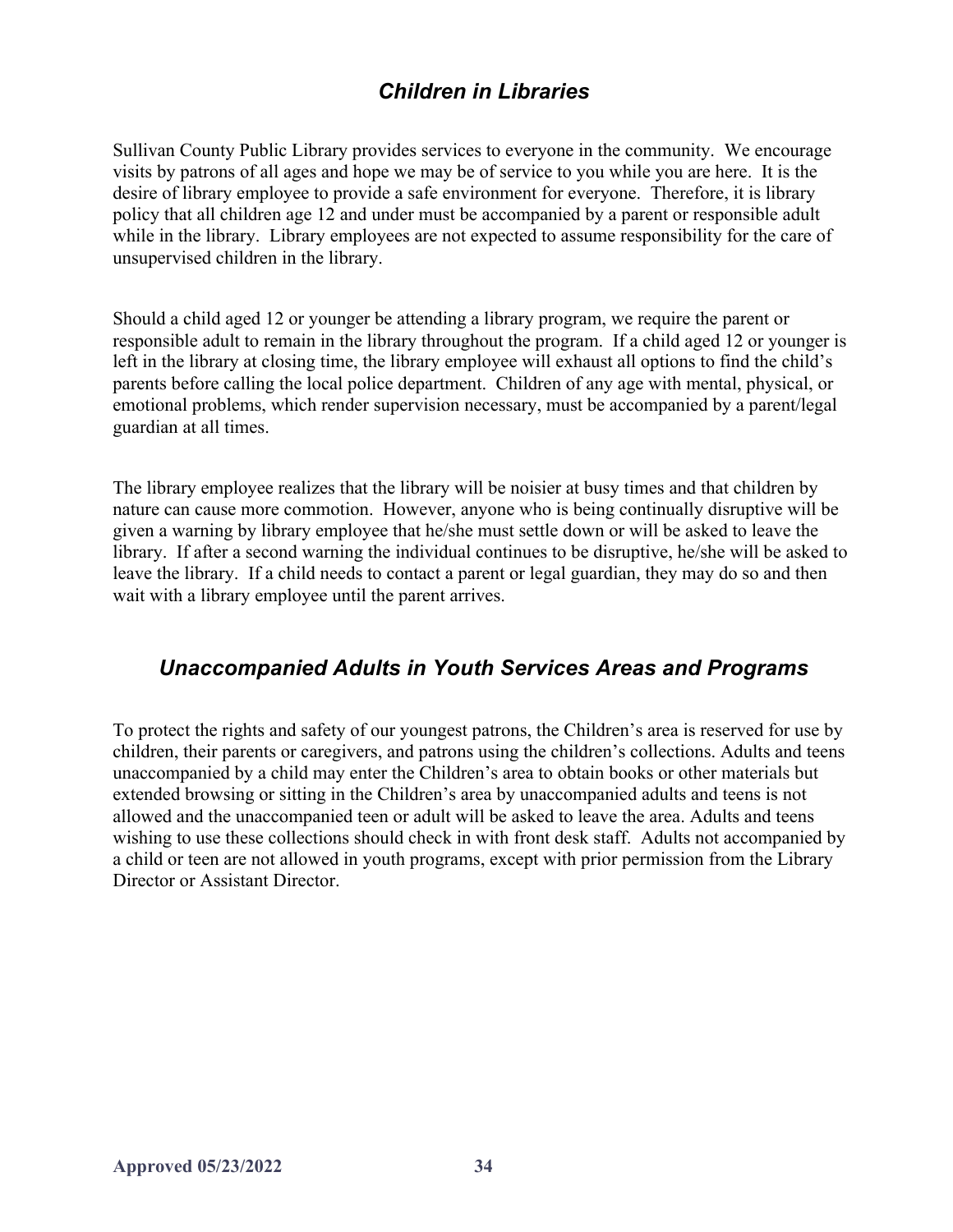### *Library Code of Conduct*

The Board of Trustees of the Sullivan County Public Library system has established the following code of library conduct to ensure everyone's use of the library is as pleasant and beneficial as possible at all times. The Library Board and library employees avidly support the library's role as a public institution open to all people. Our services are offered free of bias and favoritism. Observation of this code will enable everyone to fully enjoy the library, its services and materials in a pleasant and safe environment.

- 1. The public library is the most inclusive, democratic and open of all public institutions. Your support of and compliance with this code will help ensure that the library maintains this enviable position and that it continues to carry out its mission of service to all.
- 2. Children 11 years old or younger must be supervised by a parent or an adult caregiver.
- 3. Parents and/or caregivers of minors are expected to pick them up before the library closes. Minors left unattended will be subject to laws of the state of Tennessee.
- 4. Cell phone usage is only permitted in nondisruptive manners
- 5. Pets, food and beverages are only permitted during approved library sponsored events.
- 6. All kinds of tobacco products, alcohol, and drugs (illicit or illegal) are strictly prohibited at any library facility or event.
- 7. Weapons, unless authorized by law, are strictly prohibited.
- 8. Selling or soliciting services, except fund raising by library Friends groups, should be conducted off library property.
- 9. Use of obscene or abusive language and/or disorderly conduct shall result in that person(s) being asked to vacate the premises. Local law enforcement may be contacted to apprise them of the situation.
- 10. Threats or acts of violence will result in the immediate contact of law enforcement and may result in a permanent exclusion from the library.
- 11. Appropriate attire including shoes and shirts must be worn while in the library.
- 12. Persons with personal hygiene which is considered so offensive that it constitutes a nuisance to other persons shall be asked to leave the building.
- 13. Use of skates, skateboards or similar devices is prohibited on library property.
- 14. Strictly prohibited are: illegal acts or conduct in violation of Federal, State or local laws, ordinances or regulations.
- 15. Civility and respect for others' rights and feelings is expected of everyone. Voices should be at a level that is not disruptive to patrons or library employees.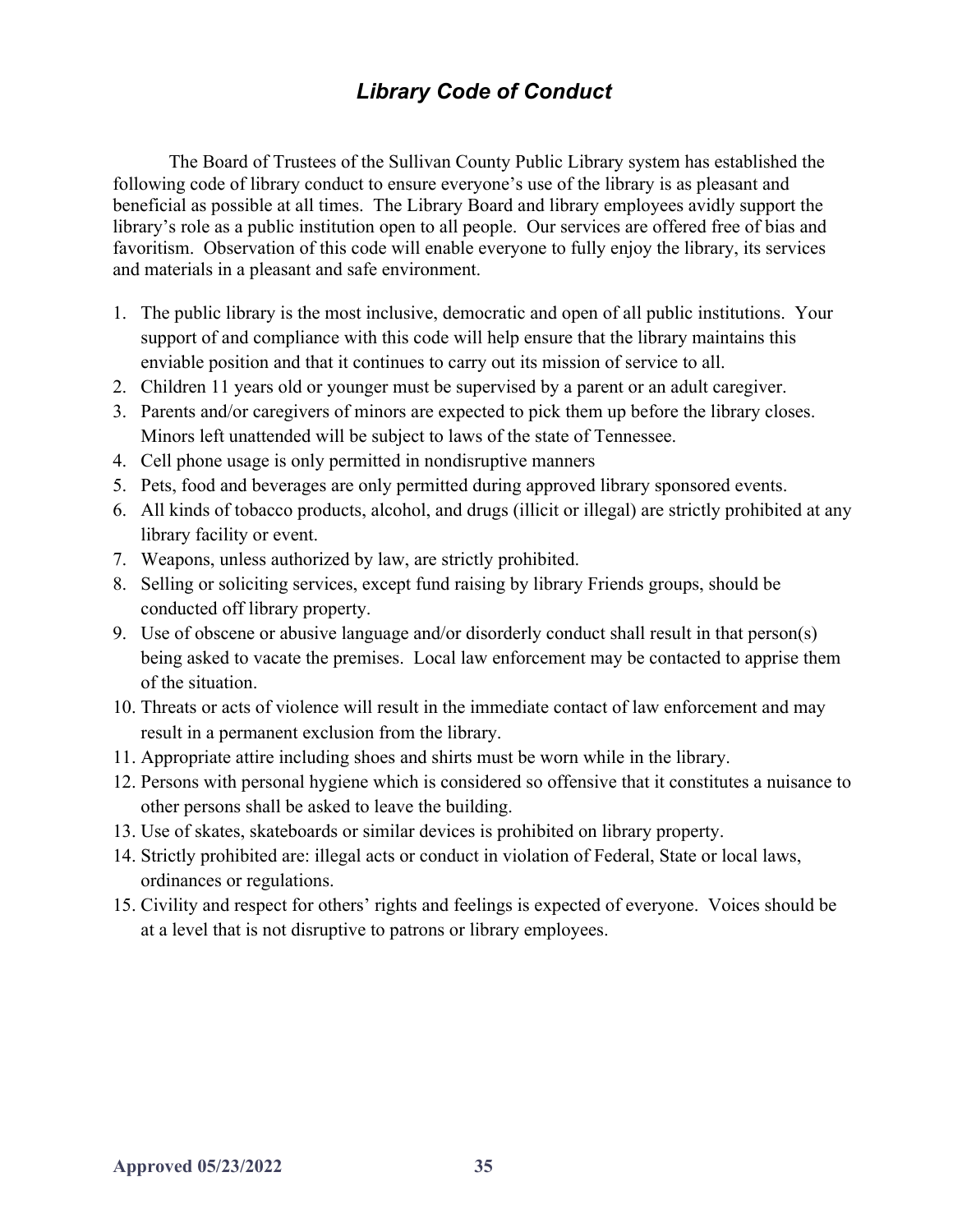### *Pandemic Event Response Policy*

In the instance of a Pandemic event, the Sullivan County Public Library will follow any specific instructions recommended by the Centers for Disease Control. This protocol will apply to all five branches of the Sullivan County Public Library system. The Sullivan County Board of Trustees grants the authority to close library branches or the system to the library director in the event of a pandemic event or a local, state, or nationally declared emergency under these guidelines. The library board will be made aware of changes in threat level and corresponding procedures.

**Core Focus**- Limit the spread of germs and prevent infection. The following are general Pandemic Recommendations by the CDC.

• **Avoid close contact** with people who are sick.

• When you are sick, **keep your distance** from others to protect them from getting sick too.

• **Cover your mouth and nose** with a tissue when coughing or sneezing and promptly dispose of the tissue. It may prevent those around you from getting sick.

• **Washing your hands** often will help protect you from germs.

• **Avoid touching your eyes, nose or mouth**.

• **Practice other good health habits**. Get plenty of sleep, be physically active, manage your stress, drink plenty of fluids, and eat nutritious food.

• Staff should stay home at the earliest signs of possible infection of themselves or a household member. Staff members should remain home until the infectious period is passed, following CDC or Health Department guidelines.

#### **Level 6: Do Nothing. Normal Operations (Threat Level: Low)**

1. Make no changes to current operations and procedures.

#### **Level 5: Enhance Sanitation (Threat Level: Elevated)**

1. Provide additional hand sanitizer, soap, and towels throughout library buildings.

2. Wipe down all horizontal surfaces and high contact items (doorknobs, phones, computer stations, circulation counter, tables, chairs) at midday and at the end of the day using CDC recommended cleaning agents.

3. Spray soft furnishings with disinfectant spray at the end of each day.

#### **Level 4: Rigorous Sanitation (Threat Level: High)**

1. In addition to Level 5 actions, add:

2. Library staff and volunteers should wash hands upon reporting for work in addition to hourly hand sanitizing or handwashing.

3. Wipe/disinfect all returned materials before re-shelving. Materials unsuitable for disinfectant cleaning practices will be quarantined in accordance with CDC guidelines prior to re-entering circulation.

4. Remove all unnecessary materials from the children's area. This will include crayons, puzzles, games, etc.

5. Cancel passive programs that share materials to reduce the spread of contact infection (puzzle/board game exchange, etc.).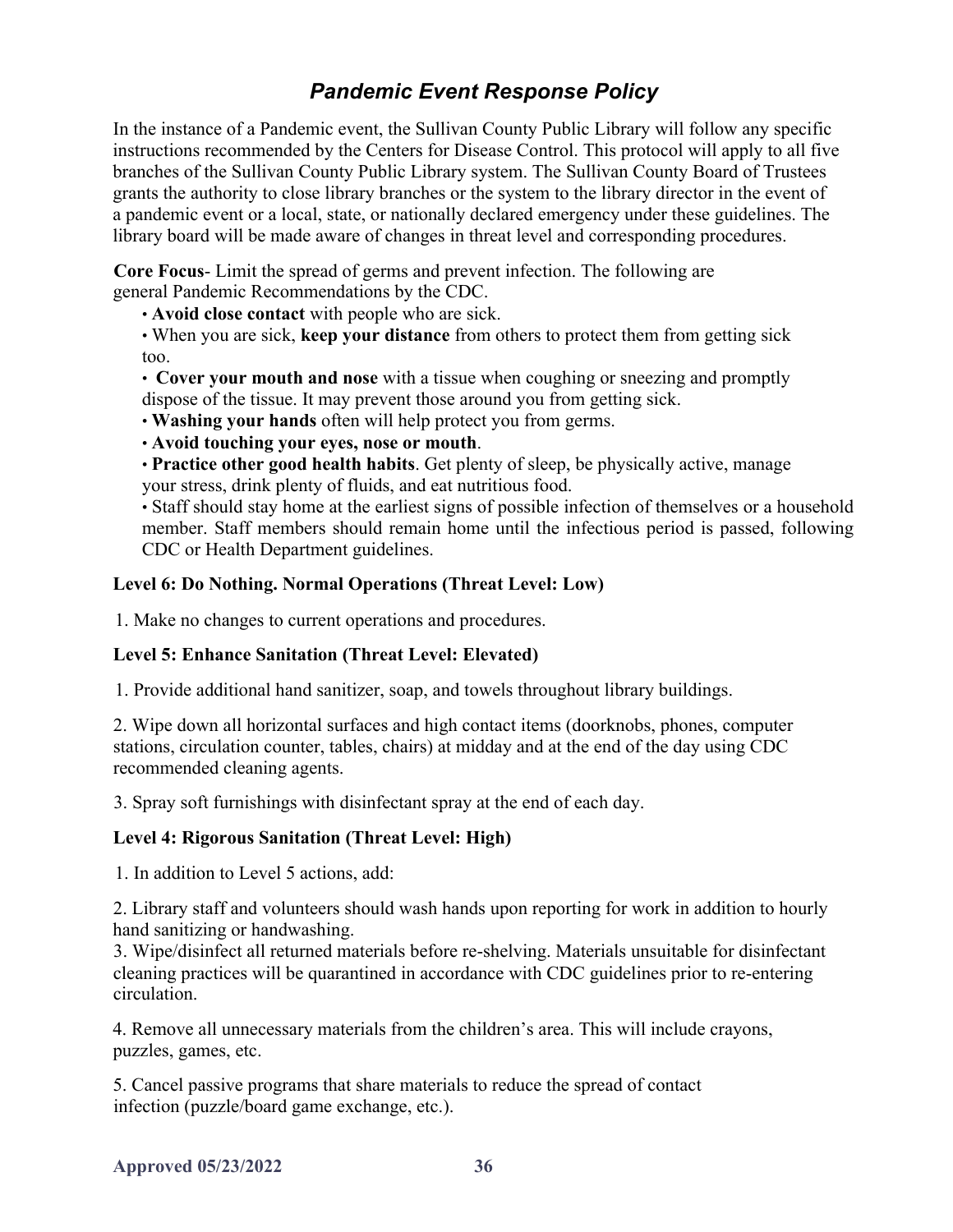#### **Level 3: Restrict Activities (Threat Level: High +)**

1. In addition to Levels 5 and 4, add:

2. Cancel all library programs, events, and meetings to reduce person-to-person infection.

3. Cancellation of programs, events, and meetings will be announced on the library website, social media accounts, and by user announcement to registered borrowers. Cancellations will also be posted on all library entrances.

4. Library staff will encourage patrons using computers and other library services to adhere to social distancing guidelines set forth by the CDC.

5. Any patron reporting illness may have the due date of materials extended for an extra two weeks beyond our normal renewal policy. Patrons may call the library or visit the library website to renew items.

6. Library staff will make every effort to maintain routine library services.

#### **Level 2: Building Closures to the Public (Threat Level: Emergency)**

1. Reduce hours or close individual branches.

2. Close library system to the public if recommended by county government, State Health Department, or other health authority, OR if gatherings of 50 people or more are discouraged by the CDC. In the event of closure to the public, staff may alter scheduling and work on projects at the library.

3. Closure of the library to the public will be announced on the library website, social media accounts, and by user announcement to registered borrowers. Closing information will also be posted on all library entrances.

4. In the event of closure to the public, the library book drop will be unavailable. Item due dates will be extended and any fines and fees accrued during the closure will be forgiven. Signage will be posted on all book drops and library patrons will be notified.

5. In the event of closure, WiFi service will be available in the library parking lot. Digital collections will continue to be available.

#### **Level 1: Building Closures to the Public and Staff (Threat Level: Critical)**

1. If 50% of the current staff are unable to work due to illness or care of a family member, the library will close its doors to staff and the public.

2. The library system will be close to the public and staff if directed by county government, State Health Department or other health authority, the Library Board, OR if gatherings of 10 or more are discouraged by the CDC.

3. The library will disinfect the building in accordance with CDC guidelines prior to re-opening to staff or the public.

#### **A state of emergency (level 2 or below) will expire when the activation level returns to 6.**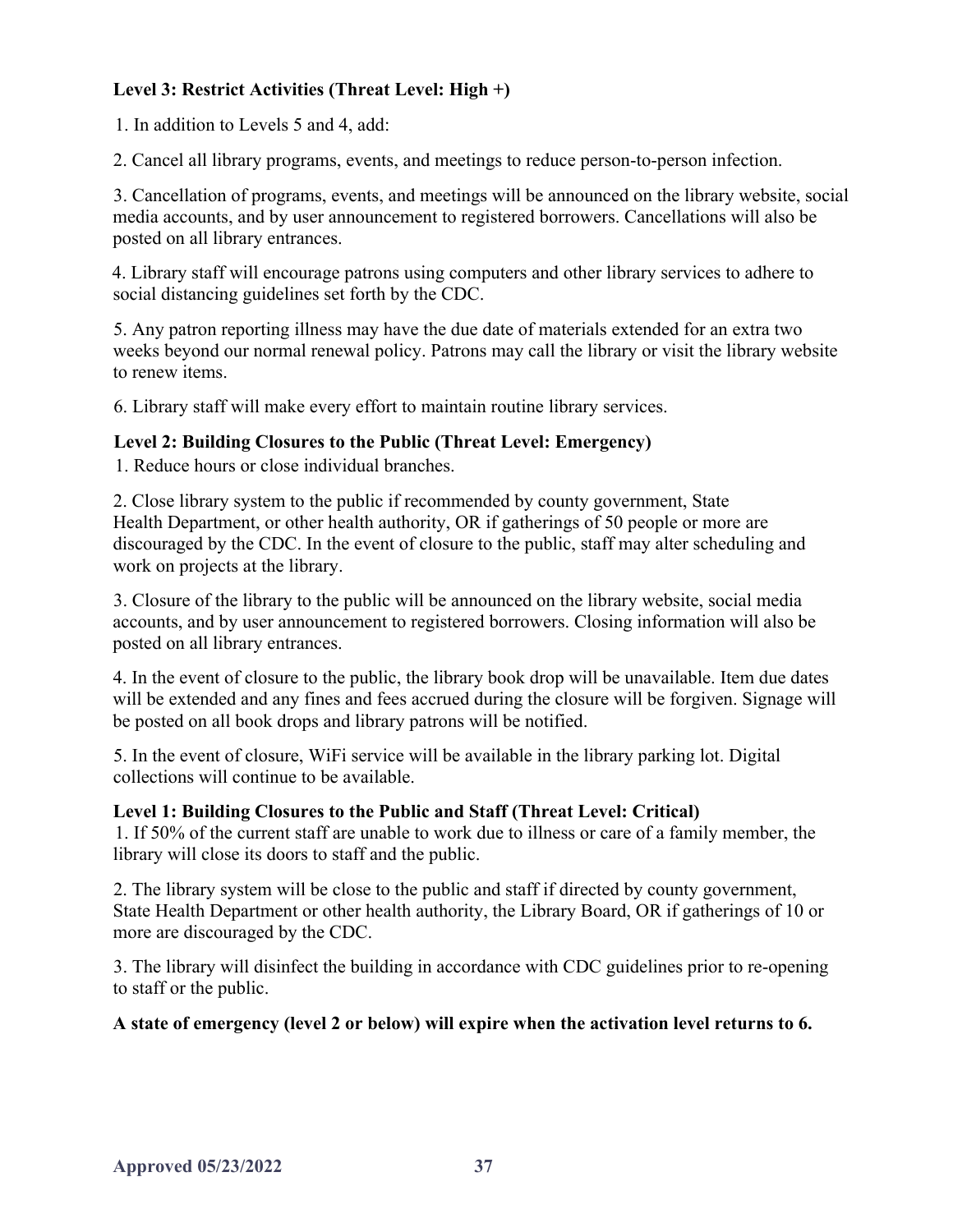## *Section 6 – Job Descriptions*

**Library Director Assistant Library Director Library Branch Manager Library Assistant Branch Manager Catalog Librarian Library Administrative Assistant Library Technology Trainer Library Assistant Custodian**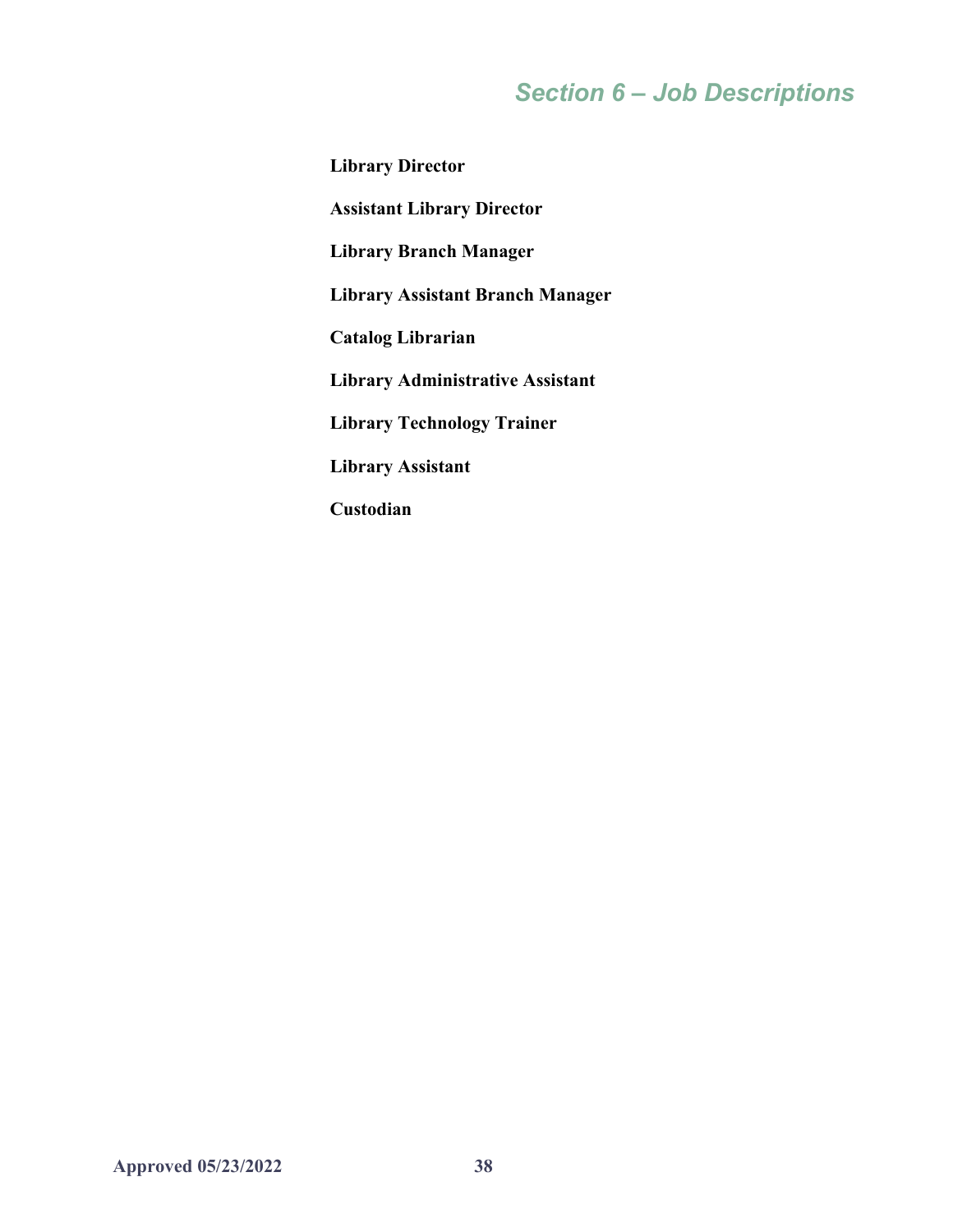This page intentionally left blank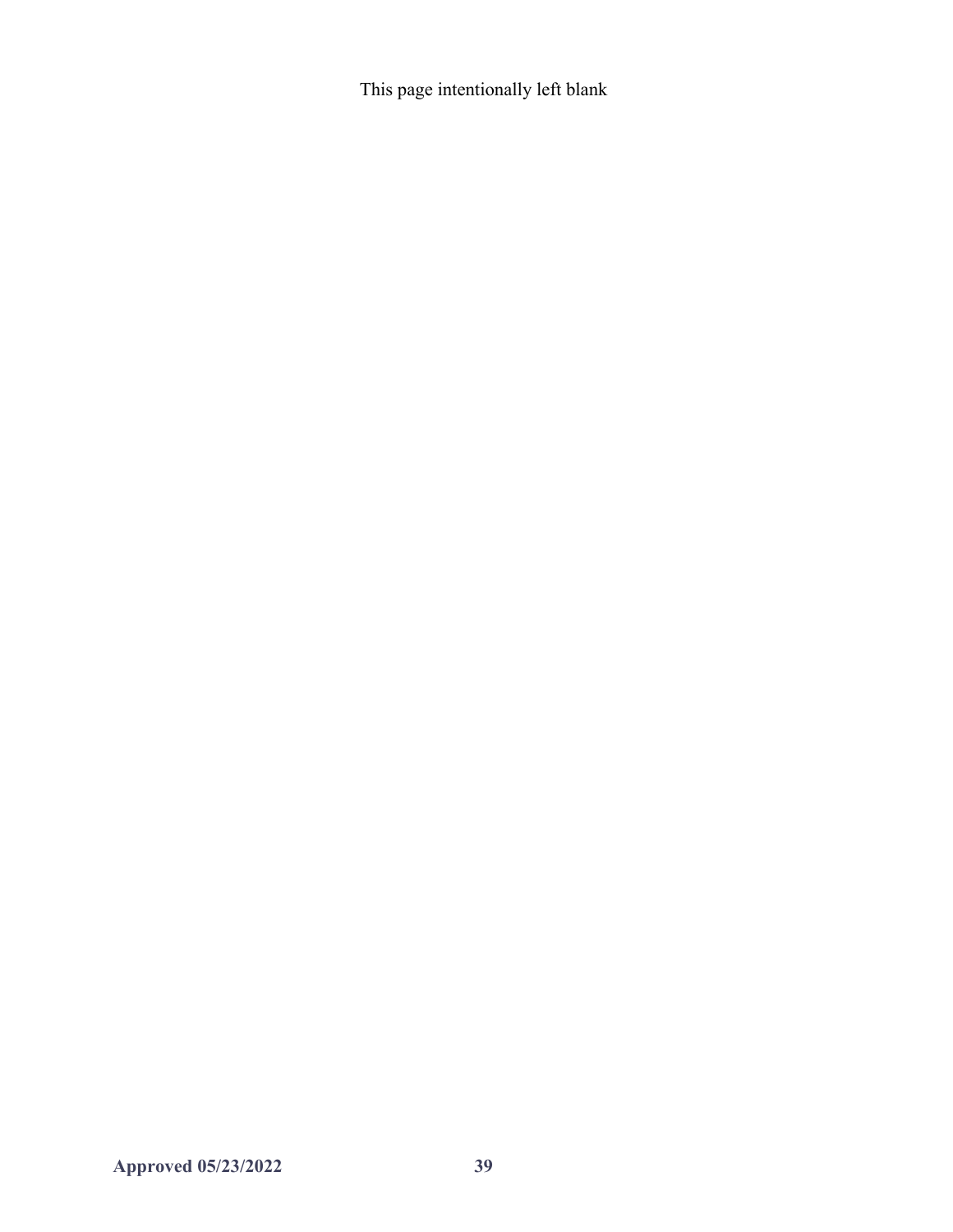## *Library Director*

| <b>Job Title</b>                        | <b>Library Director</b><br>(Salaried, Exempt)<br>Approved 10/05/2021                                                                                                                                                                                                                                                         |
|-----------------------------------------|------------------------------------------------------------------------------------------------------------------------------------------------------------------------------------------------------------------------------------------------------------------------------------------------------------------------------|
| <b>Position Summary</b>                 | The Library Director serves under the Board of Trustees and is responsible for the<br>general financial, personnel, and program administration of the Sullivan County<br>Library System in accordance with the policies established by the Board.                                                                            |
| <b>Position</b><br><b>Requirements</b>  | Education: American Library Association accredited Master of Library Science or<br>Master of Library and Information Science (MLS or MSLS) degree or within one year of<br>completing it.<br><b>Experience:</b> Minimum of five years of library experience, as a public library director,<br>branch manager, or equivalent. |
|                                         | <b>Preferred Skills:</b>                                                                                                                                                                                                                                                                                                     |
|                                         | Be able to articulate the value of library services to the community.                                                                                                                                                                                                                                                        |
|                                         | Possess skills for the successful management and supervision of staff and appropriate<br>programs.                                                                                                                                                                                                                           |
|                                         | Be able to assist the Board of Trustees in the in the implementation of library policies<br>and programs.                                                                                                                                                                                                                    |
|                                         | Be able to develop appropriate budgets and oversee expenditures and the accounting<br>of funds.                                                                                                                                                                                                                              |
|                                         | Have an understanding and appreciation of technology with an emphasis on<br>functionality with the ability to implement internally and externally.                                                                                                                                                                           |
|                                         | <b>Physical Abilities:</b>                                                                                                                                                                                                                                                                                                   |
|                                         | No special physical abilities are required.<br>Must hold a valid driver's license.<br>Must be able to lift or carry objects weighing 10-40 pounds.                                                                                                                                                                           |
| <b>Reports to:</b>                      | Sullivan County Public Library Board of Trustees                                                                                                                                                                                                                                                                             |
| <b>(SUPERVISION &amp;</b><br>DIRECTION) |                                                                                                                                                                                                                                                                                                                              |
| <b>Supervises:</b>                      | Has direct supervision over Branch Managers and Administrative staff.<br>Has indirect supervision over all Library staff.                                                                                                                                                                                                    |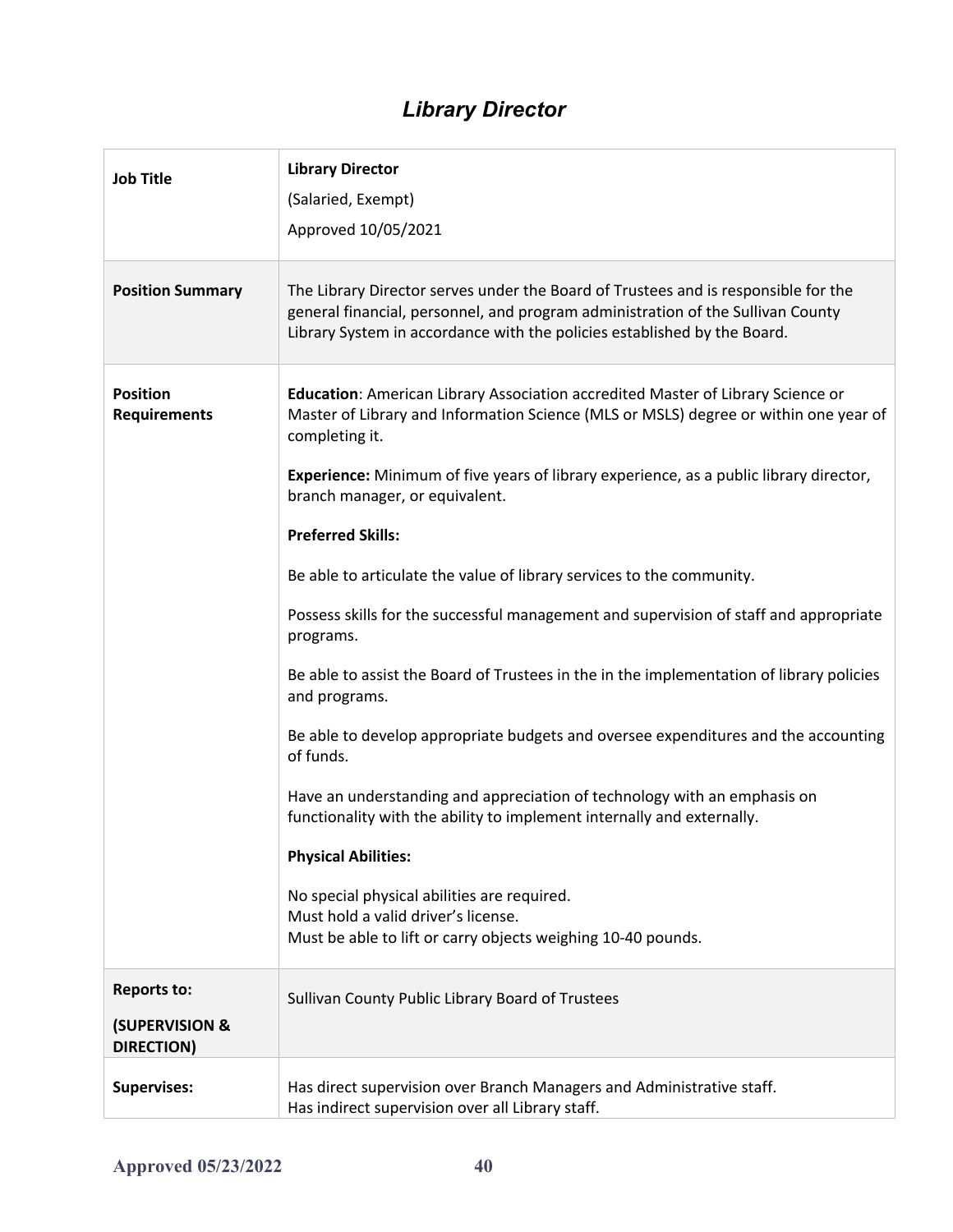| <b>Working</b><br><b>Relationships:</b> | Assumes a leadership role in providing information, recommendations, and policy<br>$\bullet$<br>proposals to assist the work of the Library Board of Trustees.<br>Maintains a positive working relationship with all staff to enable effective<br>$\bullet$<br>management and supervision.<br>Works with county officials to ensure appropriate relationships and financial<br>$\bullet$<br>resources.<br>Continually strives to develop positive relationships and articulate the mission of<br>$\bullet$<br>the library to the community.<br>Works as the liaison for OWL<br>$\bullet$<br>Works as liaison between Friends groups and county.<br>$\bullet$                                                                                                                                                                                                                                                                                                                                                                                                                                                                                                                          |
|-----------------------------------------|---------------------------------------------------------------------------------------------------------------------------------------------------------------------------------------------------------------------------------------------------------------------------------------------------------------------------------------------------------------------------------------------------------------------------------------------------------------------------------------------------------------------------------------------------------------------------------------------------------------------------------------------------------------------------------------------------------------------------------------------------------------------------------------------------------------------------------------------------------------------------------------------------------------------------------------------------------------------------------------------------------------------------------------------------------------------------------------------------------------------------------------------------------------------------------------|
| <b>Key Result Areas:</b>                | Policy and General Administration<br>$\bullet$<br>Procurement Policy of Sullivan County<br>$\bullet$<br><b>Personnel Administration</b><br>٠<br>Program Administration<br>٠<br>An annual evaluation of the Director is administered by the Library Board of Trustees,<br>using the adopted evaluation instrument.                                                                                                                                                                                                                                                                                                                                                                                                                                                                                                                                                                                                                                                                                                                                                                                                                                                                     |
| <b>Essential Duties:</b><br>(KEY TASKS) | <b>Policy and General Administration</b><br>Ι.<br>A. Supports the planning function of the Board with advice, information, and<br>recommendations.<br>B. Prepares annual budget consistent with Board plans.<br>C. Keeps Board informed of progress toward accomplishment of program<br>objectives.<br>D. Carries out policies as adopted by the Board.<br>E. Recommends policy change and review as appropriate.<br>Submits materials to the Board in time to allow for review and<br>F.<br>preparation for meetings.<br>G. Provides support and assistance to library committees.<br><b>Financial Administration</b><br>П.<br>A. Expends library funds in accordance with the annual budget.<br>B. Maintains accurate and complete financial records.<br>C. Makes regular financial reports to the Board.<br>D. Applies purchasing practices that provide desired products and services<br>cost-effectively and in a timely manner in keeping with procurement<br>policies of Sullivan County.<br>E. Pursues sources of outside funding for library programs, Library Friends,<br>grants, etc. Keeps the Board informed of such sources.<br><b>Personnel Administration</b><br>III. |
|                                         | Supervises the personnel functions of the library system.<br>А.<br>B. Distributes staff assignments and delegates so as to accomplish library<br>program objectives efficiently and effectively.                                                                                                                                                                                                                                                                                                                                                                                                                                                                                                                                                                                                                                                                                                                                                                                                                                                                                                                                                                                      |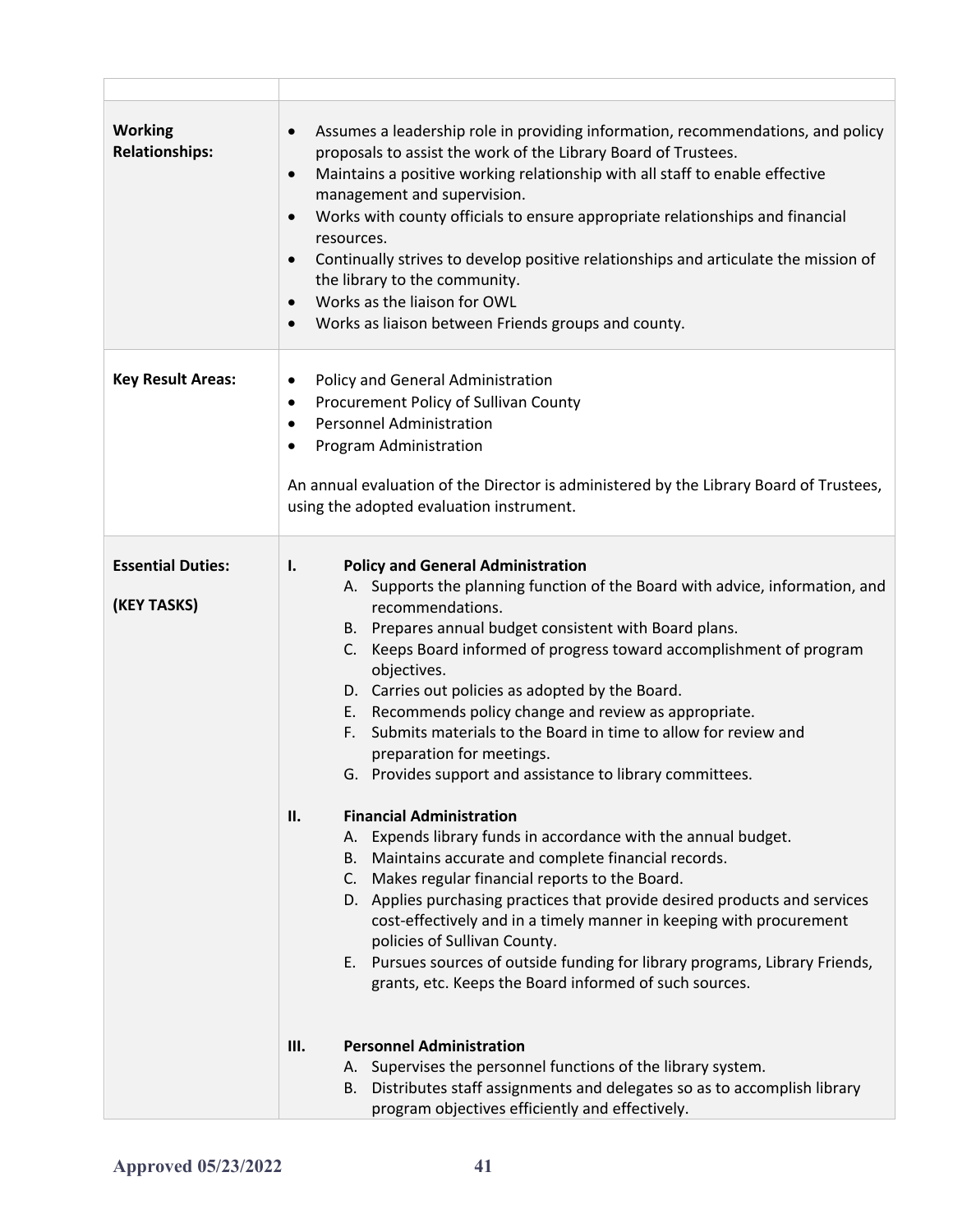|                     |                | C. Enables optimal performance of library staff through communication and<br>training.<br>D. Works with staff to develop individual plans for continuing education and<br>professional development.<br>E. Meets regularly with staff to administer policies, enhance customer<br>service, and forwards the library mission.<br>F. Ensures compliance of staff with personnel policies.<br>G. Evaluates employee work performance on a yearly basis. |
|---------------------|----------------|-----------------------------------------------------------------------------------------------------------------------------------------------------------------------------------------------------------------------------------------------------------------------------------------------------------------------------------------------------------------------------------------------------------------------------------------------------|
|                     | IV.            | <b>Program Administration</b>                                                                                                                                                                                                                                                                                                                                                                                                                       |
|                     |                | A. Directs library resources toward the accomplishment of library goals and<br>objectives.                                                                                                                                                                                                                                                                                                                                                          |
|                     |                | B. Works with the Board to serve the programming needs of the<br>community.                                                                                                                                                                                                                                                                                                                                                                         |
|                     |                | C. Uses community input to direct the development of appropriate<br>programming in all departments and levels of library service.                                                                                                                                                                                                                                                                                                                   |
|                     |                | D. Measures library program output and evaluates program quality in<br>accordance with the goals and objectives through circulation, computer<br>use, and door count records, as well as user surveys and anecdotal<br>accounts.                                                                                                                                                                                                                    |
|                     |                | E. Works to involve the library in the community and the community in the<br>library through an active program of public relations and outreach.<br>F. Ensures all library system facilities and equipment are adequate to the<br>fulfillment of the library's mission by maintaining or improving them as<br>necessary.                                                                                                                            |
| <b>Core Skills:</b> | ٠              | Ability to communicate clearly in speech and in writing.                                                                                                                                                                                                                                                                                                                                                                                            |
|                     | $\bullet$      | Ability to analyze and present statistical and financial data.                                                                                                                                                                                                                                                                                                                                                                                      |
|                     | $\bullet$      | Uses knowledge of various software programs to operate a computer in an<br>effective and efficient manner.                                                                                                                                                                                                                                                                                                                                          |
|                     | $\bullet$      | Has a strong understanding of public library history and trends with the ability to<br>interpret library trends to meet the specific needs of the community through<br>programs and library resources.                                                                                                                                                                                                                                              |
|                     | ٠<br>٠         | Ability to coordinate with the Library Board in setting appropriate library policies.<br>Ability to lead, manage, and supervise library staff in the effective provision of<br>library services.                                                                                                                                                                                                                                                    |
|                     | $\bullet$<br>٠ | Ability to work effectively and amicably with a wide range of community<br>representatives as library patrons, volunteers, board, and committee members.<br>Ability to plan, direct, and evaluate programs.                                                                                                                                                                                                                                         |
|                     | ٠              | Maintains an active involvement in professional associations.                                                                                                                                                                                                                                                                                                                                                                                       |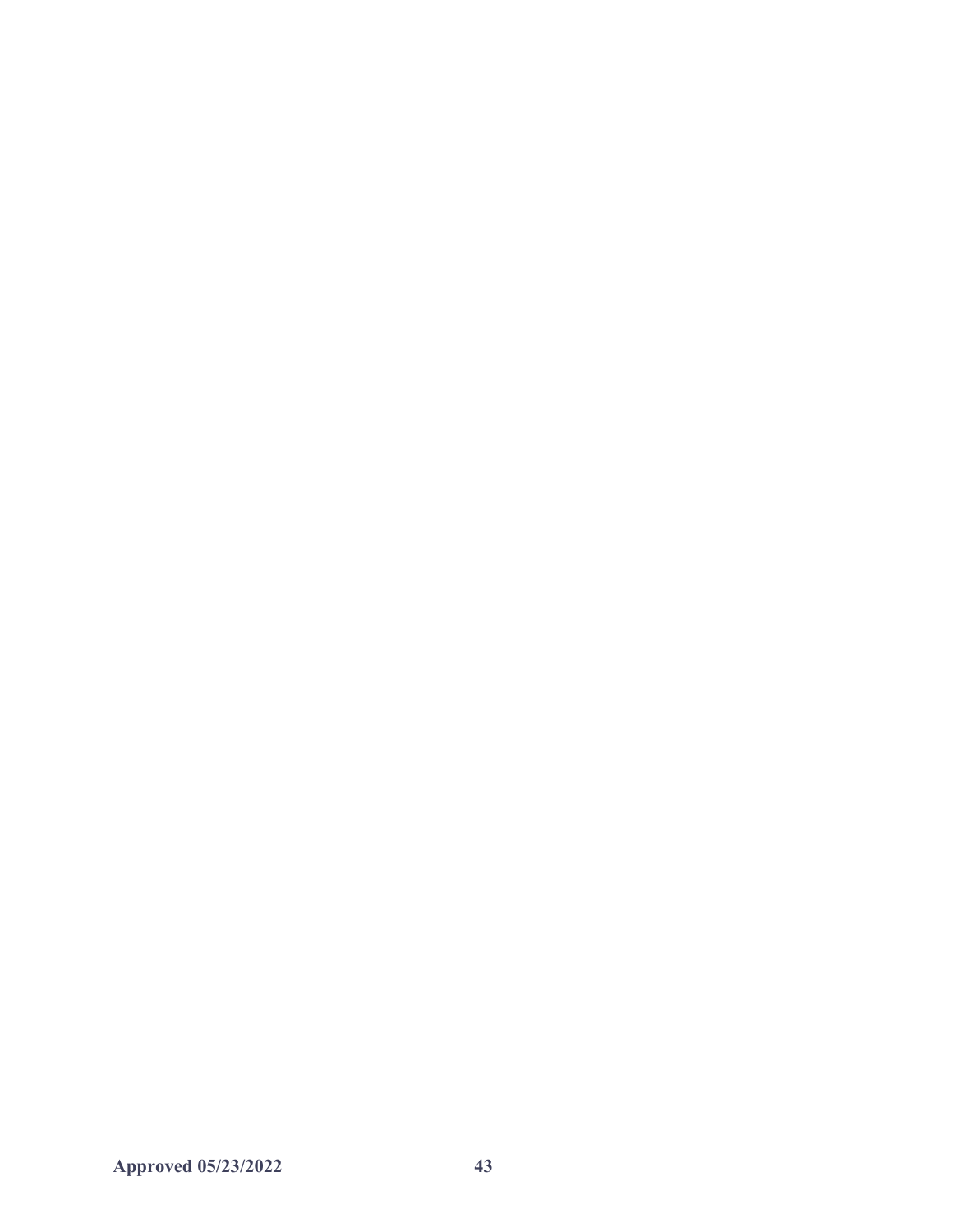## *Assistant Library Director*

| <b>Job Title</b>                       | <b>Assistant Library Director</b>                                                                                                                                                                                                                                                                                                                                        |
|----------------------------------------|--------------------------------------------------------------------------------------------------------------------------------------------------------------------------------------------------------------------------------------------------------------------------------------------------------------------------------------------------------------------------|
|                                        | (Salaried, Exempt)                                                                                                                                                                                                                                                                                                                                                       |
|                                        | Approved 06/13/2017                                                                                                                                                                                                                                                                                                                                                      |
| <b>Position Summary</b>                | The Assistant Library Director serves under the Library Director and is responsible for<br>assisting with the management of the employees of the Sullivan County Library<br>System in accordance with the policies established by the Board. Additionally, this<br>position assumes the role of Technology Trainer in the absence of grant funding for<br>that position. |
| <b>Position</b><br><b>Requirements</b> | Education: Bachelor's Degree from an accredited four-year college or university and<br>completion of a Public Library Management Certification program. American Library<br>Association accredited Master of Library Science or Master of Library and Information<br>Science (MLS or MSLS) degree, or Master's Degree in administration or management<br>preferred.      |
|                                        | Experience: Minimum of four years of library experience, as a public assistant library<br>director, branch manager, or equivalent.                                                                                                                                                                                                                                       |
|                                        | <b>Preferred Skills:</b>                                                                                                                                                                                                                                                                                                                                                 |
|                                        | Be able to articulate the value of library services to the community.                                                                                                                                                                                                                                                                                                    |
|                                        | Possess skills for the successful management and supervision of staff and appropriate<br>programs in the absence of the Library Director.                                                                                                                                                                                                                                |
|                                        | Be able to assist the Library Director in the suggestion of library policies and programs<br>to the Board of Trustees.                                                                                                                                                                                                                                                   |
|                                        | Have strong knowledge of various Windows operating systems, Microsoft Office<br>products, web-based e-mail, and have the ability to train users at a variety of skill<br>levels.                                                                                                                                                                                         |
|                                        | Have an understanding and appreciation of technology with an emphasis on<br>troubleshooting and maintenance.                                                                                                                                                                                                                                                             |
|                                        | Experience in grant writing preferred.                                                                                                                                                                                                                                                                                                                                   |
|                                        | <b>Physical Abilities:</b>                                                                                                                                                                                                                                                                                                                                               |
|                                        | No special physical abilities are required.<br>Must hold a valid driver's license.<br>Must be able to lift or carry objects weighing 10-40 pounds.                                                                                                                                                                                                                       |
|                                        |                                                                                                                                                                                                                                                                                                                                                                          |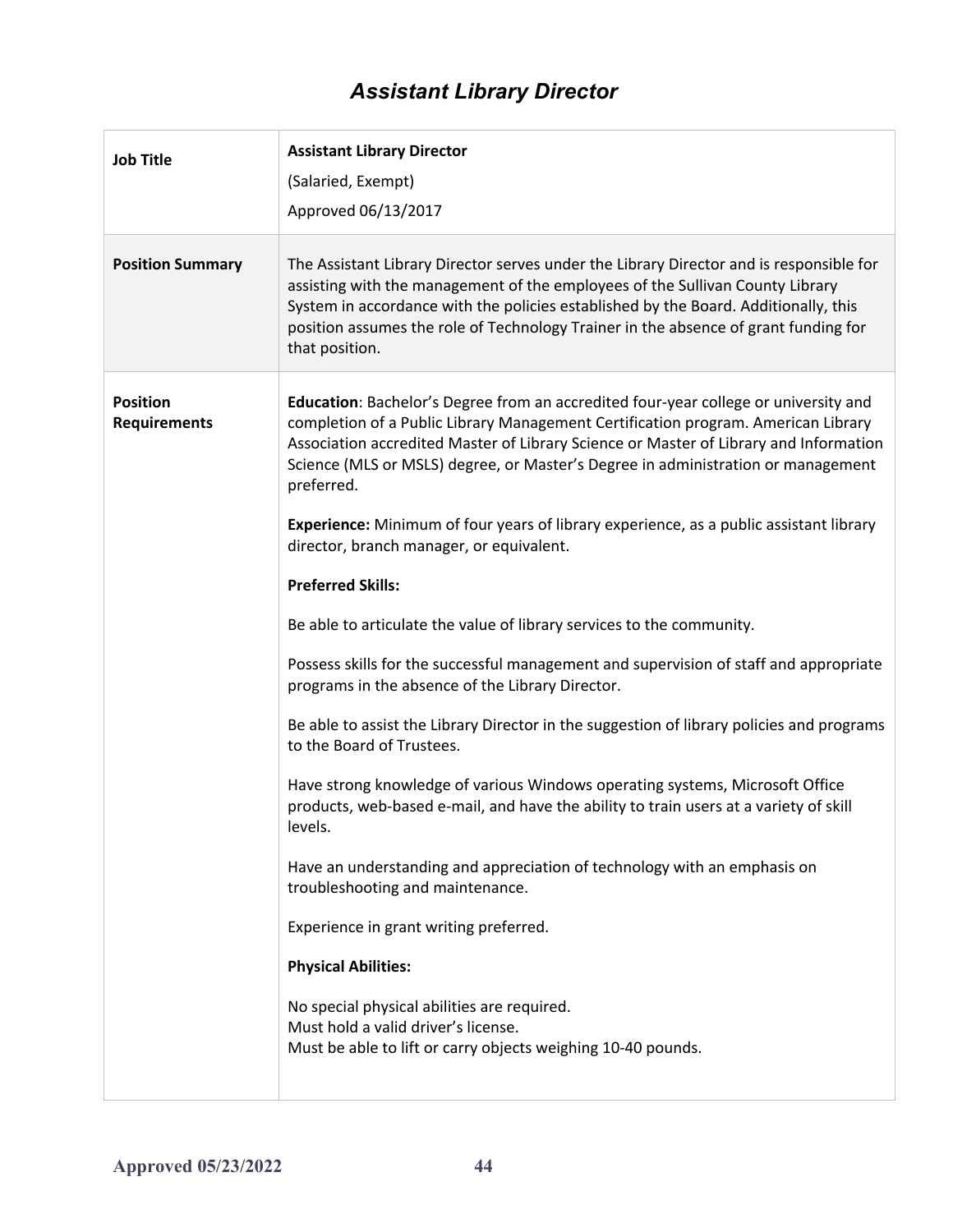| <b>Reports to:</b>                             | Sullivan County Public Library Director                                                                                                                                                                                                                                                                                                                                                                                                                                                                                                                                                                                                                                                                                                                                                                                |
|------------------------------------------------|------------------------------------------------------------------------------------------------------------------------------------------------------------------------------------------------------------------------------------------------------------------------------------------------------------------------------------------------------------------------------------------------------------------------------------------------------------------------------------------------------------------------------------------------------------------------------------------------------------------------------------------------------------------------------------------------------------------------------------------------------------------------------------------------------------------------|
| <b>(SUPERVISION &amp;</b><br><b>DIRECTION)</b> |                                                                                                                                                                                                                                                                                                                                                                                                                                                                                                                                                                                                                                                                                                                                                                                                                        |
| <b>Supervises:</b>                             | Has direct supervision over Branch Managers and Administrative staff in the absence<br>of the Library Director. Has indirect supervision over all Library staff.                                                                                                                                                                                                                                                                                                                                                                                                                                                                                                                                                                                                                                                       |
| <b>Working</b><br><b>Relationships:</b>        | Assumes a role in providing information, recommendations, and policy proposals<br>$\bullet$<br>to the Library Director to assist his/her work with the Library Board of Trustees.<br>Maintains a positive working relationship with all staff to enable effective<br>$\bullet$<br>management and supervision.<br>Continually strives to develop positive relationships and articulate the mission of<br>$\bullet$<br>the library to the community.                                                                                                                                                                                                                                                                                                                                                                     |
| <b>Key Result Areas:</b>                       | <b>Policy and General Administration</b><br>$\bullet$<br><b>Personnel Administration</b><br>$\bullet$<br>Program Administration<br>٠<br>An annual evaluation of the Assistant Director is administered by the Library Director,<br>using the adopted evaluation instrument.                                                                                                                                                                                                                                                                                                                                                                                                                                                                                                                                            |
| <b>Essential Duties:</b>                       | <b>Policy and General Administration</b><br>$\mathbf{I}$ .                                                                                                                                                                                                                                                                                                                                                                                                                                                                                                                                                                                                                                                                                                                                                             |
| (KEY TASKS)                                    | A. Carries out policies as adopted by the Board.<br>B. Recommends policy change and review to the Library Director as<br>appropriate.<br>C. Submits monthly reports to the Library Director as directed.<br>D. Provides support and assistance to library committees.                                                                                                                                                                                                                                                                                                                                                                                                                                                                                                                                                  |
|                                                | <b>Personnel Administration</b><br>II.<br>A. Assists with the supervision of the personnel functions of the library<br>system.<br>B. Enables optimal performance of library staff through communication and<br>training.<br>C. Works with the Library Director to develop individual plans for continuing<br>education and professional development for the staff.<br>D. Ensures compliance of staff with personnel policies as instructed by the<br>Library Director.<br>E. Assists the Library Director in evaluating employee work performance on<br>a yearly basis.<br>III.<br><b>Program Administration</b><br>A. Is responsible for coordinating with the Branch staff regarding the annual<br>Summer Reading Program.<br>B. Works with the Library Director to serve the programming needs of the<br>community. |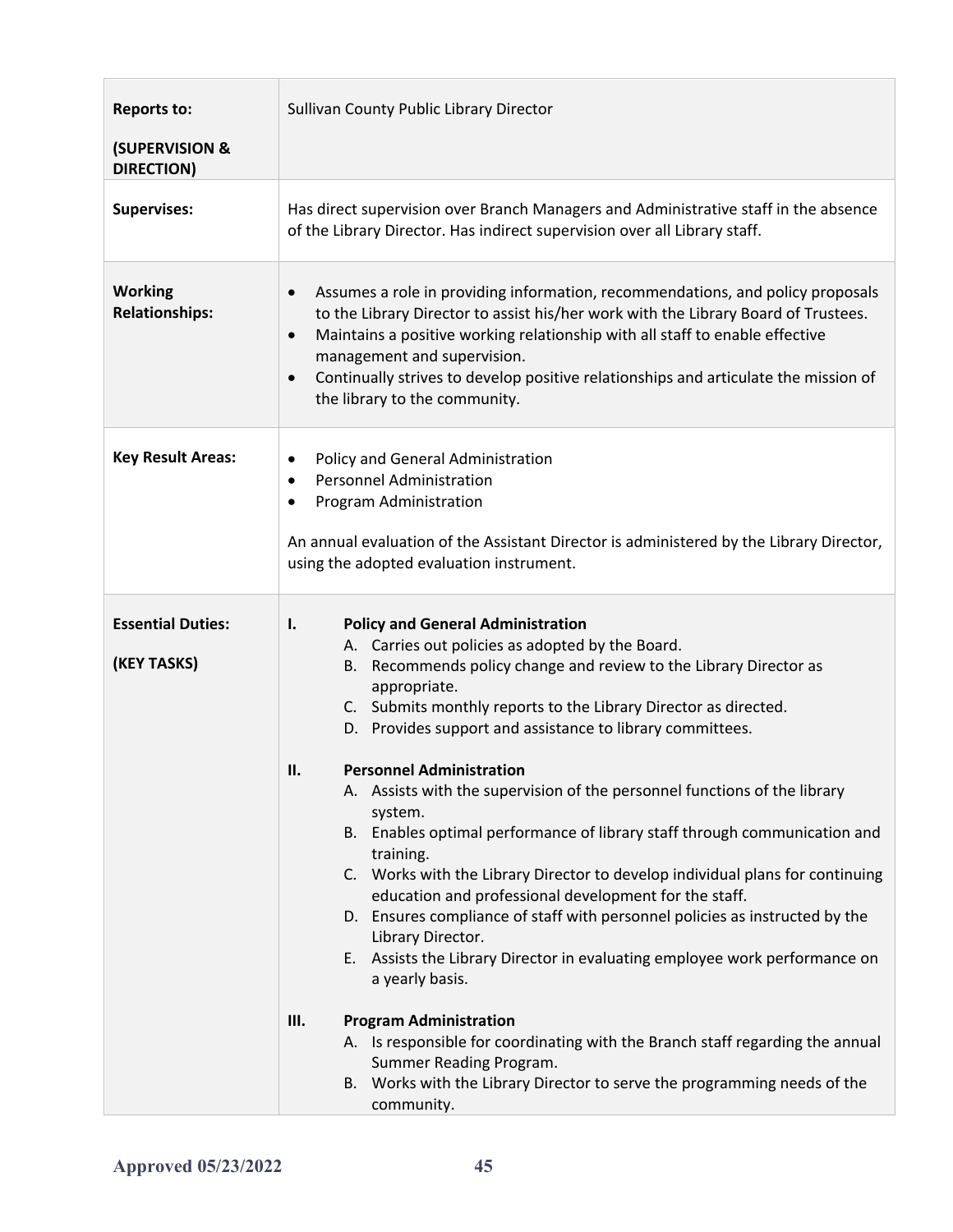|                     | C. Aids in compiling community input to allow the Library Director to direct<br>the development of appropriate programming in all departments and<br>levels of library service.<br>D. Runs monthly reports in order to measure library program output as well<br>as circulation, computer use, and door count records.                                                                                                                                                                                                                                                                                                                                                                                                                                                                                                                                                                                                                              |
|---------------------|-----------------------------------------------------------------------------------------------------------------------------------------------------------------------------------------------------------------------------------------------------------------------------------------------------------------------------------------------------------------------------------------------------------------------------------------------------------------------------------------------------------------------------------------------------------------------------------------------------------------------------------------------------------------------------------------------------------------------------------------------------------------------------------------------------------------------------------------------------------------------------------------------------------------------------------------------------|
| <b>Core Skills:</b> | Ability to communicate clearly in speech and in writing.<br>٠<br>Ability to analyze and present statistical data.<br>$\bullet$<br>Uses knowledge of various software programs to operate a computer in an<br>$\bullet$<br>effective and efficient manner.<br>Uses knowledge of computer hardware and software to troubleshoot and<br>$\bullet$<br>maintain the library's technology.<br>Ability to coordinate with the Library Director in setting appropriate library<br>$\bullet$<br>policies.<br>Ability to lead, manage, and supervise library staff in the effective provision of<br>$\bullet$<br>library services in the absence of the Library Director.<br>Ability to work effectively and amicably with a wide range of community<br>$\bullet$<br>representatives as library patrons, volunteers, board, and committee members.<br>Ability to coordinate with the Library Director to plan, direct, and evaluate<br>$\bullet$<br>programs. |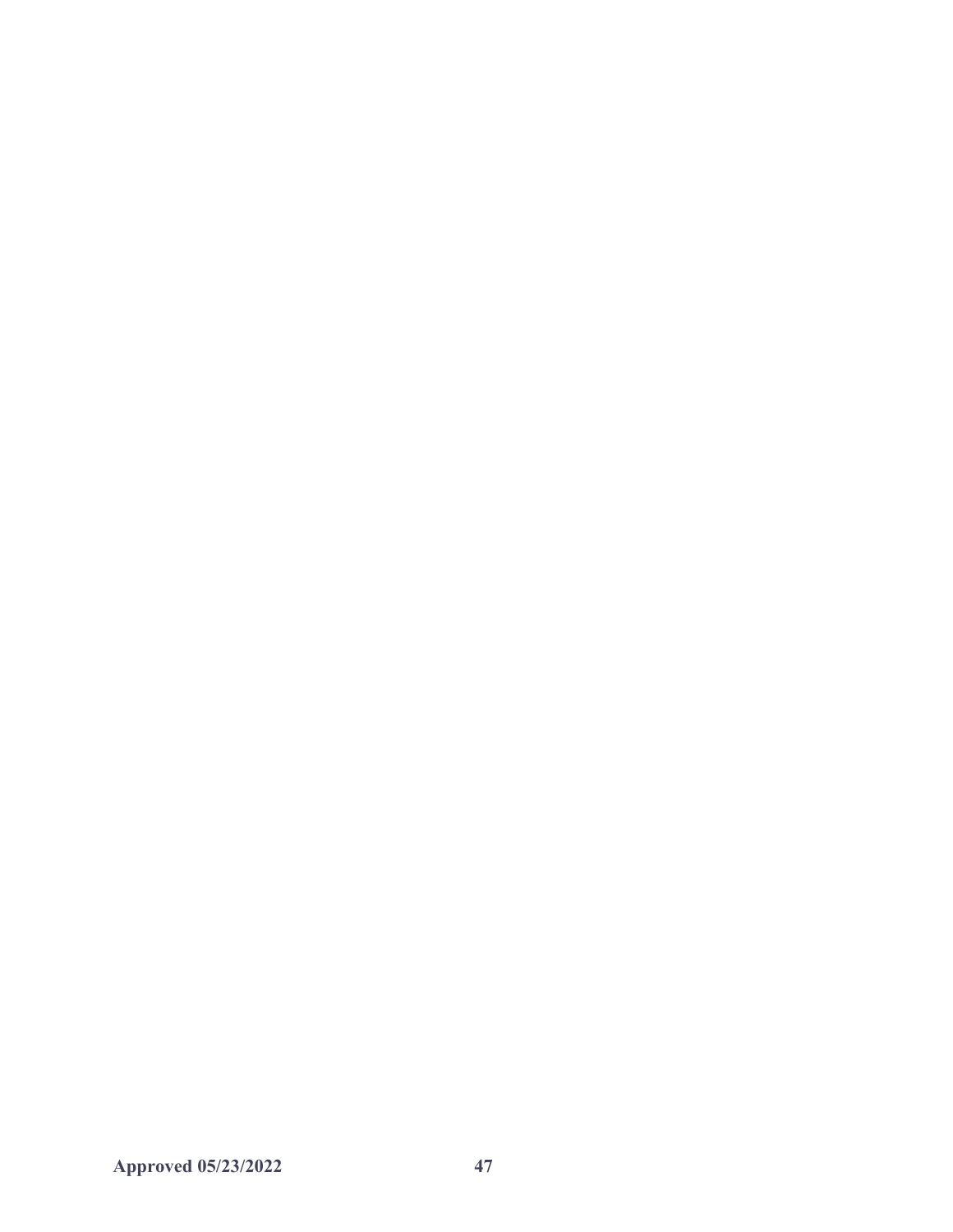### *Branch Manager*

| <b>Job Title</b>                       | <b>Branch Manager</b>                                                                                                                                                                                                                                                                                                                                                                                             |
|----------------------------------------|-------------------------------------------------------------------------------------------------------------------------------------------------------------------------------------------------------------------------------------------------------------------------------------------------------------------------------------------------------------------------------------------------------------------|
|                                        | (Hourly, Non-exempt)                                                                                                                                                                                                                                                                                                                                                                                              |
|                                        | Approved 07/26/21                                                                                                                                                                                                                                                                                                                                                                                                 |
| <b>Position Summary</b>                | The Branch Manager serves under the Library Director and is responsible for the<br>management of a branch of the Sullivan County Library System in accordance with the<br>policies established by the Board. The Branch Manager may be required to work<br>evenings and weekends.                                                                                                                                 |
| <b>Position</b><br><b>Requirements</b> | Education: Bachelor's Degree from an accredited four-year college or university or<br>completion of a Public Library Management Certification program. American Library<br>Association accredited Master of Library Science, Master of Library and Information<br>Science, or Master of Science in Information Science (MLS, MSLS, MSIS) degree, or<br>Master's Degree in administration or management preferred. |
|                                        | <b>Experience:</b> Minimum of three years of library experience.                                                                                                                                                                                                                                                                                                                                                  |
|                                        | <b>Preferred Skills:</b>                                                                                                                                                                                                                                                                                                                                                                                          |
|                                        | Be able to articulate the value of library services to the community.                                                                                                                                                                                                                                                                                                                                             |
|                                        | Possess skills for the successful management and supervision of staff and appropriate<br>programs.                                                                                                                                                                                                                                                                                                                |
|                                        | Have strong knowledge of various Windows operating systems, Microsoft Office<br>products, web-based e-mail, and have the ability to train users at a variety of skill<br>levels.                                                                                                                                                                                                                                  |
|                                        | Have an understanding and appreciation of technology with an emphasis on<br>troubleshooting.                                                                                                                                                                                                                                                                                                                      |
|                                        | Experience in developing and maintain community partnerships.                                                                                                                                                                                                                                                                                                                                                     |
|                                        | Experience in grant writing preferred.                                                                                                                                                                                                                                                                                                                                                                            |
|                                        | Experience with interlibrary loan services preferred.                                                                                                                                                                                                                                                                                                                                                             |
|                                        | <b>Physical Abilities:</b>                                                                                                                                                                                                                                                                                                                                                                                        |
|                                        | Must hold a valid driver's license.<br>Must be able to lift or carry objects weighing 10-40 pounds.                                                                                                                                                                                                                                                                                                               |
| <b>Reports to:</b>                     | Library Director                                                                                                                                                                                                                                                                                                                                                                                                  |
| <b>(SUPERVISION &amp;</b>              | Indirectly reports to the Assistant Director.                                                                                                                                                                                                                                                                                                                                                                     |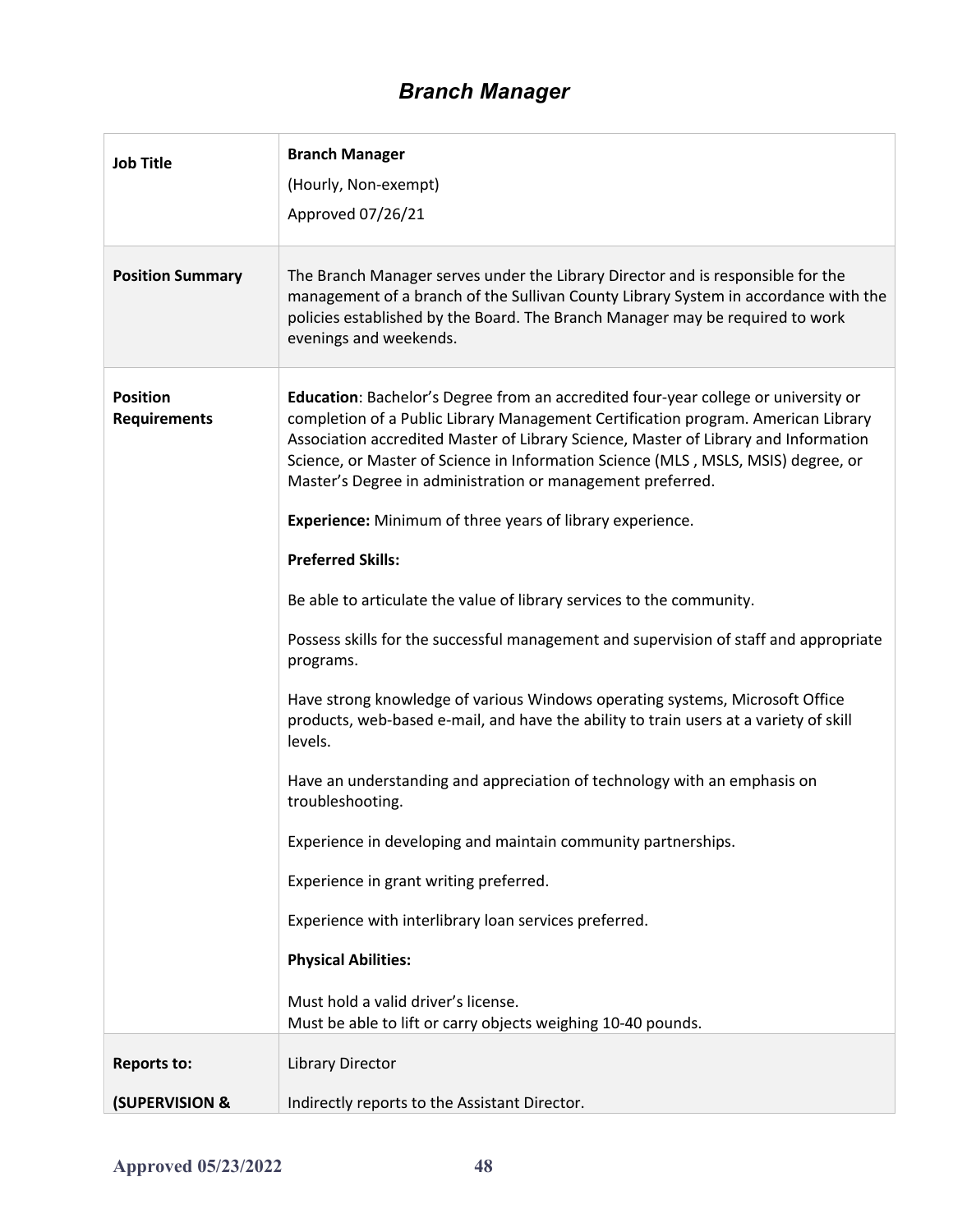| DIRECTION)                              |                                                                                                                                                                                                                                                                                                                                                                                                                                                                                                                                                                                                                                                                                                                                                                                                                                                                                                                                                                                                                                              |
|-----------------------------------------|----------------------------------------------------------------------------------------------------------------------------------------------------------------------------------------------------------------------------------------------------------------------------------------------------------------------------------------------------------------------------------------------------------------------------------------------------------------------------------------------------------------------------------------------------------------------------------------------------------------------------------------------------------------------------------------------------------------------------------------------------------------------------------------------------------------------------------------------------------------------------------------------------------------------------------------------------------------------------------------------------------------------------------------------|
| <b>Supervises:</b>                      | Has direct supervision over Assistant Branch Manager and branch volunteers.                                                                                                                                                                                                                                                                                                                                                                                                                                                                                                                                                                                                                                                                                                                                                                                                                                                                                                                                                                  |
| <b>Working</b><br><b>Relationships:</b> | Maintains a positive working relationship with all staff and volunteers.<br>$\bullet$<br>Maintains a positive working relationship with Friends of the Library<br>$\bullet$<br>organizations.<br>Continually strives to develop positive relationships and articulate the mission of<br>$\bullet$<br>the library to the community.<br>Develops and maintains community partnerships.<br>$\bullet$                                                                                                                                                                                                                                                                                                                                                                                                                                                                                                                                                                                                                                            |
| <b>Key Result Areas:</b>                | Policy and General Administration<br>$\bullet$<br><b>Personnel Administration</b><br>$\bullet$<br><b>Branch Administration</b><br>$\bullet$<br>An annual evaluation of the Branch Manager is administered by the Library Director,<br>using the adopted evaluation instrument.                                                                                                                                                                                                                                                                                                                                                                                                                                                                                                                                                                                                                                                                                                                                                               |
| <b>Essential Duties:</b><br>(KEY TASKS) | <b>Policy and General Administration</b><br>ı.<br>A. Carries out policies as adopted by the Board.<br>B. Recommends policy change and review to the Library Director as<br>appropriate.<br>C. Provides support and assistance to library committees.<br>D. Attends branch Friends of the Library Meetings, providing support and<br>assistance as appropriate.<br>II. Personnel Administration<br>A. Responsible for scheduling and staffing the library.<br>B. Assists with the supervision of the personnel function of the library<br>branch.<br>C. Enables optimal performance of library staff through communication and<br>training.<br>D. Identifies any gaps in training needed for staff and communicates with<br>Library Director.<br>E. Works with the Library Director to develop an individual plan for<br>continuing education and professional development as prescribed by<br>TSLA.<br>F. Ensures compliance of branch staff with personnel policies as instructed<br>by the Library Director.<br>III. Branch Administration |
|                                         | A. Is responsible for collection development of the branch. Branch Manager<br>completes monthly orders as directed, continuously reviews, evaluates,<br>and weeds library collections.                                                                                                                                                                                                                                                                                                                                                                                                                                                                                                                                                                                                                                                                                                                                                                                                                                                       |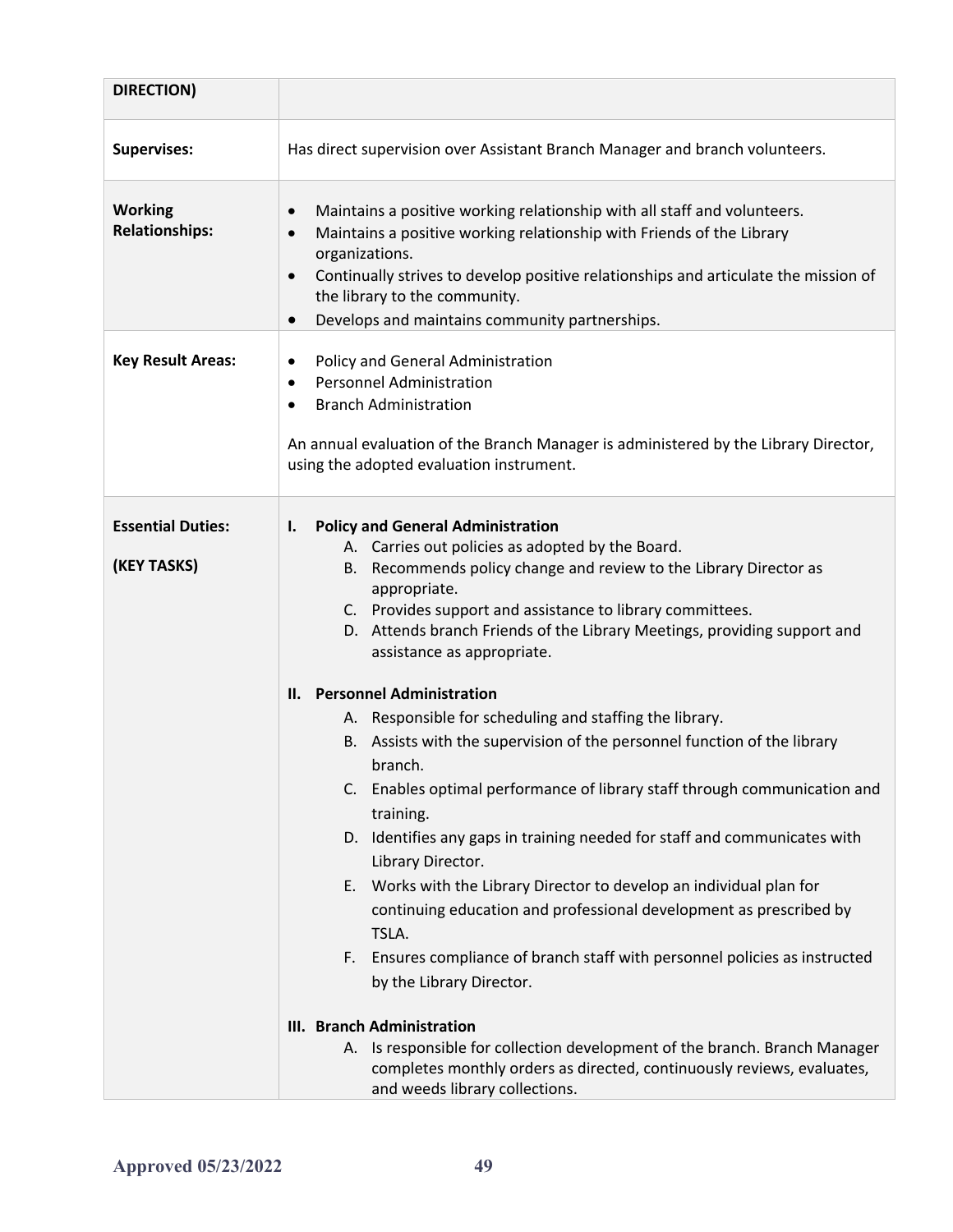|                     | B. Completes bank deposits during business hours and maintains records as<br>directed by the Library Director or Administrative Assistant.<br>C. Is responsible for coordinating with the Assistant Director and the<br>Assistant Branch Manager regarding the annual Summer Reading<br>Program.<br>D. Works to serve the programming needs of the community and submits<br>program supply orders as directed<br>E. Aids in compiling community input to allow the Library Director and<br>Assistant Director to develop appropriate programming in all<br>departments and levels of library service.<br>F. Submits monthly reports in order to measure library program output as<br>well as interlibrary loan statistics, technology instruction, etc.<br>G. Cleans when necessary. |
|---------------------|--------------------------------------------------------------------------------------------------------------------------------------------------------------------------------------------------------------------------------------------------------------------------------------------------------------------------------------------------------------------------------------------------------------------------------------------------------------------------------------------------------------------------------------------------------------------------------------------------------------------------------------------------------------------------------------------------------------------------------------------------------------------------------------|
| <b>Core Skills:</b> | Ability to communicate clearly in speech and in writing.<br>٠<br>Uses knowledge of various software programs and mobile devices to operate in<br>$\bullet$<br>an effective and efficient manner.<br>Uses knowledge of computer hardware and software to troubleshoot the library's<br>٠<br>technology in order to communicate issues to the Library Director.<br>Ability to lead, manage, and supervise library branch staff.<br>$\bullet$<br>Ability to work effectively and amicably with a wide range of community<br>$\bullet$<br>representatives such as library patrons, volunteers, board, and committee<br>members.<br>Ability to coordinate with the Library Director and Assistant Director to plan,<br>٠<br>direct, and evaluate programs.                                |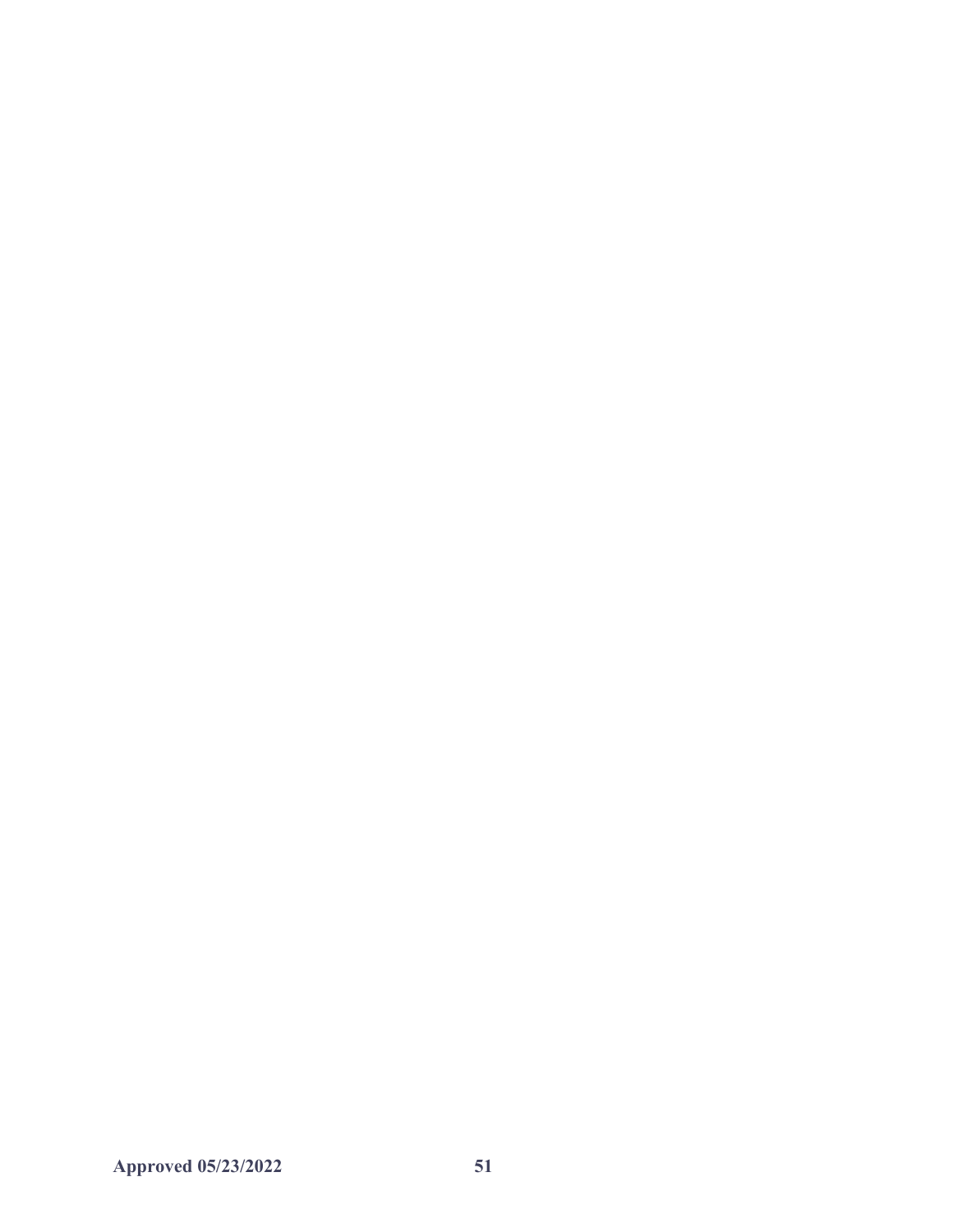## *Library Assistant Branch Manager*

| <b>Job Title</b>                               | <b>Assistant Branch Manager</b><br>(Hourly, Non-exempt)                                                                                                                                                                                                                           |
|------------------------------------------------|-----------------------------------------------------------------------------------------------------------------------------------------------------------------------------------------------------------------------------------------------------------------------------------|
|                                                | Approved 07/26/21                                                                                                                                                                                                                                                                 |
| <b>Position Summary</b>                        | The Assistant Branch Manager serves under the Branch Manager and is responsible<br>for assisting with the management of a branch of the Sullivan County Library System<br>in accordance with the policies established by the Board. Evening and weekend hours<br>may be required. |
| <b>Position</b><br><b>Requirements</b>         | Education: High School diploma, college degree preferred.<br><b>Experience:</b> Experience performing basic accounting transactions and general office                                                                                                                            |
|                                                | administrative duties; library experience preferred.                                                                                                                                                                                                                              |
|                                                | <b>Preferred Skills:</b>                                                                                                                                                                                                                                                          |
|                                                | Be able to articulate the value of library services to the community.                                                                                                                                                                                                             |
|                                                | Be able to assist the Library Director in the suggestion of library policies and programs<br>to the Board of Trustees.                                                                                                                                                            |
|                                                | Have strong knowledge of various Windows operating systems, Microsoft Office<br>products, web-based e-mail, and have the ability to train users at a variety of skill<br>levels.                                                                                                  |
|                                                | Have an understanding and appreciation of technology with an emphasis on<br>troubleshooting and maintenance.                                                                                                                                                                      |
|                                                | <b>Physical Abilities:</b>                                                                                                                                                                                                                                                        |
|                                                | Must hold a valid driver's license.<br>Must be able to lift or carry objects weighing 10-40 pounds.                                                                                                                                                                               |
| <b>Reports to:</b>                             | <b>Branch Manager</b>                                                                                                                                                                                                                                                             |
| <b>(SUPERVISION &amp;</b><br><b>DIRECTION)</b> | Indirectly reports to the Library Director and Assistant Director.                                                                                                                                                                                                                |
| <b>Supervises:</b>                             | Has no direct supervision over library staff. Has indirect supervision over library<br>volunteers.                                                                                                                                                                                |
| <b>Working</b>                                 | Maintains a positive working relationship with all staff and volunteers.<br>$\bullet$                                                                                                                                                                                             |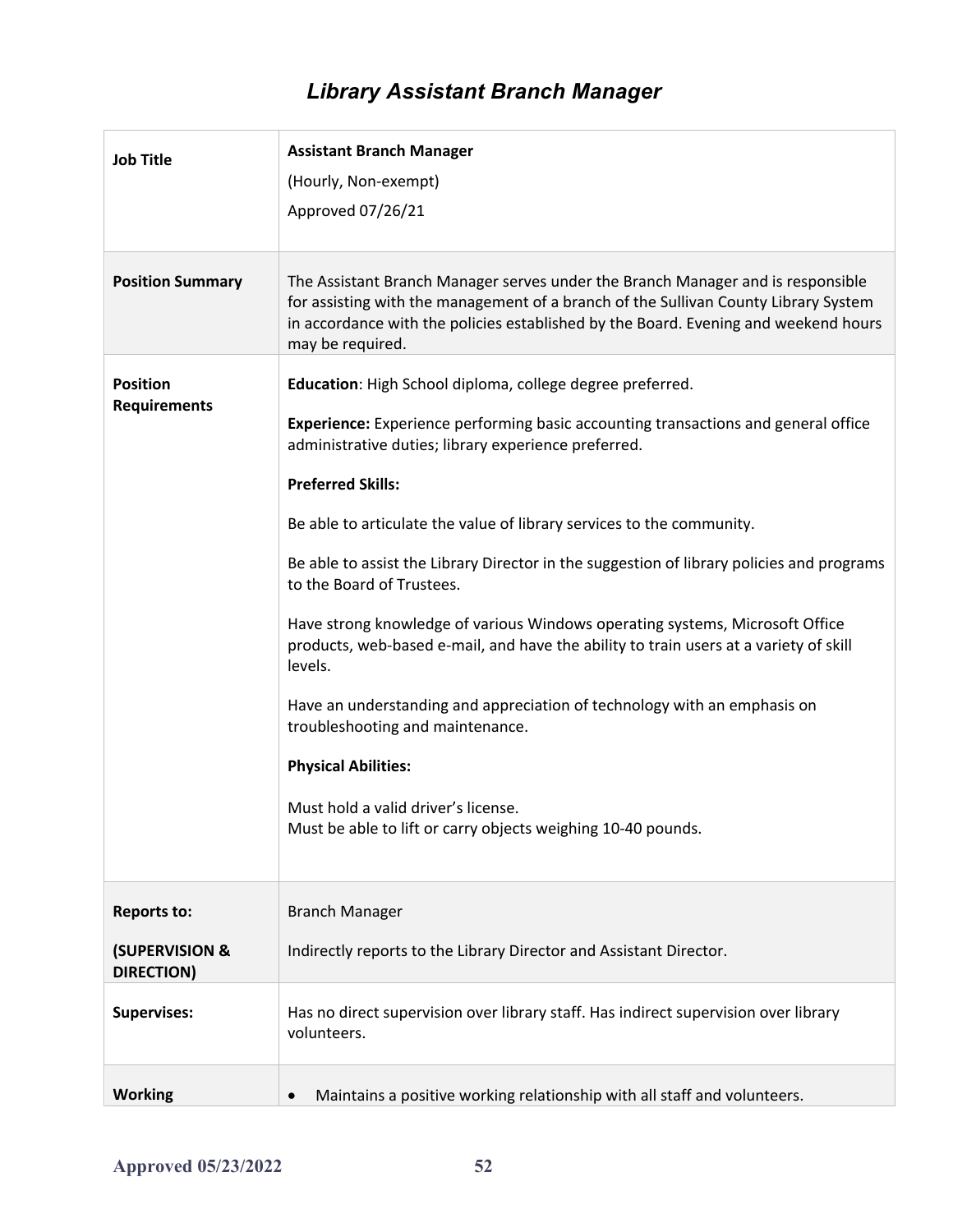| <b>Relationships:</b>                   | Continually strives to develop positive relationships and articulate the mission of<br>the library to the community.                                                                                                                                                                                                                                                                                                                                                                                                                                                                                                                                                                                                                                                                                                                                                                                                                                                                                                                                                                                                                                               |
|-----------------------------------------|--------------------------------------------------------------------------------------------------------------------------------------------------------------------------------------------------------------------------------------------------------------------------------------------------------------------------------------------------------------------------------------------------------------------------------------------------------------------------------------------------------------------------------------------------------------------------------------------------------------------------------------------------------------------------------------------------------------------------------------------------------------------------------------------------------------------------------------------------------------------------------------------------------------------------------------------------------------------------------------------------------------------------------------------------------------------------------------------------------------------------------------------------------------------|
| <b>Key Result Areas:</b>                | Policy and General Administration<br><b>Branch Administration</b><br>An annual evaluation of the Assistant Branch Manager is administered by the Branch<br>Manager, under the oversight of the Library Director, using the adopted evaluation<br>instrument.                                                                                                                                                                                                                                                                                                                                                                                                                                                                                                                                                                                                                                                                                                                                                                                                                                                                                                       |
| <b>Essential Duties:</b><br>(KEY TASKS) | <b>Policy and General Administration</b><br>ı.<br>A. Carries out policies as adopted by the Board.<br>B. Recommends policy change and review to the Library Director as<br>appropriate.<br>C. Provides support and assistance to library committees and Friends of the<br>Library groups.<br>II. Branch Administration                                                                                                                                                                                                                                                                                                                                                                                                                                                                                                                                                                                                                                                                                                                                                                                                                                             |
|                                         | A. Works with the Branch Manager to serve the programming needs of the<br>community.<br>B. Is responsible for coordinating with the Branch Manager regarding the<br>annual Summer Reading Program.<br>C. Assists in compiling community input to allow the Branch Manager to<br>develop appropriate programming in all departments and levels of library<br>service.<br>D. Works with the Library Director to develop an individual plan for<br>continuing education and professional development as prescribed by<br>TSLA.<br>E. Accurately accounts for money received for fines and fees each day and<br>delivers deposits as directed by the Library Director, Branch Manager, or<br>Administrative Assistant.<br>F. Obtains and returns items through the interlibrary loan program including<br>OCLC.<br>G. Assists the Branch Manager with collection development practices.<br>H. Is responsible for completing ordering, reporting, and other duties in the<br>absence of a Branch Manager.<br>Identifies maintenance issues to be resolved and communicates issues to<br>I.<br>Library Direct and Maintenance Department<br>Cleans when necessary.<br>J. |
| <b>Core Skills:</b>                     | Ability to communicate clearly in speech and in writing.<br>$\bullet$<br>Uses knowledge of various software programs and mobile devices to operate in<br>٠<br>an effective and efficient manner.<br>Uses knowledge of computer hardware and software to troubleshoot the library's<br>٠<br>technology in order to communicate issues to the Library Director.<br>Ability to work effectively and amicably with a wide range of community<br>$\bullet$<br>representatives such as library patrons, volunteers, board, and committee                                                                                                                                                                                                                                                                                                                                                                                                                                                                                                                                                                                                                                 |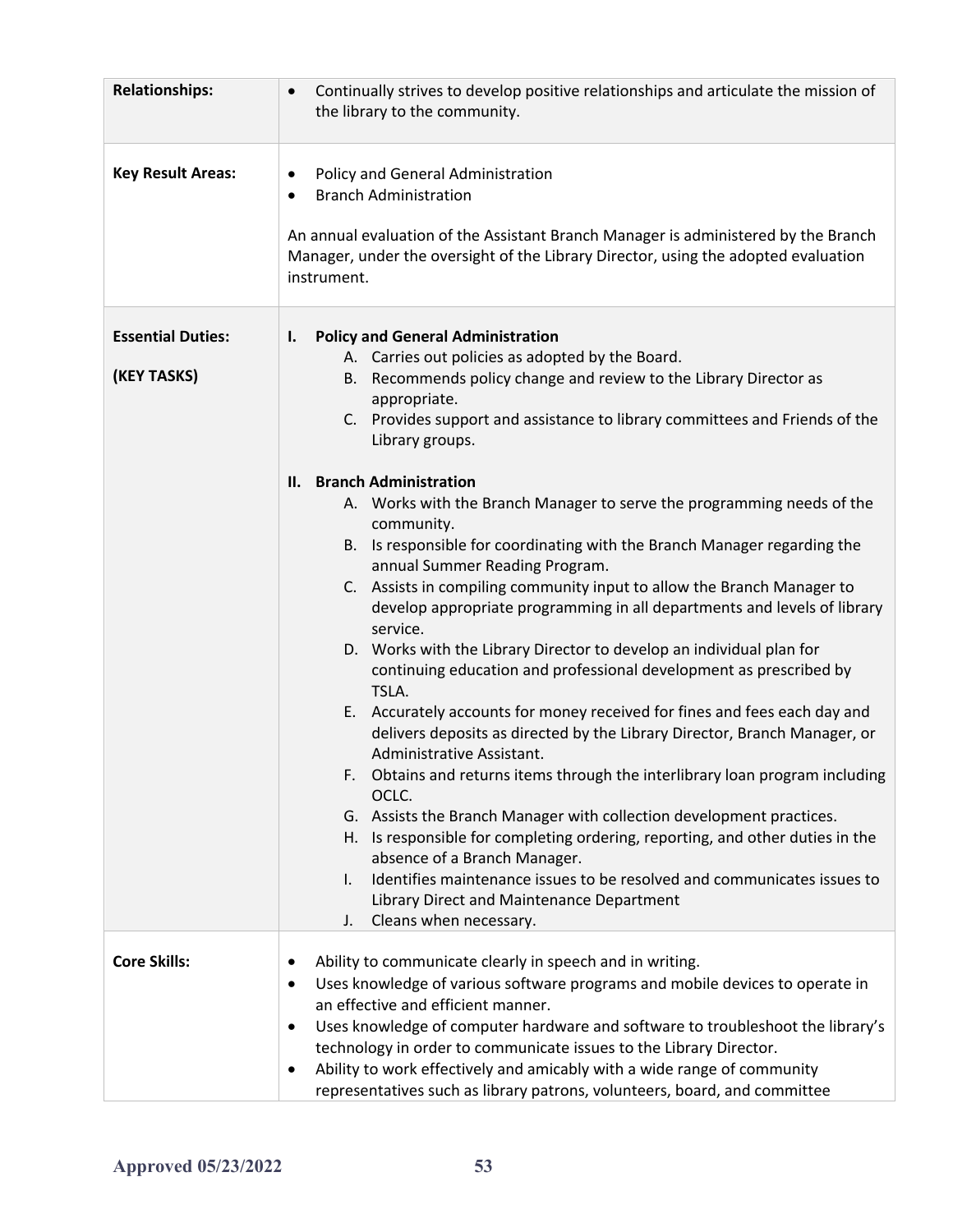| members.<br>Ability to coordinate with the Branch Manager to plan, direct, and evaluate<br>programs. |
|------------------------------------------------------------------------------------------------------|
|------------------------------------------------------------------------------------------------------|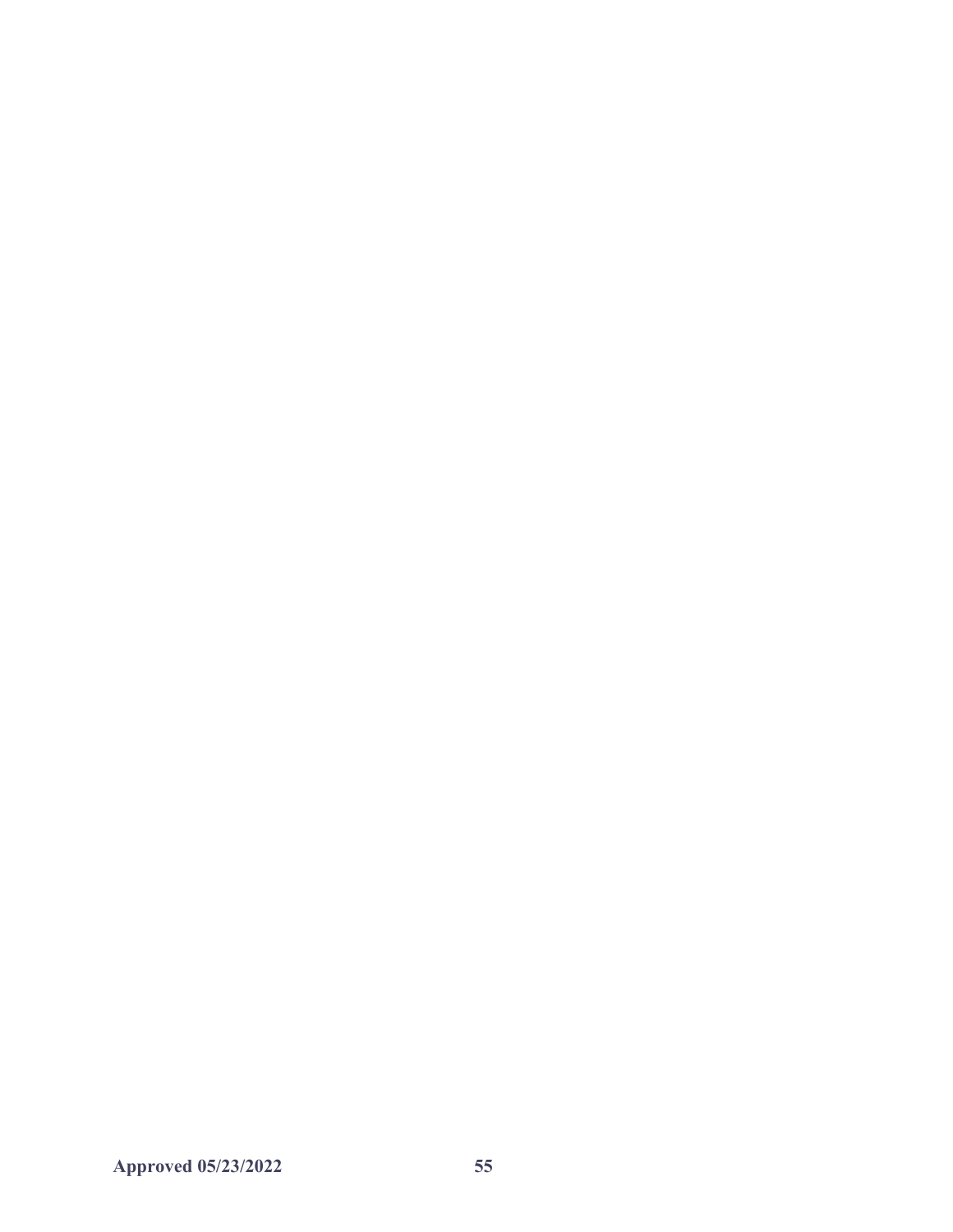## *Catalog Librarian*

| <b>Job Title</b>                        | <b>Catalog Librarian</b><br>(Hourly, Non-exempt)<br>Approved 1/27/2020                                                                                                                                                                                                                                                                                                                                                                                                                                                                                                                                                                                                          |  |  |
|-----------------------------------------|---------------------------------------------------------------------------------------------------------------------------------------------------------------------------------------------------------------------------------------------------------------------------------------------------------------------------------------------------------------------------------------------------------------------------------------------------------------------------------------------------------------------------------------------------------------------------------------------------------------------------------------------------------------------------------|--|--|
| <b>Position Summary</b>                 | The Catalog Librarian is responsible for the processing and cataloging of all books and<br>other materials for the Sullivan County Public Library system.                                                                                                                                                                                                                                                                                                                                                                                                                                                                                                                       |  |  |
| <b>Position</b><br><b>Requirements</b>  | Education: Bachelor's Degree from an accredited for year college or university or<br>completion of a Public Library Management Certification program.<br><b>Experience:</b> Minimum of three years of cataloging experience.<br><b>Preferred Skills:</b><br>Be able to catalog materials in an effective and timely manner.<br>Have strong knowledge of collection development practices and current literary<br>trends.<br>Have strong knowledge of various Windows operating systems, Microsoft office<br>products, and web-based-email.<br><b>Physical Abilities:</b><br>Must hold a valid driver's license.<br>Must be able to lift or carry objects weighing 10-40 pounds. |  |  |
| <b>Reports to:</b>                      | Library Director and/or Assistant Director                                                                                                                                                                                                                                                                                                                                                                                                                                                                                                                                                                                                                                      |  |  |
| <b>Working</b><br><b>Relationships:</b> | Maintains a positive working relationship with all staff and volunteers.<br>٠<br>Continually strives to develop positive relationships and articulate the mission of<br>$\bullet$<br>the library to the community.                                                                                                                                                                                                                                                                                                                                                                                                                                                              |  |  |
| <b>Key Result Areas:</b>                | Cataloging<br>$\bullet$<br><b>Record Management</b><br>$\bullet$<br>An annual evaluation of the Catalog Librarian is administered by the Library<br>Director, using the adopted evaluation instrument                                                                                                                                                                                                                                                                                                                                                                                                                                                                           |  |  |
| <b>Essential Duties:</b>                | <b>Cataloging</b><br>ı.                                                                                                                                                                                                                                                                                                                                                                                                                                                                                                                                                                                                                                                         |  |  |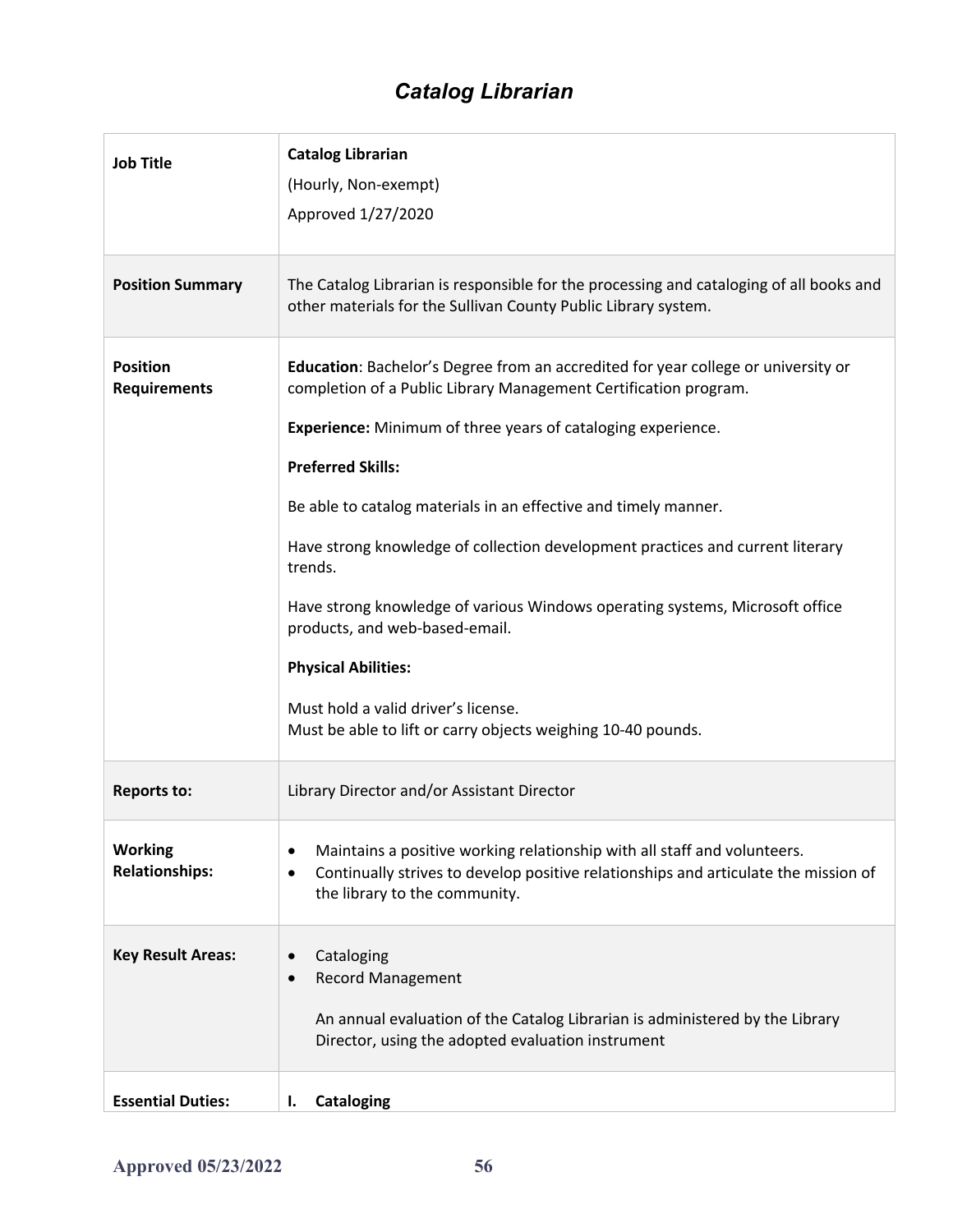| (KEY TASKS)         | A. Catalogs all materials received by the library system including purchased<br>and donated print and non-print materials<br>B. Installs security strips in items<br>C. Assigns barcodes<br>D. Verifies catalog information from books against edit sheets and enters<br>corrections into the system<br>II. Record Management<br>A. Assists with maintaining an accurate inventory of all library materials<br>B. Maintains records for all purchased and donated items processed and all<br>items withdrawn from the library collection.                                                                                                       |
|---------------------|-------------------------------------------------------------------------------------------------------------------------------------------------------------------------------------------------------------------------------------------------------------------------------------------------------------------------------------------------------------------------------------------------------------------------------------------------------------------------------------------------------------------------------------------------------------------------------------------------------------------------------------------------|
| <b>Core Skills:</b> | Ability to communicate clearly in speech and in writing.<br>$\bullet$<br>Thorough knowledge of the principles and practices of library science, cataloging<br>$\bullet$<br>and classification of materials including Dewey Decimal and Library of Congress.<br>Ability to accurately compile statistical information and prepare comprehensive<br>$\bullet$<br>reports regarding cataloging operations.<br>Uses knowledge of various software programs to operate a computer in an<br>$\bullet$<br>effective and efficient manner.<br>Ability to coordinate with the Library Director to make collection development<br>$\bullet$<br>decisions. |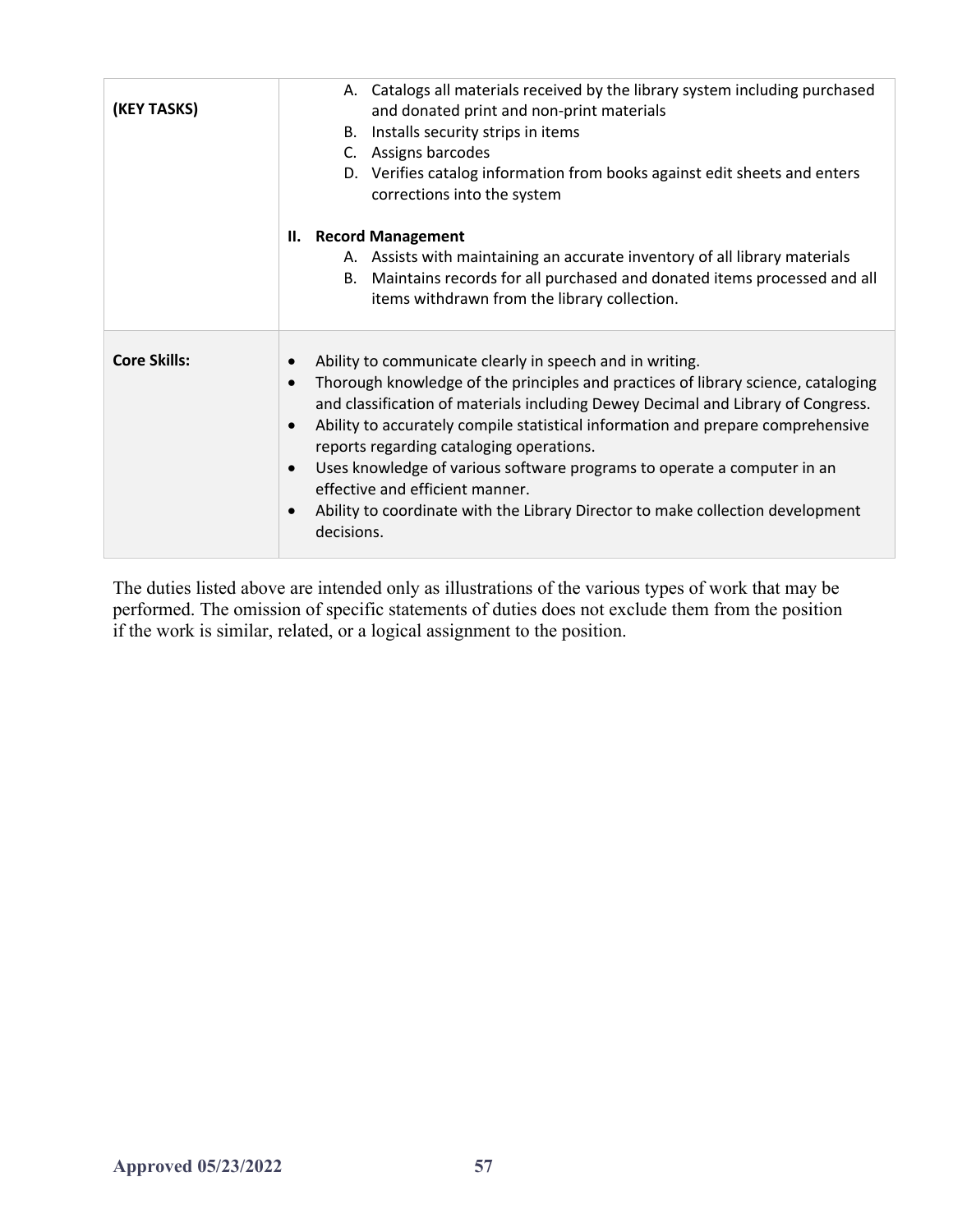## *Library Administrative Assistant*

| <b>Job Title</b>                        | <b>Library Administrative Assistant</b>                                                                                                                                                                            |  |  |  |
|-----------------------------------------|--------------------------------------------------------------------------------------------------------------------------------------------------------------------------------------------------------------------|--|--|--|
|                                         | (Hourly, Non-exempt)                                                                                                                                                                                               |  |  |  |
|                                         | Approved 1/27/2020                                                                                                                                                                                                 |  |  |  |
| <b>Position Summary</b>                 | The Library Administrative Assistant is responsible for the coordination of office<br>operations of the Sullivan County Public Library and its four branches.                                                      |  |  |  |
| <b>Position</b><br><b>Requirements</b>  | Education: Bachelor's Degree from an accredited four-year college or university in<br>Business Administration or related field.                                                                                    |  |  |  |
|                                         | <b>Experience:</b> Minimum of three years of administrative, secretarial, or accounting<br>experience.                                                                                                             |  |  |  |
|                                         | <b>Preferred Skills:</b>                                                                                                                                                                                           |  |  |  |
|                                         | Have thorough knowledge of office management practices and organization.                                                                                                                                           |  |  |  |
|                                         | Have strong knowledge of various Windows operating systems, Microsoft office<br>products, and web-based-email.                                                                                                     |  |  |  |
|                                         | <b>Physical Abilities:</b>                                                                                                                                                                                         |  |  |  |
|                                         | Must hold a valid driver's license.<br>Must be able to lift or carry objects weighing 10-40 pounds.                                                                                                                |  |  |  |
| <b>Reports to:</b>                      | Library Director and/or Assistant Director                                                                                                                                                                         |  |  |  |
| <b>Working</b><br><b>Relationships:</b> | Maintains a positive working relationship with all staff and volunteers.<br>٠<br>Continually strives to develop positive relationships and articulate the mission of<br>$\bullet$<br>the library to the community. |  |  |  |
| <b>Key Result Areas:</b>                | <b>Office Management</b><br>$\bullet$<br><b>Records Management</b><br>$\bullet$<br><b>Purchasing/Accounts Receivable</b><br>$\bullet$                                                                              |  |  |  |
|                                         | An annual evaluation of the Administrative Assistant is administered by the Library<br>Director, using the adopted evaluation instrument.                                                                          |  |  |  |
| <b>Essential Duties:</b>                | <b>Office Management</b><br>Ι.<br>A. Answers phones, takes messages, and answers questions in the absence                                                                                                          |  |  |  |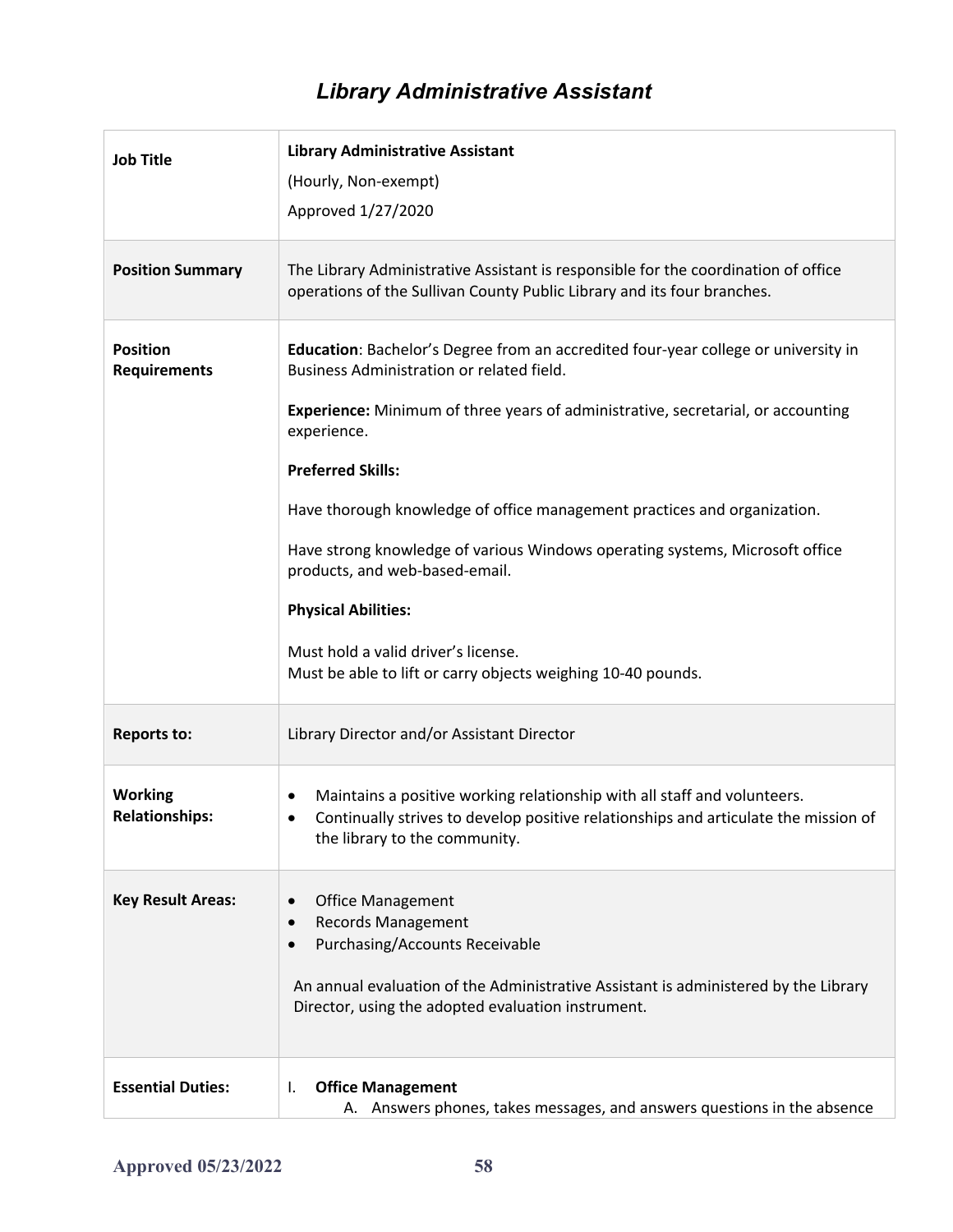| (KEY TASKS)         | of the Director and/or Assistant Director<br>B. Picks up and distributes mail as needed<br>C. Maintains an adequate inventory of office supplies for five library<br>locations<br>D. Maintains monthly events calendar for five library locations |  |  |  |
|---------------------|---------------------------------------------------------------------------------------------------------------------------------------------------------------------------------------------------------------------------------------------------|--|--|--|
|                     | II. Records Management                                                                                                                                                                                                                            |  |  |  |
|                     | A. Maintains accurate financial records                                                                                                                                                                                                           |  |  |  |
|                     | B. Maintains records for all purchasing activity and contracted services                                                                                                                                                                          |  |  |  |
|                     | C. Maintains up-to-date record of part time employee hours                                                                                                                                                                                        |  |  |  |
|                     | D. Maintains records of staff meetings                                                                                                                                                                                                            |  |  |  |
|                     | G. Balances bank deposits for five library locations and submits to Trustee                                                                                                                                                                       |  |  |  |
|                     | H. Maintains year-to-date record of cash received                                                                                                                                                                                                 |  |  |  |
|                     | III. Purchasing/ Accounts Receivable                                                                                                                                                                                                              |  |  |  |
|                     | A. Prepares requisitions and check requests for library accounts                                                                                                                                                                                  |  |  |  |
|                     | B. Reconciles bills and returns to Sullivan County Accounts and Budgets                                                                                                                                                                           |  |  |  |
|                     | department for payment                                                                                                                                                                                                                            |  |  |  |
|                     | C. Verify invoice and purchase orders for accuracy                                                                                                                                                                                                |  |  |  |
| <b>Core Skills:</b> | Ability to communicate clearly in speech and in writing.<br>$\bullet$                                                                                                                                                                             |  |  |  |
|                     | Ability to prepare reports, memoranda and correspondence in an acceptable style<br>$\bullet$<br>and format.<br>Ability to maintain detailed reports, data, and other documentation with a strong<br>$\bullet$                                     |  |  |  |
|                     | attention to detail.                                                                                                                                                                                                                              |  |  |  |
|                     | Flexibility and adaptability to rapid change<br>$\bullet$                                                                                                                                                                                         |  |  |  |
|                     | Uses knowledge of various software programs to operate a computer in an<br>$\bullet$<br>effective and efficient manner.                                                                                                                           |  |  |  |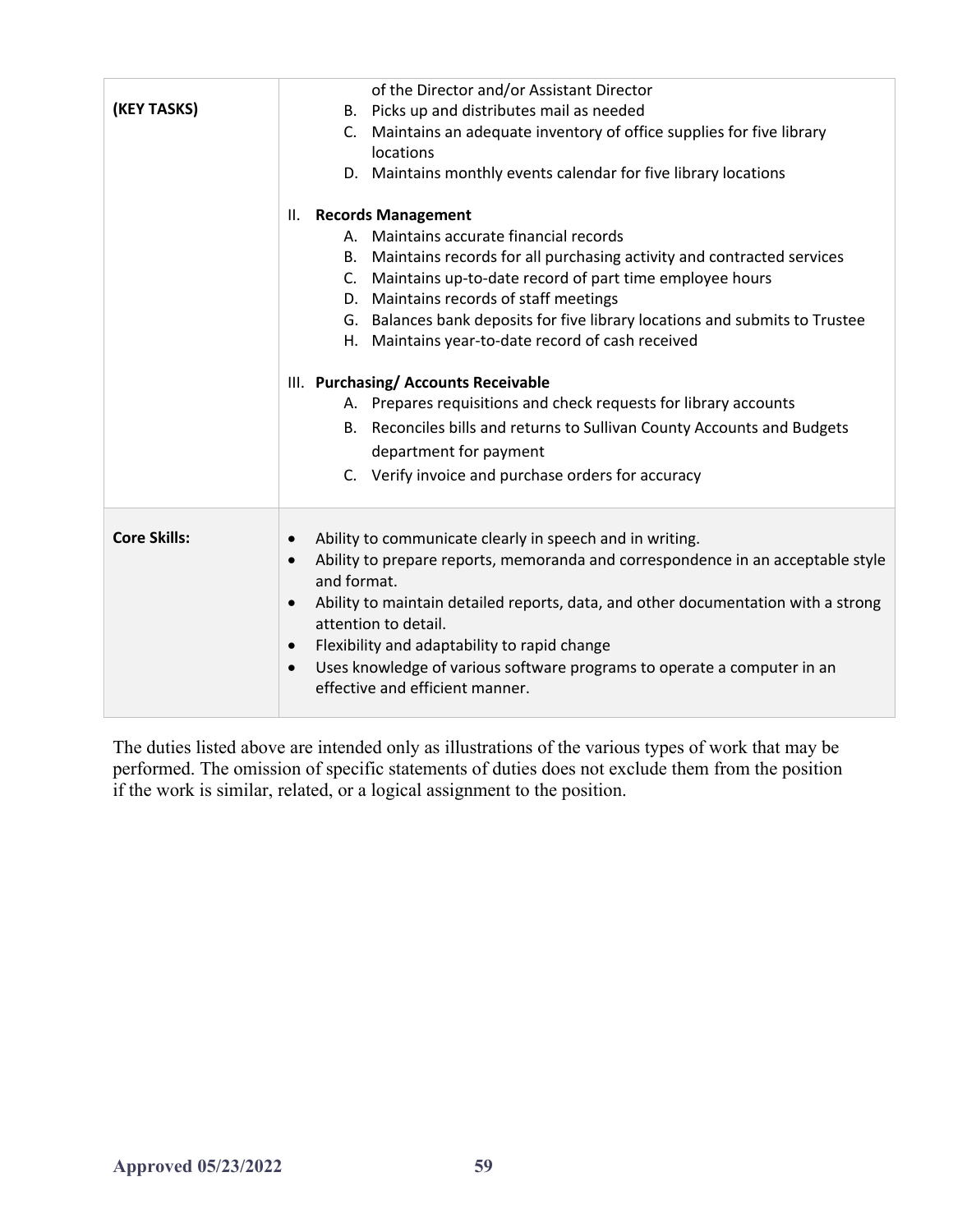# *Library Technology Trainer*

| <b>Job Title</b>                        | <b>Library Technology Trainer</b><br>(Hourly, Non-exempt)                                                                                                                                                                                          |  |  |  |
|-----------------------------------------|----------------------------------------------------------------------------------------------------------------------------------------------------------------------------------------------------------------------------------------------------|--|--|--|
|                                         | Approved 1/27/2020                                                                                                                                                                                                                                 |  |  |  |
| <b>Position Summary</b>                 | The Library Technology Trainer is a teaching position, providing training on a variety<br>of devices and software, to the patrons of the Sullivan County Public Library system.                                                                    |  |  |  |
| <b>Position</b><br><b>Requirements</b>  | Education: Associates Degree from an accredited college or university. Bachelor's<br>Degree preferred.                                                                                                                                             |  |  |  |
|                                         | <b>Experience:</b> One year of experience in a related Information Science position.                                                                                                                                                               |  |  |  |
|                                         | <b>Preferred Skills:</b>                                                                                                                                                                                                                           |  |  |  |
|                                         | Ability to teach individuals with various level of ability in both a classroom and<br>individual setting.                                                                                                                                          |  |  |  |
|                                         | Have strong knowledge of various Windows operating systems, Microsoft office<br>products, and web-based-email.                                                                                                                                     |  |  |  |
|                                         | <b>Physical Abilities:</b>                                                                                                                                                                                                                         |  |  |  |
|                                         | Must hold a valid driver's license.<br>Must be able to lift or carry objects weighing 10-40 pounds.                                                                                                                                                |  |  |  |
| <b>Reports to:</b>                      | Sullivan County Library Director and/or Assistant Director                                                                                                                                                                                         |  |  |  |
| <b>Working</b><br><b>Relationships:</b> | Maintains a positive working relationship with all staff and volunteers.<br>٠<br>Continually strives to develop positive relationships and articulate the mission of<br>٠<br>the library to the community.                                         |  |  |  |
| <b>Key Result Areas:</b>                | <b>Technology Instruction</b><br>$\bullet$<br><b>Technology Maintenance and Troubleshooting</b><br>$\bullet$<br>An annual evaluation of the Technology Trainer is administered by the Library<br>Director, using the adopted evaluation instrument |  |  |  |
| <b>Essential Duties:</b>                | <b>Technology Instruction</b><br>Ι.<br>A. Plans and implements courses for library patrons on a variety of                                                                                                                                         |  |  |  |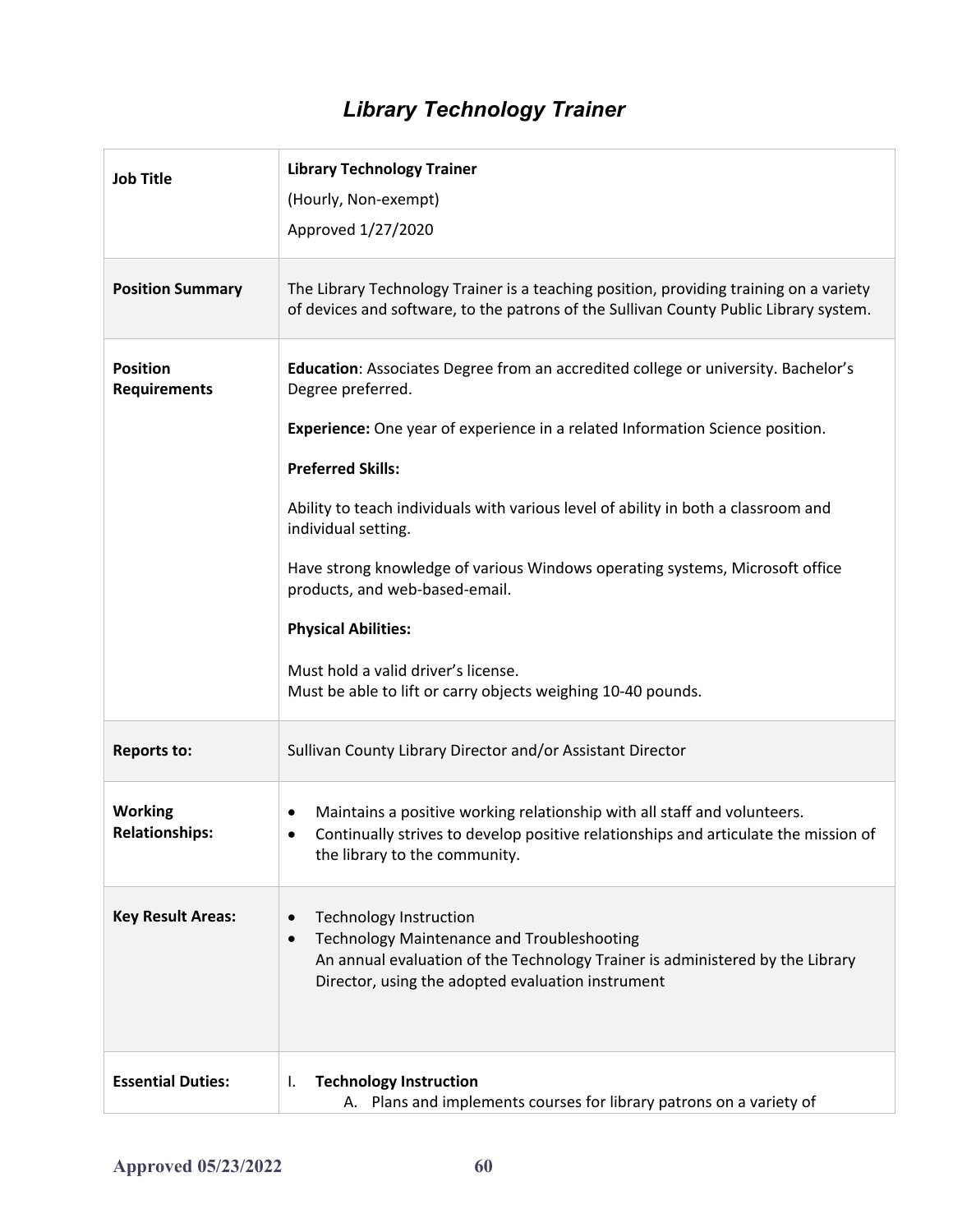| (KEY TASKS)         | technology topics including but not limited to computer basics and<br>database usage<br>B. Teaches in both individual and classroom settings<br>C. Maintains current knowledge of trending software and applications                                                      |
|---------------------|---------------------------------------------------------------------------------------------------------------------------------------------------------------------------------------------------------------------------------------------------------------------------|
|                     | <b>Technology Maintenance and Troubleshooting</b><br>Ш.<br>A. Troubleshoots and repairs computer hardware components and network<br>connections when possible<br>B. Maintains and upgrades library system software as required                                            |
| <b>Core Skills:</b> | Knowledge of computer hardware and networking interfaces and applications.<br>Knowledge of contemporary software applications utilized by the library system<br>Ability to follow library policy as set forth by the Sullivan County Public Library<br>Board of Trustees. |

### *Library Assistant*

| <b>Library Assistant</b><br><b>Job Title</b> |  |
|----------------------------------------------|--|
|----------------------------------------------|--|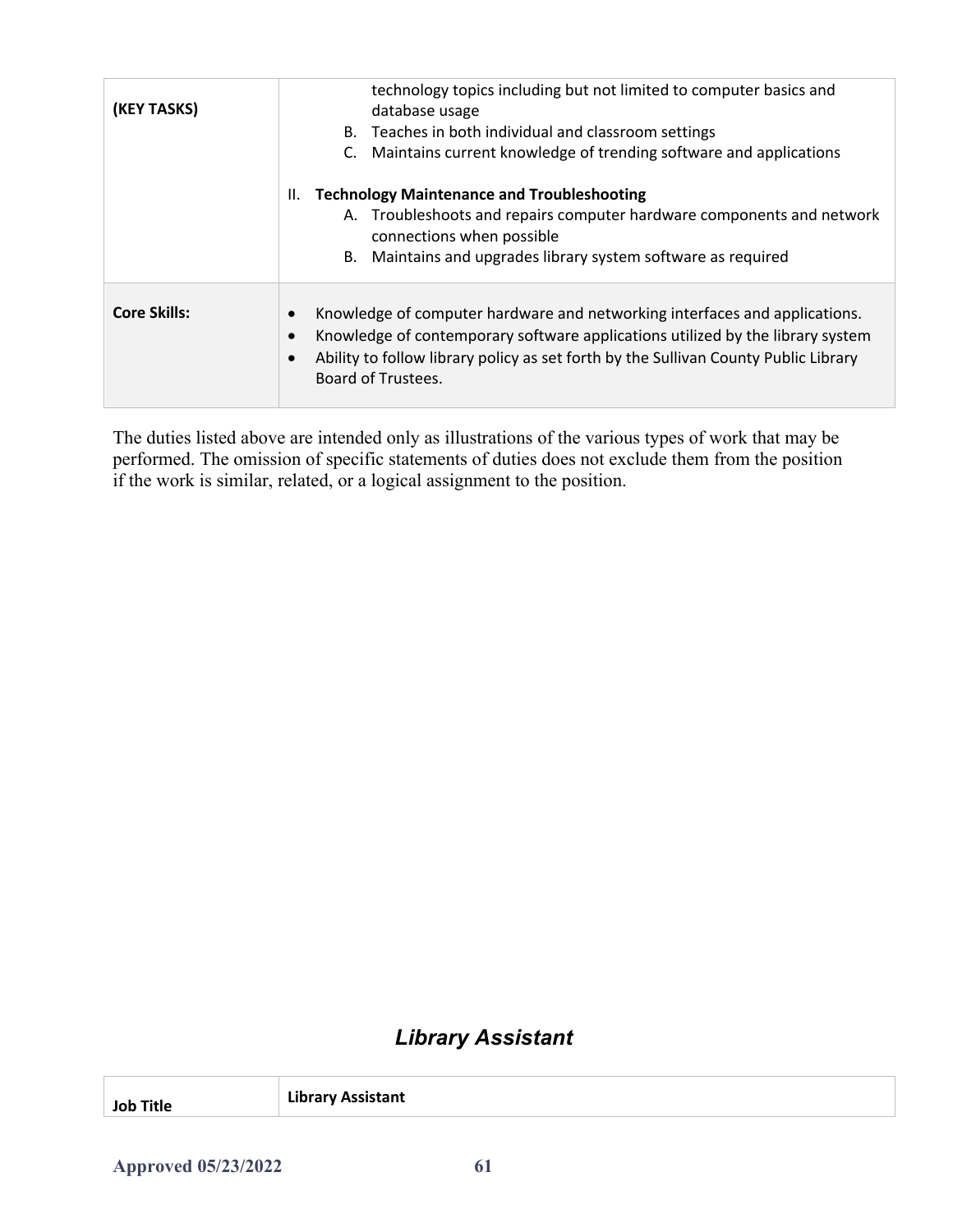|                                                 | (Hourly, Non-exempt)<br>Approved 09/27/2021                                                                                                                                                                                                                                                                                                                                                                                                                                                                                                                                                                                                                             |  |  |
|-------------------------------------------------|-------------------------------------------------------------------------------------------------------------------------------------------------------------------------------------------------------------------------------------------------------------------------------------------------------------------------------------------------------------------------------------------------------------------------------------------------------------------------------------------------------------------------------------------------------------------------------------------------------------------------------------------------------------------------|--|--|
| <b>Position Summary</b>                         | The Library Assistant is responsible for assisting other library staff with the operation<br>of the branch of the Sullivan County Library System in accordance with the policies<br>established by the Board. Evening and weekend hours may be required.                                                                                                                                                                                                                                                                                                                                                                                                                |  |  |
| <b>Position</b><br><b>Requirements</b>          | Education: High School diploma<br><b>Experience:</b> Experience performing basic cash handling skills and general office<br>administrative duties; library experience preferred.<br><b>Preferred Skills:</b><br>Be able to articulate the value of library services to the community.<br>Have strong knowledge of various Windows operating systems, Microsoft Office<br>products, web-based e-mail, and have the ability to train users at a variety of skill<br>levels.<br>Have an understanding and appreciation of technology.<br><b>Physical Abilities:</b><br>Must hold a valid driver's license.<br>Must be able to lift or carry objects weighing 10-40 pounds. |  |  |
| <b>Reports to:</b><br><b>(SUPERVISION &amp;</b> | <b>Branch Manager</b><br>Indirectly reports to the Library Director and Assistant Director.                                                                                                                                                                                                                                                                                                                                                                                                                                                                                                                                                                             |  |  |
| <b>DIRECTION)</b><br><b>Supervises:</b>         | Has no direct supervision over library staff. Has indirect supervision over library<br>volunteers.                                                                                                                                                                                                                                                                                                                                                                                                                                                                                                                                                                      |  |  |
| <b>Working</b><br><b>Relationships:</b>         | Maintains a positive working relationship with all staff and volunteers.<br>$\bullet$<br>Continually strives to develop positive relationships and articulate the mission of<br>$\bullet$<br>the library to the community.                                                                                                                                                                                                                                                                                                                                                                                                                                              |  |  |
| <b>Key Result Areas:</b>                        | <b>Branch Administration</b><br>٠<br>An annual evaluation of the library assistant is administered by the Branch Manager,<br>under the oversight of the Library Director, using the adopted evaluation instrument.                                                                                                                                                                                                                                                                                                                                                                                                                                                      |  |  |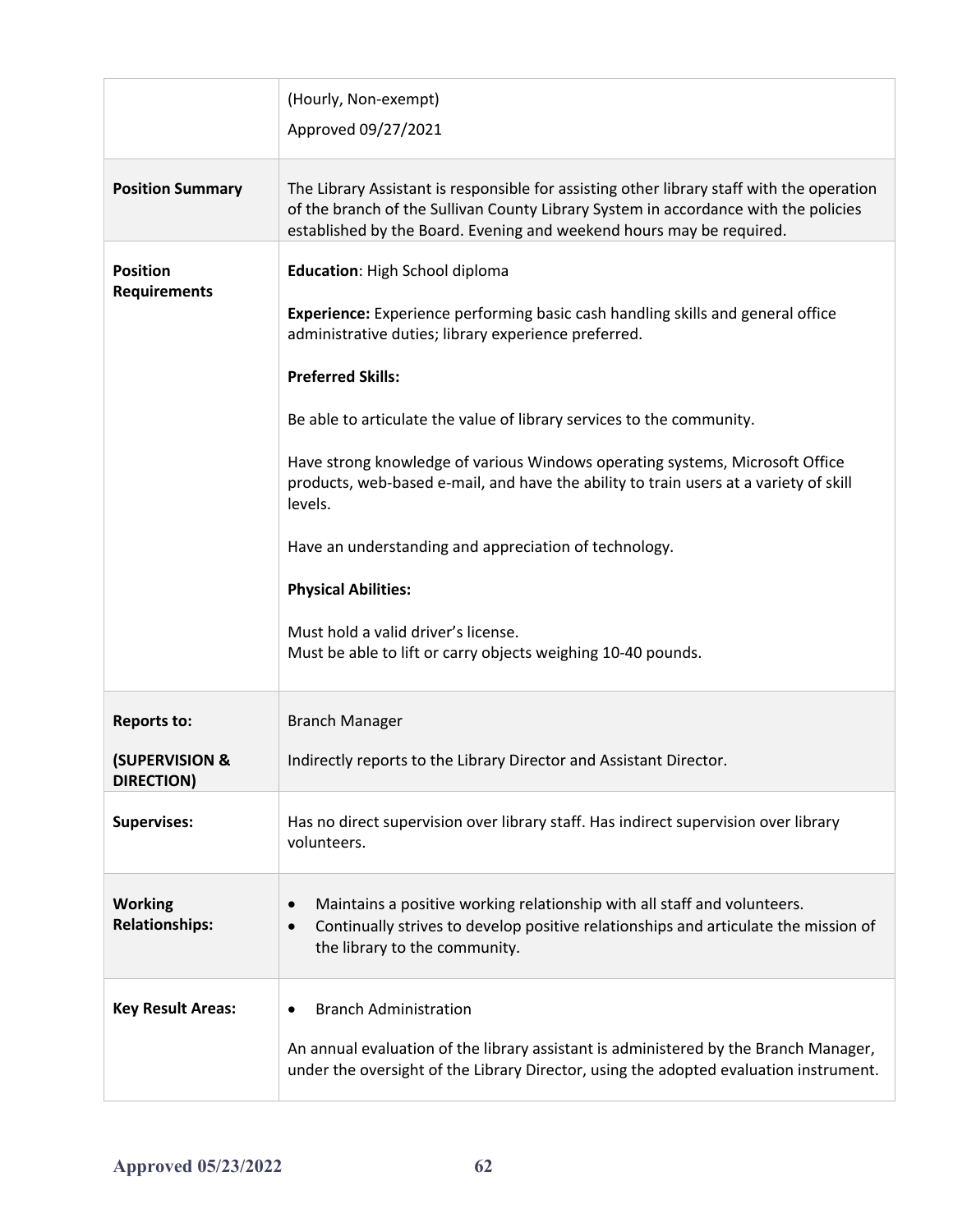| <b>Essential Duties:</b> | <b>Branch Administration</b><br>I.                                                                                                                                                                                                                                                                                                                                                                                                                                                                                                                                                                                                                                                    |  |
|--------------------------|---------------------------------------------------------------------------------------------------------------------------------------------------------------------------------------------------------------------------------------------------------------------------------------------------------------------------------------------------------------------------------------------------------------------------------------------------------------------------------------------------------------------------------------------------------------------------------------------------------------------------------------------------------------------------------------|--|
| (KEY TASKS)              | A. Completes circulation duties as directed by the Branch Manager or<br>Assistant Branch Manager.<br>B. Works with the Branch Manager to serve the programming needs of the<br>community.<br>C. Works with the Library Director to develop an individual plan for<br>continuing education and professional development as prescribed by<br>TSLA.<br>D. Receives and records money as directed by the Branch Manager and<br>Administrative Assistant.<br>E. Obtains and returns items through the interlibrary loan program.<br>F. Identifies maintenance issues to be resolved and communicates issues to<br>Branch Manager or Assistant Branch Manager.<br>G. Cleans when necessary. |  |
| <b>Core Skills:</b>      | Ability to communicate clearly in speech and in writing.<br>Uses knowledge of various software programs and mobile devices to operate in<br>an effective and efficient manner.<br>Uses knowledge of computer hardware and software to troubleshoot the library's<br>technology in order to communicate issues to the Library Director.<br>Ability to work effectively and amicably with a wide range of community<br>representatives such as library patrons, volunteers, board, and committee<br>members.<br>Ability to coordinate with the Branch Manager to plan, direct, and evaluate<br>programs.                                                                                |  |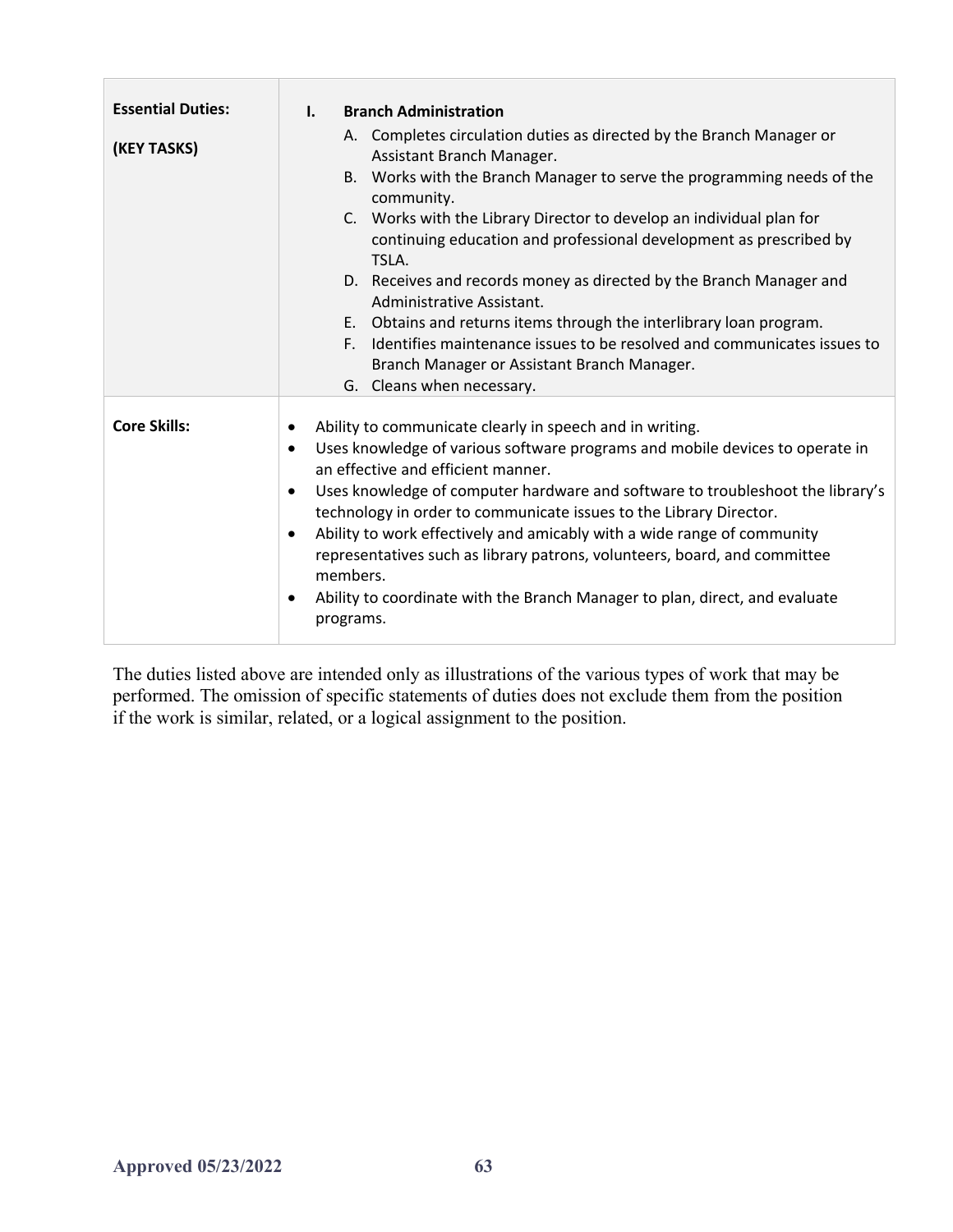### *Custodian*

| <b>Job Title</b>                        | <b>Custodian</b><br>(Hourly, Non-exempt)                                                                                                                                                                                                                                                                                      |  |  |  |
|-----------------------------------------|-------------------------------------------------------------------------------------------------------------------------------------------------------------------------------------------------------------------------------------------------------------------------------------------------------------------------------|--|--|--|
|                                         | Approved 1/27/20                                                                                                                                                                                                                                                                                                              |  |  |  |
| <b>Position Summary</b>                 | The custodian is responsible for cleaning libraries within the Sullivan County Public<br>Library system as assigned.                                                                                                                                                                                                          |  |  |  |
| <b>Position</b><br><b>Requirements</b>  | Education: High school diploma.<br><b>Physical Abilities:</b>                                                                                                                                                                                                                                                                 |  |  |  |
|                                         | Must hold a valid driver's license.                                                                                                                                                                                                                                                                                           |  |  |  |
|                                         | Must be able to lift or carry objects weighing 10-40 pounds.                                                                                                                                                                                                                                                                  |  |  |  |
| <b>Reports to:</b>                      | Sullivan County Library Director and/or Assistant Director                                                                                                                                                                                                                                                                    |  |  |  |
| <b>Working</b><br><b>Relationships:</b> | Maintains a positive working relationship with all staff and volunteers.<br>$\bullet$                                                                                                                                                                                                                                         |  |  |  |
| <b>Essential Duties:</b><br>(KEY TASKS) | <b>Cleaning</b><br>Ι.<br>A. Empty and dispose of trash<br>B. Vacuum carpet and/or mop floors<br>C. Spot clean carpet as needed<br>D. Clean glass doors and windows<br>E. Dust/clean tables, counters, desks, library stacks, etc.<br>F. Clean bathrooms<br>G. Other duties may be assigned and explained by library employees |  |  |  |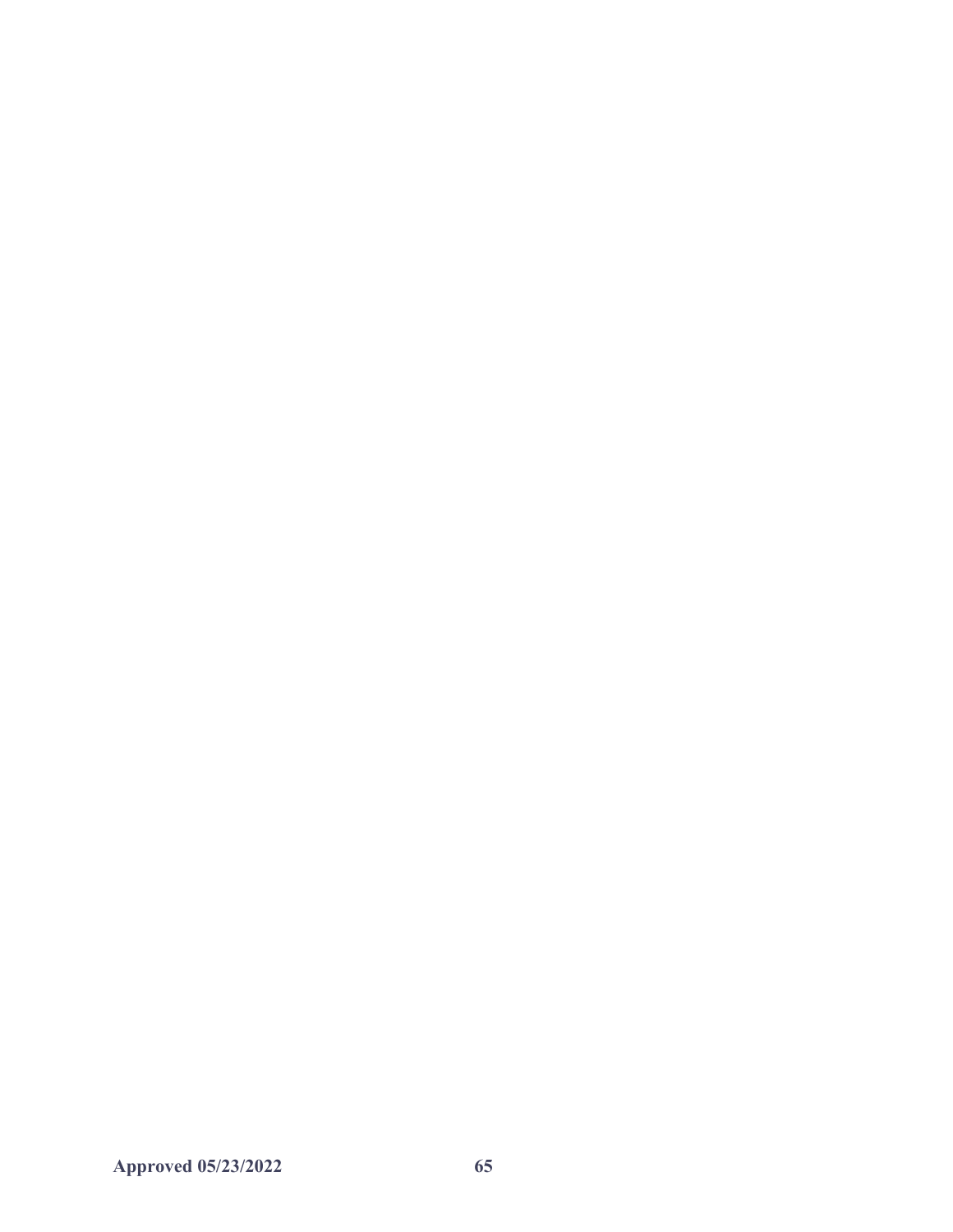### *Section 7 - Forms*

**Displays**

**Volunteer Application**

**Confidentiality Agreement**

**Title VI Discrimination Complaint Form**

**Release and Authorization to Use Photographs**

**Citizens Request Form for Reevaluation of Library Materials**

**System Policy Acceptance Form**

**Sullivan County Public Library System Registration**

**Board Member Application Form**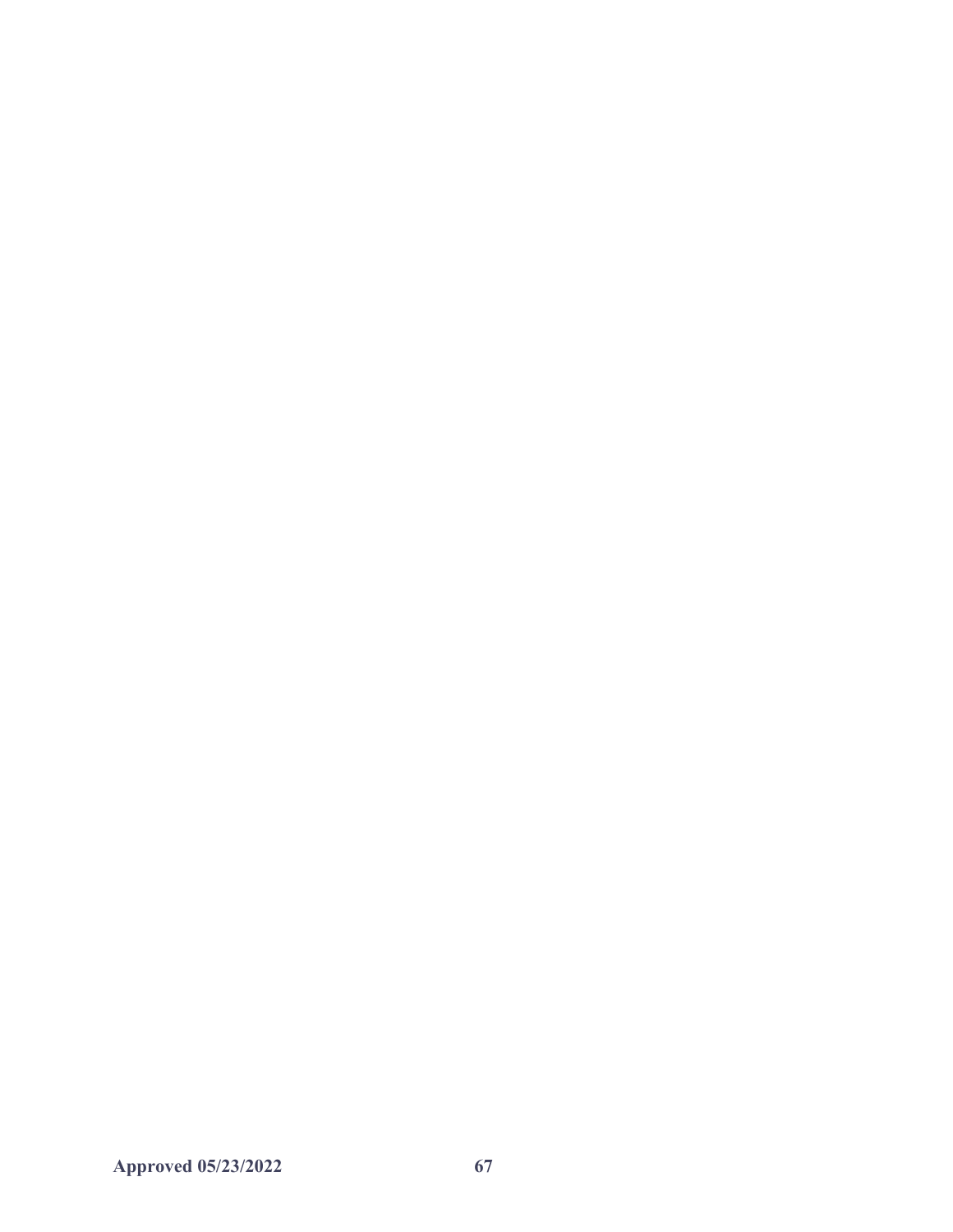Displays

I understand that reasonable care will be taken to ensure the safety of displays loaned by me to the Sullivan County Public Library for display. The library will not be held responsible for theft, breakage, or damage of any kind to these items during the course of display and loan to the library.

| Name | Date                      |
|------|---------------------------|
|      | ITEMS LOANED FOR DISPLAY: |
|      |                           |
|      |                           |
|      |                           |
|      |                           |
|      |                           |
|      |                           |
|      |                           |
|      |                           |
|      |                           |
|      |                           |
|      |                           |
|      |                           |
|      |                           |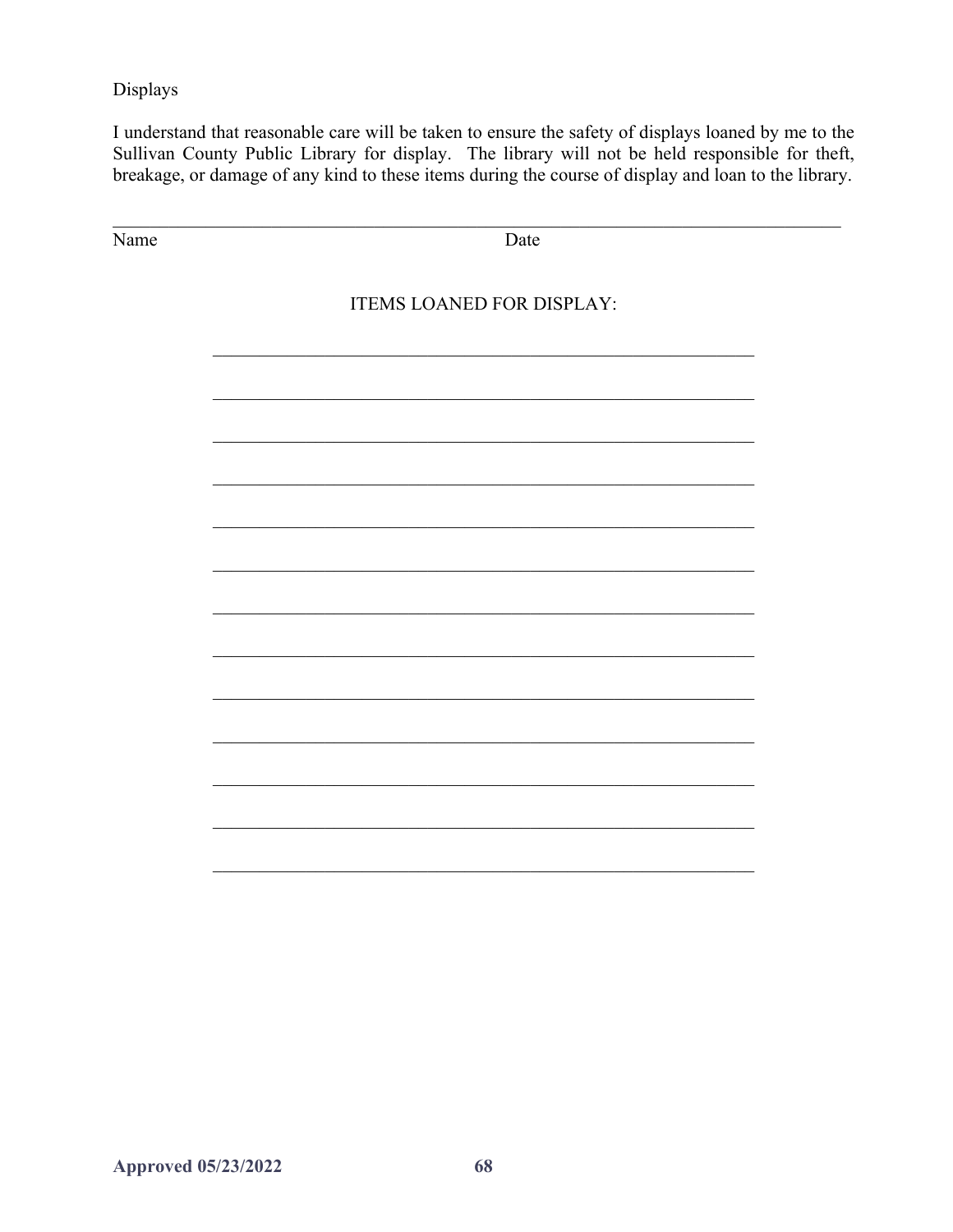

#### *Volunteer Application- Sullivan County Public Libraries*

|                                                                                     |              | Date:                                                                                                                                                                                                                                                                                                                                                                                                                                                                                                                                                                                                                                                                                                                                              |
|-------------------------------------------------------------------------------------|--------------|----------------------------------------------------------------------------------------------------------------------------------------------------------------------------------------------------------------------------------------------------------------------------------------------------------------------------------------------------------------------------------------------------------------------------------------------------------------------------------------------------------------------------------------------------------------------------------------------------------------------------------------------------------------------------------------------------------------------------------------------------|
| Full Name: First                                                                    | Last         |                                                                                                                                                                                                                                                                                                                                                                                                                                                                                                                                                                                                                                                                                                                                                    |
| Address:                                                                            |              |                                                                                                                                                                                                                                                                                                                                                                                                                                                                                                                                                                                                                                                                                                                                                    |
| <b>Street Address</b>                                                               |              | Apartment/Unit #                                                                                                                                                                                                                                                                                                                                                                                                                                                                                                                                                                                                                                                                                                                                   |
|                                                                                     |              |                                                                                                                                                                                                                                                                                                                                                                                                                                                                                                                                                                                                                                                                                                                                                    |
| $\overline{City}$                                                                   | <b>State</b> | ZIP Code                                                                                                                                                                                                                                                                                                                                                                                                                                                                                                                                                                                                                                                                                                                                           |
|                                                                                     |              |                                                                                                                                                                                                                                                                                                                                                                                                                                                                                                                                                                                                                                                                                                                                                    |
|                                                                                     |              |                                                                                                                                                                                                                                                                                                                                                                                                                                                                                                                                                                                                                                                                                                                                                    |
|                                                                                     |              |                                                                                                                                                                                                                                                                                                                                                                                                                                                                                                                                                                                                                                                                                                                                                    |
| Are you a student?<br>YES/NO                                                        |              | Community Service?<br>YES/NO                                                                                                                                                                                                                                                                                                                                                                                                                                                                                                                                                                                                                                                                                                                       |
|                                                                                     |              |                                                                                                                                                                                                                                                                                                                                                                                                                                                                                                                                                                                                                                                                                                                                                    |
| YES/NO                                                                              |              |                                                                                                                                                                                                                                                                                                                                                                                                                                                                                                                                                                                                                                                                                                                                                    |
| Have you ever pled guilty or no contest to, or been convicted of a crime?<br>TES/NO |              |                                                                                                                                                                                                                                                                                                                                                                                                                                                                                                                                                                                                                                                                                                                                                    |
|                                                                                     |              |                                                                                                                                                                                                                                                                                                                                                                                                                                                                                                                                                                                                                                                                                                                                                    |
|                                                                                     |              | Are you currently employed? <u>YES/NO</u> Employer:                                                                                                                                                                                                                                                                                                                                                                                                                                                                                                                                                                                                                                                                                                |
|                                                                                     |              | List any skills, training, languages spoken, that may be useful the library:                                                                                                                                                                                                                                                                                                                                                                                                                                                                                                                                                                                                                                                                       |
|                                                                                     |              |                                                                                                                                                                                                                                                                                                                                                                                                                                                                                                                                                                                                                                                                                                                                                    |
|                                                                                     |              |                                                                                                                                                                                                                                                                                                                                                                                                                                                                                                                                                                                                                                                                                                                                                    |
|                                                                                     |              |                                                                                                                                                                                                                                                                                                                                                                                                                                                                                                                                                                                                                                                                                                                                                    |
|                                                                                     |              | I understand that when I volunteer at the Sullivan County Public Libraries, my actions are a reflection on myself as well as my organization or<br>school. I understand that the Sullivan County Public Libraries reserves the right to screen volunteers, to accept or reject any applications, and<br>place applicants in specific locations and positions based on the needs of the library. I understand that I will not be paid for my services as a<br>volunteer and I am giving my time freely to the library. I understand that my volunteer service may end at any time for any reason with or without<br>notice. Volunteer shifts will be during branch hours of operation and for special events such as Book Sales or Holiday Markets. |

*As a volunteer in any Sullivan County Public Library who has access to information about the library's patrons and/or staff as well as their use of the library, I understand that this information is to be kept confidential.*

Signature: \_\_\_\_\_\_\_\_\_\_\_\_\_\_\_\_\_\_\_\_\_\_\_\_\_\_\_\_\_\_\_\_\_\_\_\_\_\_\_\_\_\_\_\_\_\_\_\_\_\_\_\_\_\_\_\_\_\_\_\_\_\_ Date:\_\_\_\_\_\_\_\_\_\_\_\_\_\_\_\_\_\_\_\_\_\_\_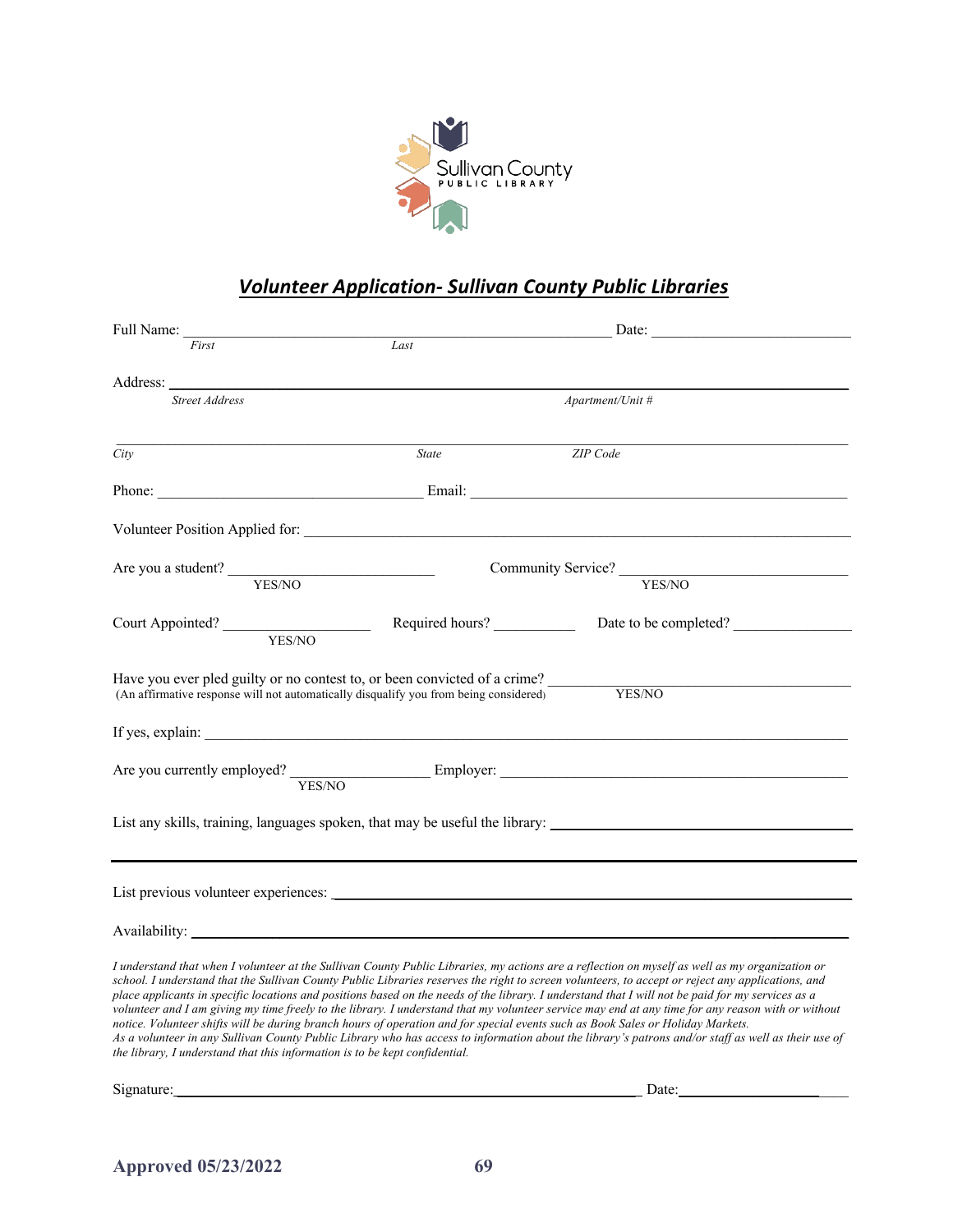

*Confidentiality Agreement*

**As a volunteer in any Sullivan County Library or as an employee of the Sullivan County Public Library system who has access to information about the library's patrons and/or staff, I understand that this information is to be kept confidential. I also understand that it is the duty of all library workers, paid and/or volunteer, to protect the confidentiality of library patrons and/or staff with regard both to their use of the library and also to the information generated by that use.**

**Signature: \_\_\_\_\_\_\_\_\_\_\_\_\_\_\_\_\_\_\_\_\_\_\_\_\_\_\_\_\_\_\_\_\_\_\_\_\_\_\_\_\_\_\_**

**Date: \_\_\_\_\_\_\_\_\_\_\_\_\_\_\_\_\_\_\_\_\_\_\_\_\_\_\_\_\_\_\_\_\_\_\_\_\_\_\_\_\_\_\_\_\_\_\_**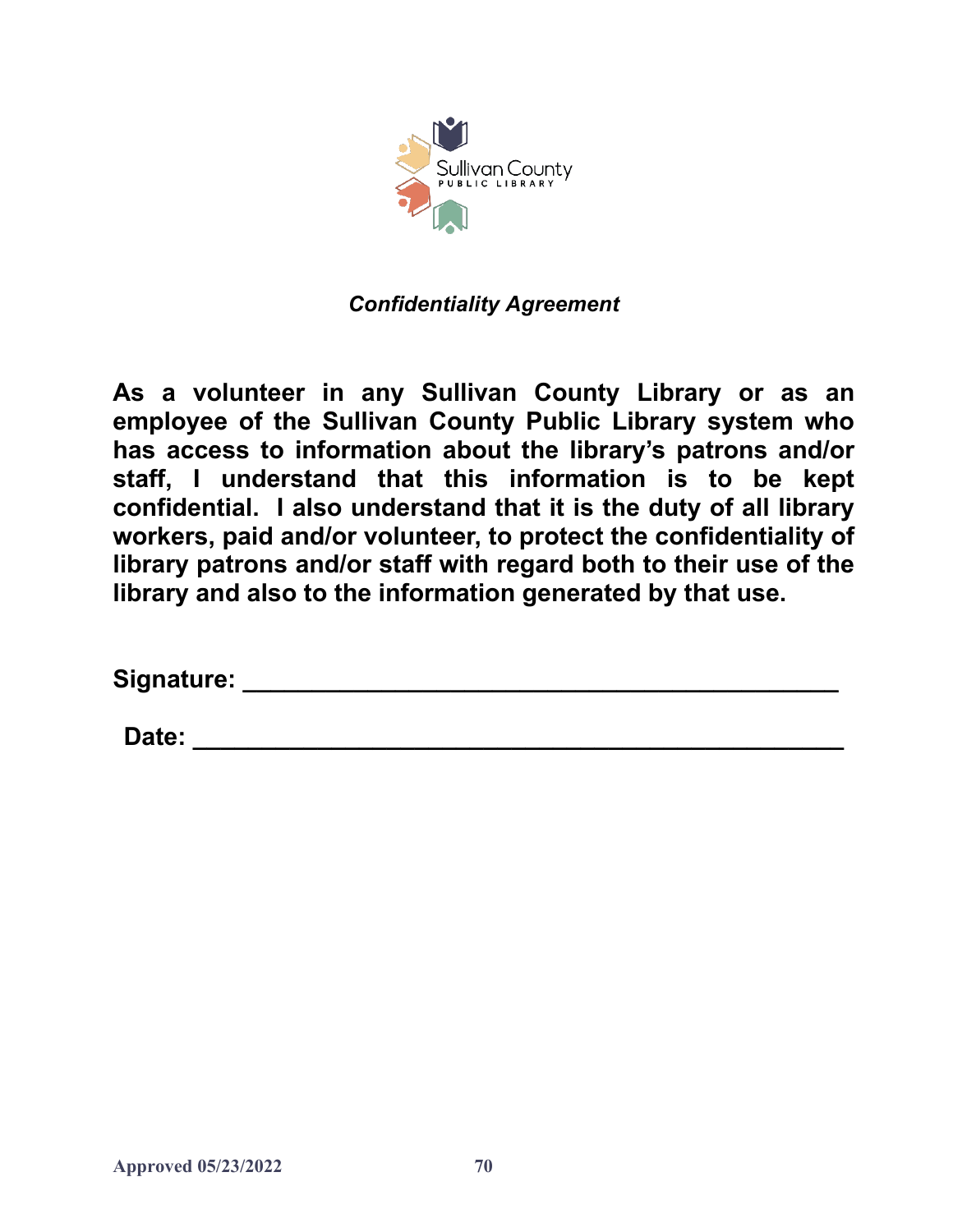#### **Sullivan County TN Government**

#### *Civil Rights Title VI Complaint Form*

The following information is needed in order to process your complaining: 1. What is the basis on which you believe these alleged discriminatory actions were taken? Mark all that apply.

| Race                                                                                 |
|--------------------------------------------------------------------------------------|
| Color                                                                                |
| National Origin                                                                      |
|                                                                                      |
| 2. What is/are the date(s) of the alleged discrimination? _______________________    |
| 3. Complainant's contact information:                                                |
|                                                                                      |
|                                                                                      |
|                                                                                      |
|                                                                                      |
| 4. Name of agency, department or program that you believe discriminated against you: |
|                                                                                      |
| Name of person:                                                                      |
|                                                                                      |
| Phone:                                                                               |

5. In your own words, describe the alleged discrimination. Explain what happened and who you believe was responsible (add additional sheets of paper if needed).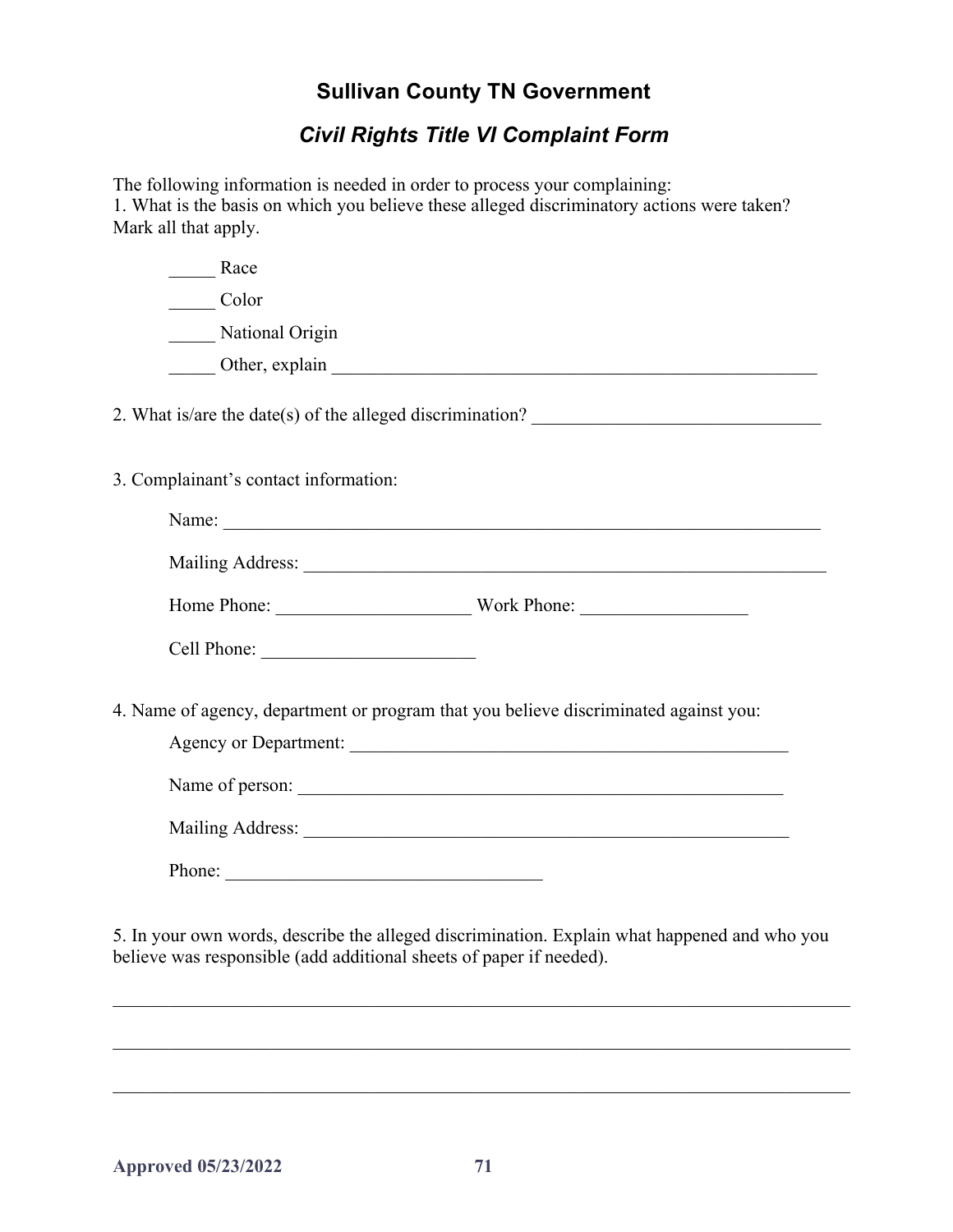6. List names and contact information of persons who may have knowledge of the alleged discrimination:

7. Have you filed this complaint with any other federal, state or local agency or with any federal or state court? Check all that apply:

| Federal Agency, if yes, which one?                                               |
|----------------------------------------------------------------------------------|
| Contact information of contact person at agency ________________________________ |
| Federal Court, if yes, which one?                                                |
| Contact information of contact person at court                                   |
| State Agency, if yes, which one?                                                 |
| Contact information of contact person at agency ________________________________ |
| State Court, if yes, which one?                                                  |
| Contact information of contact person at court                                   |
| Local Agency, if yes, which one?                                                 |
| Contact information of contact person at agency ________________________________ |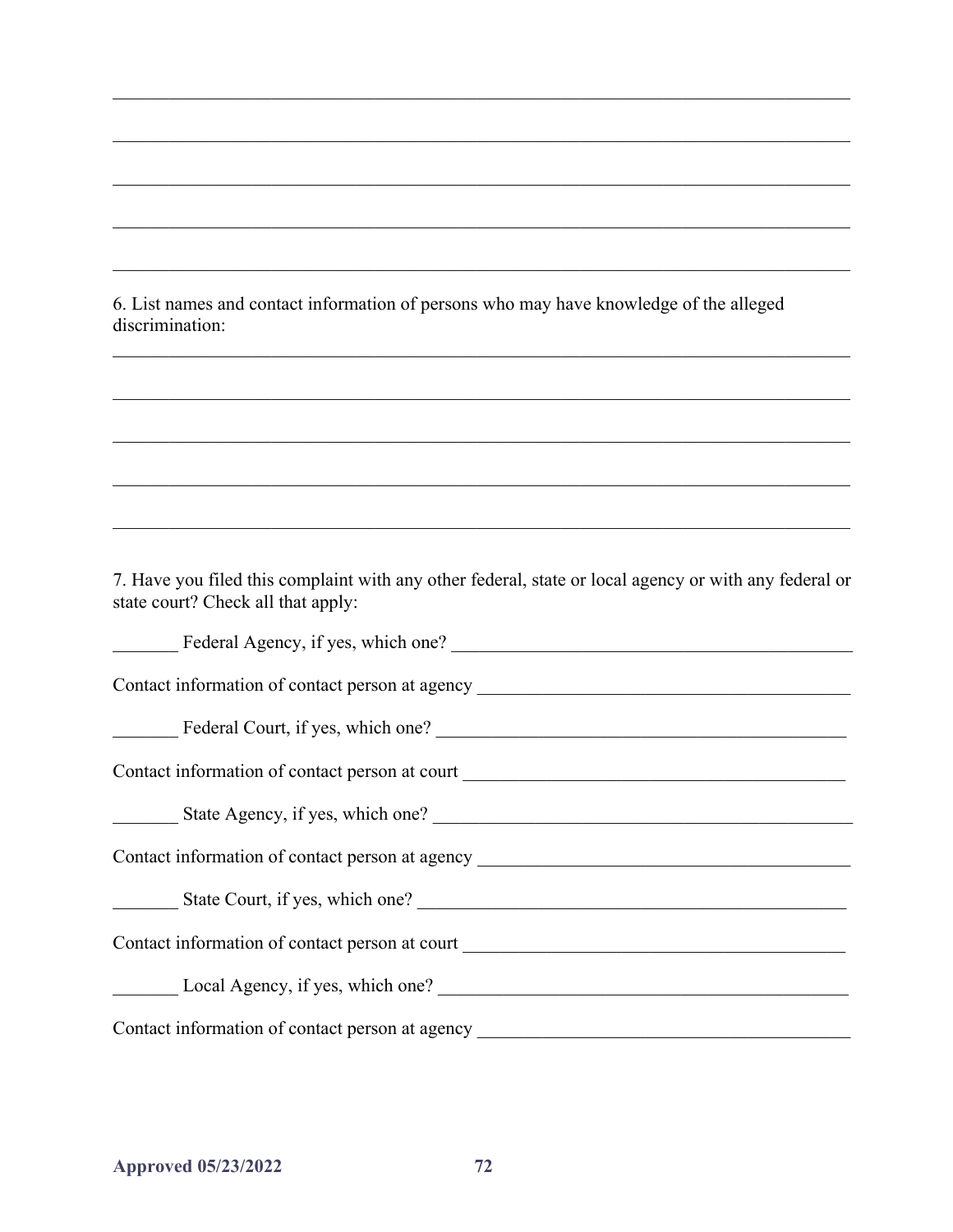The complaint will not be accepted if it has not been signed. Please sign and date this complaint form. You may attach any written materials or other supporting information that may be relevant to your claim.

| Print<br>me<br>Frint F<br>NИ |  |
|------------------------------|--|
|                              |  |

Signature \_\_\_\_\_\_\_\_\_\_\_\_\_\_\_\_\_\_\_\_\_\_\_\_\_\_\_\_\_\_\_\_\_\_\_\_\_\_\_\_\_\_\_\_\_\_\_\_\_

Date  $\Box$ 

\*A formal complaint must be filed within 180 days of the occurrence of the alleged discriminatory act.

\*If this allegation is in regards to Employment Discrimination, please contact the **Tennessee Human Rights Commission** or the **Equal Employment Opportunity Commission**.

\*Title VI Complaints may also be filed with the **Tennessee Human Rights Commission**, **Federal Highway Administration**, **Federal Transit Authority**, **Federal Aviation Administration**, and the **U.S. Department of Justice**.

**Tennessee Human Rights Commission Federal Aviation Administration**  William T. Snodgrass BLD/TN Towers **Office of Civil Rights 312 Rosa Parks Avenue, 23rd Floor Room 1030, ACR-1 Nashville, Tennessee 37243 800 Independence Avenue, SW Phone: 1.800.251.3589 Washington DC 20591** 

**Equal Employment Opportunity Commission FHWA Office of Civil Rights 50 Vantage Way, Suite 202 1200 New Jersey Ave., S.E. Nashville, Tennessee 37228 -9940 8th Floor E81-314 Phone: 1.800.669.4000 Washington DC 20590 TTY: 1.800.669.6820 Phone: 202-366-0693** 

**Title VI Program Coordinator FTA Office of Civil Rights Title VI Program Coordinator East Building, 5th Floor – TCR, 1200 New Jersey Ave., S.E., Washington DC 20590** 

**U.S. Department of Justice Civil Rights Division Federal Coordination and Compliance Section, NWB 950 Pennsylvania Avenue, N.W. Washington, D.C. 20530**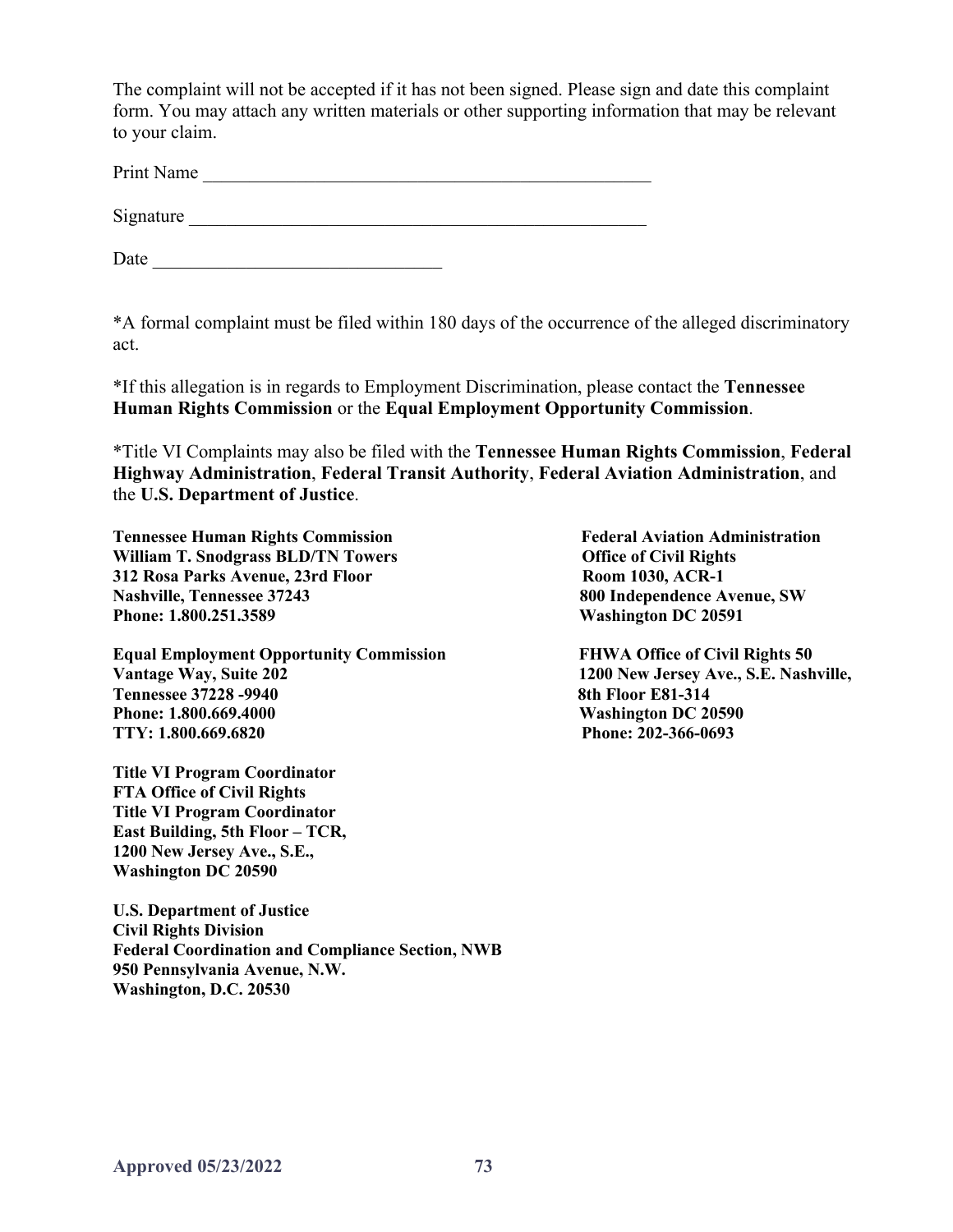#### *Release and Authorization to Use Photographs*

| Release executed on | $(data)$ , by                                                                                              | (name of person giving |
|---------------------|------------------------------------------------------------------------------------------------------------|------------------------|
| <i>release</i> ) of |                                                                                                            |                        |
|                     | (street address, city, state, zip code) herein referred to as Releasor, in favor of Sullivan County Public |                        |
|                     | Library System, of 1655 Blountville Blvd., Blountville, TN 37617, herein referred to as <i>Releasee</i> .  |                        |

Whereas, *Releasee* is a public library serving the residents of Sullivan County and the greater Holston River Region; and

Whereas *Releasee* desires to use photographs and testimonials of participants willing to allow their photographs and statements to be used on its website (https://owl.ent.sirsi.net/client/en\_US/SCPL), Facebook, YouTube, newspapers, and similar such media for advertising purposes;

Now, therefore, for and in consideration of the mutual covenants contained in this Agreement, and other good and valuable consideration, the receipt and sufficiency of which is hereby acknowledged, the parties agree as follows:

**1.** *Releasor* hereby authorizes *Releasee* to record *his/her* picture and voice on photographs, films, audio and videotapes, to edit same at his discretion, and to incorporate these photographs, recordings, Releasor's likeness, voice, biographical information, or other information in connection therewith, into media form for advertising on said websites, Facebook, YouTube, newspapers and similar such media, including the unrestricted use for purposes of publicity, advertising and sales promotion.

**2.** *Releasor* further agrees to indemnify and save harmless *Releasee,* its licensees, agents, successors and assigns, from any and all claims and liability for damages, losses or expenses of any sort arising from the making of such photographs, recordings and their use. *Releasor* further acknowledges that, except for the above-stated compensation, there were no promises of any compensation for such use by *Releasee* or by anyone associated with *Releasee* and, that *Releasee* exclusively owns all rights to these photographs and recordings regardless of the form in which they are produced or used.

**3.** *Releasor* warrants and agrees that he/she has read and understood the contents hereof, and that he/she has the right and authority to execute this release and indemnification.

**4.** Release is valid for a maximum of one year from date signed or until such time as *Releasor* withdraws his or her permission.

In witness whereof, the parties have executed this release and indemnification agreement at *(designate place of execution*) and  $\theta$  and  $\theta$  and  $\theta$  and  $\theta$  and  $\theta$  and  $\theta$  and  $\theta$  and  $\theta$  and  $\theta$  and  $\theta$  and  $\theta$  and  $\theta$  and  $\theta$  and  $\theta$  and  $\theta$  and  $\theta$  and  $\theta$  and  $\theta$  and  $\theta$  and  $\theta$  and  $\theta$  and  $\theta$  an first above written.

 $\mathcal{L}_\text{max} = \frac{1}{2} \sum_{i=1}^n \mathcal{L}_\text{max}(\mathbf{z}_i - \mathbf{z}_i)$ 

**Releasor Releasee**

*(Name of Releasor)*

 $\mathcal{L}_\text{max}$ 

 $By$ 

 *(Signature of parent or legal guardian* **If Releasor under 18)**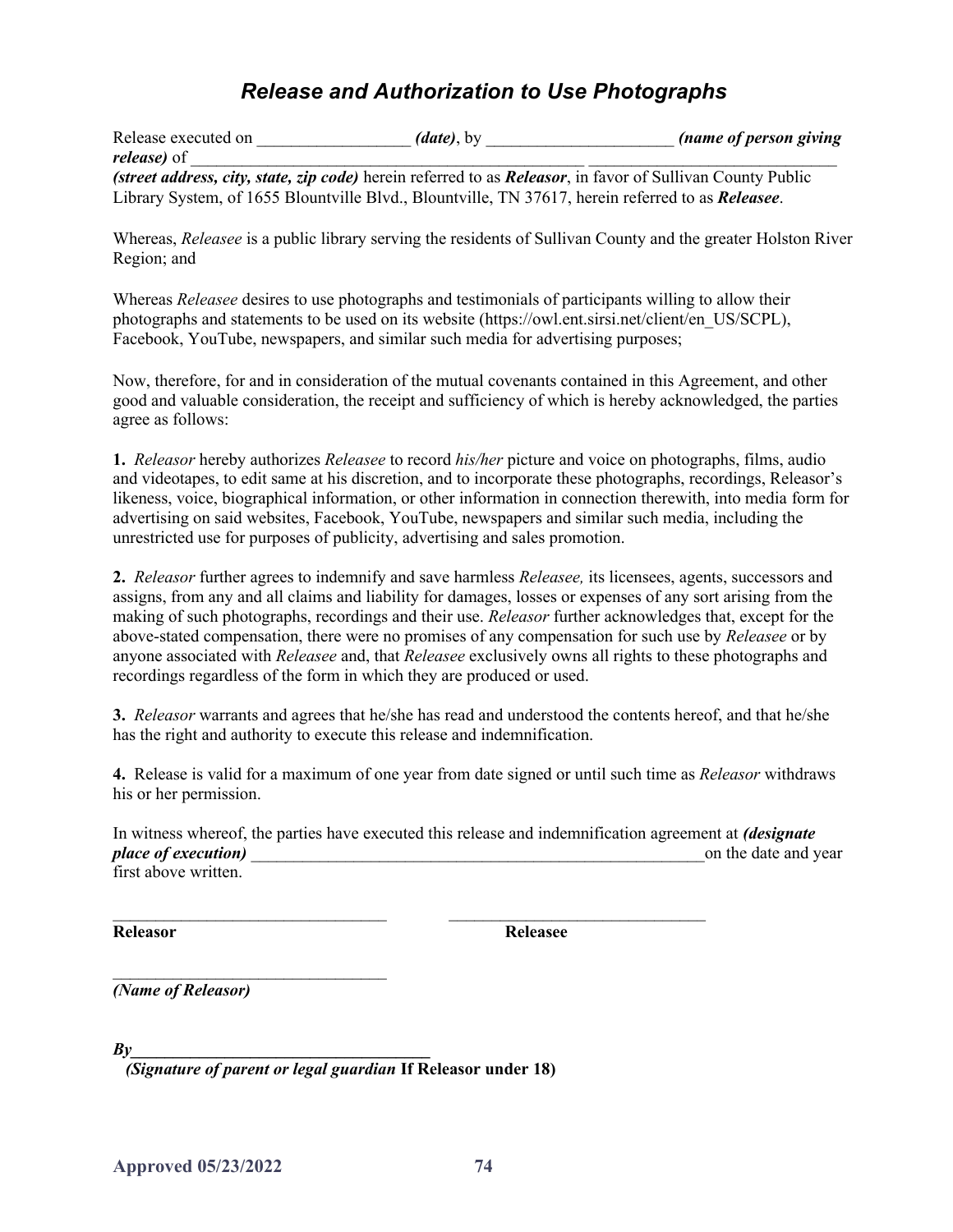**Approved 05/23/2022 75**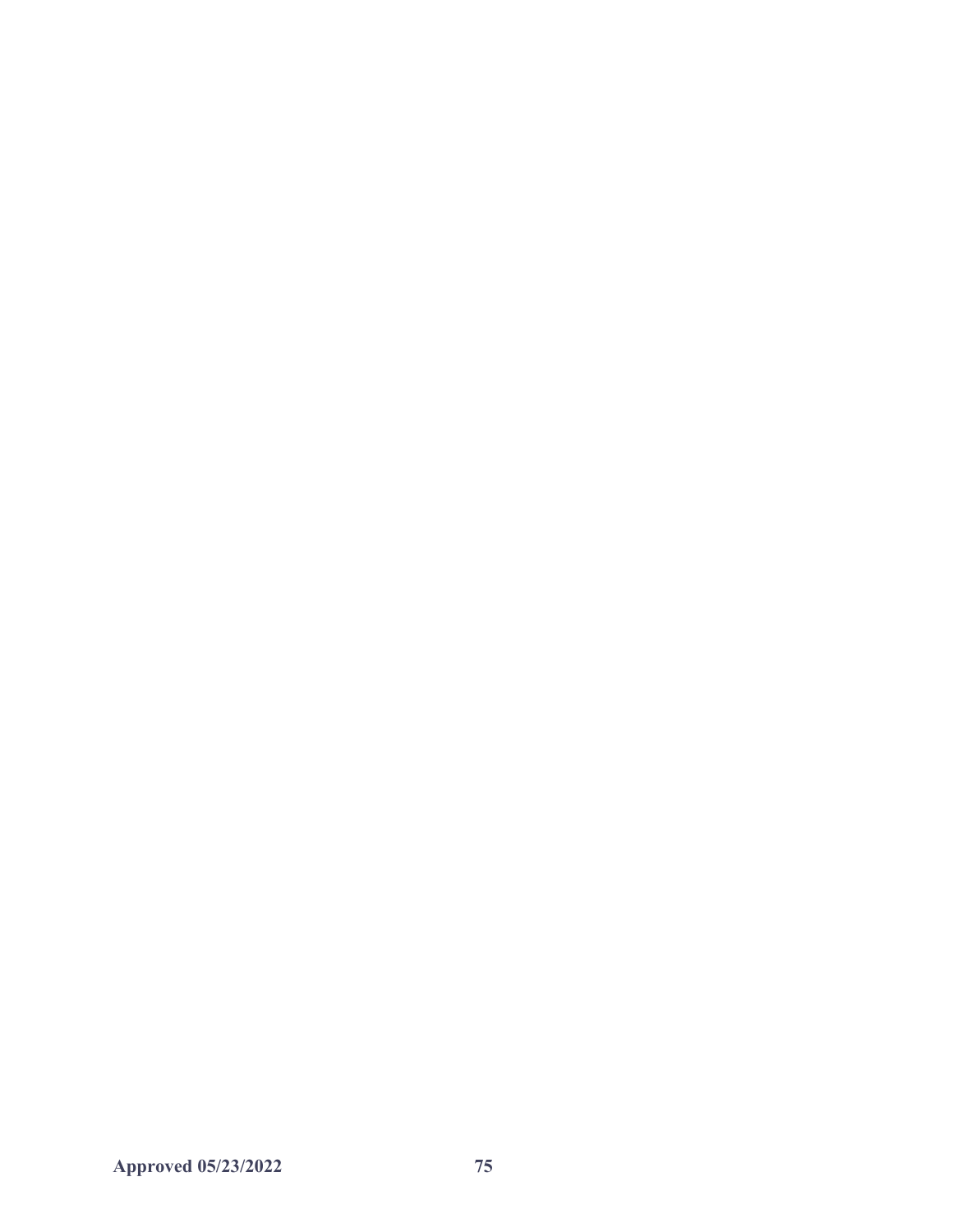

# *Citizens Request Form for Re-evaluation of Library Materials*

| MATERIAL QUESTIONED: |                                                                                                                                                                                             |
|----------------------|---------------------------------------------------------------------------------------------------------------------------------------------------------------------------------------------|
|                      |                                                                                                                                                                                             |
|                      |                                                                                                                                                                                             |
|                      |                                                                                                                                                                                             |
|                      |                                                                                                                                                                                             |
| side of the form.    | Please respond to the following questions. If additional space is needed use the reverse                                                                                                    |
|                      | 1. Have you reviewed this material in its entirety? ____________________________                                                                                                            |
|                      | 2. To what do you object? Please cite specific passages, pages, etc.<br><u> 1989 - Johann John Stoff, deutscher Stoffen und der Stoffen und der Stoffen und der Stoffen und der Stoffen</u> |
|                      | 3. What do you believe is the main idea of this material? ______________________<br><u> 1989 - Johann Stoff, amerikansk politiker (d. 1989)</u>                                             |
|                      | 4. What do you feel might result from use of this material? ____________________                                                                                                            |
|                      | 5. What reviews of this material have you read? ________________________________                                                                                                            |
|                      | 6. What action do you recommend that the Library Director take on this material?                                                                                                            |
|                      |                                                                                                                                                                                             |
| Date / Signature     |                                                                                                                                                                                             |

**Approved 05/23/2022 76**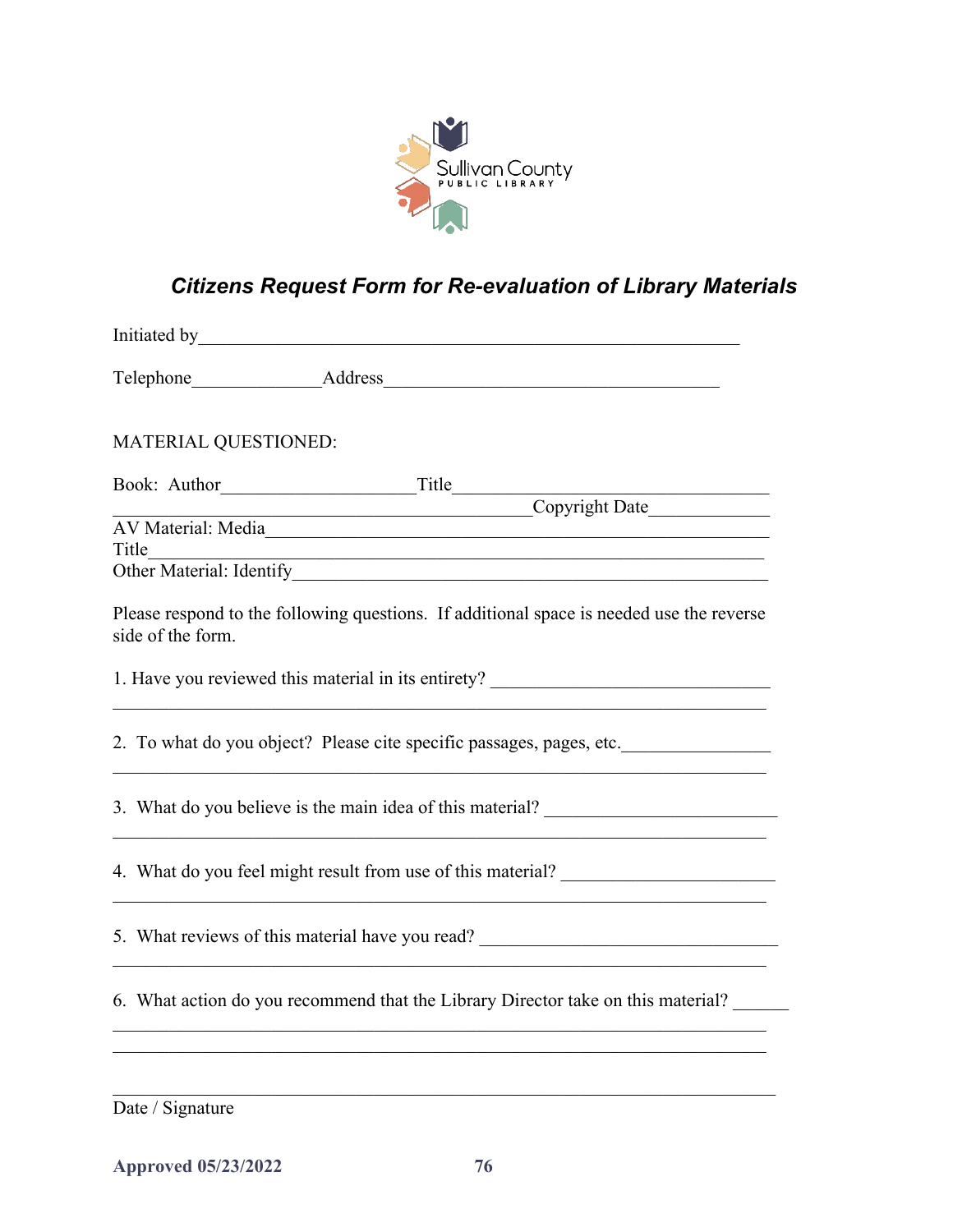#### *System Policy Acceptance Form*

PLEASE PRINT

| Name: | ate: |
|-------|------|
|       |      |

**I agree to follow all policies of the Sullivan County Library System in use of the library as well as library materials and services. I am aware that policies change periodically and are always available in the library and on-line for review.**

| I have received copies of the following: |                                 |
|------------------------------------------|---------------------------------|
| <b>Audio Visual Policy</b>               | <b>Wireless Internet Access</b> |
| <b>WiFi Hotspot Policy</b>               | <b>Behavior</b>                 |
| <b>Laptop Use Policy</b>                 | <b>Children in Libraries</b>    |
| <b>Public Access to Internet</b>         | <b>Library Code of Conduct</b>  |

I accept full responsibility for all materials checked out on this card and for all charges associated with its use. I will report loss of card, change of name, phone number, or address promptly. I understand that a charge will be assessed to replace this card.

**\_\_\_\_\_\_\_\_\_\_\_\_\_\_\_\_\_\_\_\_\_\_\_\_\_\_\_\_\_\_\_\_\_\_\_\_\_\_\_\_\_\_\_\_\_\_\_\_\_\_\_\_\_\_\_\_\_\_\_\_\_**

**\_\_\_\_\_\_\_\_\_\_\_\_\_\_\_\_\_\_\_\_\_\_\_\_\_\_\_\_\_\_\_\_\_\_\_\_\_\_\_\_\_\_\_\_\_\_\_\_\_\_\_\_\_\_\_\_\_\_\_\_\_**

**Signature**

**Print and Sign as Adult Financially Responsible for minor**

**Print and Sign as responsible adult giving permission for minor aged 13-17 to use the Internet unsupervised.**

**\_\_\_\_\_\_\_\_\_\_\_\_\_\_\_\_\_\_\_\_\_\_\_\_\_\_\_\_\_\_\_\_\_\_\_\_\_\_\_\_\_\_\_\_\_\_\_\_\_\_\_\_\_\_\_\_\_\_\_\_\_\_\_**

**The following adults are authorized to provide Internet supervision for this minor child:**

**\_\_\_\_\_\_\_\_\_\_\_\_\_\_\_\_\_\_\_\_\_\_\_\_\_\_\_\_ \_\_\_\_\_\_\_\_\_\_\_\_\_\_\_\_\_\_\_\_\_\_\_\_\_\_\_\_\_\_\_\_**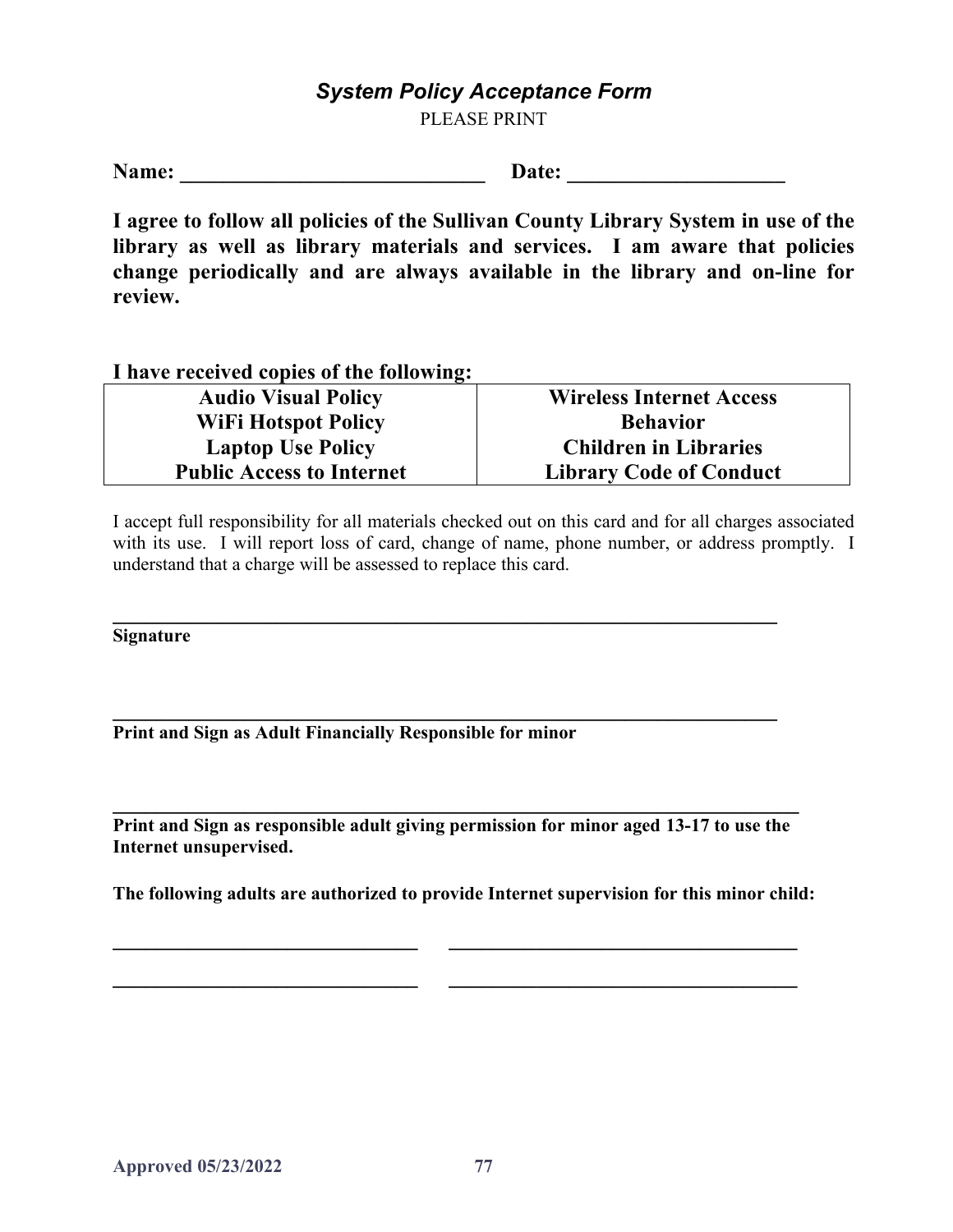## *Sullivan County Library System Registration* PLEASE PRINT

| Last                                                                                                                                                                                                         | First | Middle                  |  |
|--------------------------------------------------------------------------------------------------------------------------------------------------------------------------------------------------------------|-------|-------------------------|--|
| P.O. Box / Street Address                                                                                                                                                                                    |       |                         |  |
|                                                                                                                                                                                                              |       |                         |  |
|                                                                                                                                                                                                              |       |                         |  |
| Providing this information gives SCPL permission to send text alerts for holds or library closings.<br>While SMS notification from the Library is free, standard Text Message rates from your carrier apply. |       |                         |  |
| Check One: Sullivan County Resident Non-Resident Work in County                                                                                                                                              |       |                         |  |
| Birth Date:                                                                                                                                                                                                  |       | Driver's License Number |  |

NOTE: If you do not present a Driver's License/State or Military issued ID with the above listed address, you must also present a piece of mail that you have recently received at your current address for verification.

#### **Contact Information for Financially-Responsible Party if different from above**

| Last                                                                                                  | First                               | Middle                                                                                                            |
|-------------------------------------------------------------------------------------------------------|-------------------------------------|-------------------------------------------------------------------------------------------------------------------|
| P.O. Box / Street Address                                                                             |                                     |                                                                                                                   |
|                                                                                                       |                                     |                                                                                                                   |
|                                                                                                       |                                     |                                                                                                                   |
| While SMS notification from the Library is free, standard Text Message rates from your carrier apply. |                                     | Providing this information gives SCPL permission to send text alerts for holds or library closings.               |
|                                                                                                       | Birth Date: Driver's License Number |                                                                                                                   |
|                                                                                                       |                                     | MOTE, If you do not provided Dairy 2015 to pro Clark on Millene issued ID with the shore listed address, you must |

NOTE: If you do not present a Driver's License/State or Military issued ID with the above listed address, you must also present a piece of mail that you have recently received at your current address for verification.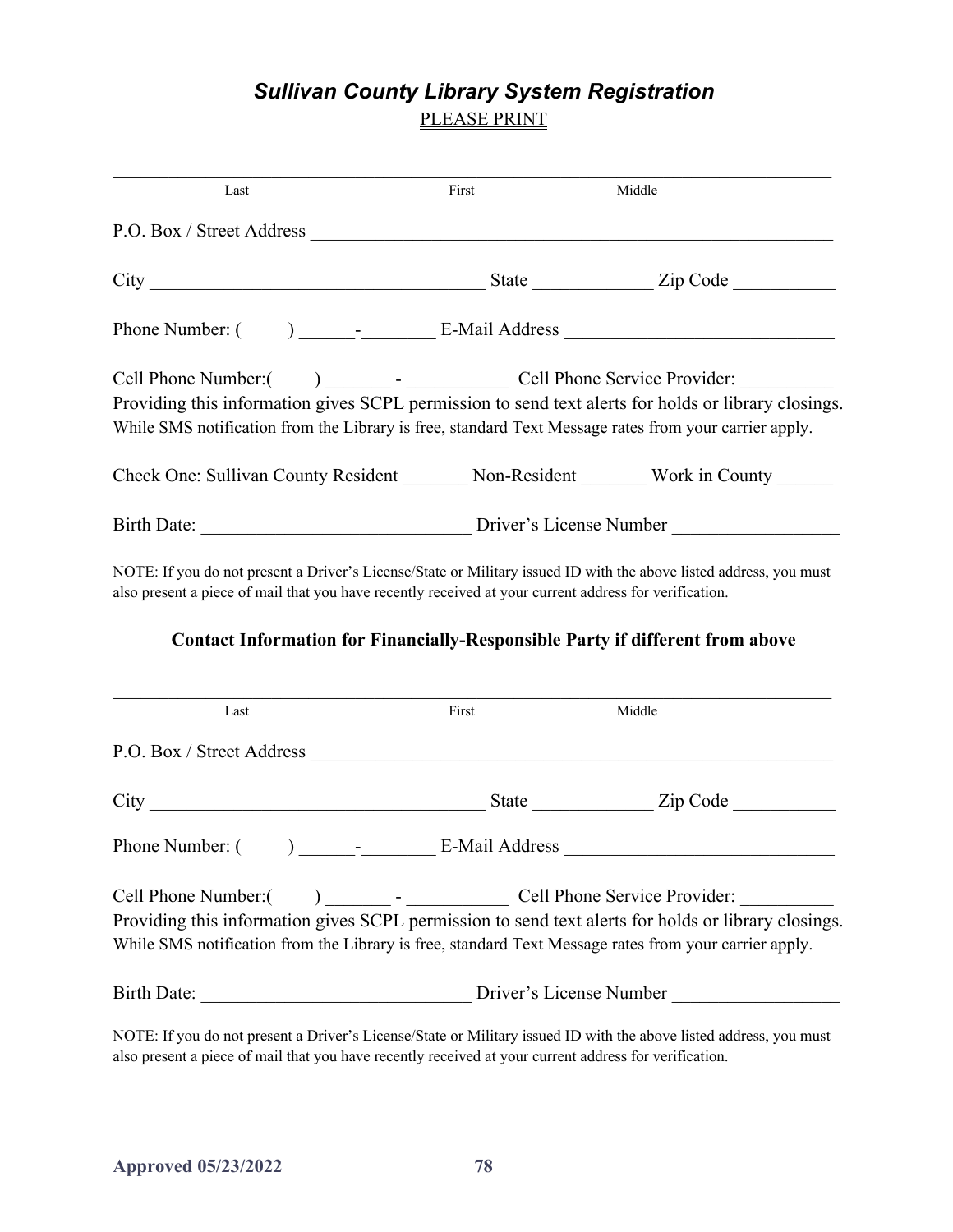

# *Board of Trustees Application Form*

Thank you for your interest in joining the Sullivan County Public Library System Board. Use this form to provide useful information about yourself, to ensure the best match between you and the Library System for its Board of Trustees. Please submit a copy of your resume along with 2-3 personal references with your application.

| Briefly describe why you would like to join our Board of Trustees:                                                                                                                                                                  |                                                                                                                                                                                                                            |
|-------------------------------------------------------------------------------------------------------------------------------------------------------------------------------------------------------------------------------------|----------------------------------------------------------------------------------------------------------------------------------------------------------------------------------------------------------------------------|
|                                                                                                                                                                                                                                     | ,我们也不能在这里的时候,我们也不能在这里的时候,我们也不能会不能会不能会不能会不能会不能会不能会。<br>第2012章 我们的时候,我们的时候,我们的时候,我们的时候,我们的时候,我们的时候,我们的时候,我们的时候,我们的时候,我们的时候,我们的时候,我们的时候,我                                                                                     |
|                                                                                                                                                                                                                                     | ,我们也不能在这里的时候,我们也不能在这里的时候,我们也不能不能不能不能不能不能不能不能不能不能不能。""我们的是我们的。""我们的是我们的,我们也不能不能不能<br>,我们也不能在这里的时候,我们也不能在这里的时候,我们也不能会不能会不能会不能会不能会不能会不能会。<br>第2012章 我们的时候,我们的时候,我们的时候,我们的时候,我们的时候,我们的时候,我们的时候,我们的时候,我们的时候,我们的时候,我们的时候,我们的时候,我 |
| ,我们也不能在这里的时候,我们也不能在这里的时候,我们也不能会在这里的时候,我们也不能会在这里的时候,我们也不能会在这里的时候,我们也不能会在这里的时候,我们也                                                                                                                                                    |                                                                                                                                                                                                                            |
| ,我们也不能在这里的时候,我们也不能在这里的时候,我们也不能会在这里,我们也不能会不能会不能会不能会不能会不能会。""我们,我们也不能会不能会不能会不能会不能会                                                                                                                                                    |                                                                                                                                                                                                                            |
|                                                                                                                                                                                                                                     |                                                                                                                                                                                                                            |
| Current organizational affiliations (names of the organization and your role(s)):                                                                                                                                                   |                                                                                                                                                                                                                            |
|                                                                                                                                                                                                                                     |                                                                                                                                                                                                                            |
| $2.$ $\overline{\phantom{a}}$                                                                                                                                                                                                       |                                                                                                                                                                                                                            |
| $\frac{3}{2}$                                                                                                                                                                                                                       |                                                                                                                                                                                                                            |
| $\mathcal{A}$ . And the contract of the contract of the contract of the contract of the contract of the contract of the contract of the contract of the contract of the contract of the contract of the contract of the contract of |                                                                                                                                                                                                                            |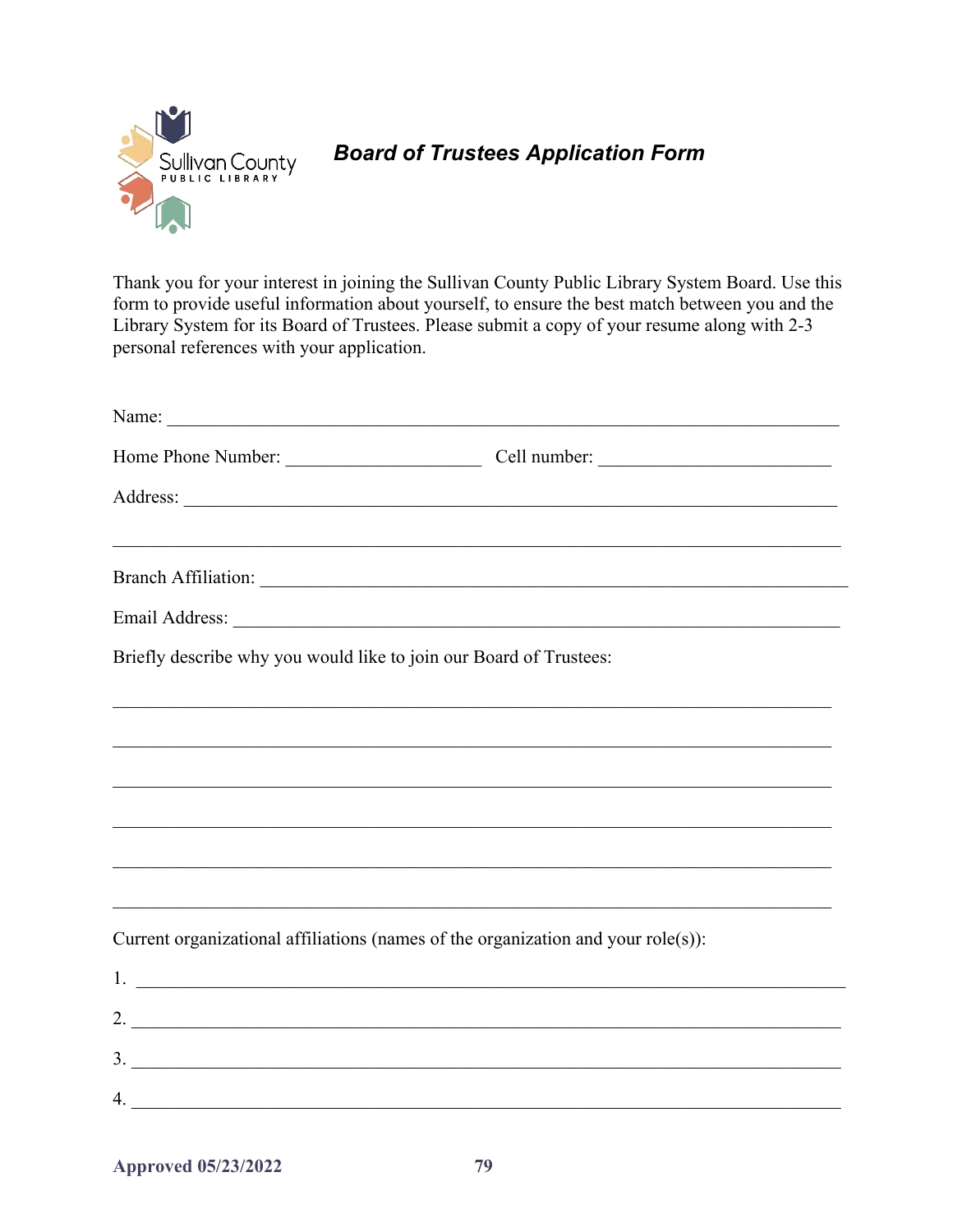Which of your skills would you like to utilize on the Board? Check those that apply:

| Board development<br>Strategic planning<br>Staffing / HR                                                                                                                                                                                                                                      | Financial management<br>Fundraising<br>Evaluation | Training<br>Marketing<br>Volunteer management |
|-----------------------------------------------------------------------------------------------------------------------------------------------------------------------------------------------------------------------------------------------------------------------------------------------|---------------------------------------------------|-----------------------------------------------|
| Program development                                                                                                                                                                                                                                                                           | Community networking<br>Other                     | Facilities management                         |
| Other- please explain:                                                                                                                                                                                                                                                                        |                                                   |                                               |
| What aspect of our library services are you most passionate about?                                                                                                                                                                                                                            |                                                   |                                               |
|                                                                                                                                                                                                                                                                                               |                                                   |                                               |
|                                                                                                                                                                                                                                                                                               |                                                   |                                               |
| Please list any previous experience with Boards whether volunteered or appointed:                                                                                                                                                                                                             |                                                   |                                               |
|                                                                                                                                                                                                                                                                                               |                                                   |                                               |
|                                                                                                                                                                                                                                                                                               |                                                   |                                               |
|                                                                                                                                                                                                                                                                                               |                                                   |                                               |
| What do you wish to achieve through your participation on the Board, e.g., what types of<br>experiences, skills to develop, interests to cultivate, etc.?                                                                                                                                     |                                                   |                                               |
|                                                                                                                                                                                                                                                                                               |                                                   |                                               |
|                                                                                                                                                                                                                                                                                               |                                                   |                                               |
|                                                                                                                                                                                                                                                                                               |                                                   |                                               |
|                                                                                                                                                                                                                                                                                               |                                                   |                                               |
| Applications will be reviewed by the current Board of Trustees and one recommendation per<br>vacancy will be made to the Sullivan County Board of Commissioners for appointment upon<br>approval.                                                                                             |                                                   |                                               |
| If you join the Board, you agree that you can provide at least 2-4 hours a month in attendance to<br>Board and Committee meetings and any online or in-person Trustee workshops and trainings. You<br>also agree that you do not have any conflict-of-interest in participating on the Board. |                                                   |                                               |

Your signature: \_\_\_\_\_\_\_\_\_\_\_\_\_\_\_\_\_\_\_\_\_\_\_\_\_\_\_\_\_\_\_\_\_\_\_\_\_ Date:\_\_\_\_\_\_\_\_\_\_\_\_\_\_\_\_\_\_\_\_\_\_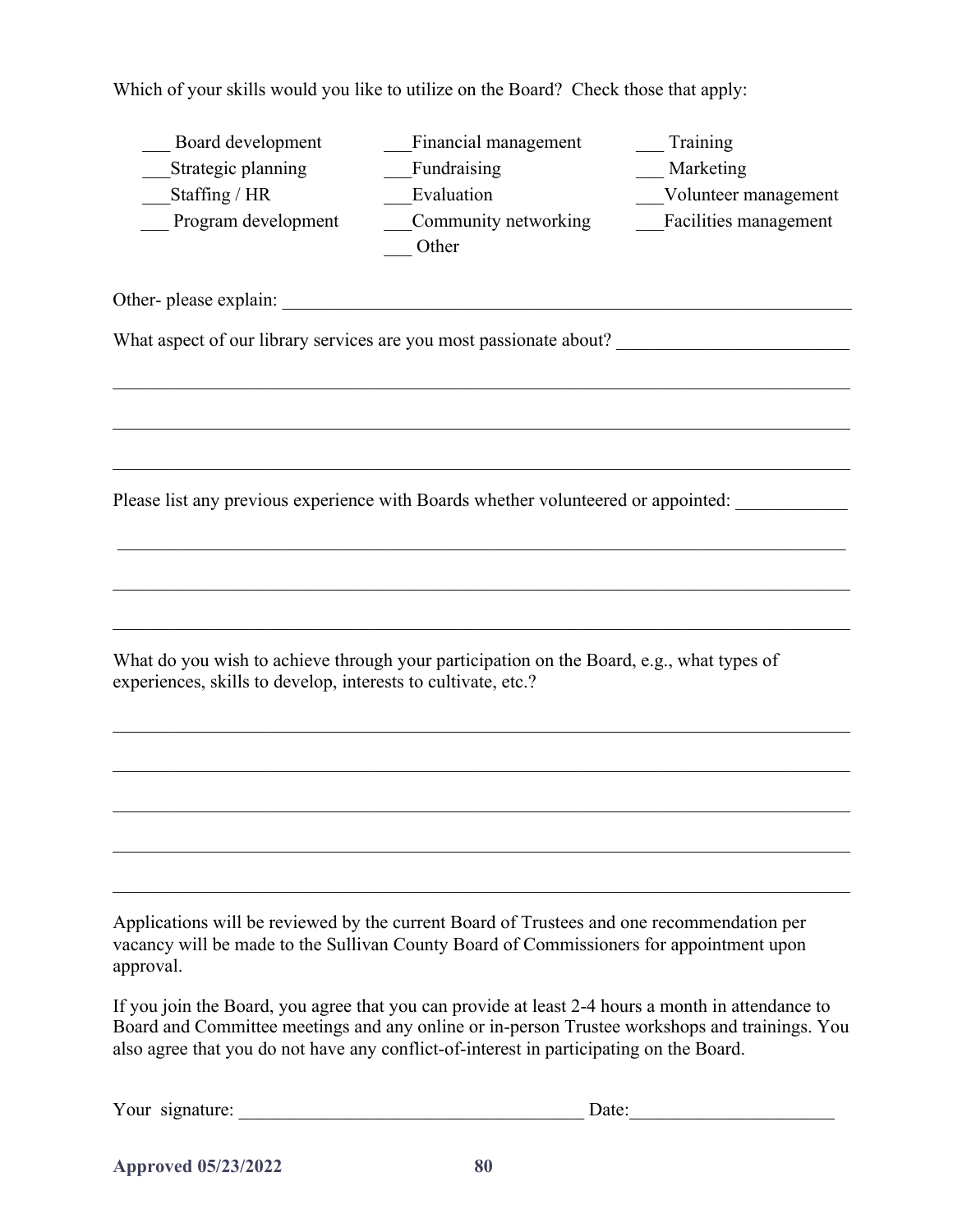# **Section 8 – Materials Selection Policy**

#### *The Library and the County*

Sullivan County Public Library is a free public library, majority-supported through funds provided by Sullivan County government and undertakes as its responsibility to provide, within the funds appropriated, the best possible library service to meet the needs of county residents.

As of 2019 the library serves a county of 157,668 persons in an area of 413.3 square miles. Of the total population approximately 80,000 reside in the cities of Kingsport and Bristol, Tennessee where public libraries are maintained**. (Source: "Official Public Library Service Area 2018- 2019)**

#### *Responsibility for Selection of Materials*

The Sullivan County Public Library Board of Trustees is a County Commission-appointed governing body legally responsible for library materials. Responsibility for selection is delegated by the Board to the Library Director, who operates within the framework of policies, goals, and objectives determined by the Library Board. It is the responsibility of each library employee to record and communicate user requests and needs so that they may be considered for selection.

## *Organization of the Library as a Factor in Selection*

The Sullivan County Public Library System is composed of five (5) libraries located in Blountville, Bloomingdale, Bluff City, Colonial Heights, and Sullivan Gardens. Because needs of users of individual branches of the library vary, so must collections chosen for them. Through the use of extension service, the total combined collection is made readily available to each library and the community served.

The central library located in Blountville is the resource center of materials for the Sullivan County Public Library System. This branch also houses an extensive genealogy and regional history collection and is the location of the administrative offices.

Through support from Tennessee state funded agencies, and the Holston River Regional Library, provision is made for specialized materials and loan service.

#### *Guideline for Selection*

The guidelines for selection apply to all materials placed in the library system.

The collection will consist of a wide range of materials of contemporary significance and of permanent value. Selection refers to the decision to add a specific item to the collection or to retain material already in the collection. It is a means of collection development to meet user needs and does not necessarily reflect the opinions or values of the selector or the Library Board.

The library collection for children will emphasize the development of reading and learning skills, factual information, and reading for enjoyment. Library bindings are preferred.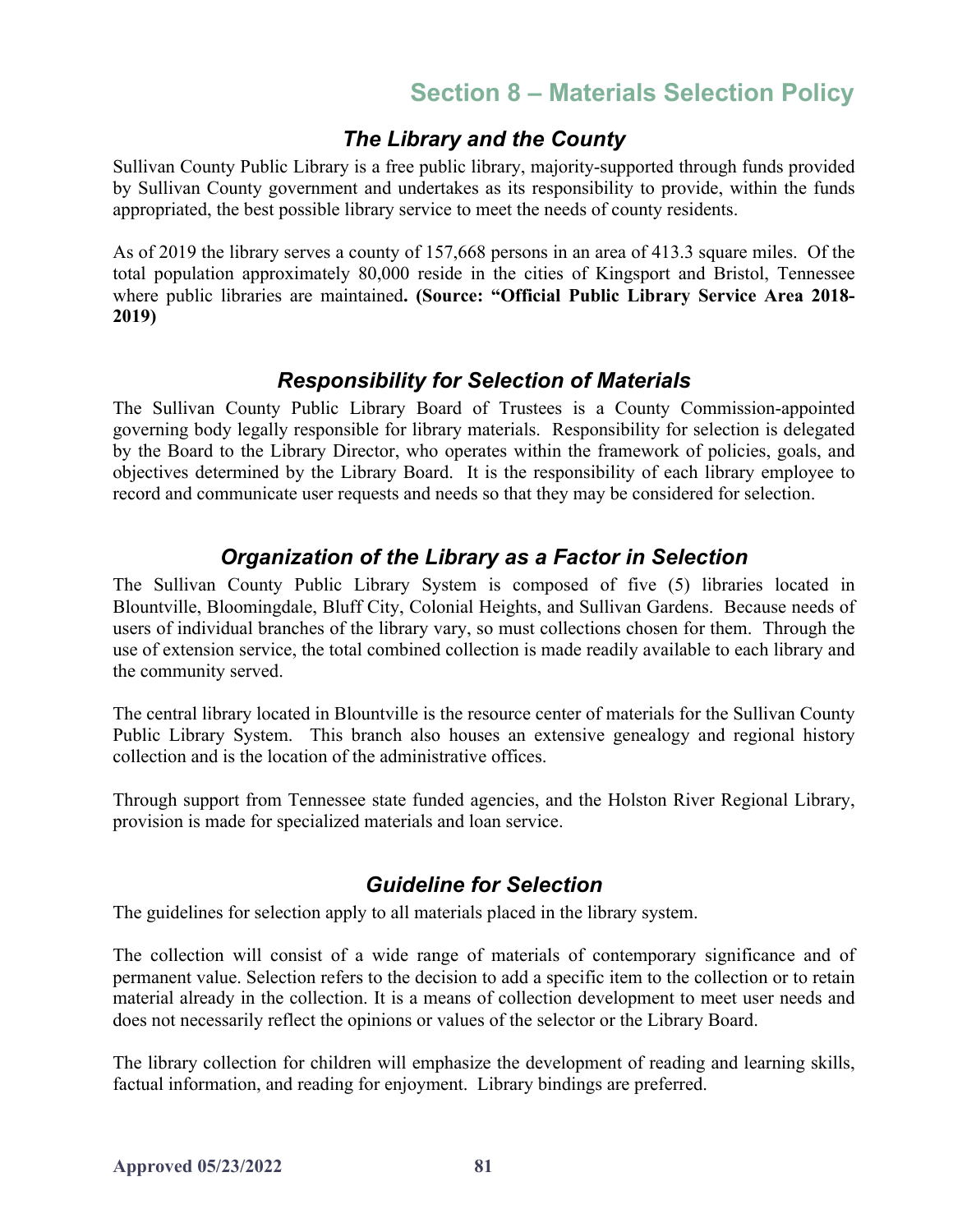Recognizing the different levels of interest and proficiency, age, experience, and educational attainments, the collection will emphasize a need to be accurately informed, to keep up in a changing world, and will encourage free inquiry in the search of truth.

As materials are intended to be circulated, materials purchased should be of durable quality and timely publication. As a general rule, materials added to the collection should be published within the last five years. Exceptions can be made with permission of the library director.

Cooperation with the educational system is a basic aspect of public library service. The library will provide materials which supplement and enrich the reference, research, and recreational needs of students of all ages.

#### *Criteria for Selection*

All or some of the following criteria will be considered when making collection decisions.

a. Suitability of subject, style, and format for intended audience based on factual accuracy, timeliness, availability, cost, recency of publication, and patron or popular interest.

- b. Insight into human and social conditions.
- c. Relation to the existing collection.
- d. Representative of different viewpoints on problems and issues of our times.
- e. Relevance to present and potential informational, educational, and leisure reading needs.
- f. Attention of critics and reviewers.
- g. Volume and nature of requests by public.
- h. Availability of material elsewhere in the region.
- i. Need for replacement of standard materials.
- j. Quality of technical materials to include clear narration and sound.

Recommended professionally prepared selection aids are to be used when available. Selection aids to be used are such publications as Library Booklist, Horn Book, Kirkus Reviews, Goodreads,New York Times Book Review, Library Journal and others. Other sources of suggestion may come from visits to book displays and exhibits, previews, examination of materials at bookstores, recommended reading lists from schools, recommendation of individuals and groups from the community, and visits to other libraries.

#### *Special Areas*

REGIONAL HISTORIES AND GENEALOGIES: Major effort will be made to acquire materials about local history, people, and events. Materials available on Sullivan County will be given priority. Materials pertaining to other areas of Tennessee and surrounding states will be acquired as money is available. Effort will be made to acquire donated materials whenever possible. All Special Collection materials are housed in the central library in Blountville and are noncirculating. Patrons are required to use these materials at the central library. In some cases duplicate copies of regional historic materials will be purchased for circulation.

AUDIO/VISUAL: The library system will maintain collections of CDs, DVDs, and other forms of digital and/or electronic media. The criteria for selection will be the same as for written materials. DVDs should be literature based, classics, instructional, and regional, as well as popular videos for entertainment. Materials purchased are generally intended for the individual viewer.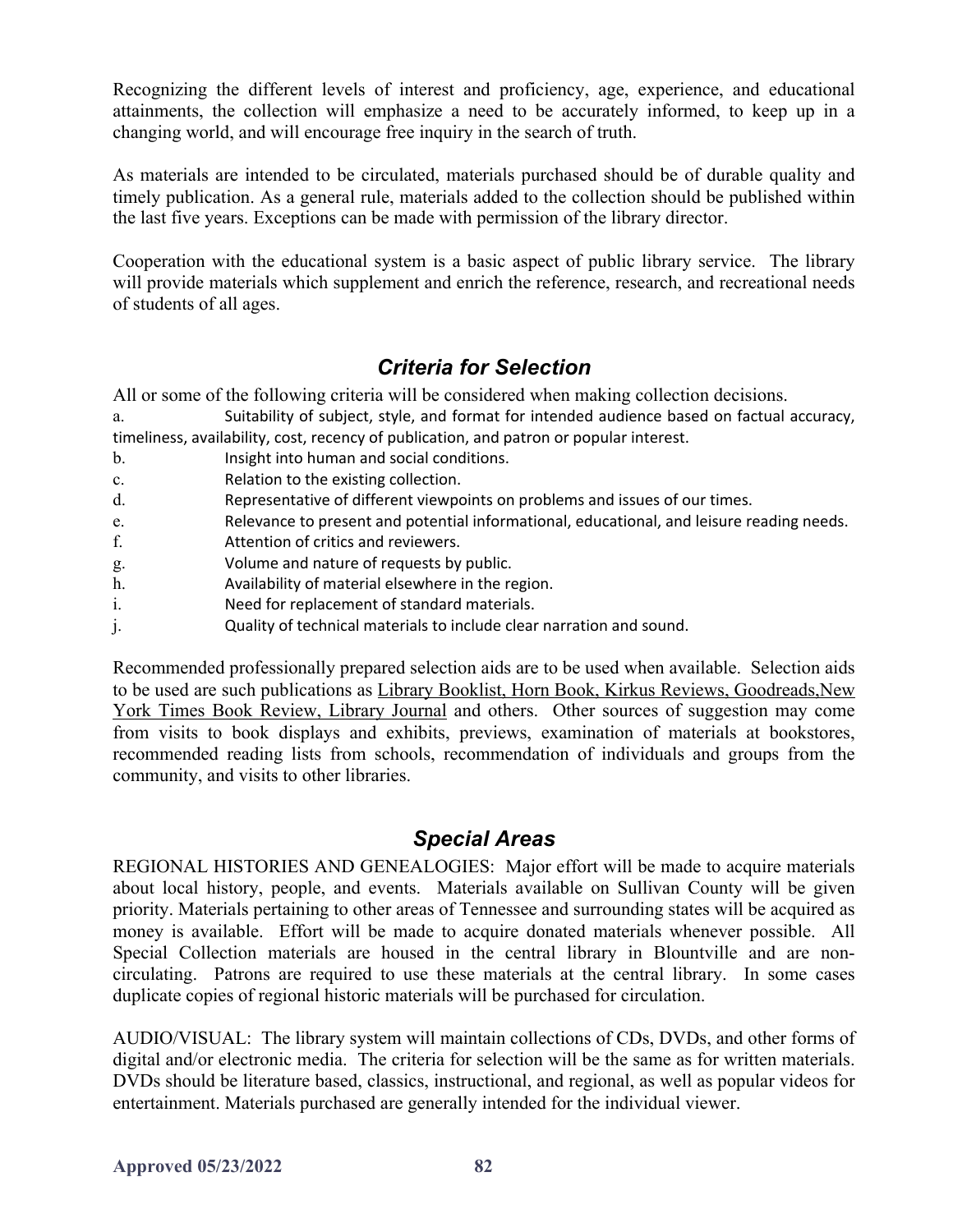PERIODICALS: Subscriptions will be selected to cover the most recent developments in subject fields, reference materials, current events, patron interest, and to provide recreational reading.

#### *Gifts and Donations*

In deciding to add any gift materials of any nature to the library, the same criteria will be applied as used in selection of new books and materials. Other criteria to be considered are physical condition of material, duplication of materials already available in the collection and copyright date. The library has the right to refuse any material which does not fit selection criteria. All material becomes the property of the library; the library will use or dispose of gifts to best fit community needs. Materials which do not fit into the established collection or those that duplicate materials already in the collection may be placed in Friends of the Library book sales.

The library employees will not value gifts. Receipts, providing a count of donated items but not evaluating them, will be provided if donors request them.

#### *Use of the Library*

The Board of Trustees of the Sullivan County Public Library endorses the Library Bill of Rights approved by the American Library Association. No restrictions shall be placed on access to any library materials. Use of certain materials, such as special collections and reference materials, will be controlled in order to preserve them.

Responsibility for the reading materials of minors rests with their parents or legal guardians.

Patrons not finding desired material in the collection may request that it be borrowed or that it be considered for purchase.

Patrons who find certain library material objectionable may submit a request for re-evaluation of materials on a form provided by the library. This written request will be submitted to the Director for further review.

#### *Collection Development and Maintenance*

Collection development is an ongoing process including selection and withdrawal. In order to maintain the collection in its most useful and attractive condition, the staff will consider for withdrawal material based on the following criteria:

- (a) Frequency of recent circulation
- (b) Physical condition
- (c) Number of copies available in collection.
- (d) Obsolete information new information and knowledge is being continually produced so collections are always going out of date
- (e) Content is dated and no longer of interest
- (f) Space requires weeding in order to provide space for new materials
- (g) Replacement of materials in great demand, if available
- (h) Similar but newer works may be acquired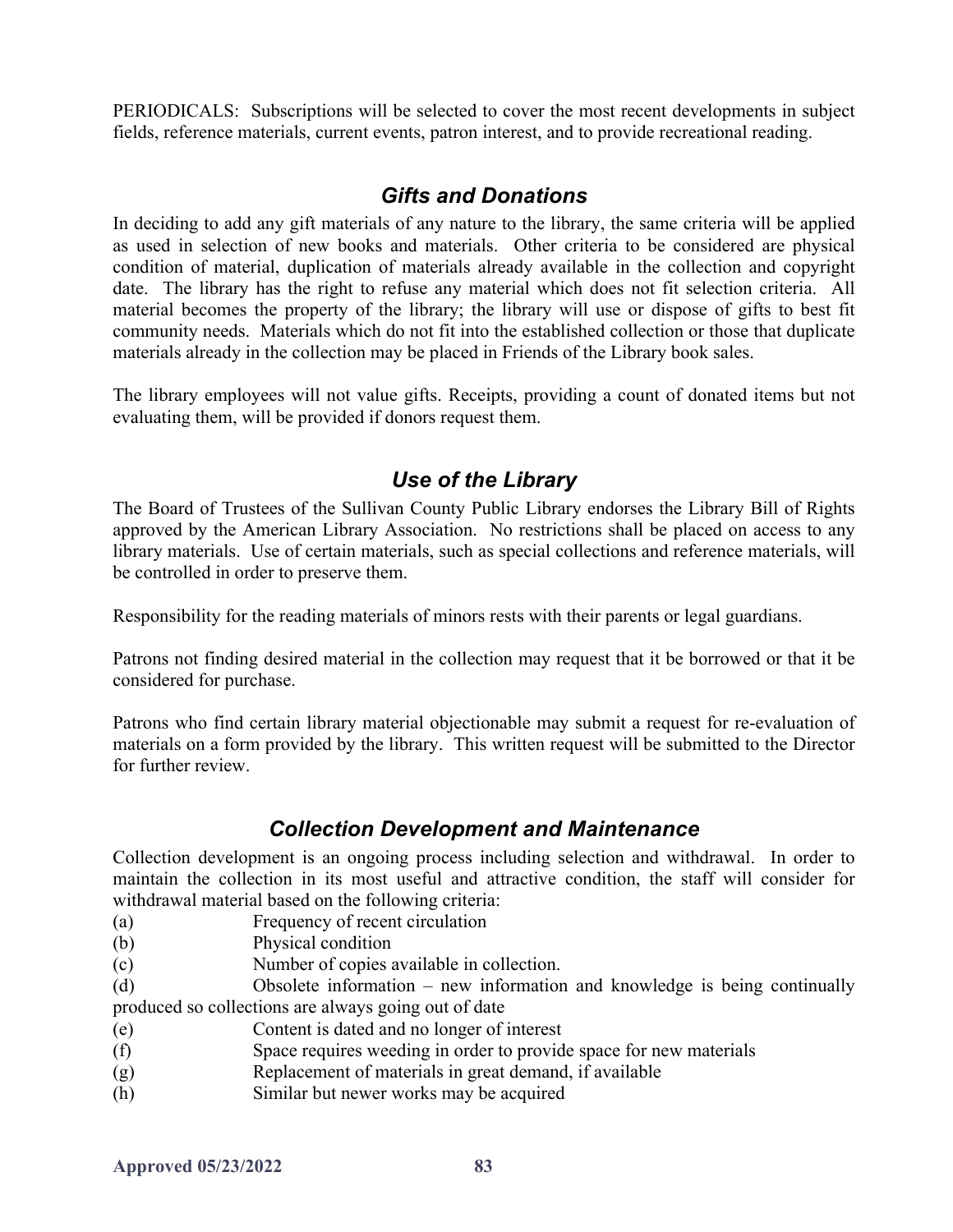A register will be kept on all memorial and honorarium books listing author, title, name of person for whom the material is placed in the library and the donor's name and address. All memorials, honorariums, and donations are considered property of the Sullivan County Public Library System and are subject to normal selection and withdrawal policy.

## *Review and Revision of Selection Policy*

The Library Board of Trustees will review the Materials Selection Policy every three years. It may be revised only with the formal approval of the Library Board of Trustees.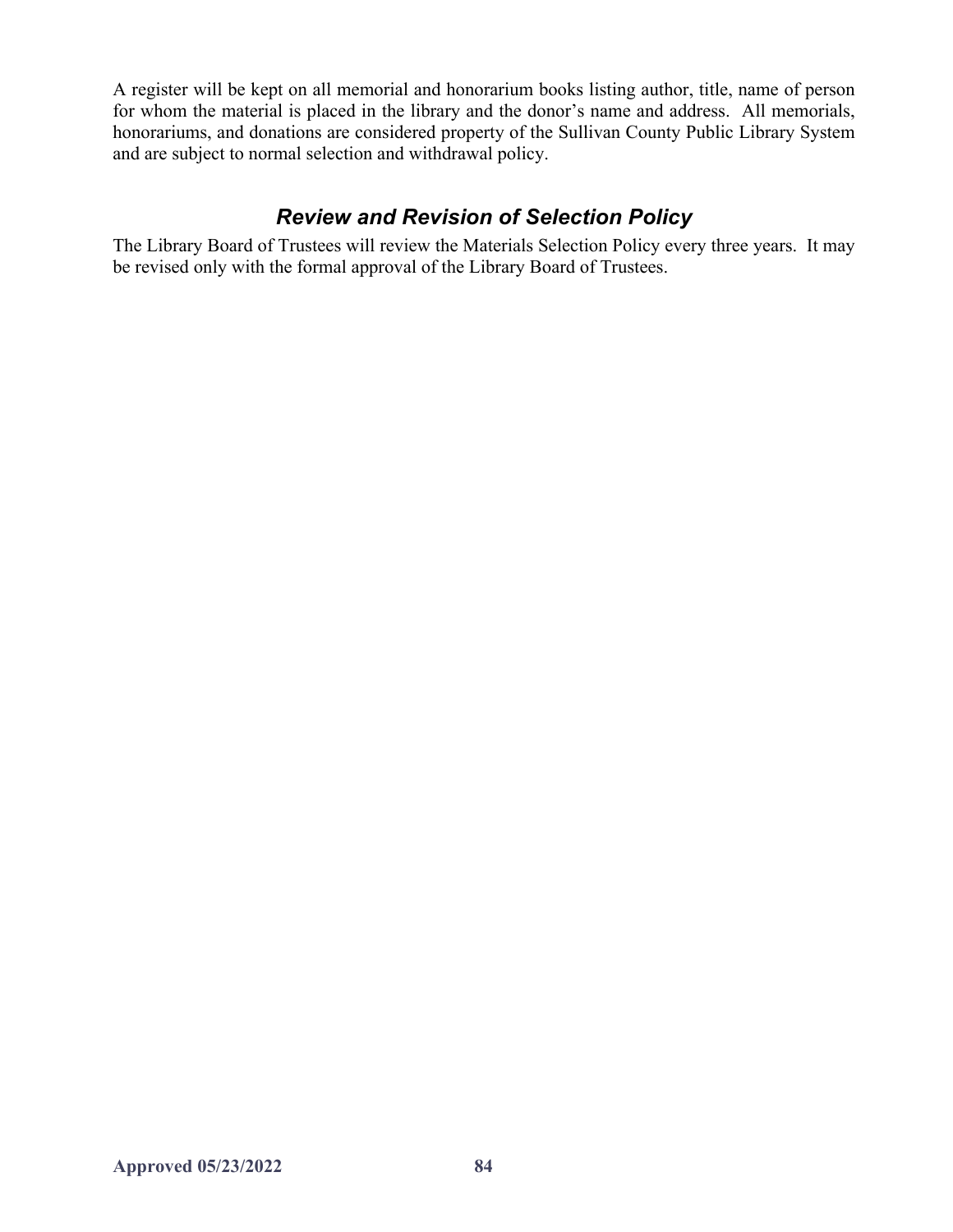# **Section 9 – Appendix**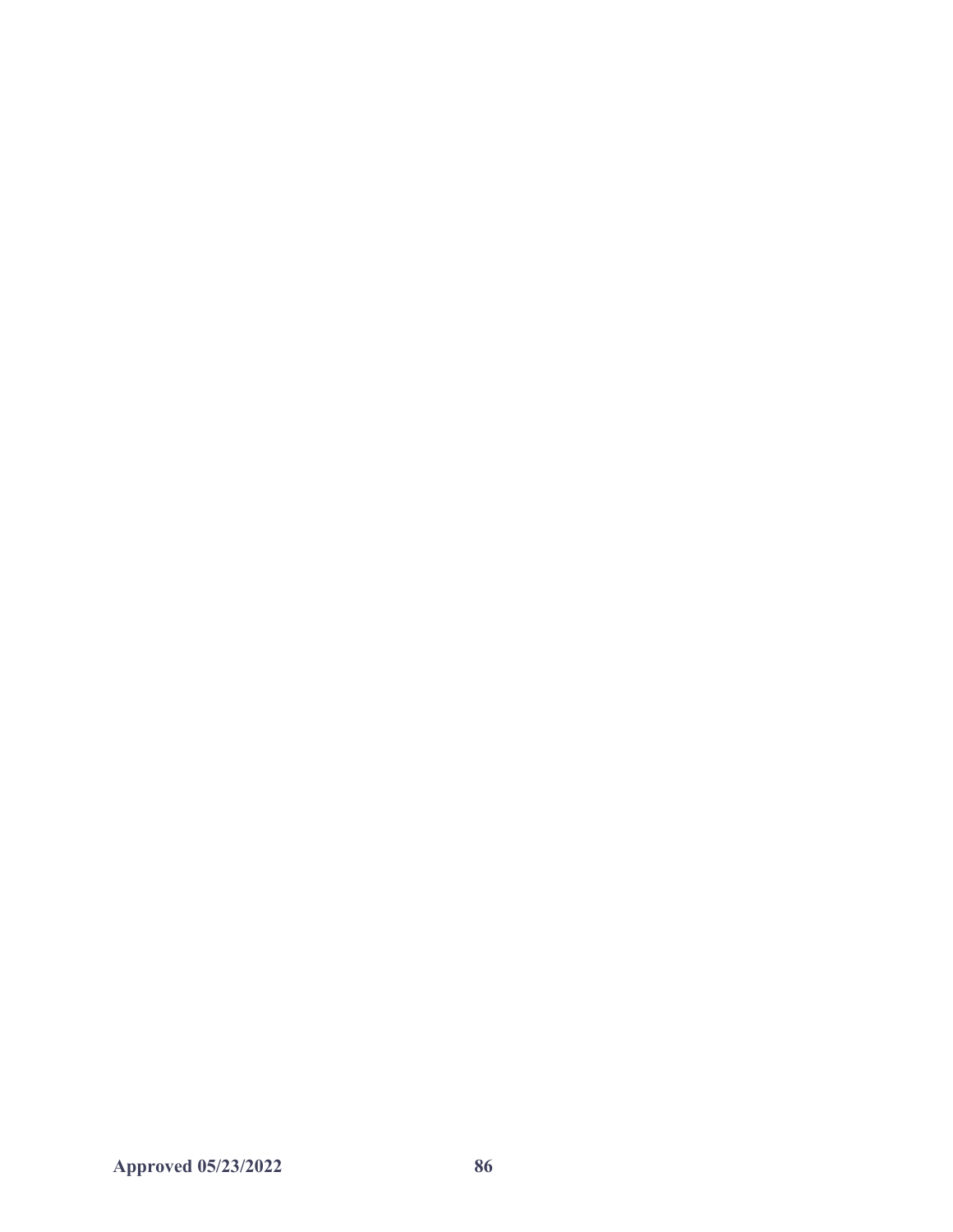# *Library Bill Of Rights*

The American Library Association affirms that all libraries are forums for information and ideas, and that the following basic policies should guide their services.

I. Books and other library resources should be provided for the interest, information, and enlightenment of all people of the community the library serves. Materials should not be excluded because of the origin, background, or views of those contributing to their creation.

II. Libraries should provide materials and information presenting all points of view on current and historical issues. Materials should not be proscribed or removed because of partisan or doctrinal disapproval.

III. Libraries should challenge censorship in the fulfillment of their responsibility to provide information and enlightenment.

IV. Libraries should cooperate with all persons and groups concerned with resisting abridgment of free expression and free access to ideas.

V. A person's right to use a library should not be denied or abridged because of origin, age, background, or views.

VI. Libraries which make exhibit spaces and meeting rooms available to the public they serve should make such facilities available on an equitable basis, regardless of the beliefs or affiliations of individuals or groups requesting their use.

VII. All people, regardless of origin, age, background, or views, possess a right to privacy and confidentiality in their library use. Libraries should advocate for, educate about, and protect people's privacy, safeguarding all library use data, including personally identifiable information.

Adopted June 19, 1939, by the ALA Council; amended October 14, 1944; June 18, 1948; February 2, 1961; June 27, 1967; January 23, 1980; January 29, 2019.

Inclusion of "age" reaffirmed January 23, 1996.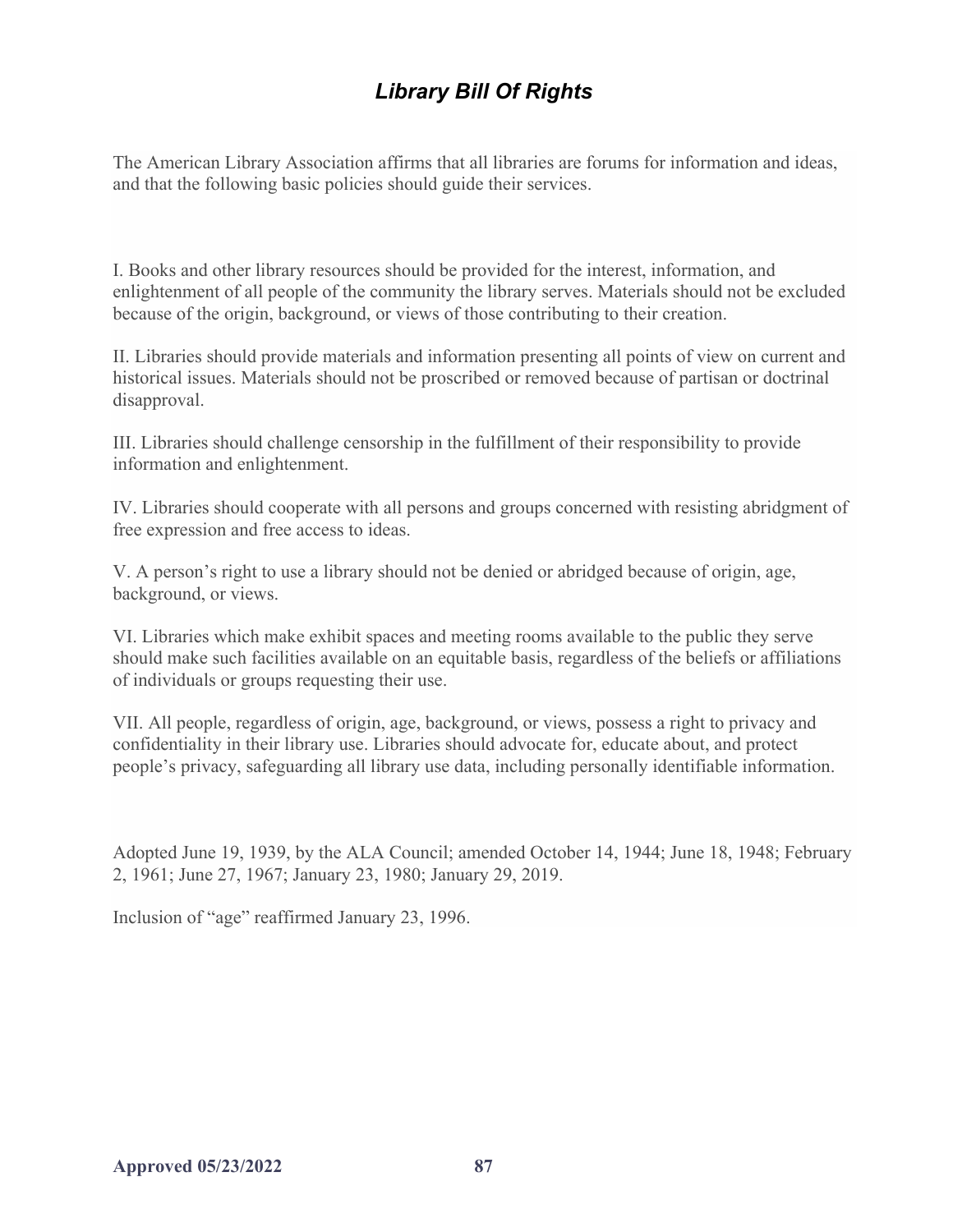#### **Sullivan County Public Library**

**Name of Library (Hereinafter called "The Applicant")**

**HEREBY AGREES THAT** it will comply with Title VI of the Civil Rights Act of 1964 (P.L. 88-352) and all requirements imposed by the Regulations of the U.S. Department of Education, Department of Justice (28 CFR Parts 42 & 50), the Tennessee Department of state, and any directives or regulations issued pursuant to that Act and the Regulations, to the effect that, no person in the United States shall, on the ground of race, color, or national origin, be excluded from participation in, or denied the benefits of, or be otherwise subject to discrimination under any program or activity for which the Applicant received Federal financial assistance from the Department' and **HEREBY GIVES ASSURANCE THAT** it will immediately take any measures necessary to effectuate this agreement.

**THIS ASSURANCE** is given in consideration of and for the purpose of obtaining any and all Federal financial assistance, grants and loans of Federal funds, reimbursable expenditures, grant or donation of Federal property and interest in property, the detail of interest in such property or the furnishing of services without consideration or at a nominal consideration, or at a consideration which is reduced for the purpose of assisting the recipient, or in recognition of the public interest to be served by such sale, lease, or furnishing of services to the recipient, or any improvements made with Federal financial assistance extended to the Applicant by the Department.

**BY ACCEPTING THIS ASSURANCE,** the applicant agrees to compile data, maintain records, and submit reports as required to permit effective enforcement of Title VI, and permit authorized Department personnel during normal working hours to review such records, books, and accounts as needed to ascertain compliance with Title VI. If there are any violations of this assurance, the Department shall have the right to seek administrative and/or judicial enforcement of this assurance.

This assurance is binding on the applicant, its successors, transferees, and assignees as long as it receives assistance from the Department. In the case of real property, this assurance is binding for as long as the property is used for a purpose for which this assistance was intended or for the provision of services or benefits similar to those originally intended. In the case of personal property, this assurance applies for as long as the recipient retains ownership or possession of the property. The person or persons whose signatures appear below are authorized to sign this assurance on the behalf of the applicant.

Dated: **Dated: Dated: County Public Library** Sullivan County Public Library

By:

Signature, Library Board Chair

Library Address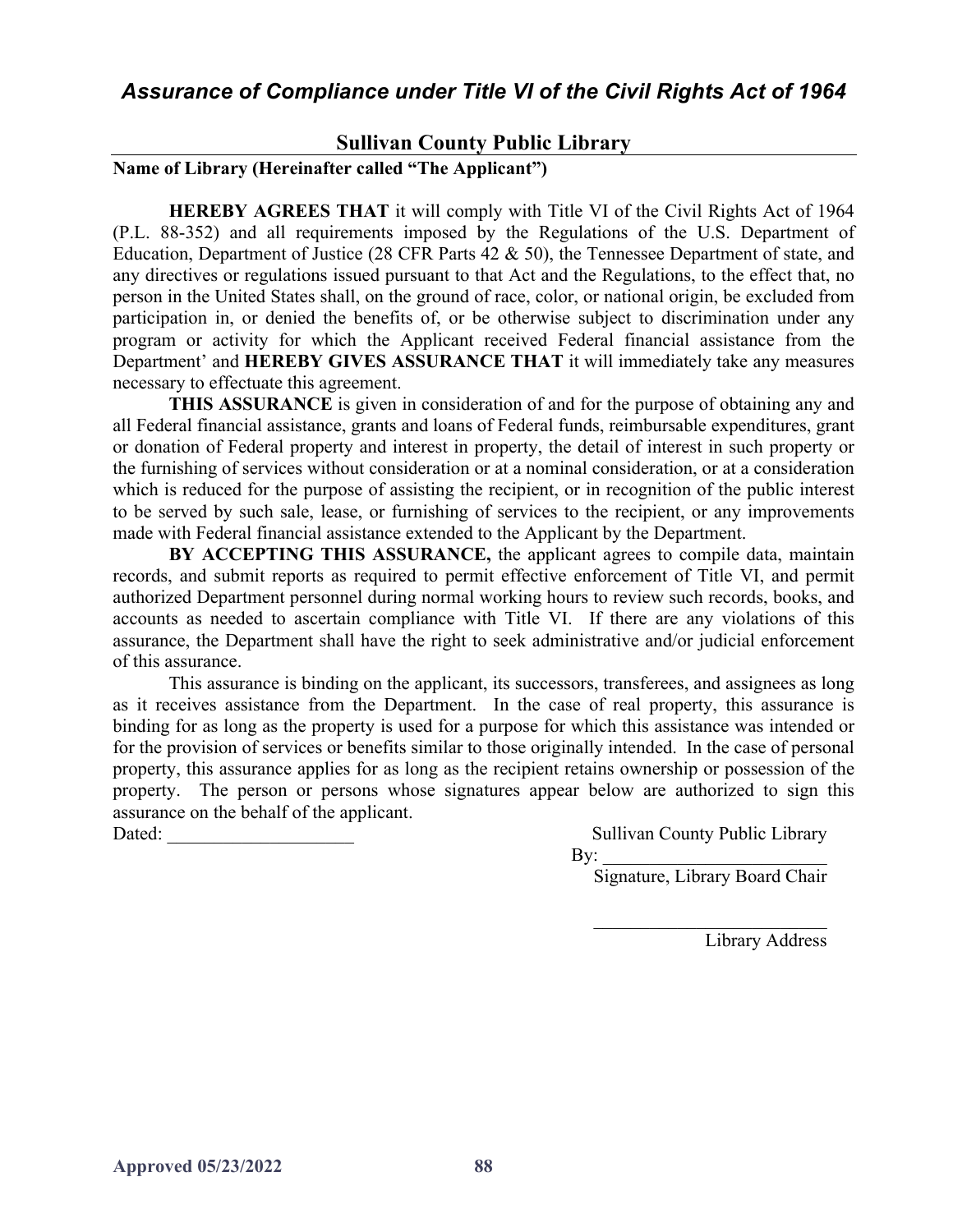## *Freedom to Read*

The freedom to read is essential to our democracy. It is continuously under attack. Private groups and public authorities in various parts of the country are working to remove or limit access to reading materials, to censor content in schools, to label "controversial" views, to distribute lists of "objectionable" books or authors, and to purge libraries. These actions apparently rise from a view that our national tradition of free expression is no longer valid; that censorship and suppression are needed to counter threats to safety or national security, as well as to avoid the subversion of politics and the corruption of morals. We, as individuals devoted to reading and as librarians and publishers responsible for disseminating ideas, wish to assert the public interest in the preservation of the freedom to read.

Most attempts at suppression rest on a denial of the fundamental premise of democracy: that the ordinary individual, by exercising critical judgment, will select the good and reject the bad. We trust Americans to recognize propaganda and misinformation, and to make their own decisions about what they read and believe. We do not believe they are prepared to sacrifice their heritage of a free press in order to be "protected" against what others think may be bad for them. We believe they still favor free enterprise in ideas and expression.

These efforts at suppression are related to a larger pattern of pressures being brought against education, the press, art and images, films, broadcast media, and the Internet. The problem is not only one of actual censorship. The shadow of fear cast by these pressures leads, we suspect, to an even larger voluntary curtailment of expression by those who seek to avoid controversy or unwelcome scrutiny by government officials.

Such pressure toward conformity is perhaps natural to a time of accelerated change. And yet suppression is never more dangerous than in such a time of social tension. Freedom has given the United States the elasticity to endure strain. Freedom keeps open the path of novel and creative solutions, and enables change to come by choice. Every silencing of a heresy, every enforcement of an orthodoxy, diminishes the toughness and resilience of our society and leaves it the less able to deal with controversy and difference.

Now as always in our history, reading is among our greatest freedoms. The freedom to read and write is almost the only means for making generally available ideas or manners of expression that can initially command only a small audience. The written word is the natural medium for the new idea and the untried voice from which come the original contributions to social growth. It is essential to the extended discussion that serious thought requires, and to the accumulation of knowledge and ideas into organized collections.

We believe that free communication is essential to the preservation of a free society and a creative culture. We believe that these pressures toward conformity present the danger of limiting the range and variety of inquiry and expression on which our democracy and our culture depend. We believe that every American community must jealously guard the freedom to publish and to circulate, in order to preserve its own freedom to read. We believe that publishers and librarians have a profound responsibility to give validity to that freedom to read by making it possible for the readers to choose freely from a variety of offerings.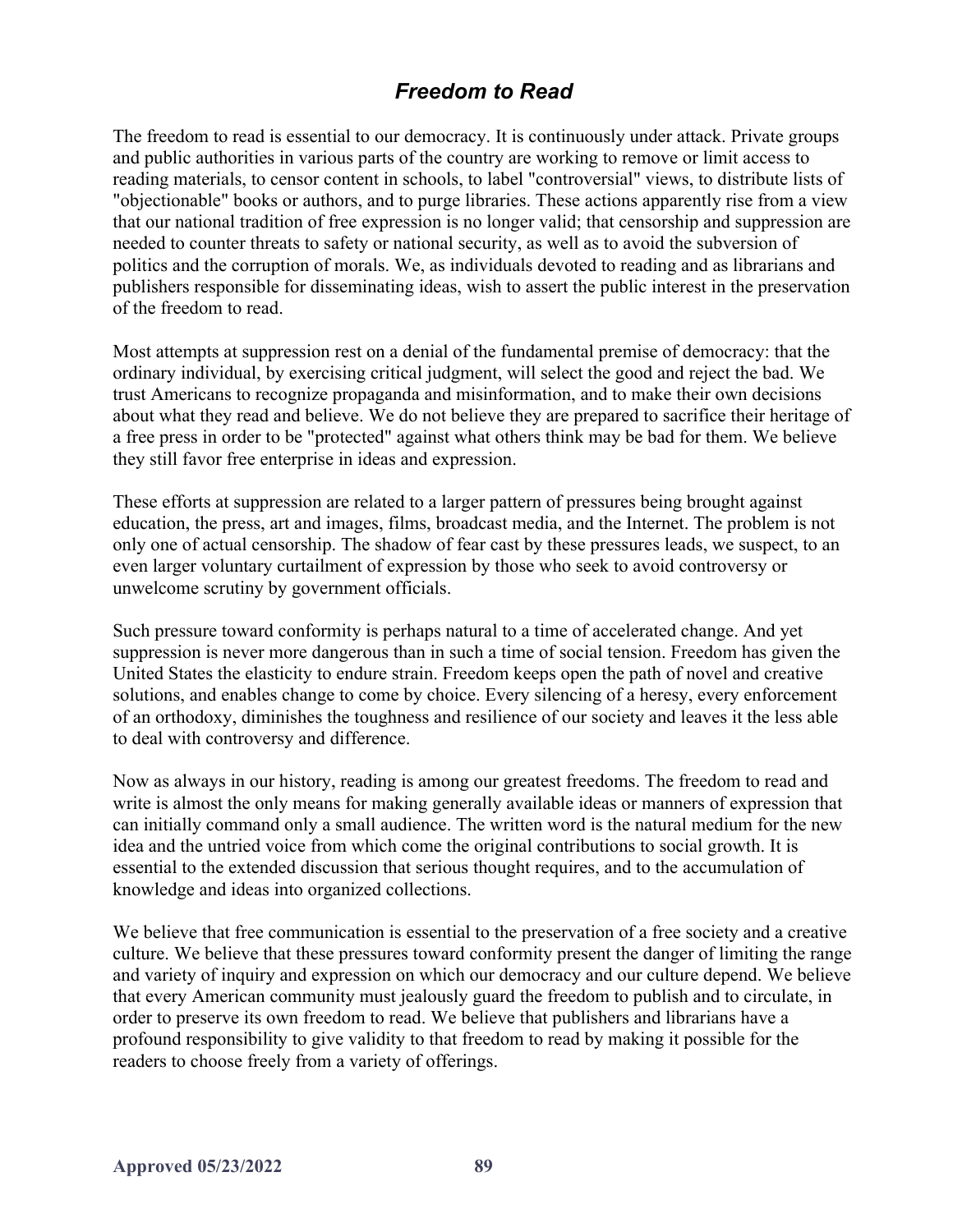The freedom to read is guaranteed by the Constitution. Those with faith in free people will stand firm on these constitutional guarantees of essential rights and will exercise the responsibilities that accompany these rights.

We therefore affirm these propositions:

1. *It is in the public interest for publishers and librarians to make available the widest diversity of views and expressions, including those that are unorthodox, unpopular, or considered dangerous by the majority.*

Creative thought is by definition new, and what is new is different. The bearer of every new thought is a rebel until that idea is refined and tested. Totalitarian systems attempt to maintain themselves in power by the ruthless suppression of any concept that challenges the established orthodoxy. The power of a democratic system to adapt to change is vastly strengthened by the freedom of its citizens to choose widely from among conflicting opinions offered freely to them. To stifle every nonconformist idea at birth would mark the end of the democratic process. Furthermore, only through the constant activity of weighing and selecting can the democratic mind attain the strength demanded by times like these. We need to know not only what we believe but why we believe it.

2. *Publishers, librarians, and booksellers do not need to endorse every idea or presentation they make available. It would conflict with the public interest for them to establish their own political, moral, or aesthetic views as a standard for determining what should be published or circulated.*

Publishers and librarians serve the educational process by helping to make available knowledge and ideas required for the growth of the mind and the increase of learning. They do not foster education by imposing as mentors the patterns of their own thought. The people should have the freedom to read and consider a broader range of ideas than those that may be held by any single librarian or publisher or government or church. It is wrong that what one can read should be confined to what another thinks proper.

3. *It is contrary to the public interest for publishers or librarians to bar access to writings on the basis of the personal history or political affiliations of the author.*

No art or literature can flourish if it is to be measured by the political views or private lives of its creators. No society of free people can flourish that draws up lists of writers to whom it will not listen, whatever they may have to say.

4. *There is no place in our society for efforts to coerce the taste of others, to confine adults to the reading matter deemed suitable for adolescents, or to inhibit the efforts of writers to achieve artistic expression.*

To some, much of modern expression is shocking. But is not much of life itself shocking? We cut off literature at the source if we prevent writers from dealing with the stuff of life. Parents and teachers have a responsibility to prepare the young to meet the diversity of experiences in life to which they will be exposed, as they have a responsibility to help them learn to think critically for themselves. These are affirmative responsibilities, not to be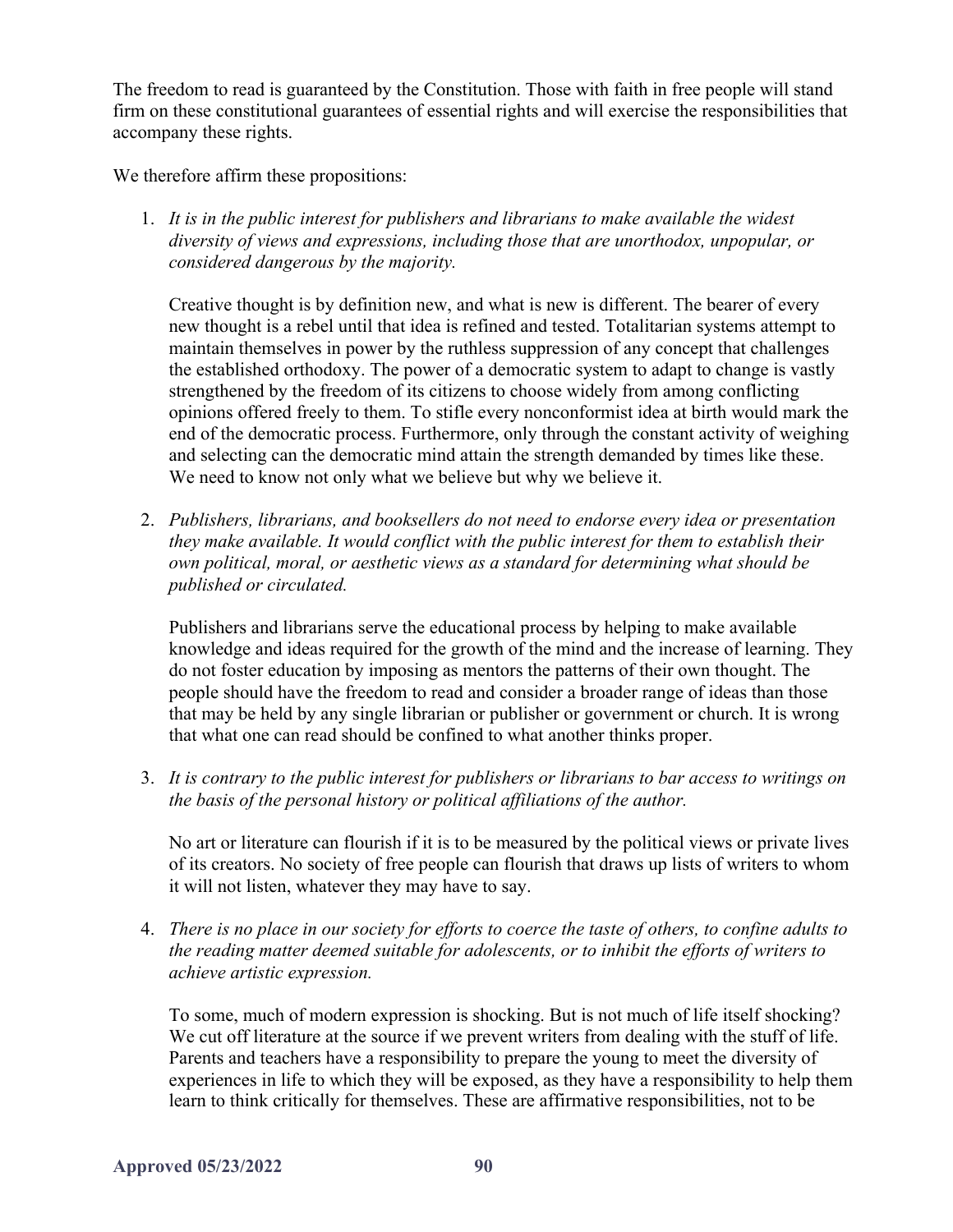discharged simply by preventing them from reading works for which they are not yet prepared. In these matters values differ, and values cannot be legislated; nor can machinery be devised that will suit the demands of one group without limiting the freedom of others.

5. *It is not in the public interest to force a reader to accept the prejudgment of a label characterizing any expression or its author as subversive or dangerous.*

The ideal of labeling presupposes the existence of individuals or groups with wisdom to determine by authority what is good or bad for others. It presupposes that individuals must be directed in making up their minds about the ideas they examine. But Americans do not need others to do their thinking for them.

6. *It is the responsibility of publishers and librarians, as guardians of the people's freedom to read, to contest encroachments upon that freedom by individuals or groups seeking to impose their own standards or tastes upon the community at large; and by the government whenever it seeks to reduce or deny public access to public information.*

It is inevitable in the give and take of the democratic process that the political, the moral, or the aesthetic concepts of an individual or group will occasionally collide with those of another individual or group. In a free society individuals are free to determine for themselves what they wish to read, and each group is free to determine what it will recommend to its freely associated members. But no group has the right to take the law into its own hands, and to impose its own concept of politics or morality upon other members of a democratic society. Freedom is no freedom if it is accorded only to the accepted and the inoffensive. Further, democratic societies are more safe, free, and creative when the free flow of public information is not restricted by governmental prerogative or self-censorship.

7. *It is the responsibility of publishers and librarians to give full meaning to the freedom to read by providing books that enrich the quality and diversity of thought and expression. By the exercise of this affirmative responsibility, they can demonstrate that the answer to a "bad" book is a good one, the answer to a "bad" idea is a good one.*

The freedom to read is of little consequence when the reader cannot obtain matter fit for that reader's purpose. What is needed is not only the absence of restraint, but the positive provision of opportunity for the people to read the best that has been thought and said. Books are the major channel by which the intellectual inheritance is handed down, and the principal means of its testing and growth. The defense of the freedom to read requires of all publishers and librarians the utmost of their faculties, and deserves of all Americans the fullest of their support.

We state these propositions neither lightly nor as easy generalizations. We here stake out a lofty claim for the value of the written word. We do so because we believe that it is possessed of enormous variety and usefulness, worthy of cherishing and keeping free. We realize that the application of these propositions may mean the dissemination of ideas and manners of expression that are repugnant to many persons. We do not state these propositions in the comfortable belief that what people read is unimportant. We believe rather that what people read is deeply important; that ideas can be dangerous; but that the suppression of ideas is fatal to a democratic society. Freedom itself is a dangerous way of life, but it is ours.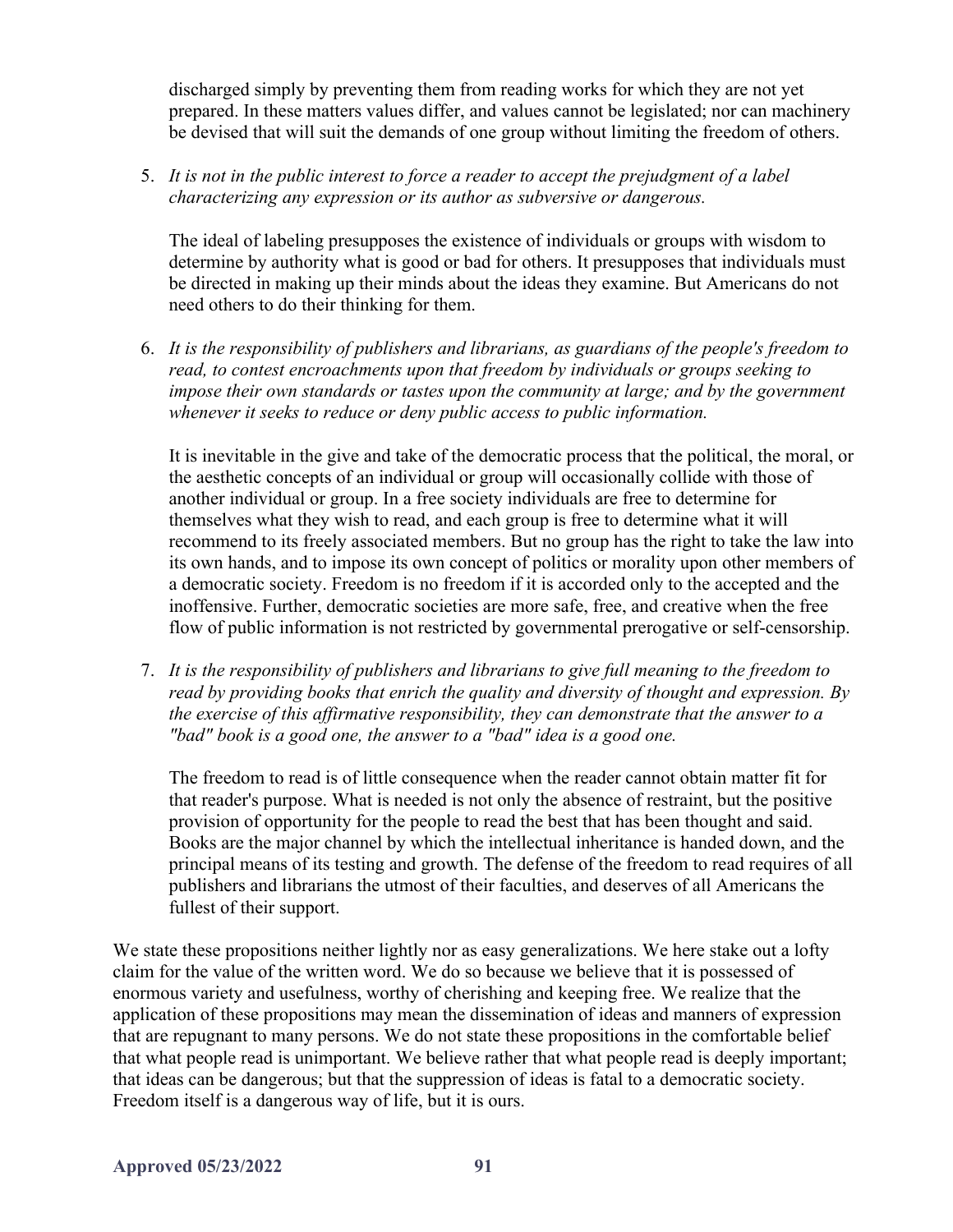This statement was originally issued in May of 1953 by the Westchester Conference of the American Library Association and the American Book Publishers Council, which in 1970 consolidated with the American Educational Publishers Institute to become the Association of American Publishers.

Adopted June 25, 1953, by the ALA Council and the AAP Freedom to Read Committee; amended January 28, 1972; January 16, 1991; July 12, 2000; June 30, 2004.

*A Joint Statement by:*

American Library Association Association of American Publishers

Subsequently Endorsed by:

American Booksellers for Free Expression The Association of American University Presses The Children's Book Council Freedom to Read Foundation National Association of College Stores National Coalition Against Censorship National Council of Teachers of English The Thomas Jefferson Center for the Protection of Free Expression